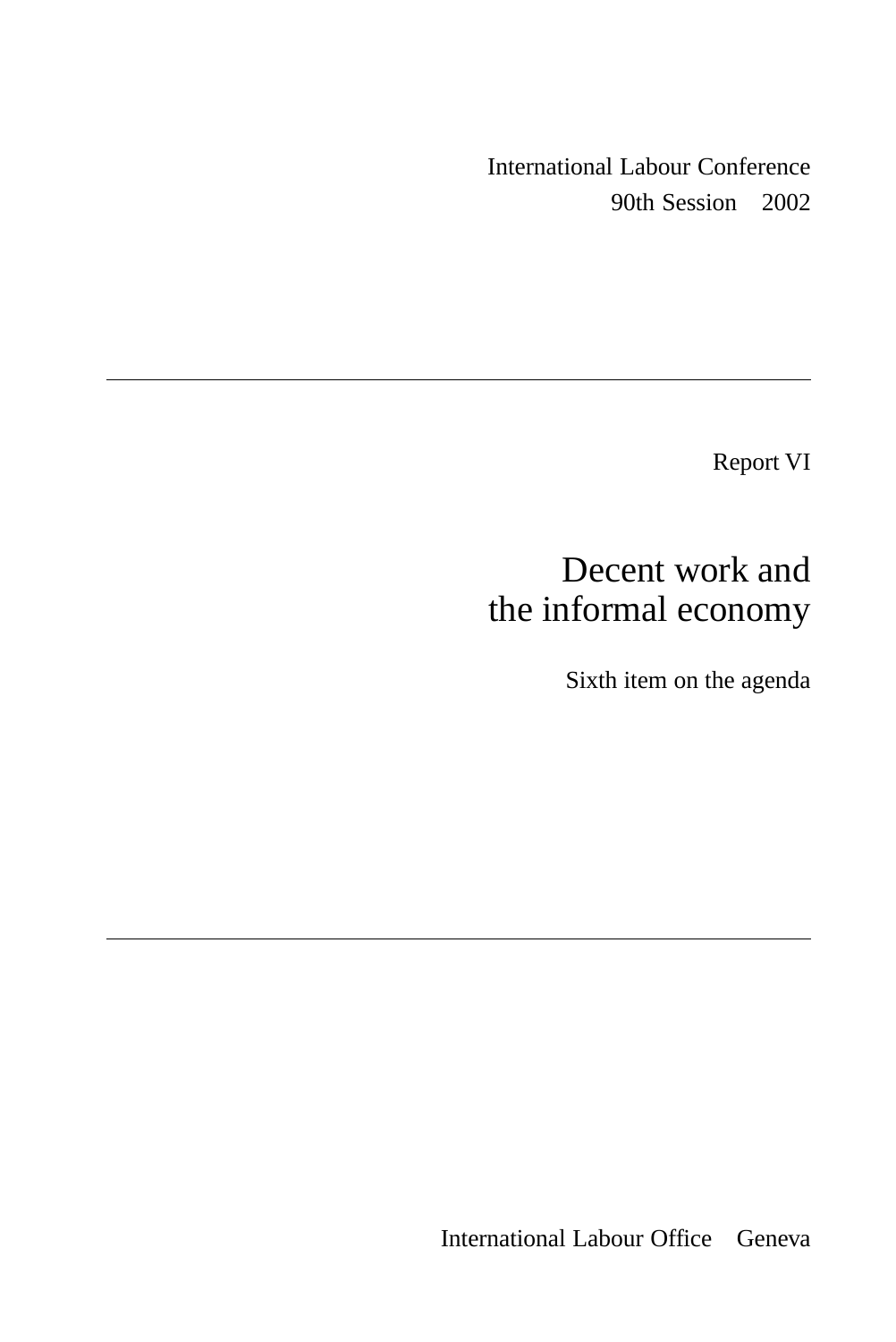ISBN 92-2-112429-0 ISSN 0074-6681

*First published 2002*

ILO publications can be obtained through major booksellers or ILO local offices in many countries, or direct from ILO Publications, International Labour Office, CH-1211 Geneva 22, Switzerland. A catalogue or list of new publications will be sent free of charge from the above address.

The designations employed in ILO publications, which are in conformity with United Nations practice, and the presentation of material therein do not imply the expression of any opinion whatsoever on the part of the International Labour Office concerning the legal status of any country, area or territory or of its authorities, or concerning the delimitation of its frontiers.

Reference to names of firms and commercial products and processes does not imply their endorsement by the International Labour Office, and any failure to mention a particular firm, commercial product or process is not a sign of disapproval.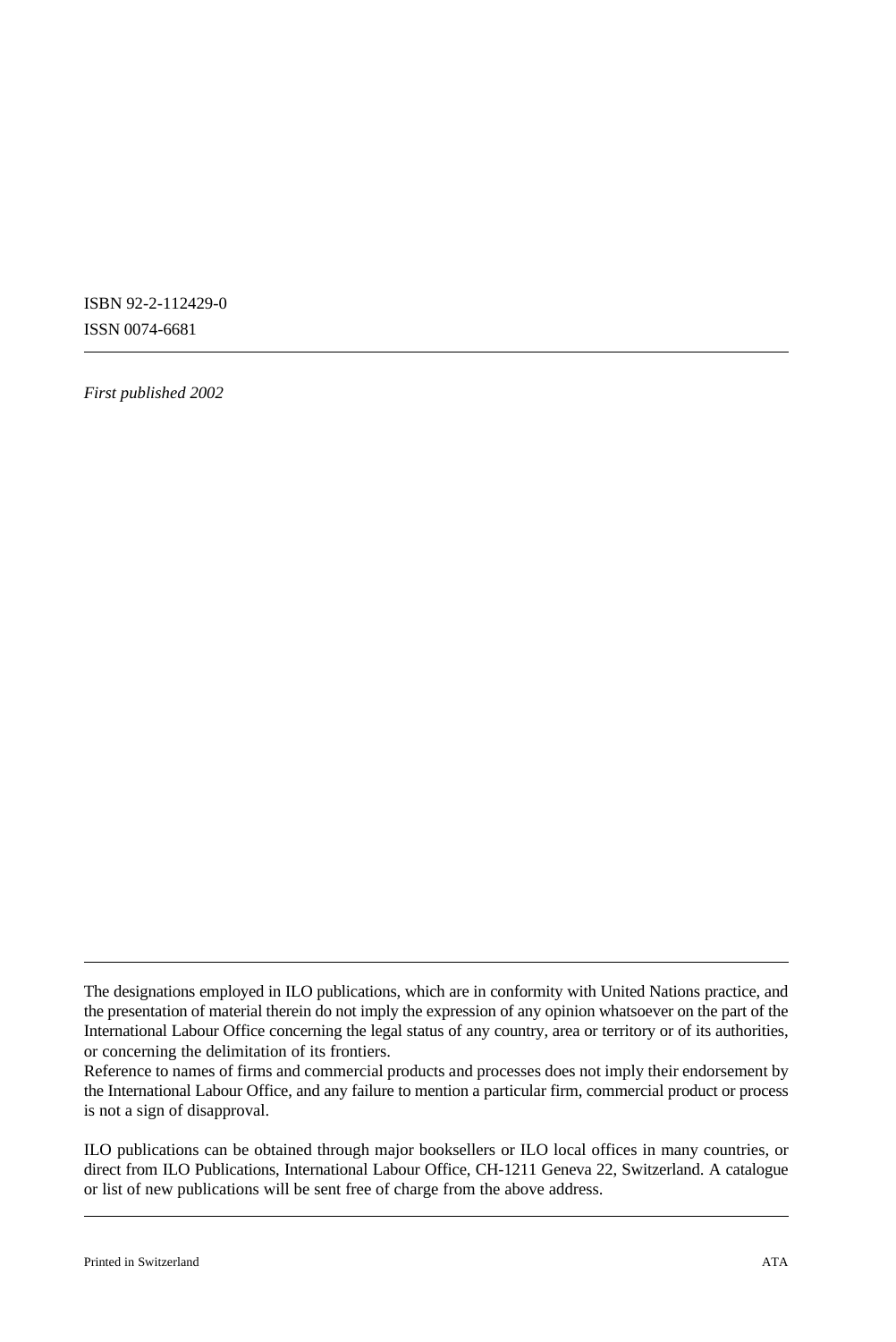# **CONTENTS**

Pages

| Decent work and the informal economy<br>CHAPTER I.                                                                                          | $\mathbf{1}$ |  |  |  |  |  |  |  |
|---------------------------------------------------------------------------------------------------------------------------------------------|--------------|--|--|--|--|--|--|--|
| Old and new forms of informality and informalization                                                                                        | $\mathbf{1}$ |  |  |  |  |  |  |  |
|                                                                                                                                             |              |  |  |  |  |  |  |  |
|                                                                                                                                             |              |  |  |  |  |  |  |  |
|                                                                                                                                             | 7            |  |  |  |  |  |  |  |
| Who is in the informal economy and why is it growing? $\dots\dots\dots\dots$<br>CHAPTER II.                                                 | 10           |  |  |  |  |  |  |  |
|                                                                                                                                             | 10           |  |  |  |  |  |  |  |
|                                                                                                                                             | 12           |  |  |  |  |  |  |  |
|                                                                                                                                             | 14           |  |  |  |  |  |  |  |
|                                                                                                                                             | 16           |  |  |  |  |  |  |  |
|                                                                                                                                             | 25           |  |  |  |  |  |  |  |
| The factors shaping and reshaping the informal economy                                                                                      | 27           |  |  |  |  |  |  |  |
|                                                                                                                                             | 27           |  |  |  |  |  |  |  |
| Economic growth, employment creation and the informal economy<br>Economic restructuring, economic crisis and the informal economy           | 29<br>30     |  |  |  |  |  |  |  |
|                                                                                                                                             | 31           |  |  |  |  |  |  |  |
| Demographic factors and the informal economy                                                                                                | 32           |  |  |  |  |  |  |  |
|                                                                                                                                             | 33           |  |  |  |  |  |  |  |
|                                                                                                                                             | 35           |  |  |  |  |  |  |  |
| The links between the formal and informal economies                                                                                         | 37           |  |  |  |  |  |  |  |
| CHAPTER III.<br>Enhancing rights in the informal economy                                                                                    | 39           |  |  |  |  |  |  |  |
|                                                                                                                                             | 39           |  |  |  |  |  |  |  |
| The ILO Declaration on Fundamental Principles and Rights at Work and the                                                                    |              |  |  |  |  |  |  |  |
|                                                                                                                                             | 40           |  |  |  |  |  |  |  |
| Freedom of association and the right to collective bargaining                                                                               | 41           |  |  |  |  |  |  |  |
|                                                                                                                                             | 41           |  |  |  |  |  |  |  |
|                                                                                                                                             | 42           |  |  |  |  |  |  |  |
|                                                                                                                                             | 43           |  |  |  |  |  |  |  |
|                                                                                                                                             | 43           |  |  |  |  |  |  |  |
|                                                                                                                                             | 44           |  |  |  |  |  |  |  |
| Promoting rights through national and local legislation, regulations and institutions                                                       | 47           |  |  |  |  |  |  |  |
|                                                                                                                                             | 48           |  |  |  |  |  |  |  |
|                                                                                                                                             | 50           |  |  |  |  |  |  |  |
| Strengthening labour administration and enforcing labour rights<br>Protecting workers through improving commercial and business regulation. | 52<br>53     |  |  |  |  |  |  |  |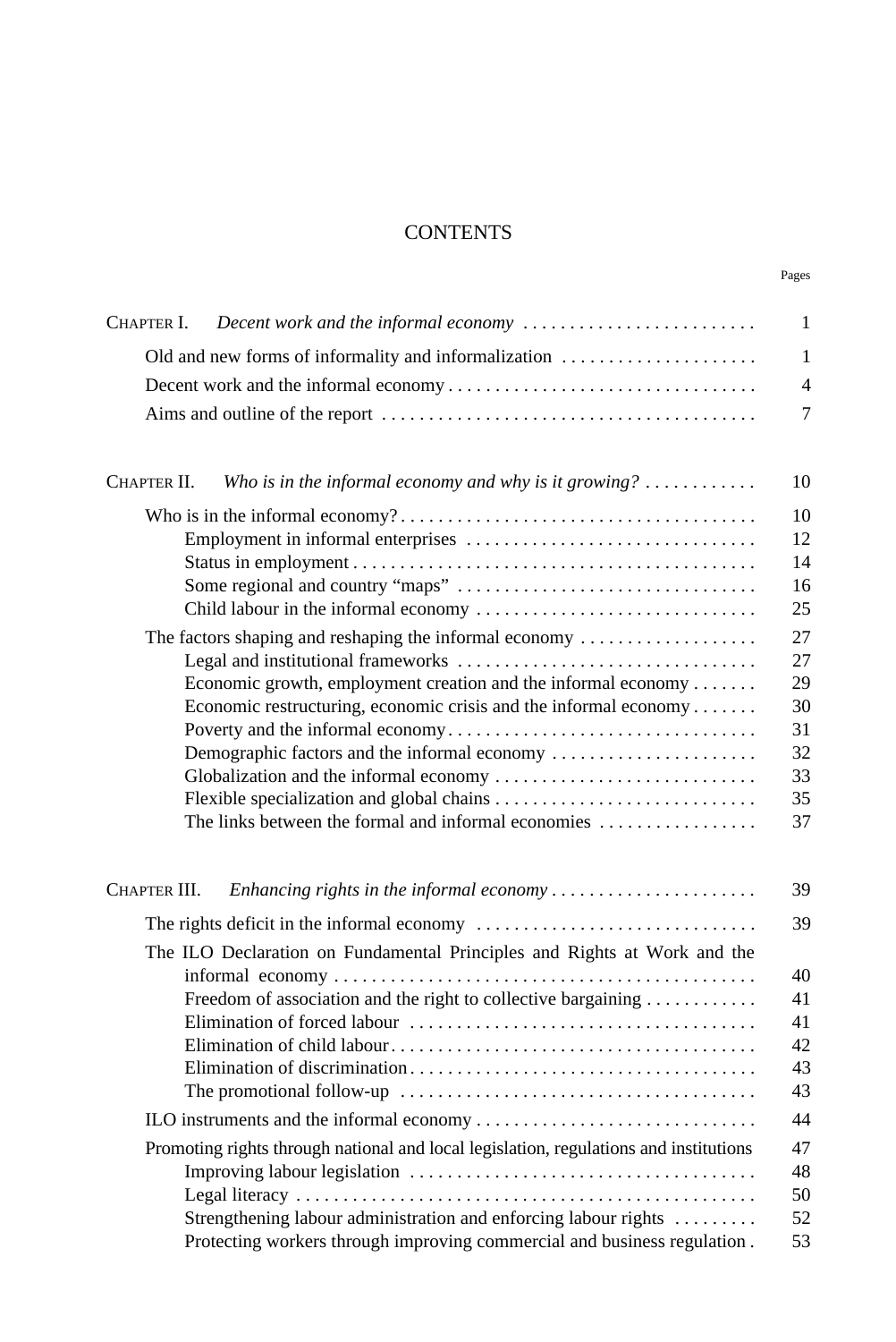| Improving social protection in the informal economy $\ldots \ldots \ldots$<br>CHAPTER IV.                                                           | 55                       |  |  |  |  |  |  |                                                    |
|-----------------------------------------------------------------------------------------------------------------------------------------------------|--------------------------|--|--|--|--|--|--|----------------------------------------------------|
| The social protection deficit in the informal economy                                                                                               | 55                       |  |  |  |  |  |  |                                                    |
| The reasons for low social protection in the informal economy                                                                                       |                          |  |  |  |  |  |  |                                                    |
| Improving social protection in the informal economy                                                                                                 | 58                       |  |  |  |  |  |  |                                                    |
| Extending and adapting statutory social insurance<br>Encouraging micro-insurance and area-based schemes                                             |                          |  |  |  |  |  |  |                                                    |
|                                                                                                                                                     |                          |  |  |  |  |  |  | Promoting cost-effective tax-based social benefits |
| Occupational safety and health in the informal economy                                                                                              | 65                       |  |  |  |  |  |  |                                                    |
| The implications of HIV/AIDS for social protection in the informal economy                                                                          | 69                       |  |  |  |  |  |  |                                                    |
| CHAPTER V.<br>Strengthening representation and voice in the informal economy                                                                        | 71                       |  |  |  |  |  |  |                                                    |
|                                                                                                                                                     | 71                       |  |  |  |  |  |  |                                                    |
| Strengthening representation and voice in the informal economy                                                                                      | 74                       |  |  |  |  |  |  |                                                    |
|                                                                                                                                                     | 74                       |  |  |  |  |  |  |                                                    |
|                                                                                                                                                     | 77                       |  |  |  |  |  |  |                                                    |
|                                                                                                                                                     | 86                       |  |  |  |  |  |  |                                                    |
|                                                                                                                                                     | 92                       |  |  |  |  |  |  |                                                    |
| CHAPTER VI.<br>Meeting the global demand for decent employment                                                                                      | 95                       |  |  |  |  |  |  |                                                    |
|                                                                                                                                                     | 95                       |  |  |  |  |  |  |                                                    |
| Creating quality jobs and enhancing employability                                                                                                   | 99                       |  |  |  |  |  |  |                                                    |
| Promoting employability and productivity through investing in knowledge and skills<br>Training and skills development for formal, decent employment | 99<br>99<br>100          |  |  |  |  |  |  |                                                    |
| Providing training for those in the informal economy                                                                                                | 102                      |  |  |  |  |  |  |                                                    |
| An enabling policy, legal and regulatory framework<br>Good governance and the role of national and local governments                                | 105<br>106<br>107<br>108 |  |  |  |  |  |  |                                                    |
| Support structures and services for micro-enterprises                                                                                               | 110                      |  |  |  |  |  |  |                                                    |
| Improving job quality in micro- and small enterprises                                                                                               | 112                      |  |  |  |  |  |  |                                                    |
|                                                                                                                                                     | 113                      |  |  |  |  |  |  |                                                    |
|                                                                                                                                                     | 115                      |  |  |  |  |  |  |                                                    |
| Local economic development and quality job creation                                                                                                 | 118                      |  |  |  |  |  |  |                                                    |
|                                                                                                                                                     | 120                      |  |  |  |  |  |  |                                                    |
| ANNEX.                                                                                                                                              | 121                      |  |  |  |  |  |  |                                                    |
| 125                                                                                                                                                 |                          |  |  |  |  |  |  |                                                    |
| A country-specific example based on the matrix: Mexico                                                                                              | 127                      |  |  |  |  |  |  |                                                    |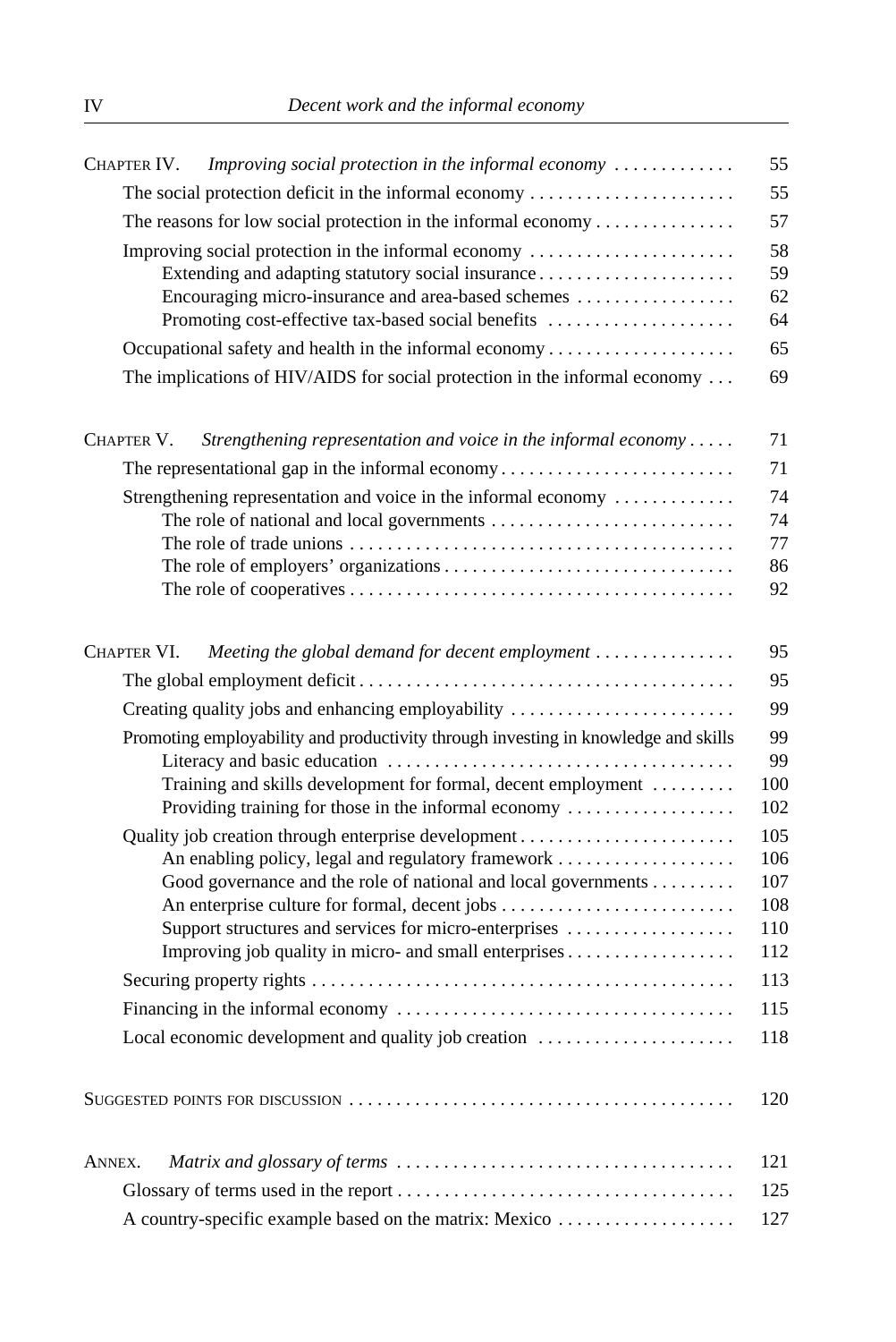# CHAPTER I

# <span id="page-4-0"></span>**DECENT WORK AND THE INFORMAL ECONOMY**

#### OLD AND NEW FORMS OF INFORMALITY AND INFORMALIZATION

It was exactly 30 years ago that the ILO first used the term "informal sector" to describe the activities of the working poor who were working very hard but who were not recognized, recorded, protected or regulated by the public authorities.<sup>1</sup> And it was more than a decade ago in 1991 that the 78th Session of the International Labour Conference discussed the "dilemma of the informal sector".2 The dilemma was posed as whether the ILO and its constituents should promote the informal sector as a provider of employment and incomes or seek to extend regulation and social protection to it and thereby possibly reduce its capacity to provide jobs and incomes for an everexpanding labour force. The 1991 Report emphasized that "there can be no question of the ILO helping to 'promote' or 'develop' an informal sector as a convenient, low-cost way of creating employment unless there is at the same time an equal determination to eliminate progressively the worst aspects of exploitation and inhuman working conditions in the sector".3 The Conference discussion stressed that the dilemma should be addressed by "attacking the underlying causes and not just the symptoms" through "a comprehensive and multifaceted strategy".4

Today, there is still a dilemma – but one that is much larger in magnitude and more complex. Contrary to earlier predictions, the informal economy has been growing rapidly in almost every corner of the globe, including industrialized countries – it can no longer be considered a temporary or residual phenomenon. *The bulk of new employment in recent years, particularly in developing and transition countries, has been in the informal economy*. Most people have been going into the informal economy because they cannot find jobs or are unable to start businesses in the formal economy. In Africa, for instance, informal work accounted for almost 80 per cent of non-agricultural employment, over 60 per cent of urban employment and over 90 per cent of new jobs over the past decade or so.<sup>5</sup> But work in the informal economy cannot be termed "decent" compared to recognized, protected, secure, formal employment.

<sup>1</sup> ILO: *Employment, incomes and equality: A strategy for increasing productive employment in Kenya* (Geneva, 1972).

<sup>2</sup> ILO: *The dilemma of the informal sector,* Report of the Director-General, International Labour Conference, 78th Session, Geneva, 1991.

<sup>3</sup> ibid., p. 58.

<sup>4</sup> ILO: *Provisional Record,* International Labour Conference, 78th Session, Geneva, 1991, reply of the Director-General to the discussion of his Report, pp. 27/7-27/8.

<sup>5</sup> J. Charmes, cited at Women in Informal Employment: Globalizing and Organizing (WIEGO) Second Annual Meeting, Cambridge, Massachusetts, 22-24 May 2000.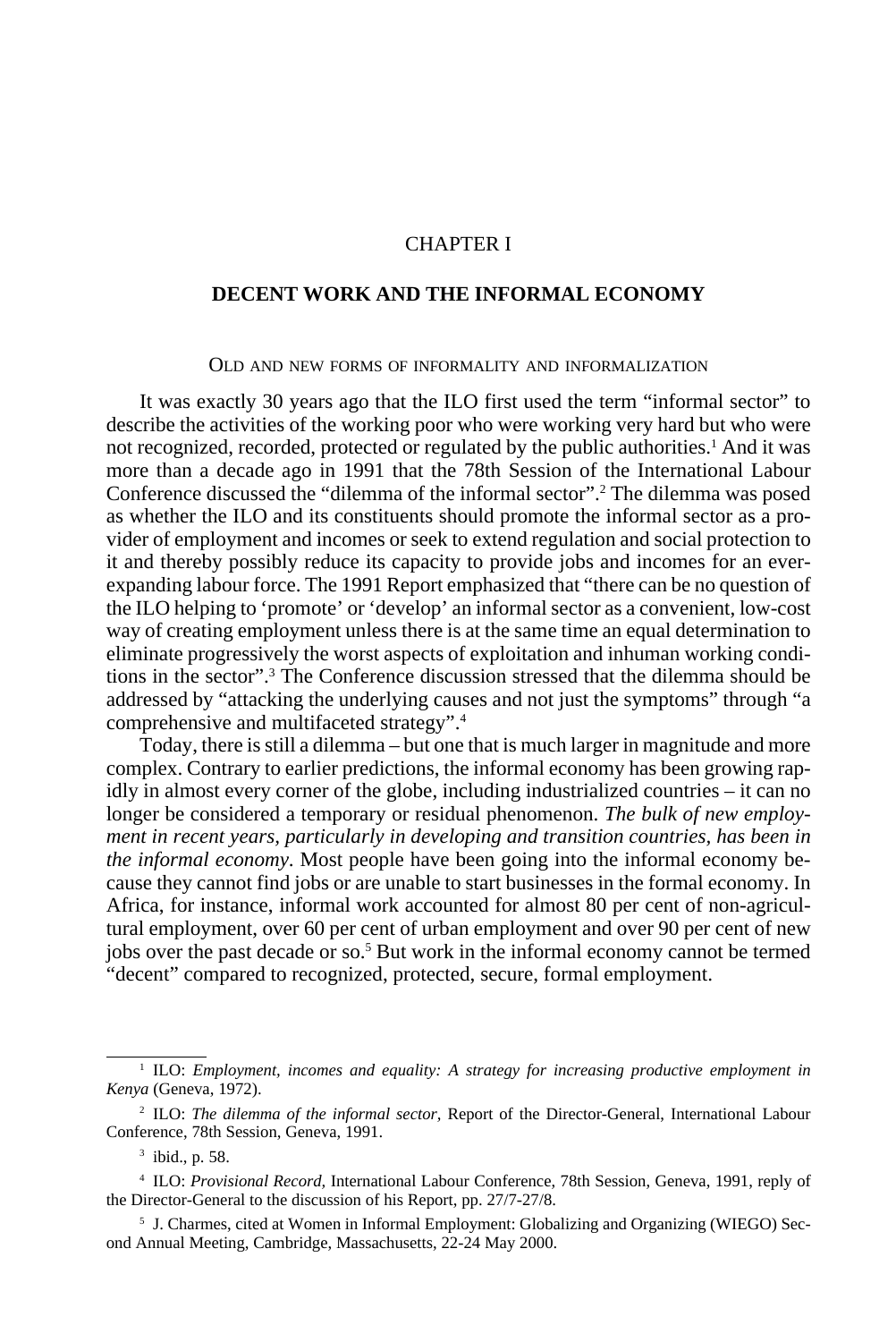There has also been increasing *flexibilization and informalization of production and employment relationships* in the context of global competition and information and communications technology (ICT).<sup>6</sup> More and more firms, instead of using a fulltime, regular workforce based in a single, large registered factory or workplace, are decentralizing production and reorganizing work by forming more flexible and specialized production units, some of which remain unregistered and informal. A global variation of flexible specialization is the rapid growth in cross-border commodity and value chains in which the lead firm or large retailer is in an advanced industrialized country and the final producer is an own-account worker in a micro-enterprise or a homeworker in a developing or transition country. As part of cost-cutting measures and efforts to enhance competitiveness, firms are increasingly operating with a small core of wage employees with regular terms and conditions of employment and a growing periphery of "non-standard" or "atypical" workers in different types of workplaces scattered over different locations and sometimes different countries. These measures often include outsourcing or subcontracting arrangements and more flexible and informal employment relationships.

The non-standard wage employment that flexible specialization has given rise to includes workers in sweatshop production, homeworkers, industrial outworkers and casual, temporary and part-time workers. However, not all of these flexible or "atypical" workers are "informal". For example, in advanced industrialized countries, temporary and part-time workers and teleworkers operating from home are normally covered by labour and social security legislation (although the level of pay and benefits is lower than for regular full-time workers and the prospects for career advancement, training or skills enhancement are limited). However, casual workers, subcontractors and agency workers often do not have labour and social protection. In developing and transition countries, home-based work and that done in sweatshops and by outworkers or casual workers are typical rather than atypical, but often are not recognized or protected by labour law or covered by social protection.

Increasingly, "informal sector" has been found to be an inadequate, if not misleading, term to reflect these dynamic, heterogeneous and complex aspects of a phenomenon which is not, in fact, a "sector" in the sense of a specific industry group or economic activity. The term "informal economy" has come to be widely used instead to encompass the expanding and increasingly diverse group of workers and enterprises in both rural and urban areas operating informally.<sup>7</sup> They differ in terms of type of production unit and type of employment status, as shown in the graphical matrix presented in the annex. They include own-account workers in survival-type activities, such as street vendors, shoeshiners, garbage collectors and scrap- and rag-pickers; paid domestic workers employed by households; homeworkers and workers in sweatshops who are "disguised wage workers" in production chains; and the self-employed in micro-enterprises operating on their own or with contributing family workers or sometimes apprentices/employees. It is important to note the diversity of those working in the informal economy because the problems and needs are different, for example, for those engaged in survival activities, for homeworkers, whose employment

<sup>6</sup> See, for example, G. Standing: *Global labour flexibility: Seeking distributive justice* (Basingstoke, Macmillan, 1999).

<sup>7</sup> See the matrix and glossary of terms in the annex to this report.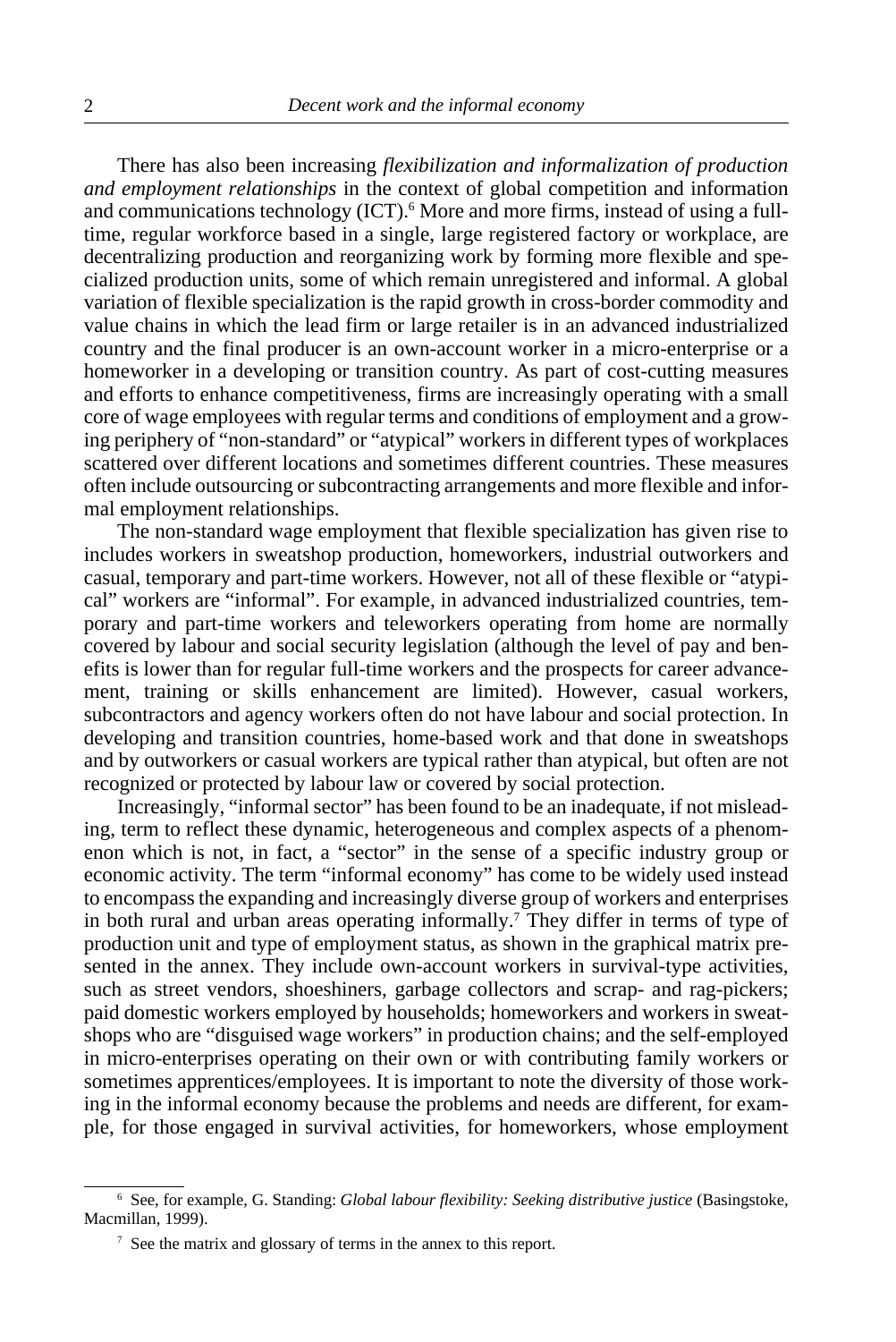relationship with an employer is not recognized or protected, and for the self-employed and employers, who face various barriers and constraints to setting up and operating formal enterprises.

These different groups have been termed "informal" because they share one important characteristic: *they are not recognized or protected under the legal and regulatory frameworks. This is not, however, the only defining feature of informality. Informal workers and entrepreneurs are characterized by a high degree of vulnerability*. They are not recognized under the law and therefore receive little or no legal or social protection and are unable to enforce contracts or have security of property rights. They are rarely able to organize for effective representation and have little or no voice to make their work recognized and protected. They are excluded from or have limited access to public infrastructure and benefits. They have to rely as best they can on informal, often exploitative institutional arrangements, whether for information, markets, credit, training or social security. They are highly dependent on the attitudes of the public authorities, as well as the strategies of large formal enterprises, and their employment is generally highly unstable and their incomes very low and irregular. They are placed at a competitive disadvantage because they do not have the type of influence which those in the formal economy are often able to exert – influence which sometimes violates an essential feature of a market economy, i.e. free and equal access to markets based on efficiency rather than influence. There is no simple relationship between working informally and being poor, and working formally and escaping poverty. But it is certainly true that a much higher percentage of people working in the informal relative to the formal economy are poor, and even more true that a larger share of women relative to men working in the informal economy are poor.

Because informal activities are on the fringes of the law, public authorities sometimes confuse them with criminal activities and therefore subject them to harassment, including bribery and extortion, and repression. There are, of course, criminal activities in the informal economy, such as drug trafficking, people smuggling and money laundering (these are not dealt with in this report). There are also other illegal activities, including deliberate tax evasion. But the majority in the informal economy, although they are not registered or regulated, produce goods and services that are legal.

The term "informal" does not mean that there are no rules or norms regulating the activities of workers or enterprises. People engaged in informal activities have their own "political economy" – their own informal or group rules, arrangements, institutions and structures for mutual help and trust, providing loans, organizing training, transferring technology and skills, trading and market access, enforcing obligations, etc. What we do not know is what these informal rules or norms are based on and whether or how they observe the fundamental rights of workers.

Another useful way of describing the situation of informal workers and entrepreneurs is in terms of *seven essential securities which are often denied them: labour market security* (adequate employment opportunities through high levels of employment ensured by macroeconomic policies); *employment security* (protection against arbitrary dismissal, regulation on hiring and firing, employment stability compatible with economic dynamism); *job security* (a niche designated as an occupation or "career", the opportunity to develop a sense of occupation through enhancing competences); *work security* (protection against accidents and illness at work, through safety and health regulations, limits on working time and so on); *skill reproduction security* (widespread opportunities to gain and retain skills, through innovative means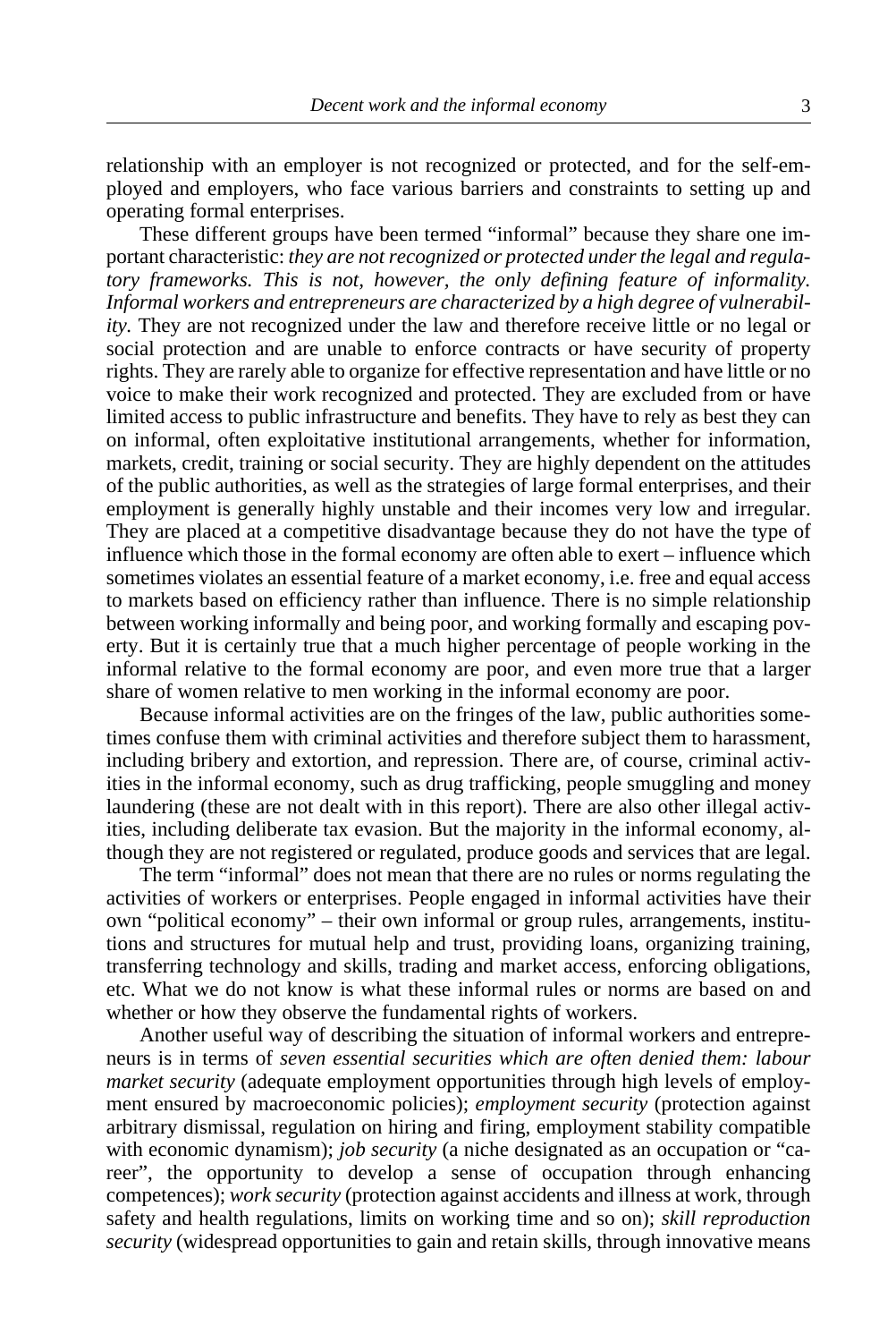<span id="page-7-0"></span>as well as apprenticeships and employment training); *income security* (provision of adequate incomes); and *representation security* (protection of collective voice in the labour market through independent trade unions and employers' organizations and social dialogue institutions).<sup>8</sup>

However, for the ILO, the most meaningful way of looking at the situation of those in the informal economy is in terms of *decent work deficits*. Poor-quality, unproductive and unremunerative jobs that are not recognized or protected by law, the absence of rights at work, inadequate social protection, and the lack of representation and voice are most pronounced in the informal economy, especially at the bottom end among women and young workers.

Some of the problems and constraints to decent work faced by workers and enterprises are not confined to the informal economy; they are common to parts of the formal economy. For example, the "working poor" (who earn less than enough to generate a family income of US\$1 per day per capita) can be found in both formal and informal jobs. There is no clear dichotomy or split between the "informal economy" and the "formal economy". What happens in the informal economy will have an impact on workers and employers in the formal economy, and vice versa. Informal enterprises create unfair competition for formal enterprises by not paying taxes or social security contributions for workers or avoiding other business costs incurred in the formal economy. Measures to reduce excessive business transaction costs and institutional barriers would promote the legalization of informal enterprises, benefit workers in these enterprises and also reduce the unfair competition for formal businesses. Therefore, it is useful to adopt the view that *formal and informal enterprises and workers coexist along a continuum, with decent work deficits most serious at the bottom end*, but also existing in some formal jobs as well, and with increasingly decent conditions of work moving up the formal end.

#### DECENT WORK AND THE INFORMAL ECONOMY

The burgeoning significance of the informal economy in both new and old places and guises would be reason enough to revisit the "dilemma of the informal sector". But the *raison d'être* for this discussion at the International Labour Conference is the recognition that *all those who work have rights at work, irrespective of where they work* and the commitment of the ILO and its constituents to making decent work a reality for all workers and employers. *The goal is to promote decent work along the entire continuum from the informal to the formal end of the economy, and in development-oriented, poverty reduction-focused and gender-equitable ways.*

For the ILO and its constituents, decent work is a goal, not a standard, to be achieved progressively. A progressive approach would imply starting with the informal end, where most new job creation in recent years has been taking place, and promoting the transition upwards along the continuum toward the formal, decent and protected end. This would also be part and parcel of a decent work approach to poverty

<sup>&</sup>lt;sup>8</sup> The work of the InFocus Programme on Socio-Economic Security has been highlighting the importance of these various forms of security and showing that they are in most cases not accessible to those in the informal economy. See web site at http://www.ilo.org/public/english/protection/ses/about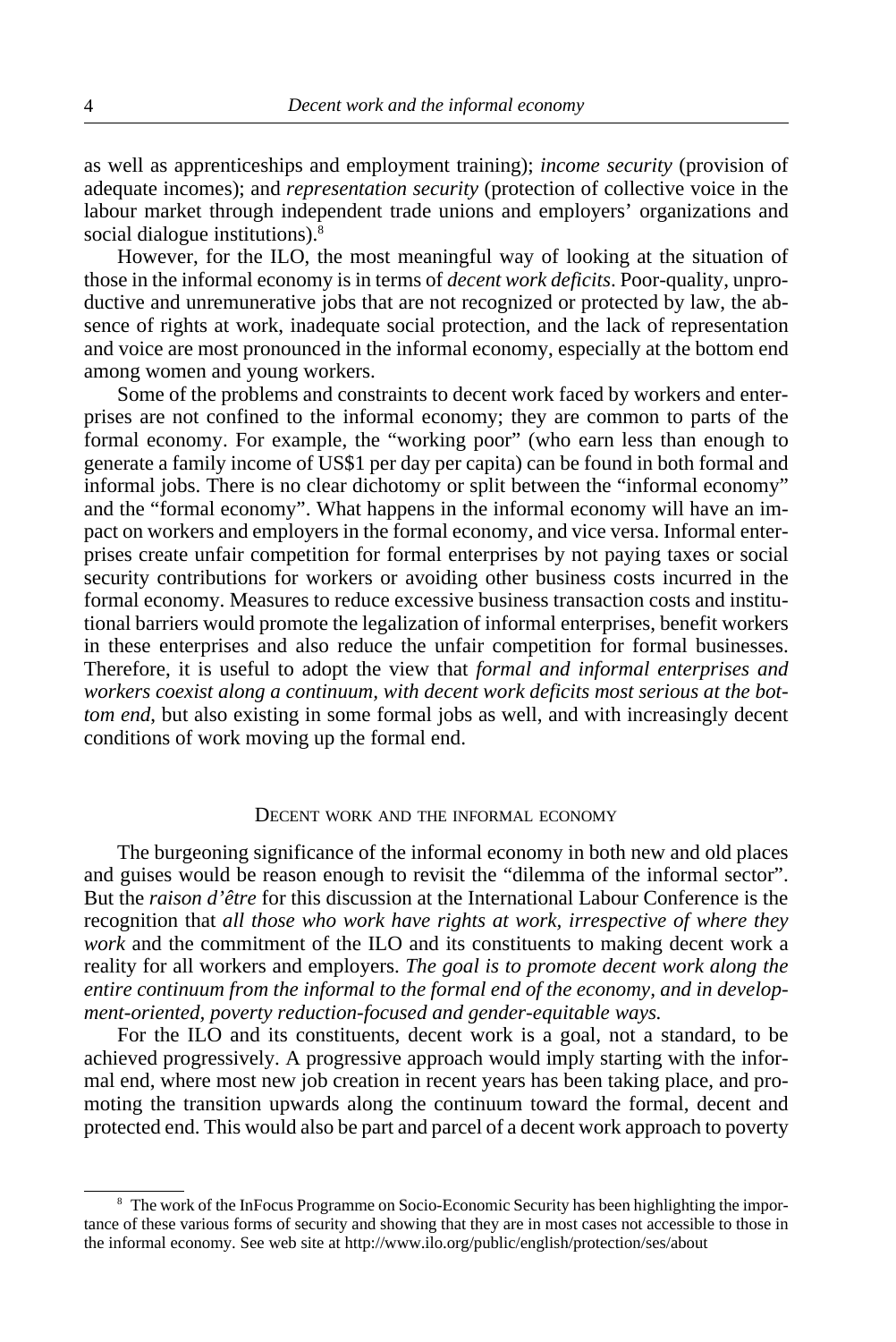reduction. The focus is, first and foremost, on the informal end because decent work deficits, as emphasized above, are most pronounced in the informal economy.<sup>9</sup>

Therefore, an integrated and comprehensive strategy to achieve decent work along the entire continuum would:

- ! *in the immediate term,* give priority to *reducing decent work deficits in the informal economy*, importantly through ensuring that those who are currently in the informal economy are recognized in the law and have rights, legal and social protection and representation and voice;
- in the short and medium term, enable those currently in the informal economy to *move upwards along the continuum and at the same time ensure that new jobseekers and potential entrepreneurs are able to enter the more formal, protected and decent parts of the continuum.* Priority would be given to ensuring that workers and entrepreneurs have the capacity, flexibility and the conducive legal and policy frameworks to do so. Special attention would need to be given to those who are especially disadvantaged or discriminated against in the labour market, such as women, young jobseekers and migrant workers;
- in the longer term, create enough employment opportunities that are formal, pro*tected and decent for all workers and employers*. Already in 1991, the ILO had made it clear that the informal economy should not be developed or promoted as a low-cost way of creating employment. In the twenty-first century, decent work is certainly about much more than a job at any price or under any circumstances. Therefore, *new job creation should not be in the informal economy. The emphasis has to be on quality jobs in the upper rather than lower end of the continuum.*

To achieve decent work and reduce poverty both in the immediate and in the longer term, we need to *tackle the root causes – and not just the negative manifestations – of informality and informalization*. Measures to improve labour rights, enhance social protection, invest in knowledge and skills of workers or provide micro-entrepreneurs with access to credit and other support services are all critical for dealing with the manifestations of informality (which include poor labour standards, various forms of insecurity, stifled entrepreneurship) – but are not enough. The root causes include: the legal and institutional obstacles that make it difficult, if not impossible, for either enterprises or workers to become or to stay formal; the policies of national governments that often directly or indirectly constrain employment creation in the formal economy; the absence of or lack of access to strong and effective market and non-market institutions; demographic trends including large-scale rural-urban migration and the HIV/AIDS pandemic; direct and indirect discrimination against women and other disadvantaged groups; and the lack of representation and voice of those in the informal economy. Until and unless the root causes are dealt with effectively, there can be no sustainable move toward recognized, protected and decent work.

A process of legalization to bring informal workers and enterprises within the legal framework so that they are registered, recognized and protected is essential.

<sup>9</sup> In his Report to the 89th Session of the International Labour Conference, the Director-General emphasized that "it is in the informal economy and among the poor that the needs are greatest. If we claim universality, and that is exactly what my 1999 Report did – 'all those who work have rights at work' – then we are obliged to tackle these issues". ILO: *Reducing the decent work deficit: A global challenge,* Report of the Director-General, International Labour Conference, 89th Session, Geneva, 2001, p. 18.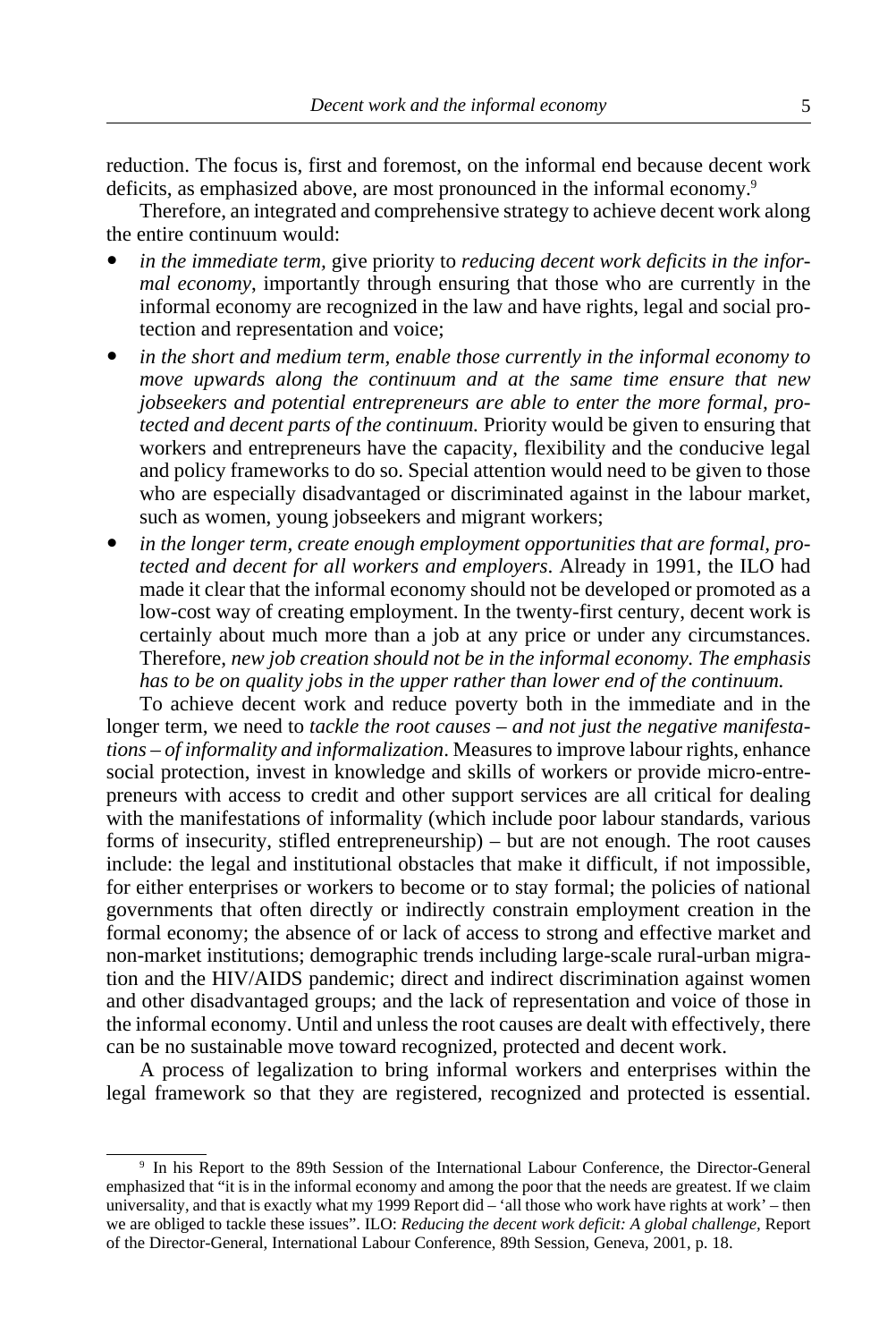Informal work can be treated as a legal problem in the sense that labour law does not apply or is not effectively enforced. On the one hand, legalization would involve reform of labour legislation and labour administration to give priority to the full application in the informal economy, as elsewhere, of the fundamental principles and rights at work. Laws must be enforced, the judicial system must be efficient and impartial and the ordinary worker must know his or her rights and entitlements and have access to the legal system. On the other hand, legalization would involve simplifying the regulations and procedures for doing business, improving the transparent and consistent application of rules and procedures and reducing the transaction costs. The aim would be to enhance the protective, standards-related and beneficial aspects of law and to simplify the repressive or constraining aspects so that there would be greater compliance by all enterprises and workers.<sup>10</sup>

But because the root causes of the informal economy are multifaceted, legalization alone is not enough to promote decent work. Strong and effective judicial, political, economic and other market and non-market institutions and equitable access to these institutions are essential.11 Informal workers and enterprises also need access to resources, information, markets, technology, public infrastructure and social services; they need a "level playing field" (similar rights, facilities and access) vis-à-vis those in the formal economy. Those who are particularly disadvantaged or discriminated against may need special measures. For the poor without property rights, measures to ensure that the legal system records property and titles assets of the poor in standardized, simple and cost-effective ways would enable them to transform their assets into productive capital and investments. Most importantly, those in the informal economy need representation and voice as a fundamental right and an enabling right to enhance their access to a range of other rights at work.

It is also important to promote good governance and to reduce the costs to governments of informality and informalization. Often, informal workers and entrepreneurs are subject to harassment, bribery and extortion practised by corrupt officials and face prohibitive costs and complexity of bureaucratic procedures for setting up and operating enterprises. On the other hand and, importantly, those in the informal economy do

<sup>&</sup>lt;sup>10</sup> In his reply to the discussion of his Report in 1991, the Director-General noted that "first of all, nobody, I believe, doubts that priority should be given to the full application, in the informal sector as elsewhere, of standards concerning fundamental human rights and those that protect them against inadmissible exploitation. ... Secondly, it is indisputable that simple laws and rules, and the flexible and efficient administration of these laws and rules are the prerequisites for the gradual legalization of the informal sector. ...Thirdly, we must be careful in our efforts to streamline not to destroy what is essential. With regard to labour legislation, each country has drawn up its own standards and legal provisions, often through the impetus of the ILO itself. Even if the precarious situation of the informal sector makes the immediate application of some of these standards impossible, and even if certain aspects of this legislation would gain from being simplified, there can be no question of going back on these social gains simply in order to allow the informal sector to become legalized". ILO: *Provisional Record*, International Labour Conference, 78th Session, Geneva, 1991, reply of the Director-General to the discussion of his Report, p. 27/7.

 $11$  For example, countries are more likely to be competitive and to develop – and hence to have a smaller informal economy – if there is an open flow of information to people, adequate protection of property rights, especially of the poor, enforcement of contracts and low cost of resolving disputes and access to the judicial system by people in general. See World Bank: *World Development Report 2002: Building institutions for markets* (Washington, DC, World Bank, 2002).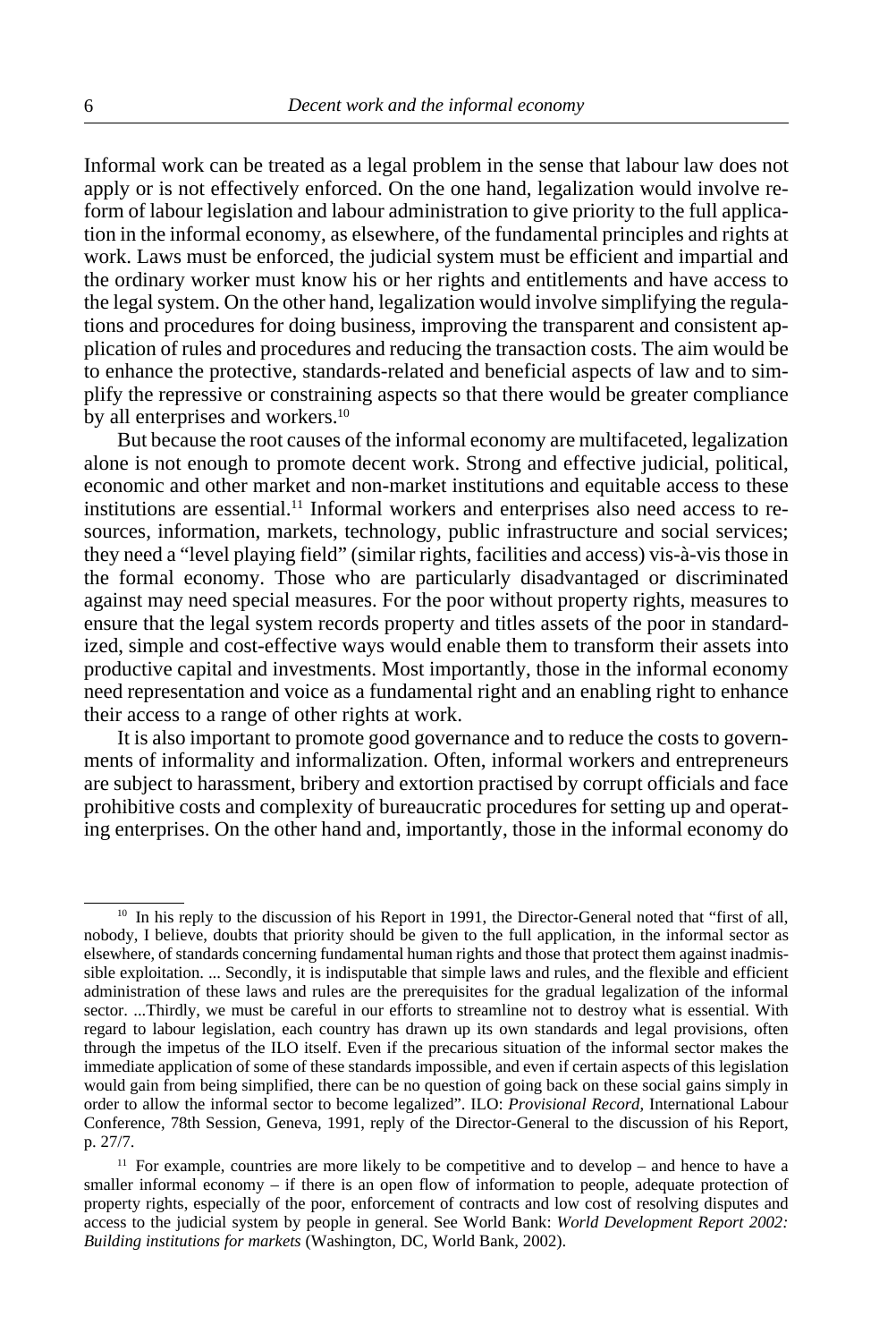<span id="page-10-0"></span>not pay direct taxes or social security contributions. Yet governments are expected to provide some access for informal operators to all the potential services of a responsible State, ranging from basic infrastructure to internal, external and social security – which have to be financed largely from the formal economy tax base. At the same time, to improve rights and protection in the informal economy, governments need to invest heavily in the structures of good governance to ensure enforcement of contracts, protect property rights, guarantee personal safety and social stability, reduce environmental and public health risks and so on. For a country as a whole, informality stifles the more efficient use of resources and improvements in productivity. As a result, the economy functions below its potential, with negative impacts on rates of economic growth.12

#### AIMS AND OUTLINE OF THE REPORT

To provide a basis for a general discussion, the report sets out to:

- ! describe what and who is in the informal economy and explain why the informal economy has been growing;
- highlight the decent work deficits in the informal economy; and
- suggest the key elements of a comprehensive and integrated strategy to address both the underlying causes and the symptoms of informality and informalization and, thereby, to promote decent work along the entire continuum from the formal to the informal end of the economy.

Since, even after all this time, the policy debate is still hampered by differences in understanding and usage of a variety of terms, a graphical matrix and glossary of terms are presented in the annex to this report. The matrix deals with both enterprise relationships and employment relationships in the informal economy and shows how they are related. The glossary shows that concepts and definitions can be based on *statistical* criteria, on *legal* criteria or on the nature of the *employment relationship*. The annex also provides a country-specific example of the use of the matrix for describing who is in the informal economy.

Chapter II starts with an attempt to map the diversity, size and importance of the informal economy. This attempt underscores the serious need for more and better statistics and policy-relevant research. The very sketchy "maps" produced do, however, illustrate the tremendous heterogeneity in the informal economy and indicate that there are important forces at work expanding the informal economy and changing many of its characteristics. The second part of the chapter therefore examines these underlying forces.

Each of the next four chapters deals with one prong of the comprehensive and integrated strategy necessary to tackle the major root causes of informality and informalization, reduce decent work deficits in the informal economy and promote the transition of workers and enterprises out of the informal economy upwards along the

<sup>&</sup>lt;sup>12</sup> See, for example, N. Loyaza: *The economics of the informal sector: A simple model and some empirical evidence from Latin America*, World Bank Policy Research Working Papers (Washington, DC, World Bank, 1997).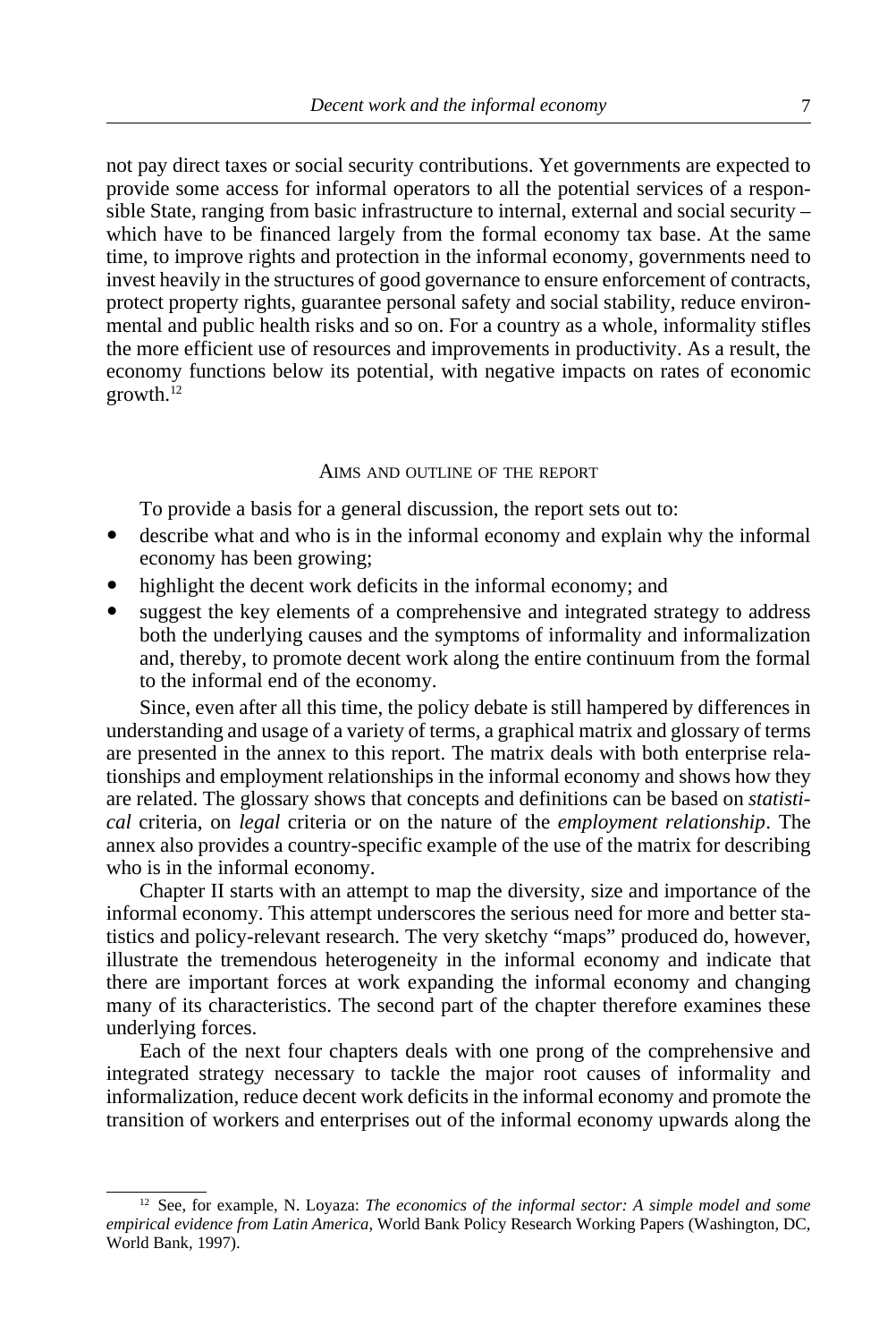continuum into formal, protected and decent work. The sequencing of the chapters reflects the immediate, short-, medium- and long-term aims of the strategy set out in the previous section.

Chapter III argues that rights at work are as meaningful in the informal as in the formal economy. It draws attention to the relevance of the ILO Declaration on Fundamental Principles and Rights at Work and other international instruments to workers in the informal economy. Since ILO standards do provide a solid international basis for extending rights to the informal economy, the rights deficits are traced, instead, to how these standards are actually expressed and enforced through national law and practice on a gradual and selective basis and how those in the informal economy are empowered to claim their rights. The chapter reviews how existing labour legislation can practically and effectively be applied to the informal economy; whether the legal scope of rights should be amended or extended to address the increasing informalization of the labour force; and what can be done to enhance legal literacy so that informal workers understand and are better able to claim their rights. An important reason why informal workers may not enjoy the rights accorded under their national labour legislation is that the enterprises they work in are not legally registered and regulated. Therefore, the chapter also focuses on the business regulatory framework, the bureaucratic procedures and the related transaction costs that make it difficult, if not impossible, for micro- and small enterprises to become and to stay formal.

Chapter IV shows that the social protection deficit is especially critical for those in the informal economy, not only because of their job and income insecurity, but also because of the greater likelihood of their being exposed to serious occupational safety and health hazards. The HIV/AIDS pandemic has special implications for work and workers in the informal economy. Adequate social protection is key to decent work in the informal economy, particularly for the most vulnerable and unprotected groups of workers, especially women in hazardous jobs. The chapter argues that social protection for the informal workforce is not only a basic right but also a sound economic strategy – a more secure and healthier workforce increases productivity and makes formalization easier. The essential questions are: what forms and level of basic social protection should all workers enjoy; how can social protection for informal workers be organized; and who should be responsible for the cost of such protection. The chapter also discusses the promotion of occupational safety and health as an important complement, particularly on the prevention front, to social protection.

Chapter V emphasizes that freedom of association and the right to organize constitute a fundamental principle and a key enabling right. It is often because people in the informal economy are not organized and have no voice that they are not able to pursue their employment interests through bargaining collectively or lobbying with politicians and bureaucrats on concerns relating to legislation, access to infrastructure, property rights, social security, environmental concerns and so on. The chapter highlights the role of national and local governments and the framework of law and governance protecting and enforcing this right. It also examines how the social partners are building up social dialogue institutions and processes in the informal economy.

Chapter VI addresses the pivotal medium- and longer-term issue of how to move workers and entrepreneurs currently in the informal economy upwards along the continuum into formal decent jobs and how to ensure that new jobs are created in the formal and not in the informal economy. To achieve these aims, the chapter emphasizes measures, on the one hand, to invest in the workforce (with special attention to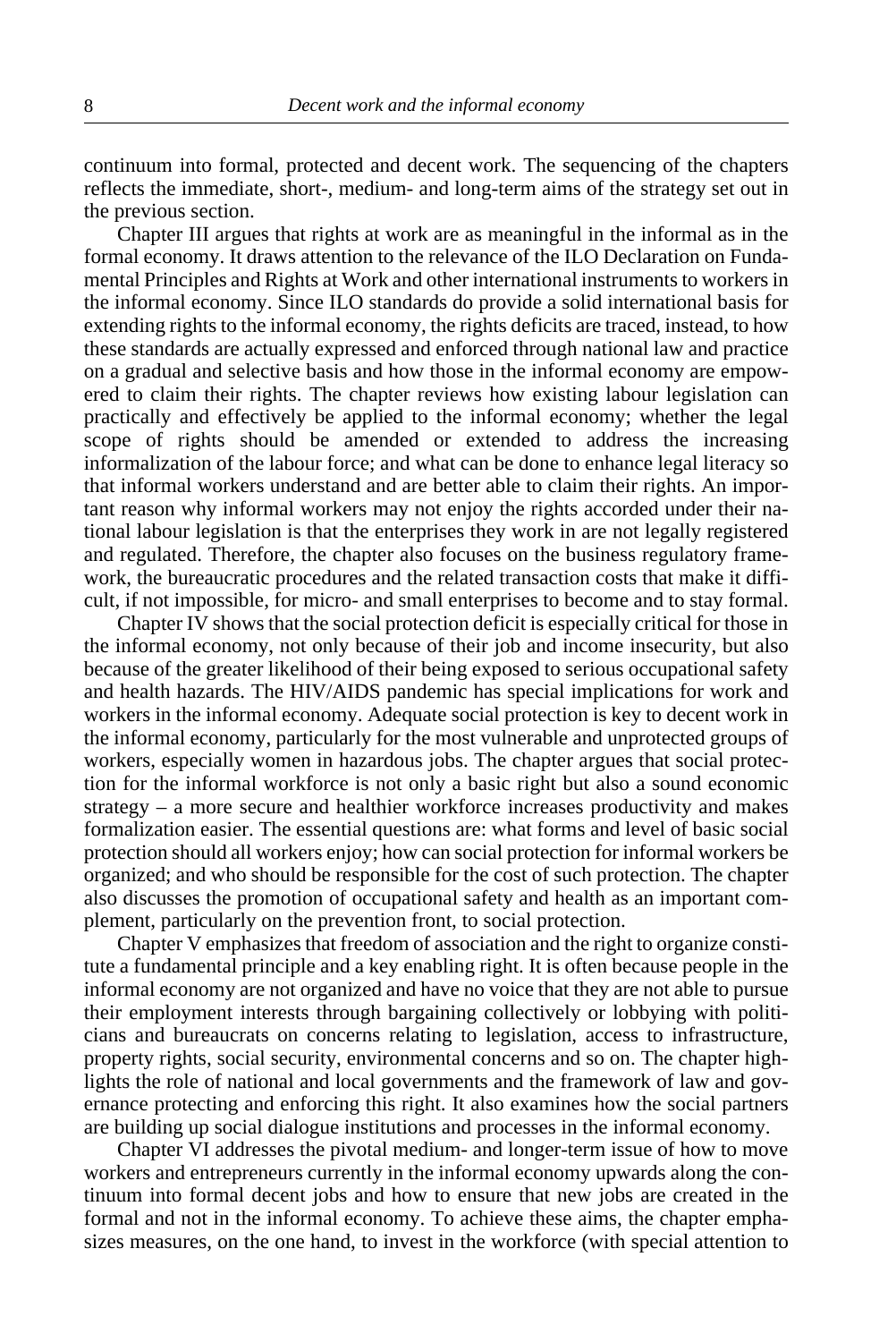the most vulnerable and disadvantaged) so as to promote their employability, productivity and flexibility to move upwards along the continuum. On the other hand, it also draws attention to measures to make it easier for micro- and small enterprises to start up and grow in the formal economy and to adopt high-road strategies that enhance productivity and provide quality jobs for workers. A conducive policy and legal framework, appropriate and supportive institutional structures and good governance are all essential if these measures are to be effective and if jobs created are to be decent and formal, rather than being in the informal economy.

Suggested points for discussion at the Conference are included at the end of the report.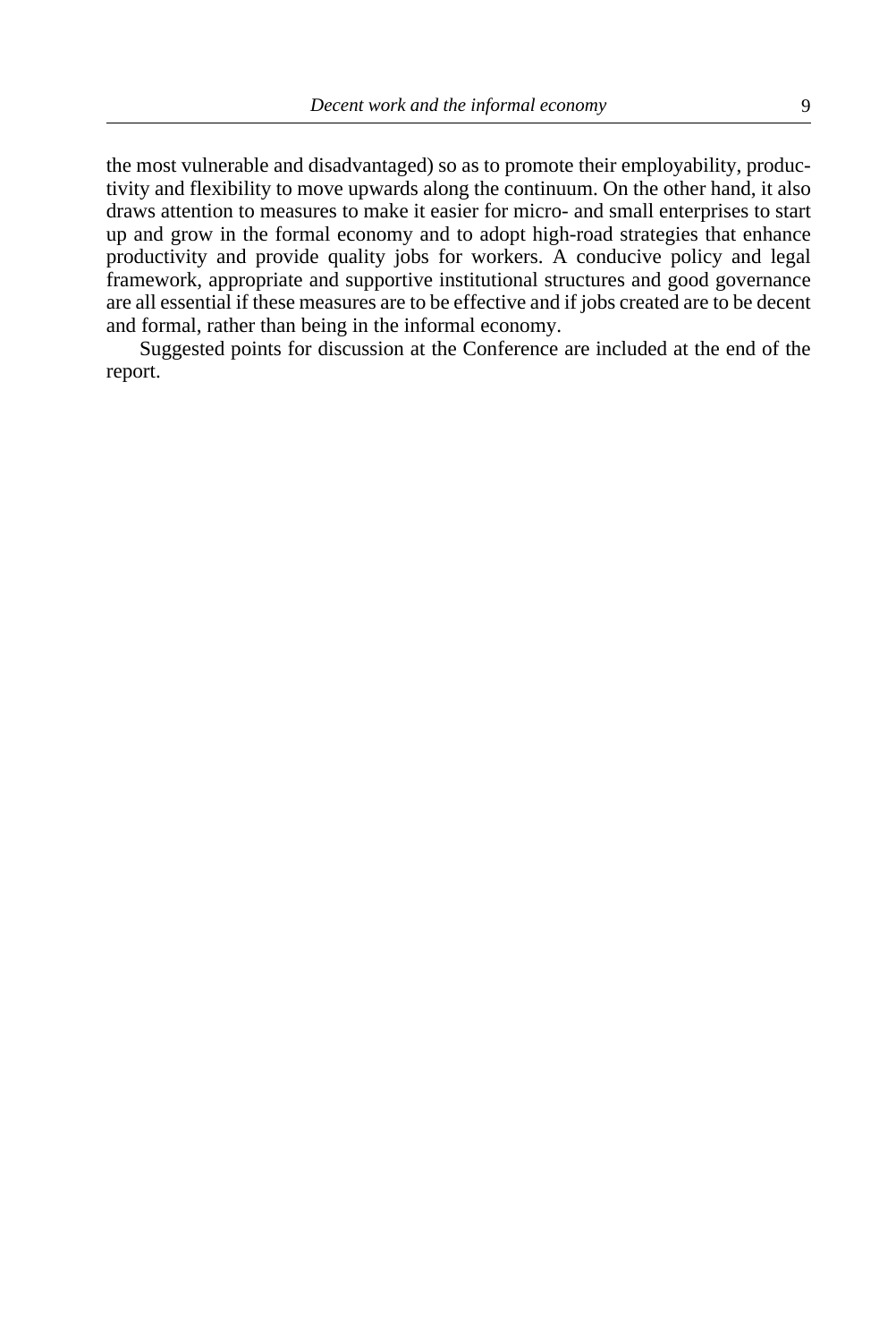## CHAPTER II

# <span id="page-13-0"></span>**WHO IS IN THE INFORMAL ECONOMY AND WHY IS IT GROWING?**

#### WHO IS IN THE INFORMAL ECONOMY?

Mapping the informal economy so as to comprehend its size, composition and evolution is an extremely difficult and inevitably imprecise exercise. International comparability is not possible. This is because different definitions have been used, statistical information is collected on an ad hoc rather than a regular basis and reliability of data is inconsistent. Unfortunately, currently available national data do not consistently follow the definitions and do not allow disaggregation according to the matrix presented in the annex. So far, the ILO has compiled statistics only on employment in informal sector enterprises (cells 3 to 8 of the matrix), which was the concept used by the ILO and for which an internationally agreed definition adopted by the Fifteenth International Conference of Labour Statisticians (ICLS) exists. Importantly, the data available are on enterprises and workforce but not on the share of the informal economy in gross domestic product (GDP).1

The latest ILO published data<sup>2</sup> on informal sector enterprises are based on information from 54 countries, most of which still adhere to their own national definitions of the informal sector which are not entirely in line with the international statistical definition adopted by the 15th ICLS and the 1993 System of National Accounts (1993 SNA). Of these 54 countries, 21 use the criterion of non-registration of the enterprise, either alone or in combination with other criteria such as small size or type of workplace location, while 33 countries use small size as a criterion, either alone or in combination with non-registration or workplace location. Under the 1993 definition, only one category of informal wage workers are counted, namely employees of informal sector enterprises, and individual countries can decide what size of unregistered units to include in the informal sector and whether the agricultural sector and domestic workers should be covered.<sup>3</sup> Statistics on the size and contribution of several impor-

<sup>1</sup> However, some recent efforts have been made in this direction. See J. Charmes: "Progress in measurement of the informal sector: Employment and share of GDP", in *Handbook of National Accounting. Household accounting: Experiences in the use of concepts and their compilation,* Vol. 1: Household Sector Accounts (New York, United Nations, 2000), pp. 153-168. It should be noted that the ILO does not collect data on the contribution of the informal sector to GDP because, by inter-agency agreement, the United Nations Statistics Division is responsible for collection of national accounts statistics.

<sup>2</sup> ILO: *Key Indicators of the Labour Market, 2001-2002* (Geneva, 2002).

<sup>&</sup>lt;sup>3</sup> Efforts have been made to improve data collection on the informal economy. For example, in 1977 the Statistical Commission of the United Nations established an international Expert Group on Informal Sector Statistics, called the Delhi Group. The Delhi Group seeks to improve concepts, measures and methods for collecting data on the size and contribution of the informal sector. The ILO Bureau of Statistics has also been providing technical advice and assistance to countries to improve their data collection. The matrix presented in the annex to this report reflects part of this effort.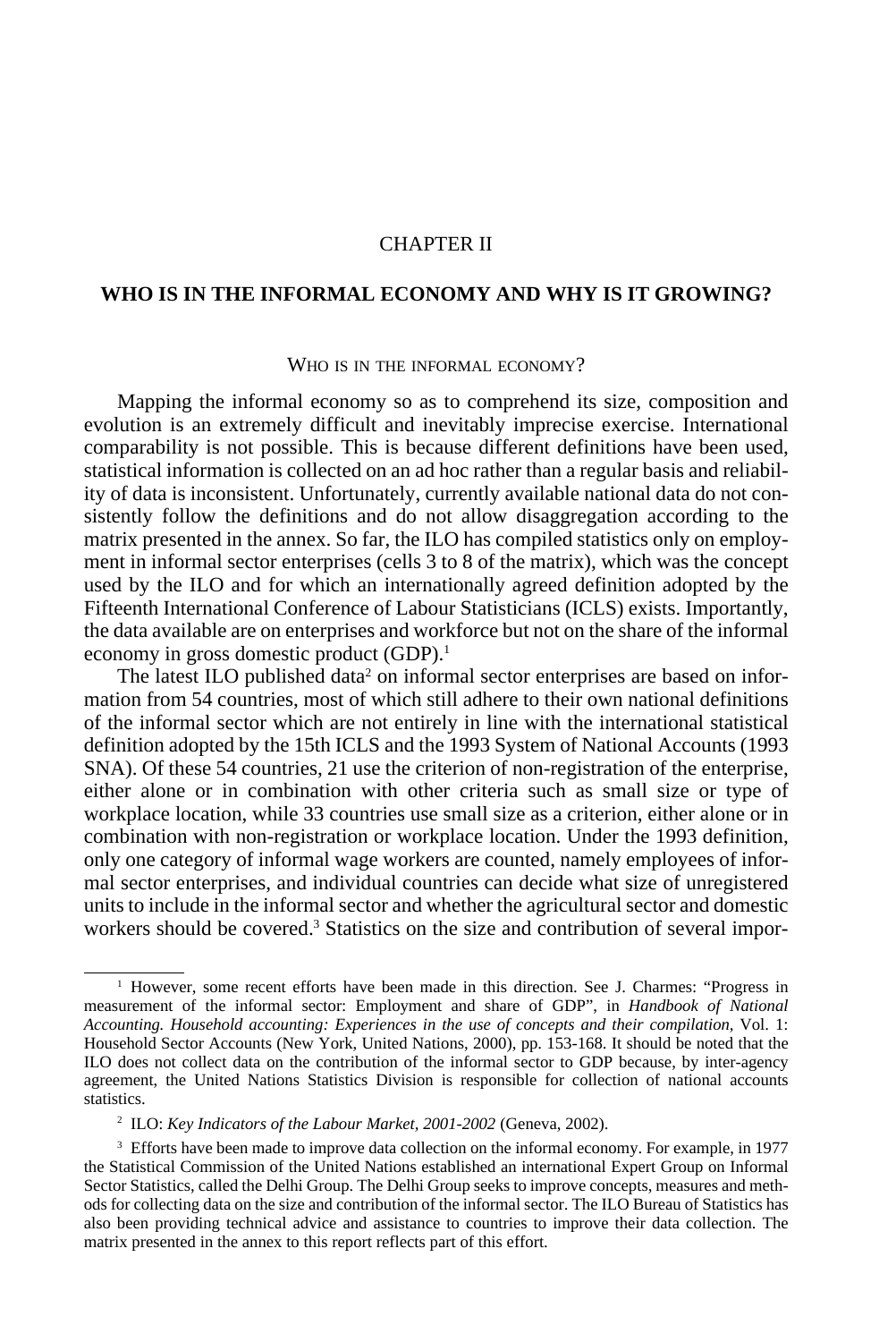tant subsectors of the informal economy, including home-based workers, street vendors and domestic workers, are especially weak. These are the subsectors in which women tend to be concentrated.

The criterion of non-registration of the employees of the enterprise is used by some transition countries of Central and Eastern Europe to define unregistered employment.4 About half the countries using labour force or household surveys include paid domestic workers, while the rest do not. Homeworkers are almost invariably excluded. This affects the comparability of data on women informal workers in particular. Often, only the main job is included, whereas large numbers of workers, particularly in developing and transition countries, may engage in more than one informal job, or in both formal and informal employment. Many countries, especially those in Latin America and Africa, have statistical information for urban areas only, while in some countries the scope is restricted to major metropolitan areas or capital cities. Given the possibly large numbers of workers in the "non-observed economy", the available statistics are likely to underestimate the actual numbers of workers and enterprises in the informal economy.

In view of the statistical and definitional limitations,<sup>5</sup> three main approaches have been taken in this chapter. First, it presents the main patterns and trends based on data collected by the ILO. Second, it highlights some principal features, mainly from a number of regional and country-specific studies that were commissioned as a background for this report.<sup>6</sup> It also points to the presence of child labour in the informal economy, using information from the International Programme on the Elimination of Child Labour (IPEC). The purpose of this section is purely illustrative: to reflect the diversity of informal activities as much as to show how incomplete our current information base is. Third, readers are referred to two forthcoming statistical reports which provide complementary material to this main report; the first is a compendium of ILO official statistics on employment in the informal economy, while the second, which is based on a combination of different official data sources, maps the informal economy, particularly in terms of the gender dimension. The last part of the chapter focuses on the underlying factors that have contributed to the growth and

<sup>4</sup> Country studies prepared for this report on Egypt and Brazil also use registration of employees as an indicator of informality, since it is the basis for the application of labour legislation, including the provision of job security and social protection. See A. El Madhi: *Report on decent work in the informal sector – Case of Egypt,* background paper prepared for this report (2001); M.C. Neri: *Decent work and the informal sector in Brazil,* background paper prepared for this report (Oct. 2001).

 $5$  The need for more and better statistics on the informal economy has prompted a practical suggestion from the ILO Bureau of Statistics: "With the aim of compiling and disseminating a wider range of available national statistics on the informal economy than at present, the Office should enlarge, and regularly update, the database that it has already established. The database should be made accessible via the Internet in a user-friendly form to reach as large an audience as possible. However, improvement of a database storing existing national data will not be sufficient to have more and better statistics on the informal economy. It will be accompanied by a programme of technical cooperation aimed at assisting countries which currently do not have statistics on the informal economy to develop such statistics, and assisting countries which already have statistics to improve the quality of these statistics, including their international comparability. To support such a programme, a manual containing methodological guidelines for the collection of data on the informal economy could be prepared, based on international standards and current best practices."

<sup>6</sup> These reports will be available on the ILO informal economy web site, at http://www.ilo.org/public/ english/employment/infeco/index.htm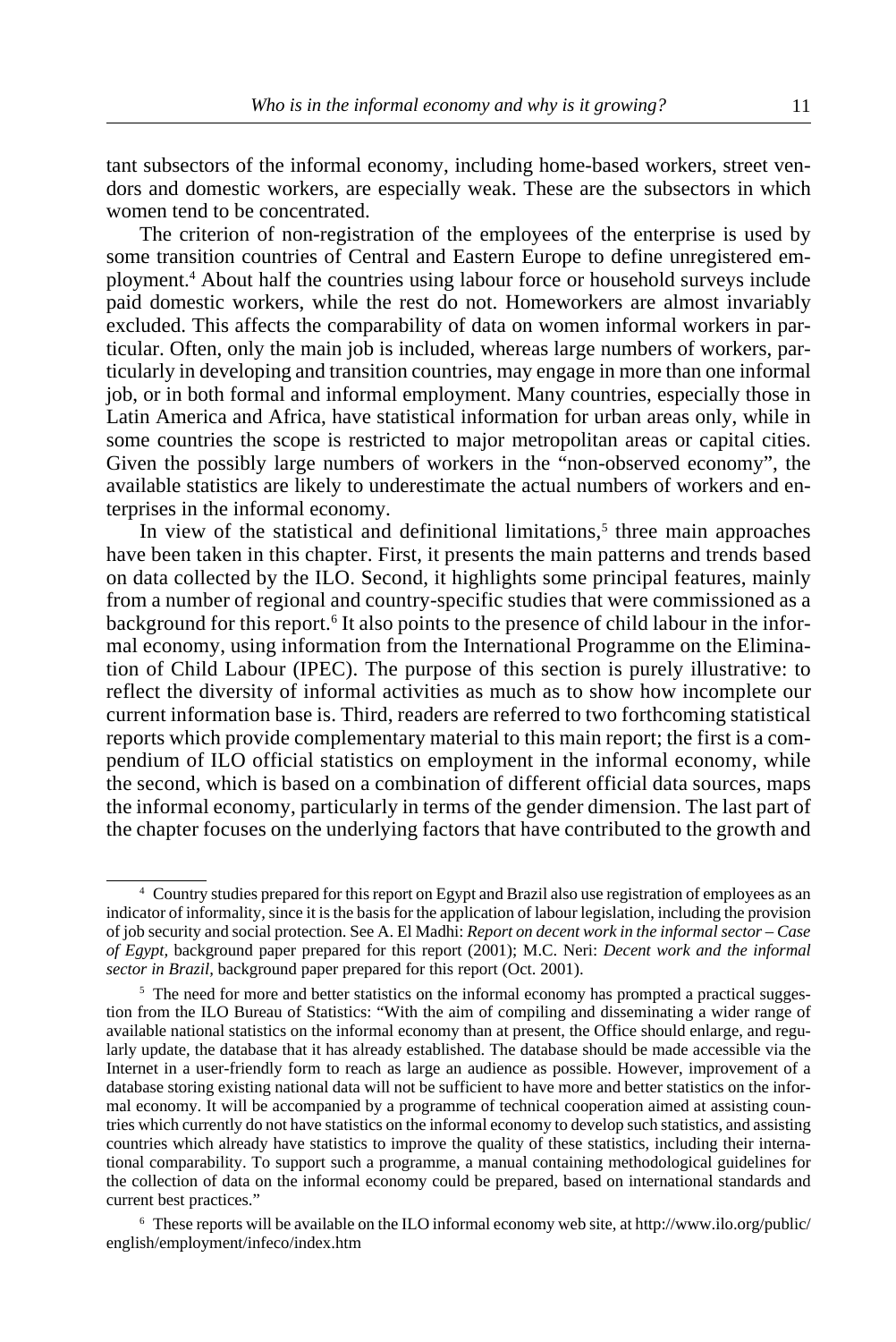<span id="page-15-0"></span>changing nature of the informal economy and highlights the main policy implications.

#### *Employment in informal enterprises*

ILO data on *informal sector employment as a percentage of total employment* refer only to 42 out of the 54 countries for which information is available. Out of these 42 countries, 17 had more than half of their total employment in the informal sector and only four countries had less than 10 per cent of total employment in the informal sector. Among the regions covered, sub-Saharan African countries tend to have the highest proportion of informal to total employment, and the transition countries of Central and Eastern Europe and the Commonwealth of Independent States (CIS) have the lowest shares (see figure 2.1).

The figures presented in table 2.1 refer to a selection of countries from different regions which use national statistical definitions of the informal sector that are in line with the current international definition and are thus more comparable. The table shows that there is considerable variation among countries as regards informal employment as a percentage of total employment, from 5 to over 70 per cent. Among the regions, countries of West and East Africa, South Asia and the Andean region tend to have the highest proportions of informal to total employment.

In about half of the countries included in table 2.1, the share of informal in total employment is higher for women than for men. In some countries (Botswana, Brazil, Ethiopia, South Africa and Ukraine), there are more women than men in informal employment, even in absolute numbers. However, the gender bias in the informal economy is probably underestimated. Women are more likely than men to be in those informal activities that are undercounted, such as production for own consumption, paid domestic activities in private households and home work. Women are also more likely than men to be in small-scale economic units where their economic contributions are invisible and therefore not counted. They are often engaged in agricultural activities, which many countries exclude from the scope of their employment surveys for practical reasons. Data from other sources show, for example, that in India and Indonesia, the informal sector accounts for nine out of ten women working outside agriculture, while in Benin, Chad and Mali, more than 95 per cent of the female non-agricultural labour force is in the informal sector.

There are only 17 countries for which ILO time-series data are available that permit the evolution of informal employment over time to be monitored. They show that in virtually all cases, the share of informal in total employment in the corresponding branches of economic activity has increased during the 1990s (figure 2.2 gives some examples of trends in informal employment). Where there has been an increase in informal employment, it has grown for both men and women. In some countries, however, particularly in Latin America, women's participation in informal employment rose much more rapidly than men's.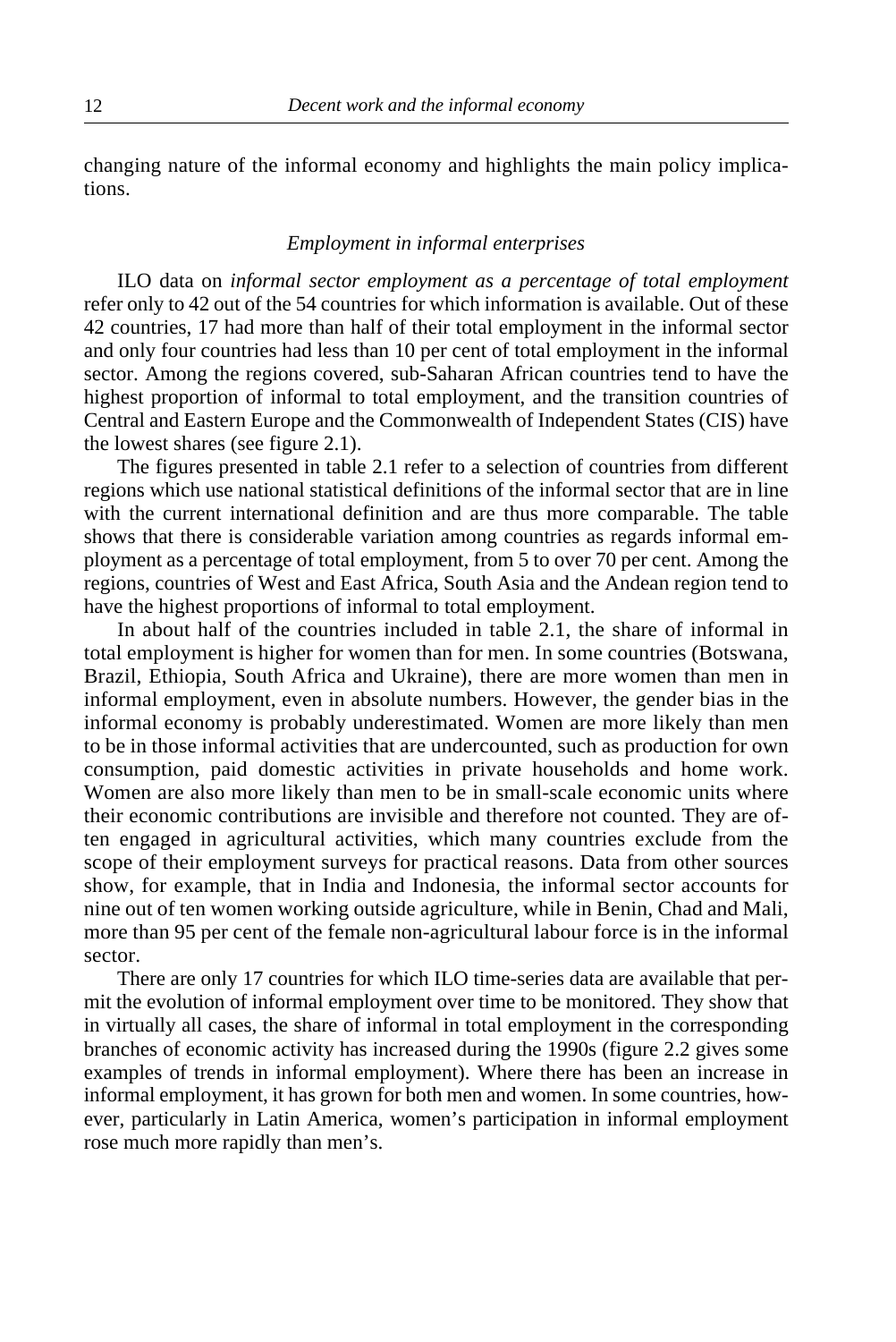

**Figure 2.1. Informal sector employment as a percentage of total employment, for countries where data are available**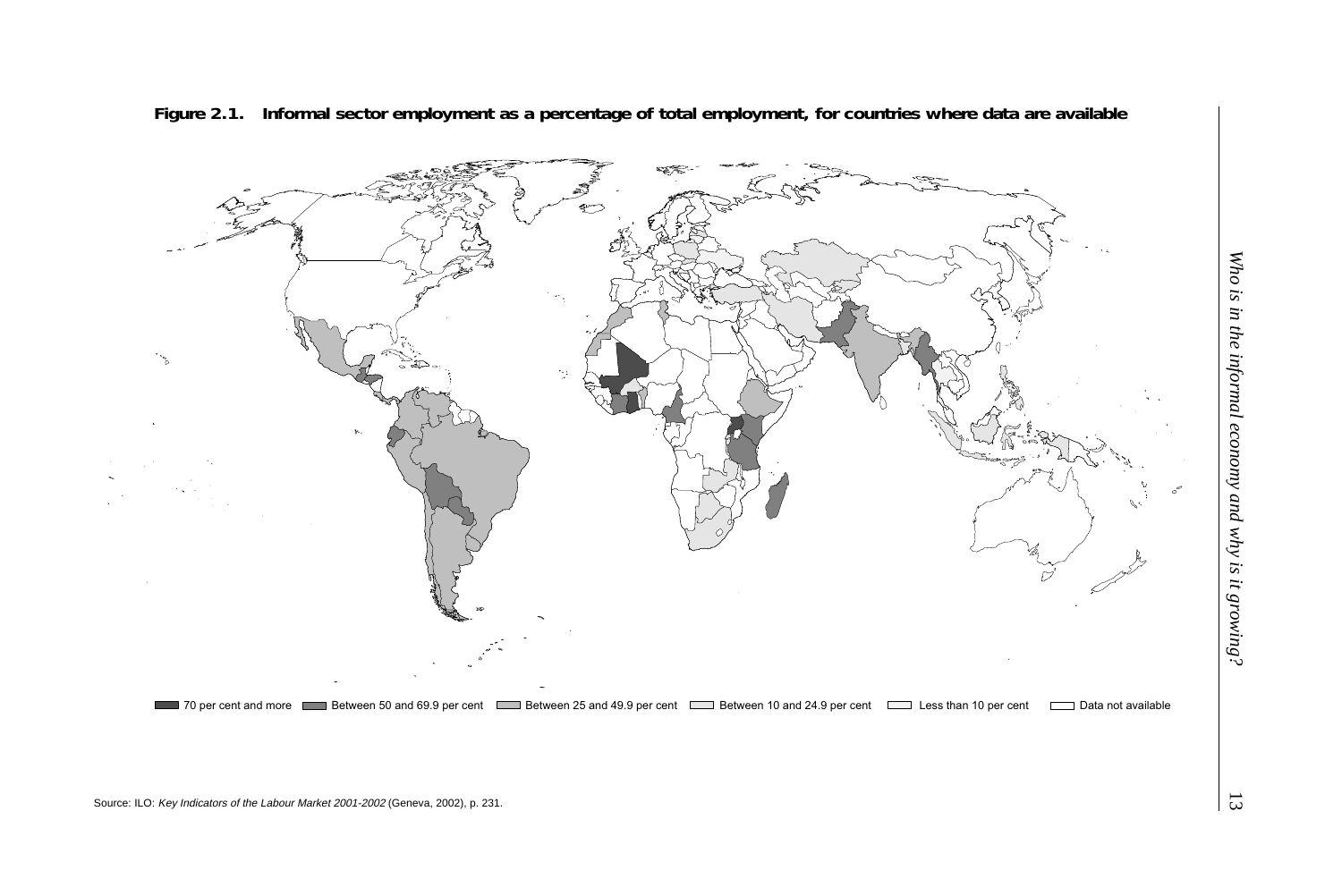| Country                                                                                                                   | Year                      | Number $(000's)$                                   |                                              |                      | Women       |                             | % of total employment |                                                           |  |
|---------------------------------------------------------------------------------------------------------------------------|---------------------------|----------------------------------------------------|----------------------------------------------|----------------------|-------------|-----------------------------|-----------------------|-----------------------------------------------------------|--|
|                                                                                                                           |                           | Total                                              | Men                                          | Women                | per 100 men | Total                       | Men                   | Women                                                     |  |
| <b>Latin America</b>                                                                                                      |                           |                                                    |                                              |                      |             |                             |                       |                                                           |  |
| Mexico                                                                                                                    | 1999                      | 9 141.6                                            | 5 693.8                                      | 3447.7               | 61          | 31.9                        | 32.7                  | 30.7                                                      |  |
| Barbados <sup>2</sup>                                                                                                     | 1998                      | 6.9                                                | 4.2                                          | 2.7                  | 63          | 5.9                         | 6.8                   | 4.9                                                       |  |
| Peru <sup>2, 3</sup>                                                                                                      | 1999                      | 3 606.1                                            | 1897.8                                       | 1708.3               | 90          | 53.8                        | 48.9                  | 60.6                                                      |  |
| Brazil <sup>4</sup>                                                                                                       | 1997                      | 18 113.3                                           | 8 652.6                                      | 9460.6               | 109         | 34.6                        | 28.3                  | 43.4                                                      |  |
| Africa                                                                                                                    |                           |                                                    |                                              |                      |             |                             |                       |                                                           |  |
| Mali <sup>3, 4</sup>                                                                                                      | 1996                      | 370.6                                              | 214.3                                        | 156.3                | 73          | 71.0                        | n.a.                  | n.a.                                                      |  |
| Benin <sup>3</sup>                                                                                                        | 1999                      | 275.5                                              | 174.8                                        | 100.7                | 58          | 46.0                        | 50.0                  | 41.4                                                      |  |
| Botswana <sup>4</sup>                                                                                                     | 1996                      | 60.5                                               | 21.1                                         | 39.4                 | 187         | 19.3                        | 12.3                  | 27.6                                                      |  |
| South Africa <sup>4</sup>                                                                                                 | 1999                      | 2 705.0                                            | 1 1 6 2 .0                                   | 1 544.0              | 133         | 26.1                        | 19.3                  | 35.5                                                      |  |
| Ethiopia <sup>2, <math>3</math></sup>                                                                                     | 1999                      | 1 1 4 9 .5                                         | 485.6                                        | 663.9                | 137         | 50.6                        | 38.9                  | 64.8                                                      |  |
| Kenya                                                                                                                     | 1999                      | 1881.0                                             | 1 0 9 0.4                                    | 790.6                | 73          | 36.4                        | 43.9                  | 29.5                                                      |  |
| United Rep.<br>of Tanzania <sup>2, 5</sup> 1995                                                                           |                           | 345.9                                              | 221.0                                        | 124.9                | 57          | 67.0                        | 59.7                  | 85.3                                                      |  |
| Asia                                                                                                                      |                           |                                                    |                                              |                      |             |                             |                       |                                                           |  |
| India                                                                                                                     | 2000                      | 79 710.0                                           | 63 580.0                                     | 16 130.0             | 25          | 55.7                        | 55.4                  | 57.0                                                      |  |
| Nepal <sup>4</sup>                                                                                                        | 1999                      | 1657.0                                             | 1 0 5 2.0                                    | 605.0                | 58          | 73.3                        | 67.4                  | 86.5                                                      |  |
| Philippines <sup>2,6</sup>                                                                                                | 1995                      | 539.3                                              | 282.8                                        | 256.5                | 91          | 17.3                        | 15.8                  | 19.4                                                      |  |
| Turkey                                                                                                                    | 2000                      | 10 319.5                                           | 1 1 8 3 .0                                   | 136.5                | 12          | 9.9                         | 10.6                  | 6.2                                                       |  |
| <b>Central and Eastern Europe</b>                                                                                         |                           |                                                    |                                              |                      |             |                             |                       |                                                           |  |
| <b>FYR</b>                                                                                                                |                           |                                                    |                                              |                      |             |                             |                       |                                                           |  |
| Macedonia                                                                                                                 | 1999                      | 152.0                                              | 96.0                                         | 56.0                 | 58          | 27.8                        | n.a.                  | n.a.                                                      |  |
| Slovakia                                                                                                                  | 1999                      | 450.0                                              | 343.5                                        | 106.5                | 31          | 23.0                        | 30.5                  | 12.9                                                      |  |
| Poland <sup>2, 4</sup>                                                                                                    | 1998                      | 1 1 6 6 .0                                         | 817.0                                        | 349.0                | 43          | 7.5                         | 9.5                   | 5.0                                                       |  |
| Lithuania <sup>2, 3</sup>                                                                                                 | 1997                      | 93.0                                               | 68.3                                         | 24.7                 | 36          | 8.5                         | 11.9                  | 4.8                                                       |  |
| Ukraine <sup>2, 3, 4</sup>                                                                                                | 1997                      | 755.9                                              | 345.4                                        | 420.5                | 122         | 4.9                         | 4.5                   | 5.3                                                       |  |
| Georgia <sup>7</sup>                                                                                                      | 1999                      | 103.3                                              | 73.6                                         | 28.6                 | 39          | 6.9                         | 10.0                  | 3.8                                                       |  |
| Notes: <sup>1</sup> In the same geographic areas, branches of economic activity, age limits, etc.<br>included.<br>Region. | <sup>3</sup> Urban areas. | <sup>7</sup> Agriculture included for urban areas. | <sup>4</sup> Paid domestic workers included. | n.a.: Not available. |             | <sup>5</sup> Dar-es-Salaam. |                       | <sup>2</sup> Agriculture<br><sup>6</sup> National Capital |  |

#### <span id="page-17-0"></span>Table 2.1. Persons employed in the informal sector<sup>1</sup> (selected countries)

Source: ILO Bureau of Statistics, on the basis of official national data.

## *Status in employment*

ILO data *on status in employment*,<sup>7</sup> available for some 112 countries, provide a broader picture of one axis of the matrix shown in the annex to the report. A high

<sup>7</sup> ILO labour force data distinguish three main categories of the total employed: wage and salaried workers or employees (matrix cells 2, 6, 7 and 10 in the matrix shown in the annex); self-employed (sometimes further disaggregated into employers and own-account workers) (matrix cells 3, 4 and 9); and contributing family workers (matrix cells 1 and 5). Of course, since it is possible to be a wage worker in an informal enterprise and an own-account worker in a formal enterprise, ILO data on status in employment do not allow precise measurement of employment relationships in the informal economy.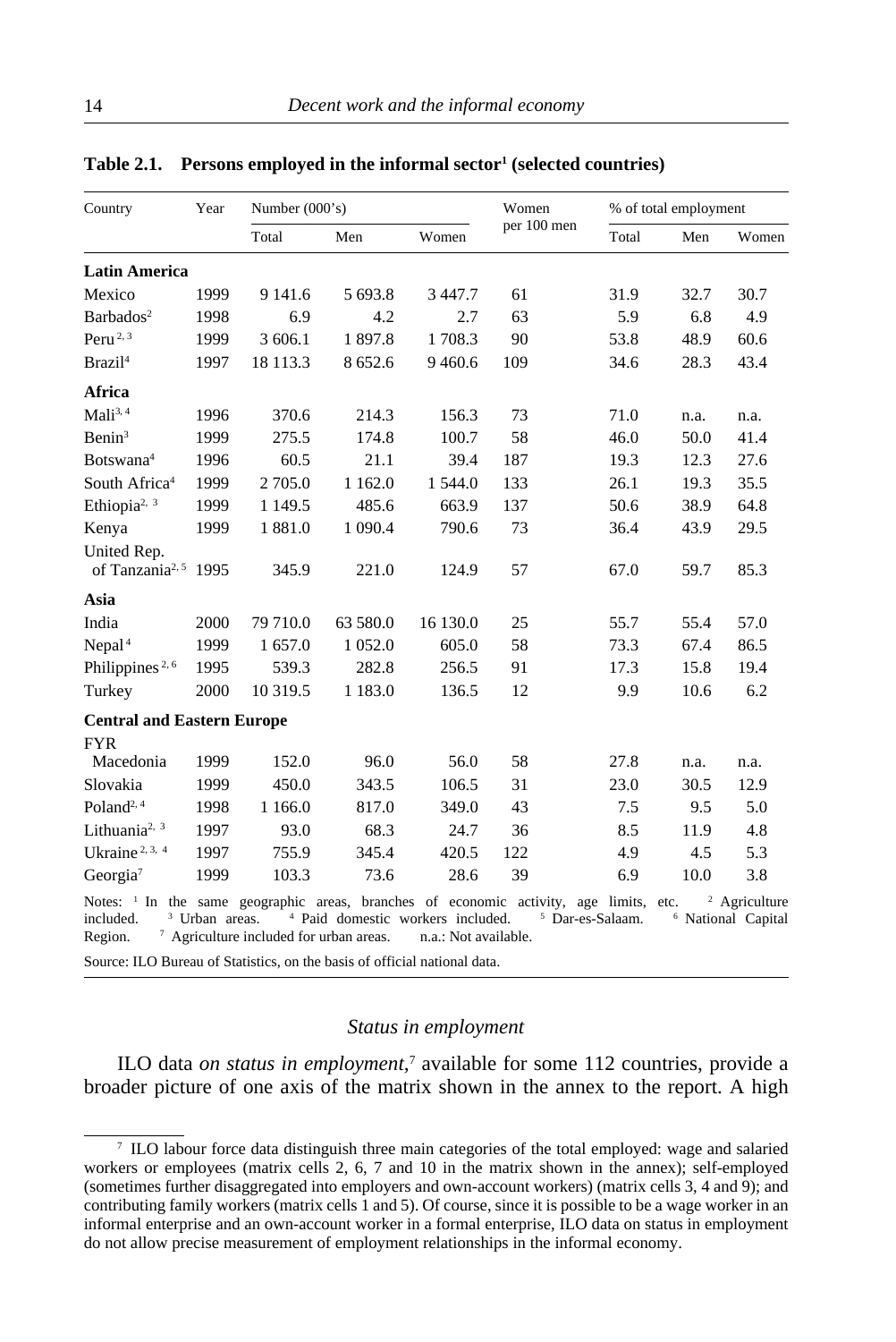



Definition: Informal sector employment: all own-account workers (excluding administrative workers, professionals and technicians) and unpaid family workers, and employers and employees working in establishments with fewer than five or ten persons engaged, depending on the available information. Paid domestic workers and agriculture are excluded.

Source: ILO: *Key Indicators of the Labour Market 2001-2002*, op. cit., table 7.

proportion of own-account workers could be taken as an indication of low job growth in the formal economy and a high rate of job creation in the informal economy. And where a large share of workers are unpaid family workers, there is likely to be stagnant development, little job growth, widespread poverty and often a large rural economy. Using this indicator reveals important differences between developed and developing countries. Within developed countries, the proportion of wage and salaried workers is as high as 80 or even 90 per cent of the total employed, the self-employed typically account for between 10 and 15 per cent and unpaid family workers as low as 0 to 4 per cent. Transition economies have similarly high proportions of wage and salaried workers, although since 1995 there has been a declining trend. Self-employment has been increasing, sometimes as a secondary activity. Among some of the more developed Asian economies, the proportions of self-employment and unpaid family workers are very low. But in poor countries such as Bangladesh and Pakistan these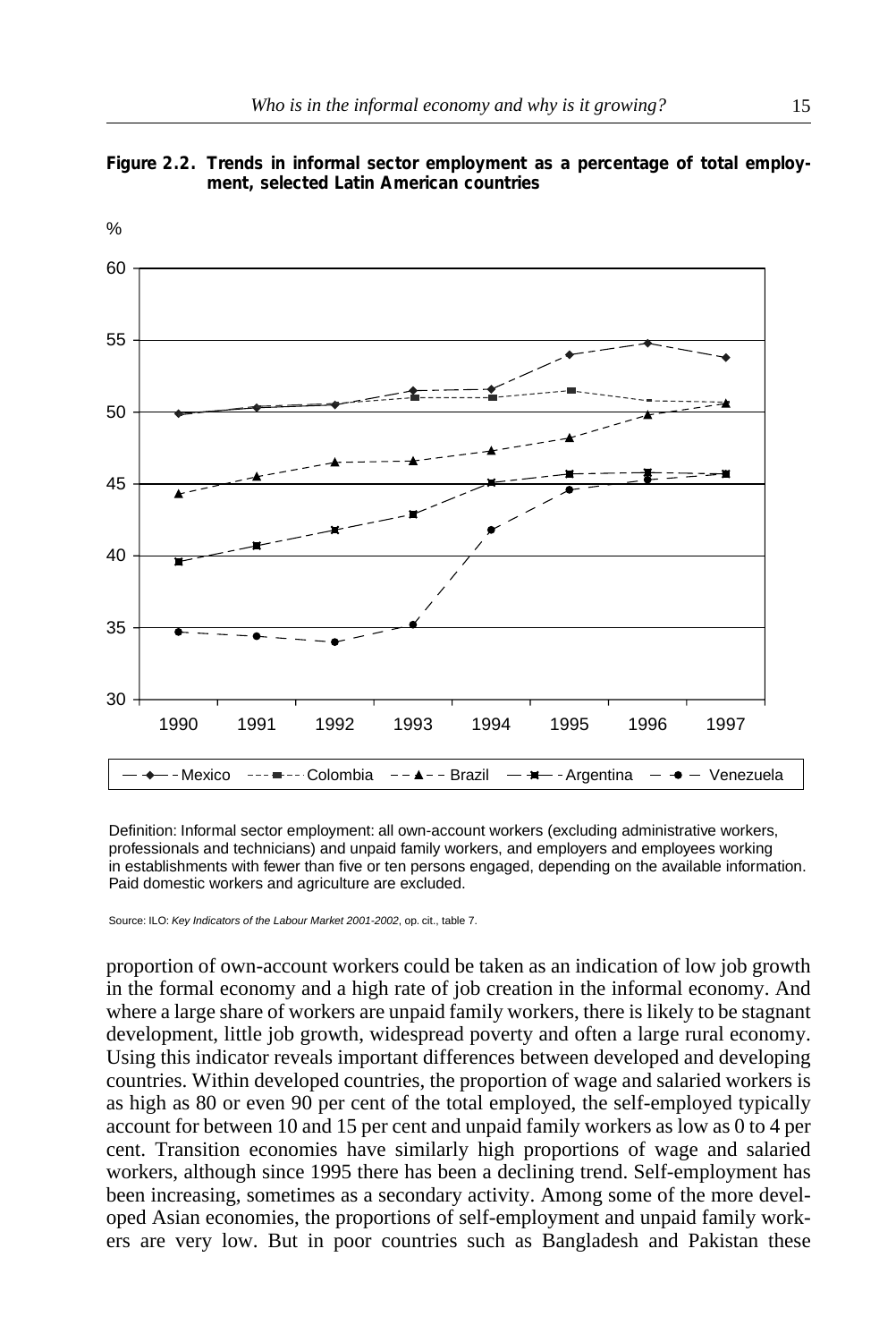<span id="page-19-0"></span>categories account for around 70 per cent of total employment. In Latin American countries, where the major share of new jobs has been in the informal economy, selfemployment accounts for 25 to 40 per cent of total employment. Men are more likely than women to be self-employed in all regions of the world, but women clearly outrank men as contributing family workers.

#### *Some regional and country "maps"*

The descriptions below are taken mainly from background papers commissioned for this report on regional and country-level patterns and changes in the informal economy. They are at best sketchy and illustrative; what they do underscore is the need for much more detailed statistical information and also more in-depth policyrelevant studies, for example on the reasons why workers or entrepreneurs enter or stay in the informal economy.

#### *Africa*

Over the past decade or so, informal work is estimated to have accounted for almost 80 per cent of non-agricultural employment, over 60 per cent of urban employment and over 90 per cent of new jobs in Africa.<sup>8</sup> In sub-Saharan Africa, the informal sector accounts for three-quarters of non-agricultural employment, having increased dramatically over the last decade from about two-thirds. For women in sub-Saharan Africa, the informal sector represents 92 per cent of the total job opportunities outside of agriculture (against 71 per cent for men); and almost 95 per cent of these jobs are performed as self-employed or own-account workers and only 5 per cent as paid employees.

In sub-Saharan Africa in particular, street vending predominates in much of the informal economy, with women traders forming the majority in a number of countries. In Angola, Nigeria, South Africa and Uganda, it is estimated that over half of informal workers are engaged in the retail trade. Considering the large size of the informal economy, formal retailing establishments, distributors and manufacturers often use informal workers in order to expand their markets to low-income groups and those in rural areas who can be reached most easily by itinerant traders and street vendors.

All of the major sources of livelihood for women in informal activities, such as food processing, handicrafts, vending and hawking, have been affected by trade liberalization. Women basket makers, for example, have been displaced by cheap imports from Asia. In South Africa, vendors and hawkers have been replaced by foreign traders from other parts of the continent. Faced with competition, many women vendors end up working for these (predominantly male) newcomers with resulting cuts in income and independence. And even vendors are becoming linked to multinational corporation chains, with companies such as Unilever selling their soap through them and with Coca-Cola renting out kiosks.<sup>9</sup>

<sup>8</sup> J. Charmes, cited at Women in Informal Employment: Globalizing and Organizing (WIEGO) Second Annual Meeting, Cambridge, Massachusetts, 22-24 May 2000.

<sup>9</sup> M. Carr; M.A. Chen: *Globalization and the informal economy: How global trade and investment impact on the working poor,* background paper prepared for this report (May 2001)*.*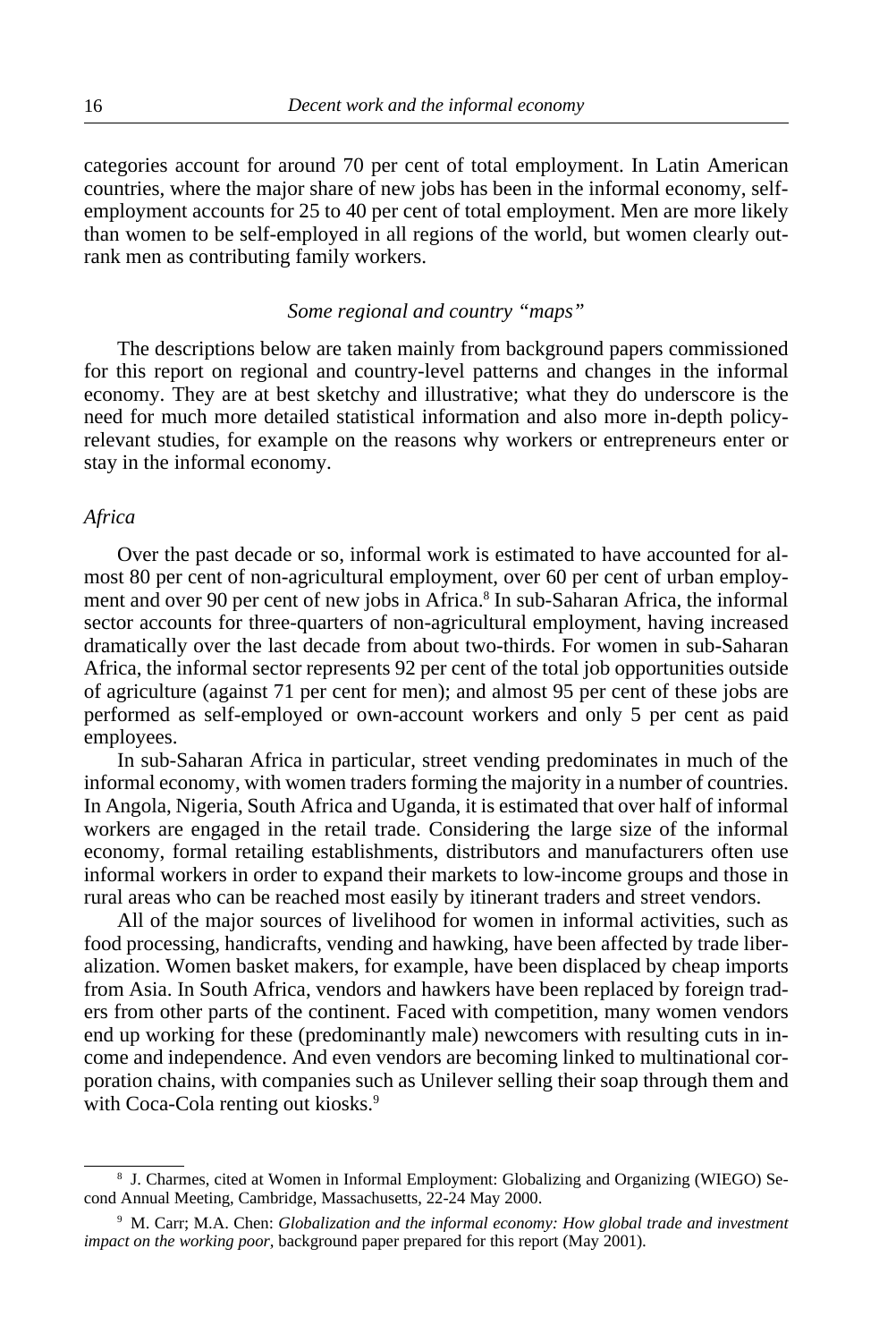Cross-border trading is also very significant in the informal economy. South Africa, for example, attracts a large number of temporary immigrants who purchase goods to take back to their own or other countries for sale. It is estimated that nearly one-fifth of the women in the informal economy in Zimbabwe are involved in crossborder activities, primarily with South Africa and Zambia. Cross-border trade is also common in West Africa where some traders travel as far as Dubai and Hong Kong, China, to purchase higher-quality goods that are cheap, although most informal trade is within the region itself.

The implications of the HIV/AIDS pandemic for the informal economy are serious. All 20 countries with the highest HIV prevalence are in sub-Saharan Africa and life expectancy is said to have regressed to 47 years, reversing gains made over the last 30 years. More and more elderly persons and children – the two least equipped and most vulnerable groups – are being forced to find work for their survival as workers in their most productive years fall ill and the main breadwinners die. The impact of the HIV/AIDS pandemic is discussed further in Chapter IV.

In the United Republic of Tanzania the Labour Force Survey 1990/91 revealed some of the characteristics of those working in the informal sector. They tend to be poorly educated: 46 per cent had no education or had not completed primary schooling and less than 4 per cent had secondary or higher education. In terms of age structure, 75 per cent were aged between 20 and 49 years. The informal economy in this country is characterized by a high degree of self-employment (74 per cent of total informal employment); 14 per cent were unpaid family workers and only 12 per cent were paid employees. Informal enterprises are small-scale enterprises: 80 per cent of all informal enterprises were one-person businesses, while those with more than one person were mainly in transportation and construction. Most are without a formal establishment: more than a third of the informal activities took place within or beside the home of the business operator, 20 per cent were without fixed location, 10 per cent were at a market and 10 per cent were in an open space or on the street. Women working in the informal economy outside agriculture were heavily concentrated in activities that are an extension of their domestic chores, such as the sale of home-made beer, food stalls and other forms of cooked food sale; and the manufacturing of mats and fibre products, clay products, processed food products and cloth products. Men, on the other hand, had more diversified informal activities in trading, manufacturing, construction, community and personal services, transport and mining and quarrying. Men's activities were more likely to require investment capital. For both male and female informal workers, their main customers were individuals (94 per cent), followed by small enterprises.

The Dar es Salaam Informal Sector Survey 1995 carried out by the ILO found that 41 per cent of the operators worked in the informal economy because they could not find other work or had been retrenched, including from the public sector, 30 per cent because their family needed additional income, 10 per cent because of the freedom to determine their hours or place of work and only 9 per cent because of the good income opportunities.

## *Latin America*

In Latin America, ILO data show that urban informal employment as a percentage of total urban employment grew from 52 per cent in 1990 to 58 per cent in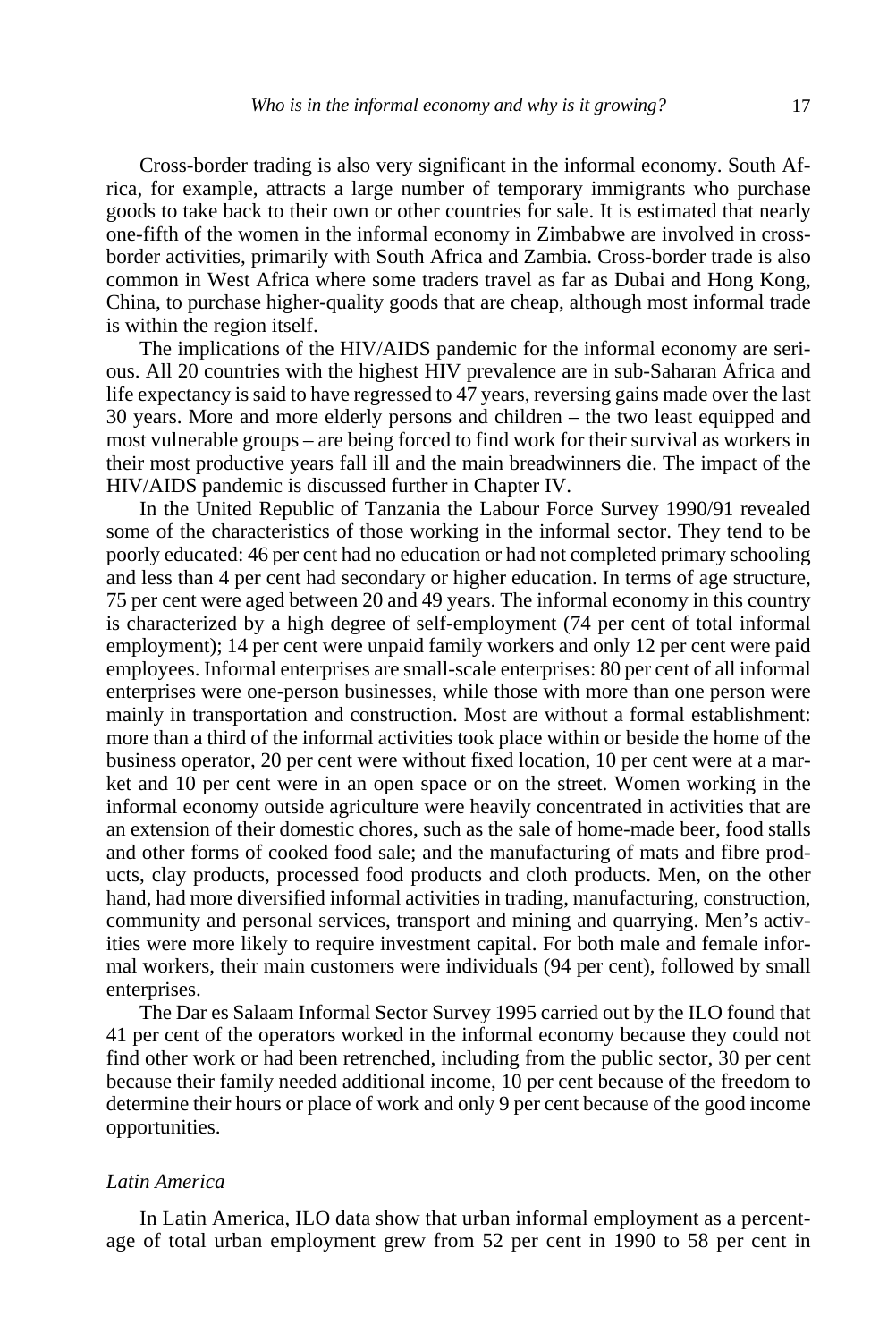$1997<sup>10</sup>$  The increase in the informal economy was attributed, on the one hand, to growth of the labour force due to demographic factors, a rise in the activity rate, particularly of women, and substantial rural-urban migration, and, on the other hand, to contraction of employment in the formal economy. In terms of the composition of the informal economy, an increase was observed in employment in microand small enterprises, followed by growth in self-employment and a smaller increase in domestic work. The significance of definition can be seen from the fact that when a new definition was introduced in several Latin American countries in 1998, reducing the size threshold from ten to five workers, there was an immediate decrease in the estimated size of the informal economy by 10 percentage points, i.e. from 58 to 48 per cent of total urban employment.

Most of the early internal migration within Latin American countries was ruralurban migration, resulting in rapid and substantial urbanization. Most were economic migrants in search of not only better earnings but also better access to health care and educational facilities. These internal migrants find work mainly in the urban informal economy, as own-account workers or in domestic service. There has also been international migration with thousands moving from the poorer and conflict-ridden countries to the more developed ones within Latin America. For example, most illegal immigrants in Argentina from Bolivia, Paraguay and Peru work in informal or temporary jobs, for example, as domestic servants or garment workers and in construction. Some of the migration is seasonal, as in the case of many Nicaraguans who migrate to Costa Rica to work in the coffee and sugar cane harvests.

The literature on Brazilian labour markets often groups together self-employed units and "illegal" (i.e. unregistered) employees for purposes of defining and measuring the informal sector.11 In Brazil, formal employment implies that the worker is an employee with a signed employment booklet (or card). Informal employment implies that the worker does not have a card, meaning that the employment relationship is not registered with the Ministry of Labour and is therefore not legally covered by the Labour Code. This leads to precarious employment and lack of social protection. According to the 1999 annual national household survey (PNAD), the rate of social security evasion in the private sector amounted to 62 per cent of the 64 million persons employed in this sector, up from 53 per cent in 1985. The rate of informality is higher for females (66 per cent) than for males (59 per cent). The rate of growth in informality during the period 1985-99 was also higher for females. The highest levels of social security evasion are found in agriculture (90 per cent) and construction (72 per cent). The survey also covered child labour in the 10 to 14 year age group. In 1998, 15 per cent of all 10 to 14 year olds in Brazil were working: 36 per cent of the age group in rural areas and 8 per cent in urban areas. More than twice as many boys as girls were found working. On a positive note, there has been a declining trend in child labour in the metropolitan areas over the last two decades, dropping from approximately 12 per cent of all 10 to 14 year olds in 1982 to below 4 per cent in 1999.

<sup>10</sup> F. Verdera: *Informality in Latin America: Recent trends, policies and prospects,* paper prepared for ILO Technical Workshop on Old and New Facets of Informality, Geneva, 2 Mar. 2001.

<sup>&</sup>lt;sup>11</sup> M.C. Neri, op. cit.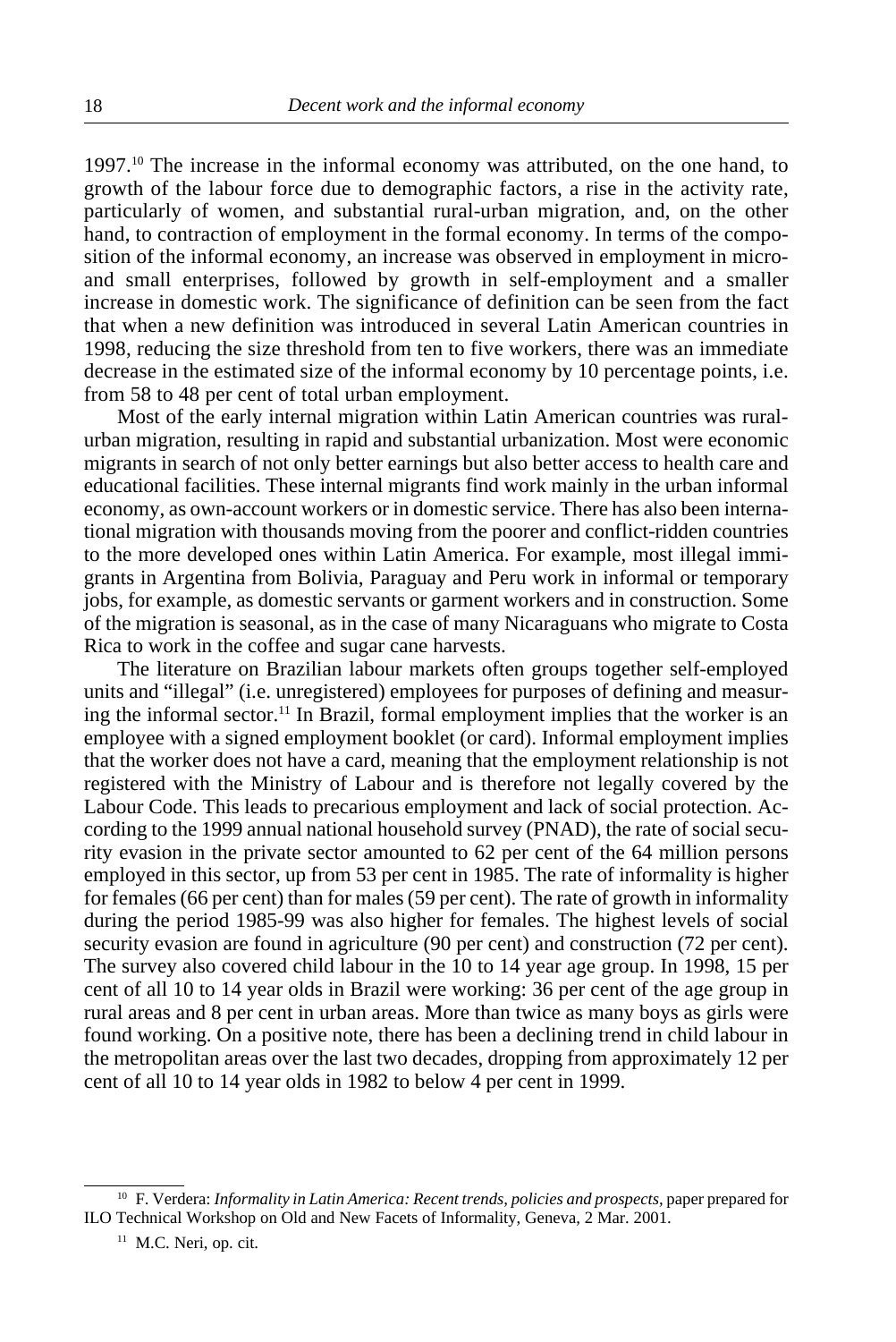#### *Central and Eastern European and CIS countries*

In the transition countries of Central and Eastern Europe and the CIS, the informal economy has many forms. These range from subsistence activities (subsistence farming on small private plots of land, petty trade, etc.), undeclared/unregistered labour, unregulated or unlicensed enterprises, shuttle trade with neighbouring countries or regions, to tax evasion activities (hiring of own-account workers instead of issuing regular labour contracts, double accounting done by enterprises, payment of part of wages "under the table", etc.) to illegal and criminal activities.

Prior to the transition period, the private non-agricultural sector was negligible or even forbidden in most countries of the Soviet bloc. Nevertheless, the informal economy did exist in the form of undeclared labour, for example in the construction and maintenance of family houses or flats, the provision of household and personal services, and production and sale of agricultural products, in addition to illegal activities such as illegal exchange of foreign currency, sale of drugs, etc. With the transition to a market economy, the informal economy has expanded rapidly, building at least in part on those segments that already existed. The root causes can be traced to the economic and social transformations, including the closure of many state-owned enterprises and privatization of others, retrenchment and the collapse of social insurance systems, and shrinking of real incomes of large parts of the population. Additional reasons include gaps in the legal system – legal reforms have typically fallen behind the new economic reality – as well as weak institutions and enforcement mechanisms.

A recent study carried out in Romania<sup>12</sup> found that 46 per cent of the unemployed persons surveyed engaged in some form of informal activity, of whom 28 per cent had more than two occupations in the "unofficial sector". Only a very small percentage of these persons were self-employed for reasons of tax evasion; they were predominantly working without a legal contract on a less-than-permanent basis. Most such jobs were occasional and poorly paid, practised by individuals rather than businesses. In Bucharest, where there were more job opportunities and reasonable unemployment benefits were paid regularly, there was less incentive to engage in informal activities. In rural areas where, despite the recent land distribution, welfare benefits were low and unemployment high, the motivation to engage in informal activities was high for reasons of survival. In addition, ownership of land above a certain size means that the person is considered as economically active and cannot apply for unemployment benefits.

In Poland, however, a special labour force survey on the "hidden economy" (unregistered labour) conducted in 1998 found that only 5 per cent of the population aged 15 years and older were active in the hidden economy. Unregistered activity was more common among men than women. Compared to a similar survey carried out in 1995, when the share of persons engaged in informal activities was 8 per cent of the workforce, there has been a fall in unregistered labour. This decline is mainly attributed to a general improvement in the labour market during this period and to the opening up of more job opportunities in the formal economy. There was also an improvement in labour and other legislation, and in the institutional mechanisms for enforcement.

<sup>&</sup>lt;sup>12</sup> A. Pippidi; S. Ioniță; D. Mandruc: *In the shadows: Informal economy and the survival strategies of the unemployed in the Romanian transition,* Working Papers in Public Policy No. 18 (Romania, Romanian Centre for Public Policy, 2000).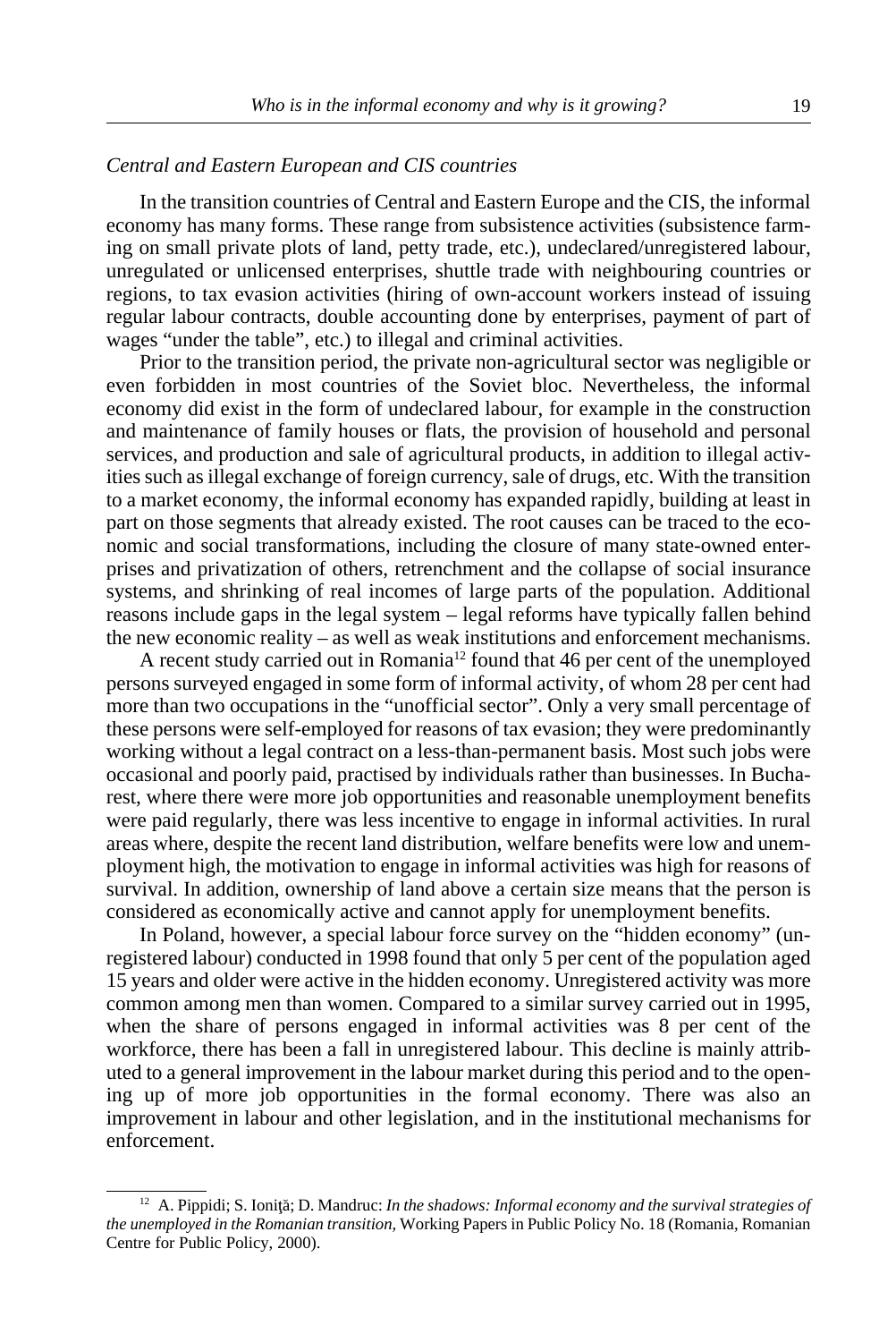In the Russian Federation, estimates of the number of persons involved in the informal economy vary enormously. According to one estimate, a maximum of 5 per cent of the total employed work informally as their main activity, while another 10 per cent regularly perform second jobs, both formal and informal, and around one-third do so occasionally.13 The All-Russia Centre for Public Opinion Research (VTsIOM) conducted a special survey that found 11.6 per cent of the employed population engaged in informal employment as their main activity.14 Other Russian estimates of secondary, usually casual, unregistered employment, range from 35 to 90 per cent of the employed population. In general, it can be said that unregistered labour is much more prevalent in the countries of the CIS than in Central European countries, and there is little evidence of its decline.

## *Asia*

In Asia, the share of informal workers ranges from 45 to 85 per cent of non-agricultural employment and from 40 to 60 per cent of urban employment.<sup>15</sup> In parts of East Asia, namely Japan, the Republic of Korea, Singapore and Hong Kong, China, the informal economy declined as manufacturing and industry expanded and created jobs in the formal economy. Increasing emphasis on education and training enabled the labour force to keep up with the growing demand for more skilled workers. As this demand increased, social protection was expanded, wages rose and working conditions improved. One of the consequences was the need to identify cheaper sources of labour for the more repetitive and labour-intensive manufacturing industries such as ready-made apparel, toys and electronics. During the 1980s and 1990s, a lot of this type of manufacturing shifted, first to South-East Asia and then also to South Asia, with much of the sourcing done by companies still based in Japan, the Republic of Korea and Hong Kong, China.

One estimate in Thailand based on labour force surveys found that the informal economy declined from 60 to 57 per cent of total employment in Bangkok between 1980 and 1994 when there was an economic boom, but by 1999 it had climbed back to 60 per cent as an after-effect of the economic recession that started in 1997.16 It is likely that similar fluctuations in the size of the informal economy took place in other affected South-East Asian countries as well. Changes in the composition of the informal sector have also been noted. During the economic boom period, there was an increase in the number of micro- and small enterprises, reflecting growing markets and demand for goods and services. In fact, a study in Yogyakarta, Indonesia, found that the informal economy grew faster during periods of economic prosperity than during economic recession, mainly owing to increased opportunities and the ability of

<sup>13</sup> S. Clarke: *Making ends meet in a non-monetary market economy* (Centre for Comparative Labour Studies, University of Warwick, Nov. 1998).

<sup>&</sup>lt;sup>14</sup> Reference to this survey is made in the Employment Programme 1998-2000 of the Ministry of Labour and Social Development of the Russian Federation.

<sup>15</sup> J. Charmes, cited at the WIEGO Second Annual Meeting, Cambridge, Massachusetts, 22-24 May 2000.

<sup>16</sup> A.T.M. Nurul Amin: *The informal sector in Asia from the decent work perspective*, background paper prepared for this report (Oct. 2001).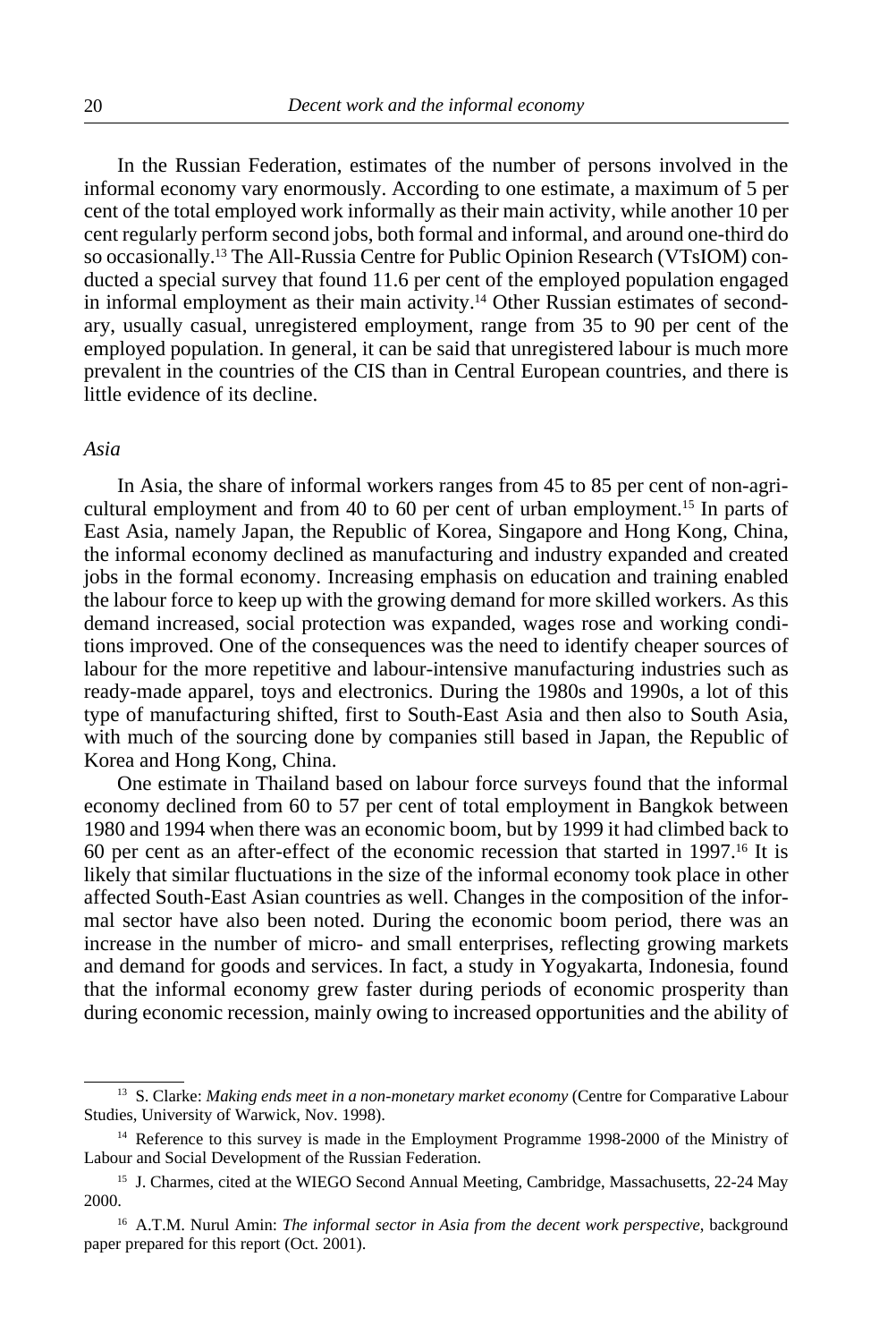informal enterprises to respond to new market opportunities without encountering the bureaucratic procedures and business practices that constrain firms in the formal economy in responding to market signals and increased demand.17 When an economy is in decline, however, there is an increase in "survivalist" economic activities, reflecting the cushioning role of the informal economy in periods of economic crisis; such expansion entails marginalization of activity, and labour characterized by low productivity, low incomes and low standards of living.18

The case of China is particularly interesting because the informal economy was considered to be non-existent at the height of the command economy, when every worker was guaranteed a job by the State. But with the economic reforms of the 1990s, in particular the restructuring of state enterprises, which involved large-scale retrenchments, increasing pressure on the labour market and rising unemployment, growing rural labour surplus and massive rural-urban migration, the State has developed policies actively promoting the informal sector, defined as small-scale economically active units that are outside the category of legal entities. The sector consists of: (a) small or micro-enterprises, which are normally private enterprises; (b) household-based workshops involved in simple production and service activities; and (c) independent service providers. The workers in the informal sector are mainly urban laid-off employees and the unemployed, school drop-outs, surplus workers in enterprises that have cut back operations, retirees, rural migrant workers and persons working individually or with partners in non-agricultural production in rural areas. With informal jobs, many of these people are better off than they were before in terms of income. For example, according to a survey conducted by the All-China Federation of Trade Unions (ACFTU), of laid-off workers in ten cities and one county who found new jobs, about 65.7 per cent had higher incomes than before they were laid off. The statistics indicate that between 1996 and 1999, while employment in state-owned enterprises and collectives fell by 28 per cent, employment in urban private enterprises increased by 70 per cent, and self-employment and those working for the self-employed increased by 41 per cent. These changes were particularly striking for female workers, whose employment in private and "self-employed" businesses increased by 71 per cent. According to estimates, some 70 million persons are now working in the informal sector. Employment in the informal sector has grown most rapidly in Shanghai, where "informal employment assignment agencies/intermediaries" have burgeoned. In 1999, there were some 8,835 such agencies providing services such as household nursing and goods delivery. About 7,820 of them have survived and employ some 104,000 workers.<sup>19</sup>

A recent report, $20$  based on information from surveys, secondary research, key informants, case studies and focus groups, provides some valuable insights into the

<sup>17</sup> idem: *The role of informal sector through the stages of development and cycles of economic growth: The Asia evidence*, paper presented at the ILO Technical Workshop on Old and New Facets of Informality, Geneva, 2 Mar. 2001, p. 19.

<sup>18</sup> ibid, p. 14.

<sup>&</sup>lt;sup>19</sup> Research Group of the Department of Training and Employment, Ministry of Labour and Social Security, China: *A research report on skill training in the informal sector in China*, background paper prepared for this report (2001) (see also box 6.3 in Chapter VI of this report).

<sup>20</sup> E. Morris: *The informal sector in Mongolia: Profiles, needs, and strategies* (Bangkok, ILO/ EASMAT, 2001).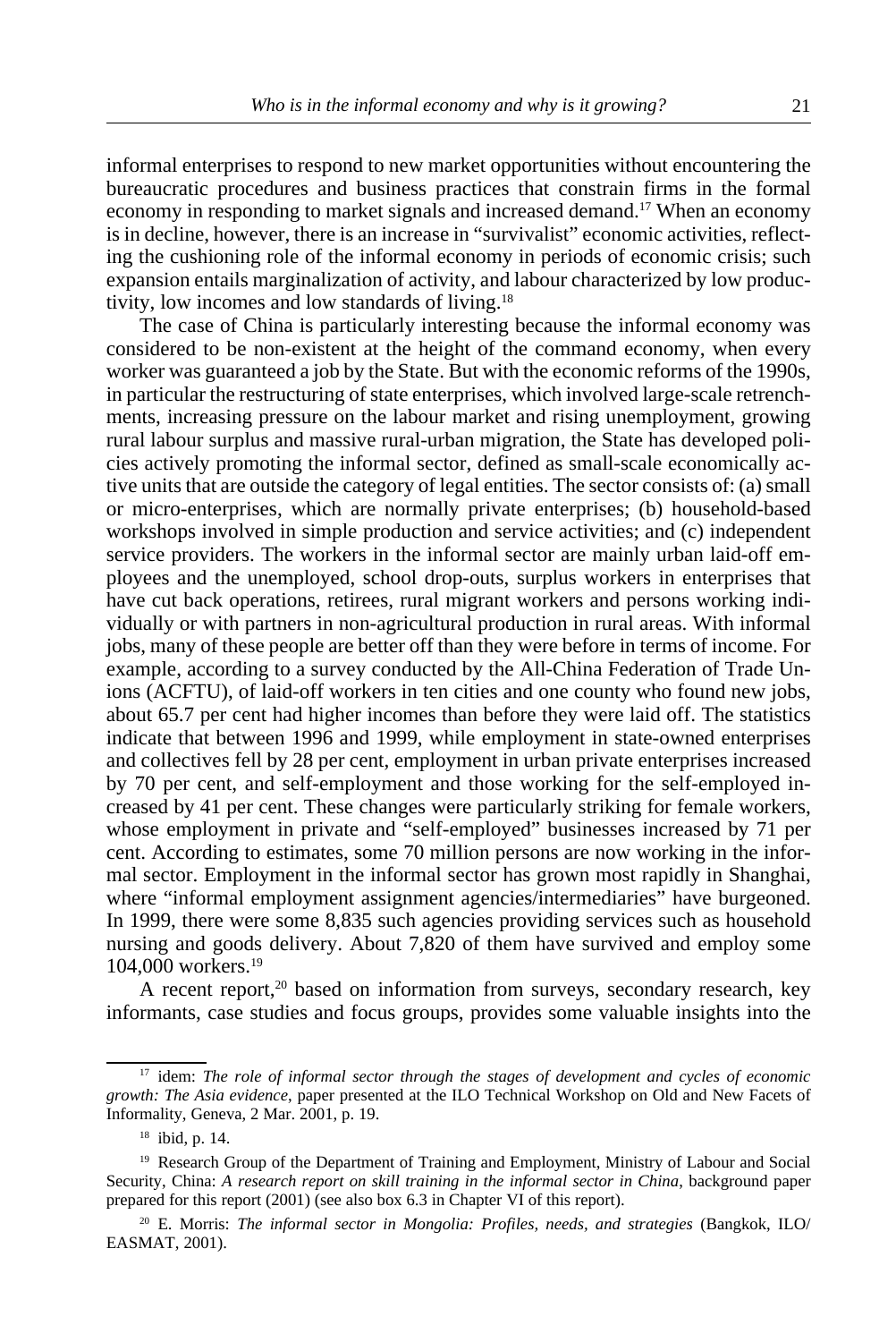# **Box 2.1. Taxes, fines and fees for the informal economy in Mongolia**

- The police harass us home-made food vendors. We're only fighting to live and survive.
- ! I sell soap, detergents and shampoo in the market, but the Narantuul Market Administration works with a lot of bureaucracy. They hassle us by demanding hygiene certificates and record books. Whenever something happens, they rush to fine us and threaten to confiscate our goods and storage. They're very tough on us.
- ! I've opened an ice cream shop. The main difficulty we face is the bureaucratic hierarchy for licences and permits.
- ! My job is to sell fruit and vegetables on the street. Of course, I bribed the authority to get a good location.
- Together with my family, we sell girls' clothes, hair accessories and fashion jewellery purchased in Beijing. How much duty we pay in bringing goods from China depends solely on the customs officer of the day.
- I import spare car parts from Russia and the customs officer requires us to pay a bribe every time we cross the border.
- I do all types of shoe repair. Very often low-ranking policemen come and fine me without any reason. If I'm busy with other customers they threaten to fine or hit me. Some of them don't even pay for the services provided.
- ! I have permission from the Market Administration to sell flour. I have to give a sample of the flour to the hygiene authority each time it arrives so I can get permission to sell it. I also pay a daily tax. I really don't understand what this tax is for.
- ! After I retired from the army I set up a pawnshop. The greatest difficulty in getting started was obtaining the licence. So far I haven't faced many problems. But the district authorities sometimes visit us to collect contributions. They don't give us any idea about where the money goes.
- ! Although I received a pension as a retired medical doctor, I couldn't make ends meet so I started a credit service. I went through lengthy and bureaucratic procedures to get the business started. This included obtaining a business registration and a company seal, which involved various payments. Though it's not clear what these payments are for, to me they're just for the sale of paper.

Source: Excerpts from case study interviews, ILO/UNDP Support Services for Policy and Programme Development (SPPD) on the informal sector in Mongolia, cited in E. Morris: *The informal sector in Mongolia: Profiles, needs, and strategies* (Bangkok, ILO EASMAT, 2001), p. 41.

informal economy in Mongolia. For example, more than a third of the informal operators interviewed identified low consumer purchasing power as a major problem. Over a third cited the lack of an enabling business environment and legal and regulatory obstacles, including corruption and lack of proper governance and transparency in the enforcement of regulations (see box 2.1). The most common complaint related to the lack of financial capital. More than 80 per cent relied on their own or family savings, 11 per cent borrowed from individuals and very few used pawnshop operators or bank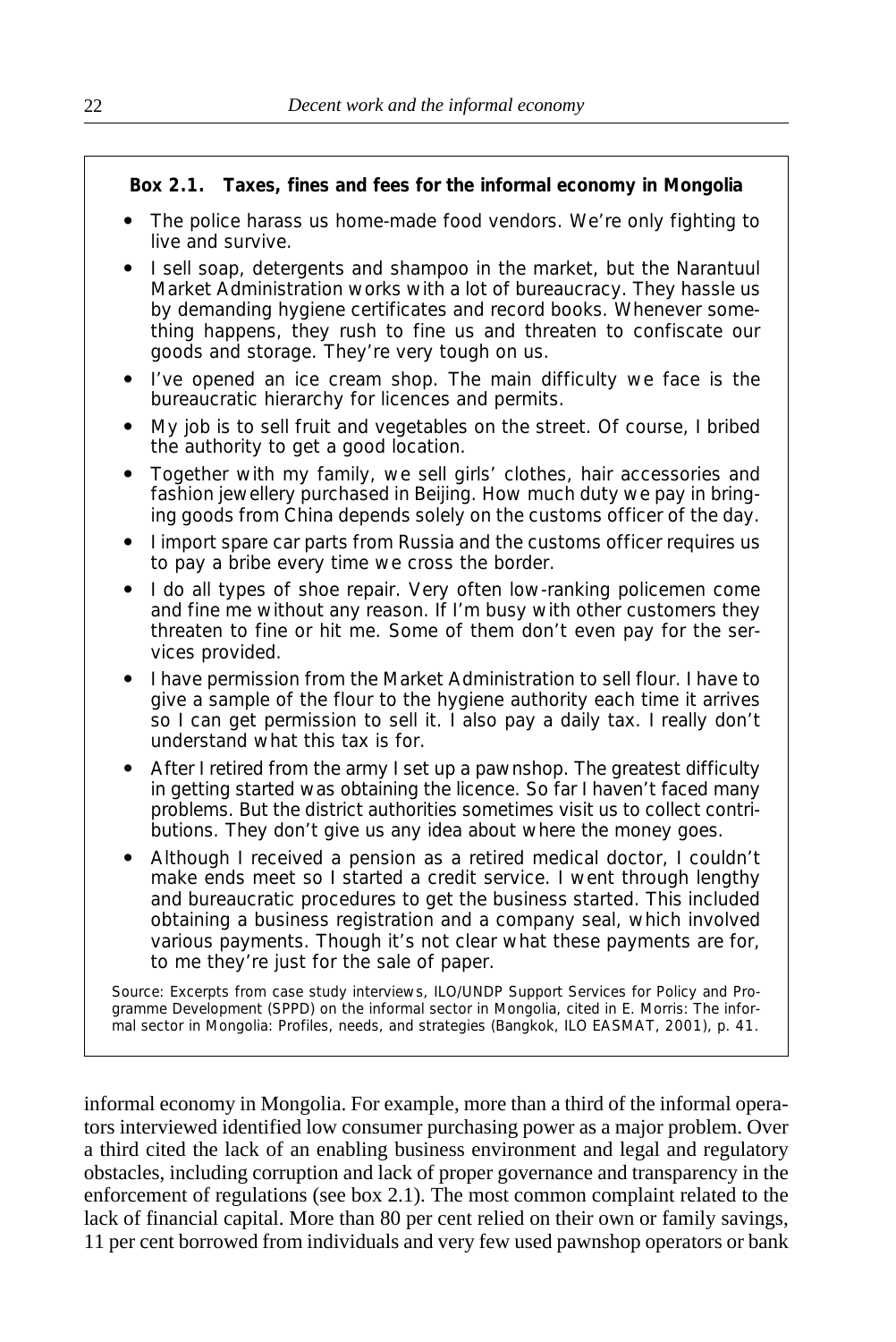loans. Other sources of start-up capital include the "suitcase trade" (bringing goods from other countries back for sale in Mongolia), revolving credit and overseas remittances. Several informal workers highlighted the importance of organizing to protect their interests and rights. Those in the informal economy also appear to have developed a number of strategies for dealing with risk and uncertainty, including using labourintensive methods of production to cut costs; engaging in multiple activities (most workers, whether in urban or rural areas, have more than one job); selling a wide variety of products and frequently changing these to meet shifting market demand; efforts to make their products unique; ensuring that they have business locations that attract the most customers (which sometimes requires using connections or paying bribes); combining seasonal jobs with other work; entering into networking arrangements.

## *Advanced industrialized countries*

Even in the advanced economies of Europe and North America, processes are at work creating growth in different segments of the informal economy. Studies<sup>21</sup> show that burdensome state regulation often provides an incentive for tax evasion, welfare benefit abuse and other activities aimed at earning invisible income. The increasing emphasis on flexible specialization has also eased the way for the introduction of nonstandard forms of employment, although, as explained in Chapter I, not all forms of flexible work are "informal".

In 1998, the European Commission adopted a Communication on Undeclared Work,<sup>22</sup> which is defined as "paid activities that are lawful as regards their nature but not declared to the public authorities". It estimated that such activity accounts for between 7 and 16 per cent of the European Union's GDP – an equivalent of 10 to 28 million jobs or 7 to 19 per cent of total declared employment. The Commission identified the factors contributing to the existence of undeclared work as high taxes and social security contributions; legislation poorly adapted to new types of work; the weight of administrative procedures for registering certain jobs or restrictions on access to certain occupations; the presence of a large number of small and medium-sized enterprises in the industrial fabric; firms in declining sectors using undeclared labour as a means to survive in a competitive market; and cultural acceptance – participation in the informal economy is often perceived as an exchange of services that need not be declared.

Although it is difficult to assess the precise extent of the underground economy (especially since the definition differs from one Member State to another), the Communication divides the Member States into the following main groups. In the first group, the level of underground activity is relatively low at around 5 per cent of GDP; this includes the Scandinavian countries, Austria, Ireland and the Netherlands. At the other extreme, Italy and Greece have underground economies exceeding 20 per cent of

<sup>21</sup> M. Leonard: *Invisible work, invisible workers: The informal economy in Europe and the US* (Basingstoke, Macmillan, 1998) and idem: "Coping strategies in developed and developing societies: The workings of the informal economy", in *Journal of International Development* (Chichester)*,* Vol. 12, No. 8, Nov. 2000.

<sup>22</sup> European Commission: *Communication of the Commission on Undeclared Work* (Brussels), COM (98)-219. See also European Industrial Relations Observatory On-line: "Commission targets undeclared work", http://www.eiro.eurofound.ie/1998/04/Feature/EU9804197F.html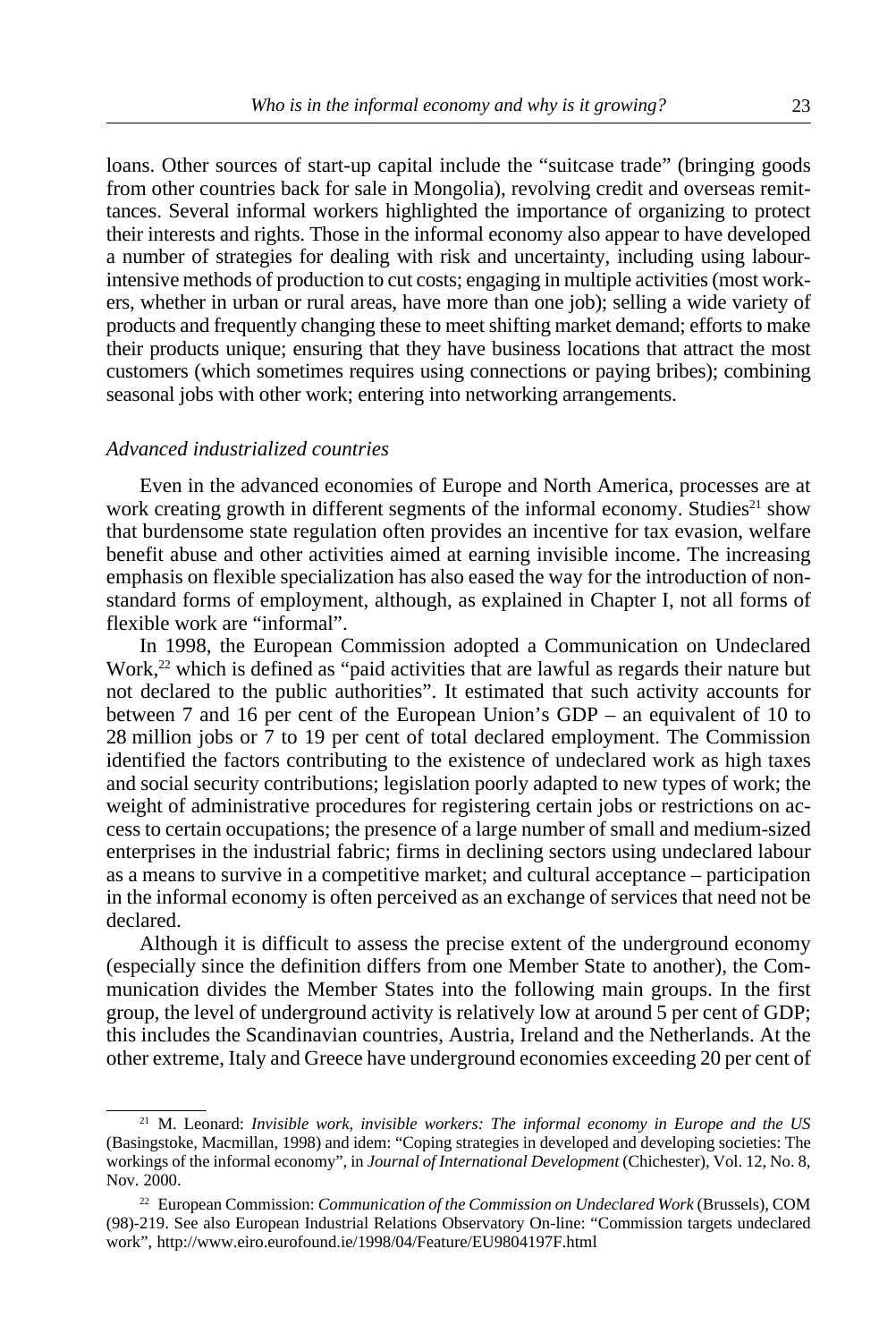GDP. Other Member States lie between these two extremes. In the Scandinavian countries, Belgium, the Netherlands and the United Kingdom, undeclared work tends to be performed by young, skilled males, whereas illegal immigrants are perceived to be a big problem in Austria, France Germany (although the data suggest that they are not the dominant group in the underground economy). In southern Europe, undeclared workers tend to be young people, women homeworkers and illegal immigrants. See table 2.2 for a breakdown by Member States of the principal characteristics of undeclared work.

| Country             |           | (% of GDP) Principal characteristics of undeclared work                                                                                                                                                                                                  |  |  |  |
|---------------------|-----------|----------------------------------------------------------------------------------------------------------------------------------------------------------------------------------------------------------------------------------------------------------|--|--|--|
| Austria             | $4 - 7$   | One-tenth of all persons of working age engaged in some form of unde-<br>clared work; 40% in construction and crafts, 16% in other trade and indus-<br>trial enterprises, 16% in services, 13% in entertainment and 15% in other<br>trades and services. |  |  |  |
| Belgium             | $2 - 21$  | Mainly carried out by young, semi- or low-skilled males. Sectors most af-<br>fected are catering, retail trade, construction, textiles, transport, household<br>services and agriculture.                                                                |  |  |  |
| Denmark             | $3 - 7$   | Carried out by skilled and unskilled workers, as well as by students, mostly<br>in the private services sector (babysitting, cleaning) and in construction.                                                                                              |  |  |  |
| Finland             | $2 - 4$   | Mainly skilled young men working in construction, hotels/catering, retail<br>trade and real estate services.                                                                                                                                             |  |  |  |
| France              | $4 - 14$  | Nationals as well as legal and illegal immigrants involved; up to 60% in the<br>services sector (mainly hotels and catering) and 27% in construction.                                                                                                    |  |  |  |
| Germany             | $4 - 14$  | Mainly carried out by illegal immigrants and those already in declared em-<br>ployment. Main sectors are construction, hotels and catering, transport and<br>road haulage, cleaning and cultural activities.                                             |  |  |  |
| Greece              | 29-35     | Mainly legal and illegal immigrants but also pensioners, students and home-<br>based women workers. Main sectors are textiles, tourism, transport and<br>household services.                                                                             |  |  |  |
| Ireland             | $5-10$    | Students and those already engaged in official economy, mainly in construc-<br>tion and distribution.                                                                                                                                                    |  |  |  |
| Italy               | $20 - 26$ | Mainly carried out by youth, women and pensioners in agriculture, con-<br>struction, private services and textiles.                                                                                                                                      |  |  |  |
| Luxembourg          | n.a.      | Some undeclared work in the construction sector.                                                                                                                                                                                                         |  |  |  |
| <b>Netherlands</b>  | $5 - 14$  | Skilled workers with two jobs in hotels and catering, taxi and courier ser-<br>vices, metal industry and clothing industry.                                                                                                                              |  |  |  |
| Portugal            | n.a.      | Mainly illegal immigrants and women in textiles, retail trade and construc-<br>tion.                                                                                                                                                                     |  |  |  |
| Spain               | $10-23$   | Young workers, women and skilled workers in agriculture and services, in-<br>cluding private services.                                                                                                                                                   |  |  |  |
| Sweden              | $4 - 7$   | Mostly carried out by self-employed or skilled males in private services,<br>catering and cleaning.                                                                                                                                                      |  |  |  |
| United Kingdom 7-13 |           | Men and skilled workers in construction, street markets and hotels and ca-<br>tering.                                                                                                                                                                    |  |  |  |

## **Table 2.2. The underground economy in the European Union Member States**

Note: n.a.: not available.

Source: European Industrial Relations Observatory On-line: "Commission targets undeclared work", http:// www.eiro.eurofound.ie/1998/04/Feature/EU9804197F.html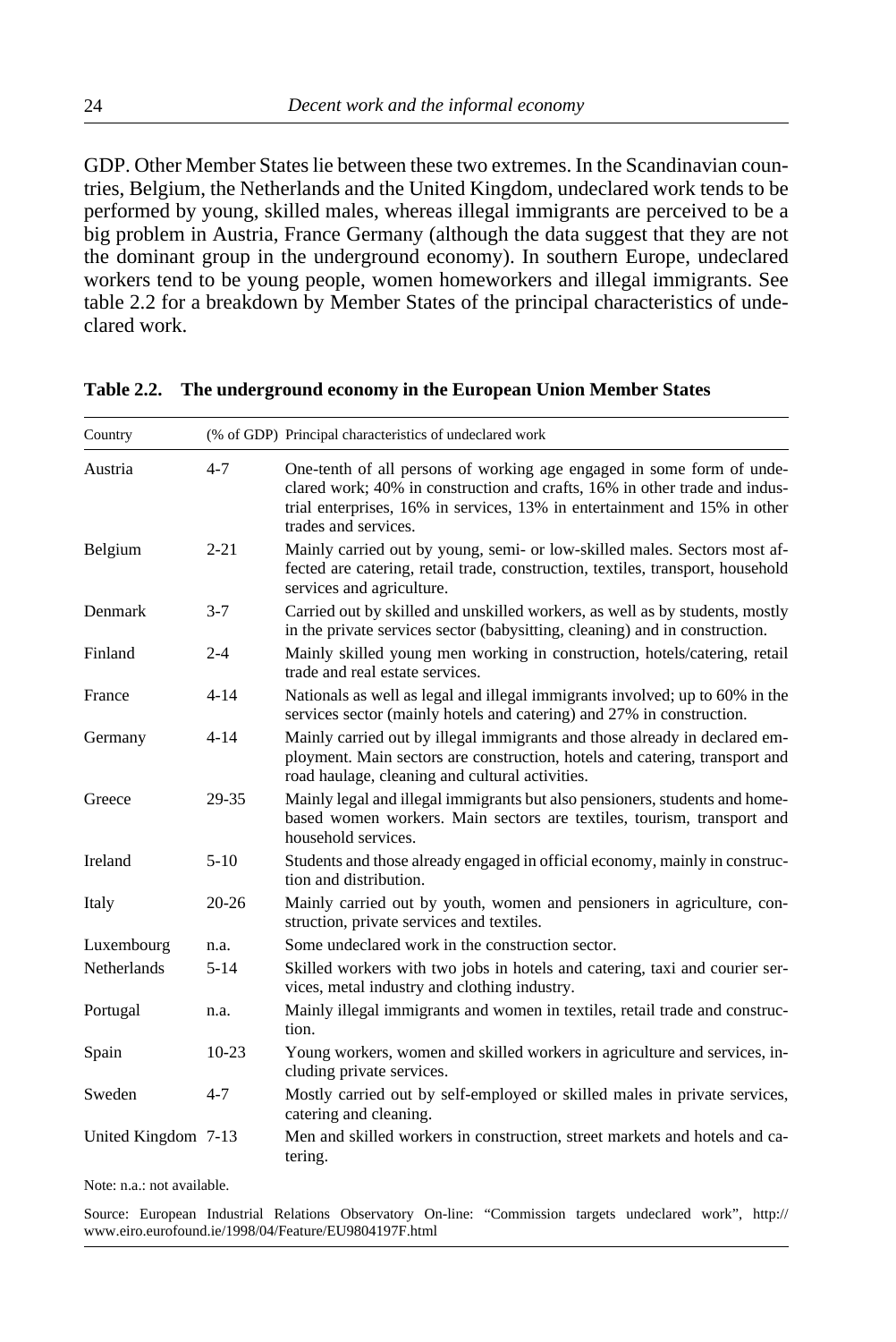<span id="page-28-0"></span>In the United States, forms of informal employment are increasingly observed in sectors such as electronics and garment manufacturing, where workers from Latin America and Asia, especially women, are often employed under sweatshop conditions.23 Other forms of flexible work have also been growing and changing the nature of labour markets in the United States and Canada, as well as in other member States of the Organisation for Economic Co-operation and Development (OECD). These have new implications for employment relationships and appropriate coverage by labour and social protection legislation. For example, in addition to the growth of temporary and part-time employment, firms have been contracting out the employment function by turning to private employment agencies, leading to a significant increase in the number of agency workers (in Canada, the number of persons employed by temporary work agencies tripled in the 1980s). Teleworking has also been increasing rapidly (one study in 1994 estimated that there were 7 million teleworkers in the United States and forecast that this would increase to 25 million by  $2000$ ).<sup>24</sup> There is also a relatively small but significant group of "consultants" who "are typically operating outside the mainstream regulatory system, so that their employment is not impeded by it" – but they cannot be considered as, or compared to, other informal workers in that they are actually self-employed with niche skills, including management consulting, and they typically have individualized contracts tailored to the needs of the firm and their capacities.25

As the most advanced industrialized nation in Asia, it would be expected that Japan would have only a small informal economy. However, there are some indications that it is more widespread than would be expected. The 1995 Population Census, for example, found that out of 64 million employed persons, 8 per cent were selfemployed without any employees, 7 per cent were family workers and less than 1 per cent were persons engaged in home handicrafts. The vast majority engaged in family work (82 per cent of all family workers) and home handicrafts (94 per cent of all homeworkers) were women. Family workers were primarily concentrated in agriculture, the wholesale and retail trade and catering. Annual surveys, however, indicate that home work steadily declined from 1995 to 1999.

## *Child labour in the informal economy*

Any effort to map the informal economy cannot ignore the presence of child labour. Most cases of child labour are to be found in the informal economy, often in the most hidden and hazardous forms of work, including forced labour and slavery. Children are the most vulnerable to all the negative aspects of informality. Of the estimated 211 million working children in the world between the ages of 5 and 14 years, at least 111 million are involved in hazardous and exploitative work.<sup>26</sup> Sub-Saharan Africa

<sup>23</sup> United Nations: *1999 world survey on the role of women in development: Globalization, gender and work* (New York, 1999), p. 23.

<sup>&</sup>lt;sup>24</sup> See G. Standing: *Global labour flexibility: Seeking distributive justice* (Basingstoke, Macmillan 1999), pp. 105-112.

 $25$  ibid, p. 107.

<sup>26</sup> Figures provided by IPEC.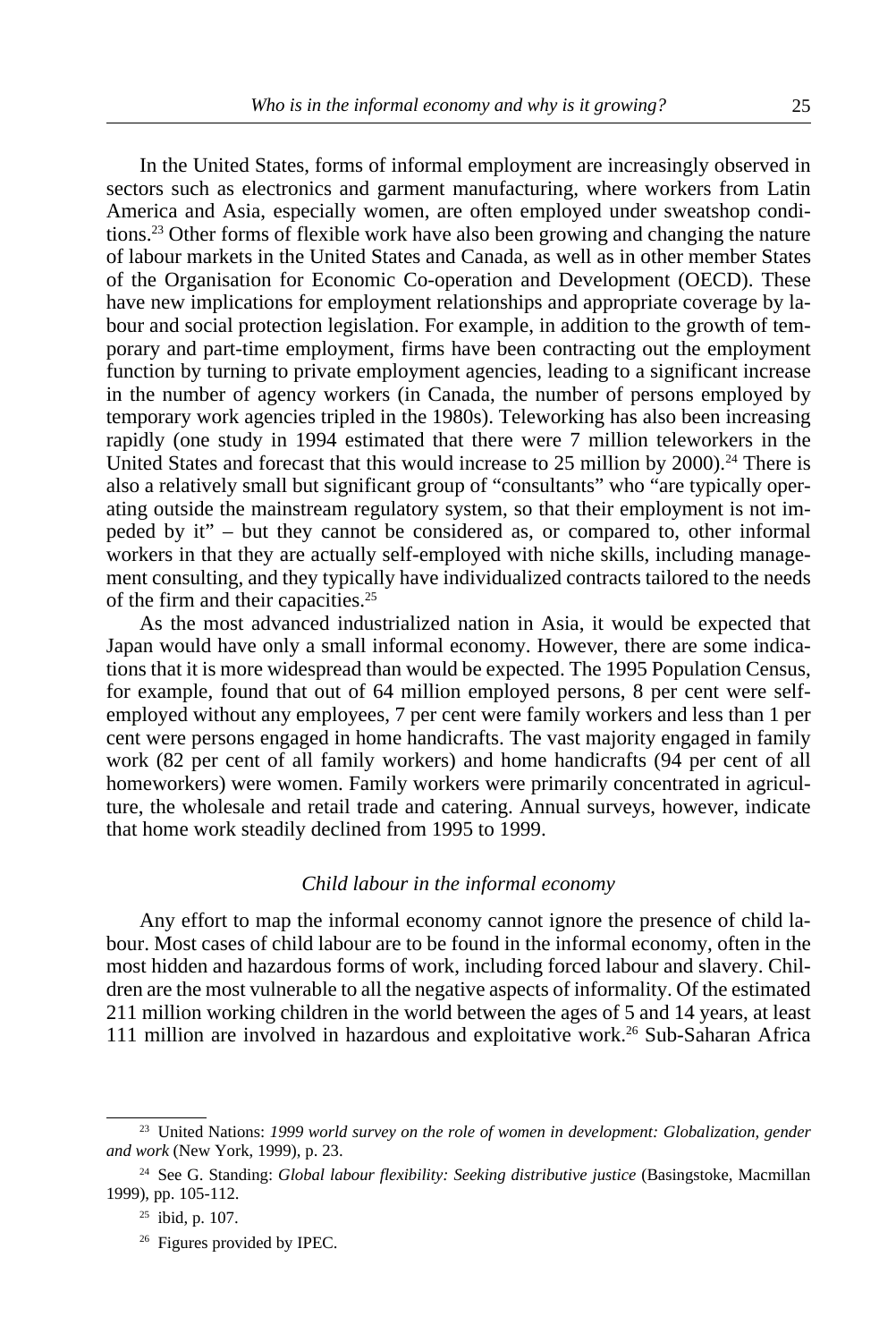has the highest relative number of working children: roughly 29 per cent of children in the 5 to 14 age group are working. The comparable figures for Asia and Latin America are 19 and 16 per cent respectively. In absolute figures, Asia has the largest numbers of working children. Child labour also exists in industrialized countries. In southern European countries, for example, child workers are found in seasonal activities, street trading, small workshops and home-based work. Child labour is also emerging in several Central and Eastern European and Central Asian transition economies.

The number of working children tends to increase in times of economic crisis. For example, poor Indonesian families attempted to adjust to the financial crisis of the second half of the 1990s by using more child labour. A much higher share of children and youth were engaged in agricultural work in 1998 than in the previous year, although their employment in non-agricultural work in construction, trade and manufacturing fell. But perhaps the most striking example of the informalization of work as a consequence of the economic crisis was the increase in work performed on the street, primarily at busy intersections in larger cities. It was estimated that the number of street children increased from between 10,000 and 15,000 prior to the crisis to around 50,000 by mid-1998, one-third of whom were believed to be located in Jakarta and surrounding districts.<sup>27</sup>

Among the 211 million child workers, about 102 million are girls, who tend to be more vulnerable than boys, to start working at an earlier age, to be paid less for the same work, to work longer hours and in hidden and unregulated sectors where they are particularly vulnerable to exploitation and abuse, including child prostitution, slavery, sale and trafficking, debt bondage and serfdom. Although available data show that more boys than girls work, the number of working girls may be underestimated by many statistical surveys that do not take into account the often substantial non-economic activities carried out in and around the household. Girls often have to drop out of school so that their parents can go to work or to take care of younger children or sick or disabled members of the household. If such work were taken into account, the number of girls at work could even exceed that of boys.

One of the most visible forms of child work in the informal economy takes place on the streets, particularly of large cities. The number of street children has been increasing in the past decade in places experiencing armed conflict, such as Freetown in Sierra Leone and Monrovia in Liberia, in sub-Saharan Africa as a result of the HIV/ AIDS pandemic and in the cities of South-East Asia as a result of the economic crisis of the late 1990s. Many children pursue activities such as begging, thieving and other petty crimes but many more wash cars, shine shoes, hawk, deliver goods and perform other jobs in the street to obtain the means of daily survival for themselves and sometimes their families.<sup>28</sup>

Other forms of child labour in the informal economy include family or homebased work (domestic work, subcontracted piecework); manufacturing (from fireworks to matches to clothing and furniture); brick-making, stone carving, weaving;

<sup>&</sup>lt;sup>27</sup> C. Manning: *The economic crisis and child labour in Indonesia*, ILO/IPEC Working Paper 2000 (Geneva, ILO, 2000), p. 21.

<sup>28</sup> See M. Ueda: *Desk review of IPEC action programmes on the worst forms of child labour: Street working children (1992-2000)* (Geneva, ILO, Sep. 2000), draft.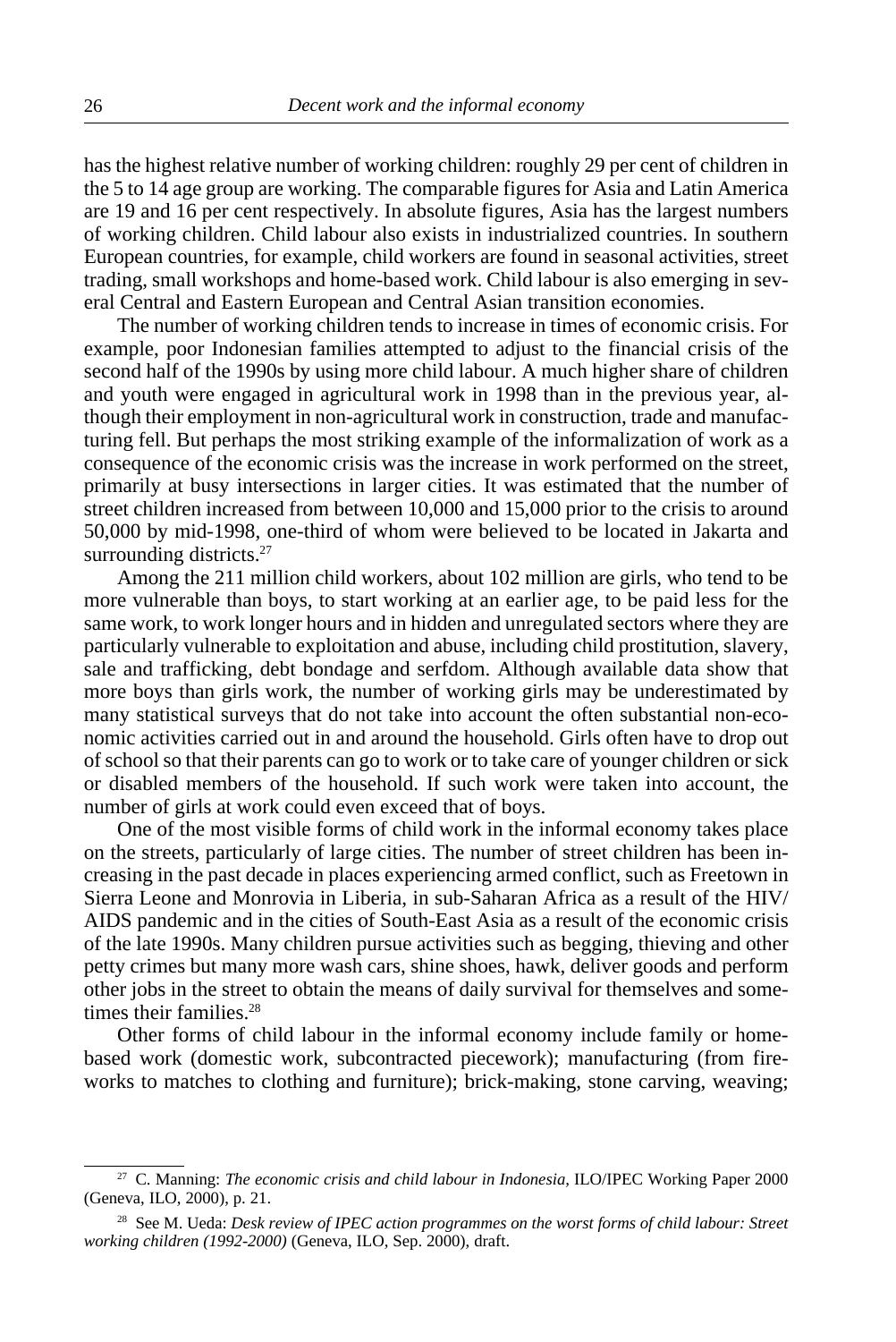<span id="page-30-0"></span>hard physical work such as scavenging, construction and commercial agriculture; and even prostitution and drug trafficking.

Existing data reveal that the incidence of child labour is on average twice as high in rural as in urban areas. The vast majority of child workers are engaged in agricultural and related activities, and rural children, particularly girls, tend to begin economic activity at an early age, some as young as five years.

#### THE FACTORS SHAPING AND RESHAPING THE INFORMAL ECONOMY

The above examples reflect the tremendous heterogeneity in the informal economy and suggest that there are important forces at work that are expanding the size and changing many of the characteristics of the informal economy and linking the informal and formal economies – and these forces are seldom gender-neutral. This section highlights some of the main forces at work, with the aim of showing that they are the "interaction of multiple economic, political, institutional and sociological factors. This conclusion is at odds with the analysis attributing the existence of the informal sector to a single cause (with the law as the main determining factor)".29 Subsequent chapters of the report address these underlying causes of informality.

#### *Legal and institutional frameworks*

Given that informality has often been described as those activities outside or on the margins of the law, it is essential to examine the legal and institutional framework in a country. Three types of legislation and regulations are important: commercial or business regulations governing the establishment and operation of enterprises; the laws pertaining to property rights, which could affect the ability to transform assets into productive capital; and labour legislation governing employment relationships and the rights and protection of workers. What needs to be understood is whether existing laws and institutions are poorly or well designed in terms of their influence on the costs and benefits to enterprises and workers of becoming and staying formal or informal. "More emphasis needs to be placed on an analysis, from the perspective of persons trying to develop a small enterprise, of the costs of and the barriers to being regulated; and, from the perspective of wage workers hired under informal contracts with no protection, of the costs to them when their employers avoid labour regulations".30 This is attempted in Chapters III and VI.

Formal economic activities are more likely in an environment which is conducive to investment and business and in which compliance with regulations is not prohibitively costly. Informality is often the response of operators who are unable to comply with difficult, irrelevant or prohibitive rules and regulations or who do not have access to market institutions. The rules and regulations that impact on economic activities determine transaction costs. "Where such rules and regulations are cost effective, are

<sup>29</sup> C. Maldonado: "The informal sector: Legalization or laissez-faire?", in *International Labour Review* (Geneva)*,* Vol. 134, No. 6, 1995, p. 727.

<sup>30</sup> M.A. Chen; R. Jhabvala; F. Lund: *Supporting workers in the informal economy: A policy framework,* background paper prepared for this report (Nov. 2001), p. 12.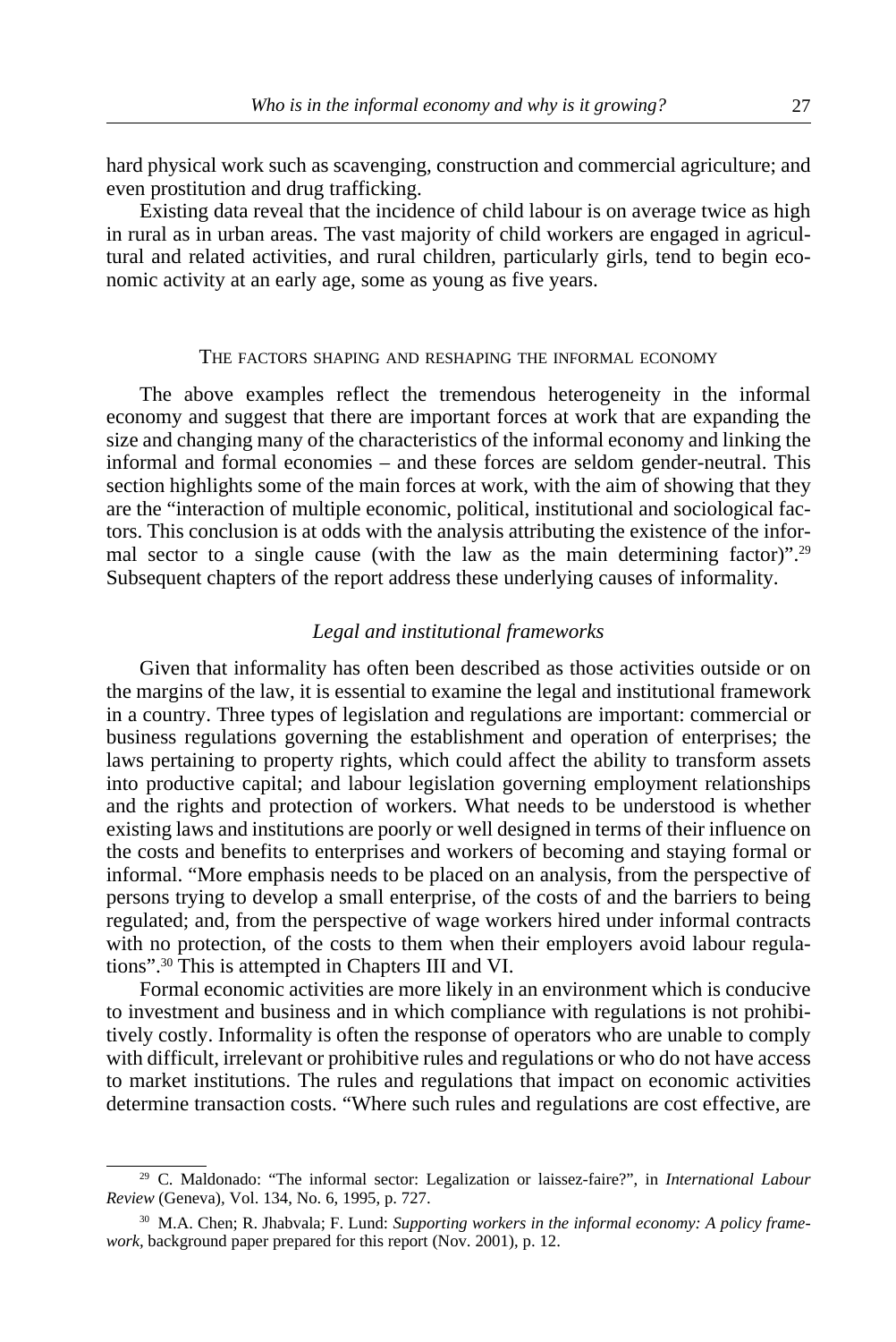predictable and provide the requisite business information, people are more likely to conform to and pay for them. Rules which are poorly designed, are burdensome and involve dealing with corrupt and inefficient bureaucracies increase transaction costs, discourage compliance, impede economic participation and encourage endemic corruption, thus preventing entrepreneurs from participation in the formal economy."31 Transaction costs can include: obtaining a licence to conduct a business; acquisition of title to land or acquiring a lease; access to credit facilities; enforcement of contracts and access to the law; obtaining telecommunication, electricity and other utilities such as water; familiarization and compliance with a mass of laws and regulations; obtaining information on, and access to, raw materials, prices, potential customers and sources of supplies and goods and services; labour and social charges; and tax costs.<sup>32</sup> Research shows that these costs are often well beyond the capacity of small enterprises and potential entrepreneurs.

Simplifying business rules and procedures and reducing transaction costs would promote entrepreneurship and facilitate formalization. Simplifying laws and regulations does not mean total deregulation. It is important to remember that laws do not only constrain entrepreneurship and formalization, they can also play a facilitating or enabling role and serve to enforce fundamental principles and rights. An enabling legal system can offer security, incentives, safeguards and protections, limit liabilities, provide rules of succession and allow debt conversion. Informal enterprises at present do not have access to these enabling laws and therefore do not enjoy the benefits enjoyed by formal enterprises.

Laws governing property rights and titling of the assets of the poor have also been identified as a cause of informality in several developing countries. The research conducted by Hernando de Soto and the Institute for Liberty and Democracy (ILD) that he created in Peru argues convincingly that the poor do hold assets but these represent "dead capital" because they are held in forms not recognized by the legal system and hence cannot be used to generate productive capital that the poor can use for formal economic activities.33

When enterprises are outside the legal and regulatory framework, so too are their workers, who then do not enjoy the protection of the law. Workers may also be informal because current labour legislation does not cover or has not been applied to their "non-regular" or atypical employment status. In many countries, labour legislation is designed to protect "employees" rather than "workers" and to apply only where there are clear employer-employee relationships. Reforms of labour legislation have not kept pace with the kinds of changes in work organization associated with flexible specialization and global chains (described below).

The institutional structures and procedures at national and local levels also play a crucial role in encouraging formality or informality – they determine how laws and regulations are implemented, the transaction costs of compliance with legislation and

<sup>31</sup> S. de Silva: *The informal economy: Issues and challenges*, draft paper, 2001.

 $32$  ibid.

<sup>&</sup>lt;sup>33</sup> *Economic Reform Today:* "Securing property rights: The foundation of markets", an interview with Hernando de Soto by the Center for International Private Enterprise, http://www.cipe.org/ert/e19/ desoto.php3 , 20 Dec. 2001*.* See also H. de Soto: *The mystery of capital: Why capitalism triumphs in the West and fails everywhere else* (New York, Basic Books, 2000).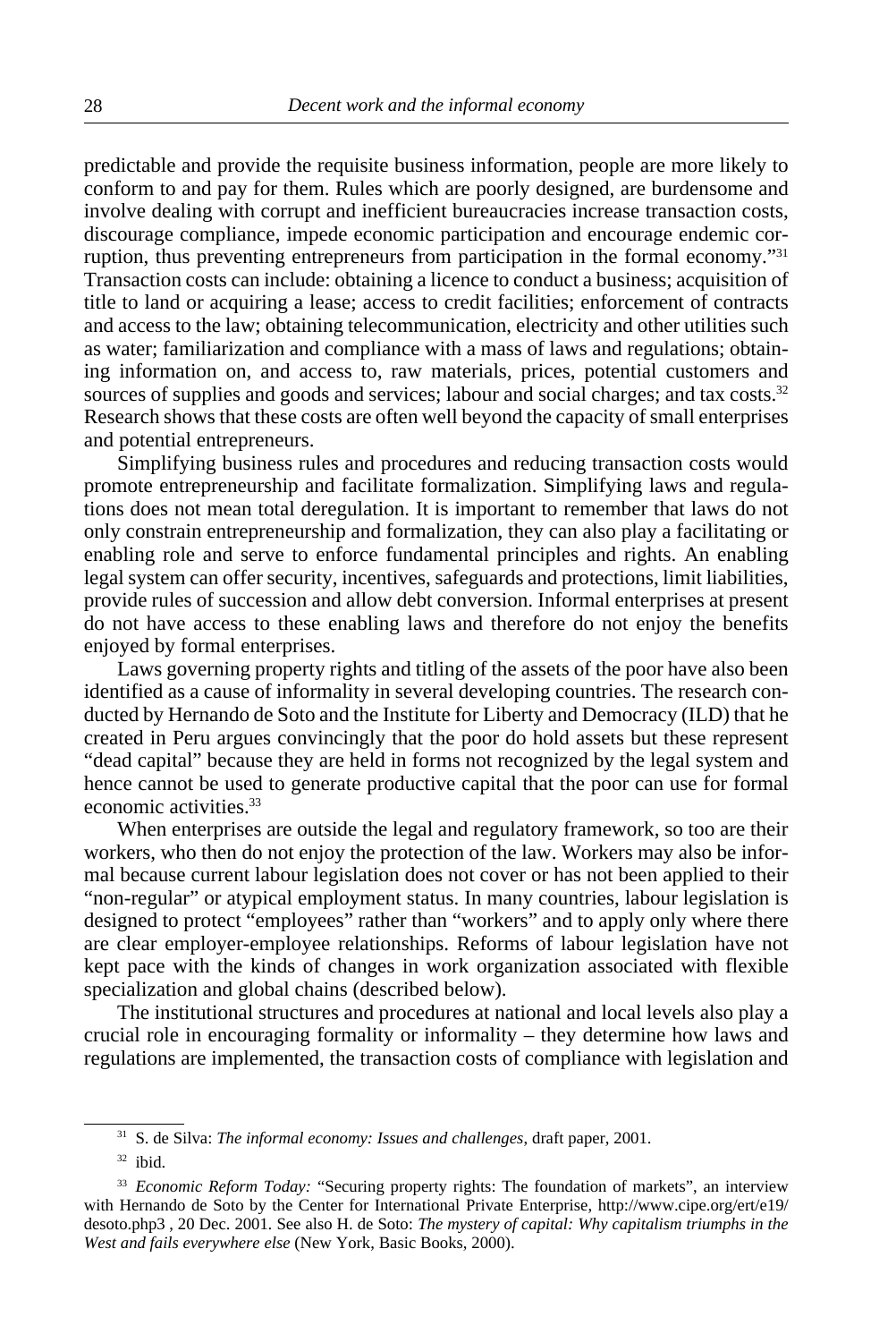<span id="page-32-0"></span>regulations, and access to markets, information, resources and technology. Strong and efficient institutions that are not corrupt, that offer equitable access to all potential clients, that are transparent and consistent in the application of rules and regulations, that protect and enforce contractual obligations and that respect the rights of workers, would encourage greater compliance with both business and labour regulations and promote decent work for all.

Better understanding of the institutional inefficiencies, including identification of the specific institutional structures and procedures that place constraints on formalization, could facilitate the reform of such institutions. It is also important to understand the extra-legal institutions, norms and procedures regulating the activities of workers and enterprises in the informal economy. Some of these informal institutions and norms may be more "democratic" than those in the formal economy, and it would be useful to build upon their strengths and accessibility.

## *Economic growth, employment creation and the informal economy*

One of the key factors explaining the informal economy is related to patterns of economic growth. Some countries have experienced little or no growth in recent decades, while others have concentrated on capital-intensive growth, resulting in "jobless growth". In both contexts, not enough jobs are created for all those seeking work, forcing people to find employment or to create their own work in the informal economy. Many developing countries have adopted policies favouring foreign investment, large companies and manufacturing industries and have neglected the agricultural sector – but most of their population is still in rural areas and still largely dependent on agriculture. In countries experiencing "high-tech" growth, the demand for high skills relegates most of those without such skills to the informal economy. On the other hand, in some countries or industries there can be "growth from below", where micro- and small enterprises are very dynamic and create more jobs than the formal economy.

In this context, the ILO's Global Agenda for Employment<sup>34</sup> is critical. To meet the challenge of creating 1 billion productive jobs in the next decade, the Global Agenda for Employment places productive employment at the heart of economic and social policies, and calls for the coordination of employment policy at global and national levels. By effectively harnessing the forces of change (namely trade, finance and investment, technologies, entrepreneurship and patterns of production and consumption) and managing change well (through skills development, promoting social protection and occupational safety and health, active labour market policies, appropriate investment and tax policies and social dialogue), more and better jobs should be created, with enhanced potential for economic growth. The need for people to opt for poor-quality jobs in the informal economy would then be greatly reduced. Currently, most people enter the informal economy because they cannot find employment in the formal economy and cannot afford to be openly unemployed. The critical issue of creation of quality jobs in the formal economy that provide protected and decent employment is addressed in Chapter VI.

<sup>34</sup> ILO: *A Global Agenda for Employment: Discussion paper*; and idem: *A Global Agenda for Employment: Summary,* Global Employment Forum, Geneva, 1-3 Nov. 2001.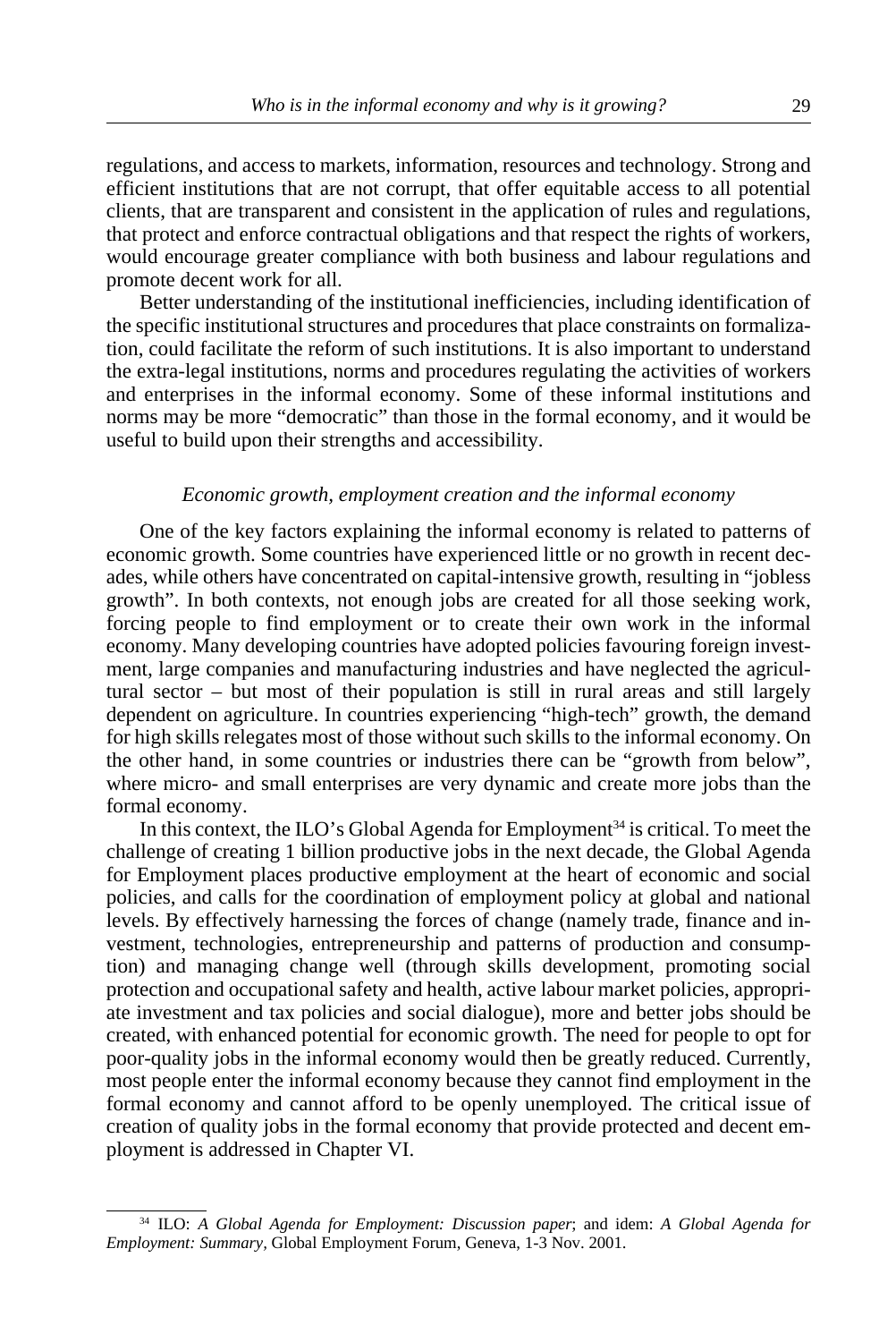<span id="page-33-0"></span>It is also worth remembering that the informal economy contributes to economic growth in at least two ways. First, the output and the low wages of informal workers assist the growth of industries, including key export industries, in many countries. Second, the output of informal enterprises also contributes to economic growth. Recent attempts to estimate the contribution of the informal economy to GDP put the share at between 7 and 38 per cent of total GDP in 14 countries in sub-Saharan Africa, between 16 and 32 per cent in Asia and between 12 and 13 per cent in Mexico.<sup>35</sup> In India, the National Council of Applied Economics Research calculated that the informal economy – termed the "unorganized sector" – generates about 62 per cent of GDP, 50 per cent of gross national savings and 40 per cent of national exports.

#### *Economic restructuring, economic crisis and the informal economy*

Another set of factors has to do with economic adjustment related to economic reforms or economic crises. It is now widely acknowledged that the stabilization and structural adjustment policies of the 1980s and 1990s, which in many countries resulted in growing poverty, unemployment and underemployment, contributed to the spread of the informal economy. The main authors of these policies, the international financial institutions, are therefore now emphasizing poverty eradication and sustainable development, although they still fail to give adequate attention to the employment implications of their policies.

The financial crisis in the second half of the 1990s in many Asian economies was also an important underlying factor. ILO research showed the informal economy expanded under the impact of the financial crisis, which reversed the previous gains of the working poor resulting from the tight labour market situation created by the rapid economic growth of earlier years in the East and South-East Asian countries. The swelling of the informal economy during the financial crisis reflects the "growth of more marginal economic activities and involvement of increased number of workers with lower average productivity and income".<sup>36</sup> In Thailand, for instance, during the economic boom period, it was productive informal activities, such as furniture making, that grew and there were fewer Thais available to work as domestic workers or waste pickers. But with the economic recession, it was these lower-end activities that resurfaced.

Especially in the transition economies, but elsewhere as well, economic restructuring and the downsizing of enterprises left many retrenched workers with little choice but to move into the informal economy. For instance, the restructuring of stateowned enterprises in China, where some 9 million workers were laid off in urban areas, has been an important reason behind government policies to promote flexible informal employment as the most important means of solving employment pressures.

In many developing countries, wages in the public sector are insufficient to support a family, and workers (or family members) are forced to supplement their incomes by finding work in the informal economy. This is a widespread pattern in Africa,<sup>37</sup> but is not limited to the developing countries.

<sup>&</sup>lt;sup>35</sup> M.A. Chen; R. Jhabvala; F. Lund, op. cit., pp. 14-15. The estimates were made by J. Charmes with support from the United Nations Statistics Division.

<sup>36</sup> A.T.M. Nurul Amin: *The informal sector in Asia from the decent work perspective*, op.cit.

<sup>37</sup> A.M. Tripp: *Changing the rules: The politics of liberalization and the urban informal economy in Tanzania* (Berkeley and Los Angeles, University of California Press, 1997).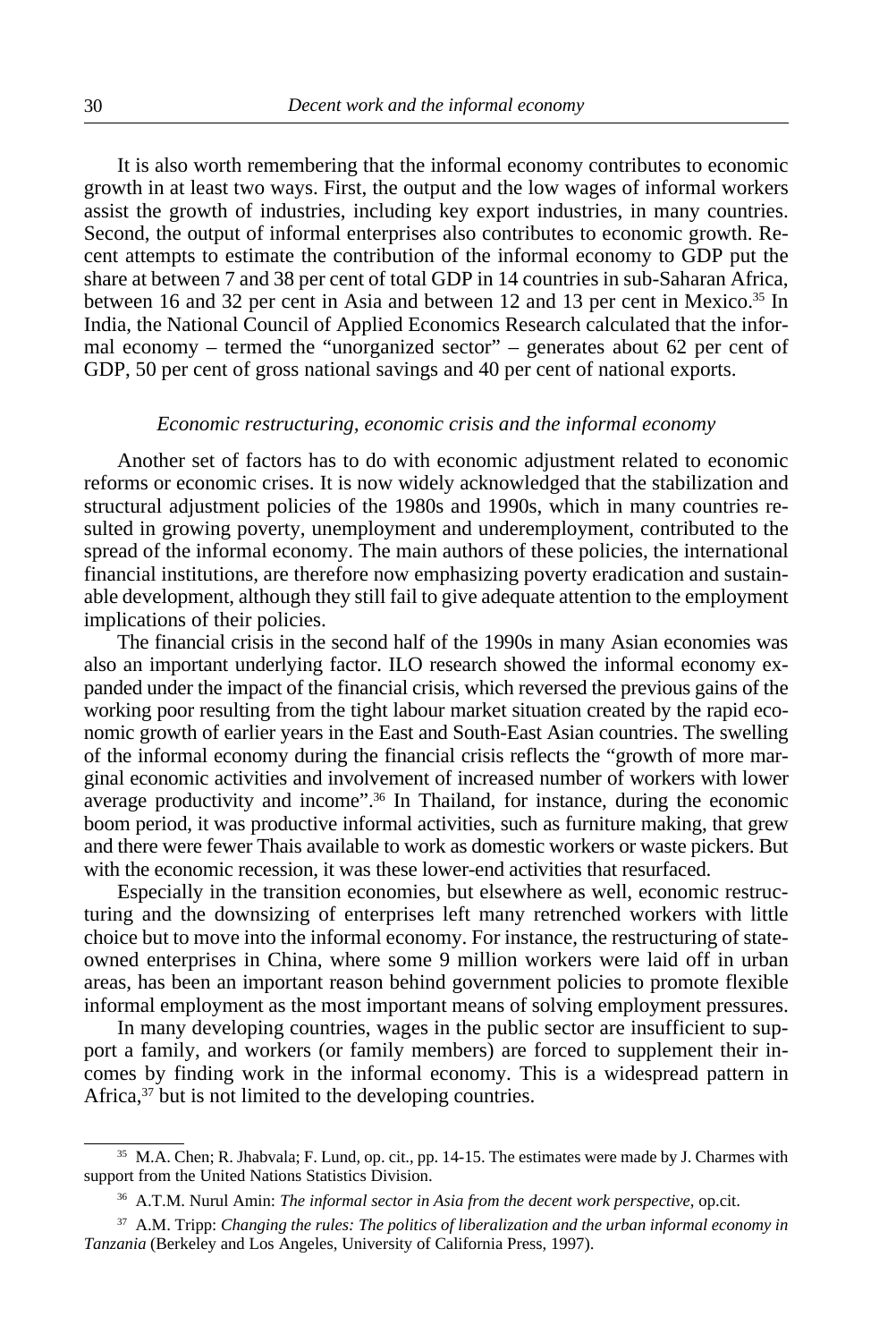<span id="page-34-0"></span>Unemployed persons in transition countries and even in developed countries are often not able to get by on unemployment benefits, if they are available, and people have to supplement this income from a variety of informal activities or barter, taking care to avoid formal recognition that might lead to a loss of entitlements.<sup>38</sup>

## *Poverty and the informal economy*

Being poor means not being able to afford to be openly unemployed, and almost any job may seem to be better than no job. Hence, increasing poverty is one of the underlying reasons for the growth of the informal economy. However, the links between working informally and being poor are not always simple. On the one hand, not all jobs in the informal economy yield paltry incomes. The background studies prepared for this report indicate that many in the informal economy, especially the selfemployed, in fact earn more than unskilled or low-skilled workers in the formal economy. There is much innovation and many dynamic growth-oriented segments in the informal economy, some of which require considerable knowledge and skills. One of these is the fast-growing information and communications technology (ICT) sector in the large cities of India.39 On the other hand, being in the formal economy is no guarantee of escaping poverty. Sadly, many formal workers never break out of extreme poverty, especially in developing and transition countries, where remuneration in the civil service and state-owned enterprises may not constitute a living wage.

However, there is no denying that it is poverty that forces most people to take up unattractive jobs in the informal economy, and the low incomes that such jobs yield create a vicious cycle of poverty. On the whole, average incomes in the informal economy are much lower than in the formal economy. The working poor are concentrated in the informal economy, and especially in rural areas. Seventy-five per cent of poor people in developing countries live in rural areas and engage in activities which, for the most part, lie outside the bounds of the formal organized economy, whether in agriculture or in rural non-farm activities.<sup>40</sup> This is why policies to address the informal economy and at the same time to reduce poverty cannot afford to ignore rural agriculture.

The pattern throughout the world appears to be the same: informal incomes decline along the range of employment status, from employer to self-employed and ownaccount workers to informal and casual wage workers to industrial outworkers or homeworkers. The link between working in the informal economy and being poor is stronger for women than for men. Not only do a higher percentage of women than men work in the informal economy, women are concentrated in the lower-income segments, working in survival activities or as casual wage workers or homeworkers. In

<sup>&</sup>lt;sup>38</sup> M. Leonard: *Invisible work*, op. cit.; and idem: "Coping strategies in developed and developing societies", op. cit. See also K. Gërxhani: *Politico-economic institutions and the informal sector: A spontaneous free market in Albania,* discussion paper (Amsterdam, Tinbergen Institute and University of Amsterdam, 2000); ILO: *Report of the Technical Workshop on Old and New Facets of Informality, in* Geneva, 2 Mar. 2001.

<sup>&</sup>lt;sup>39</sup> N. Kumar: "Informal sector in India: Case of micro-enterprises in services sector", in A.S. Oberai and G. K. Chadha (eds.): *Job creation in urban informal sector in India: Issues and policy options* (New Delhi, ILO/SAAT, 2001) .

<sup>40</sup> ILO: *A Global Agenda for Employment: Summary*, op. cit., p. 6.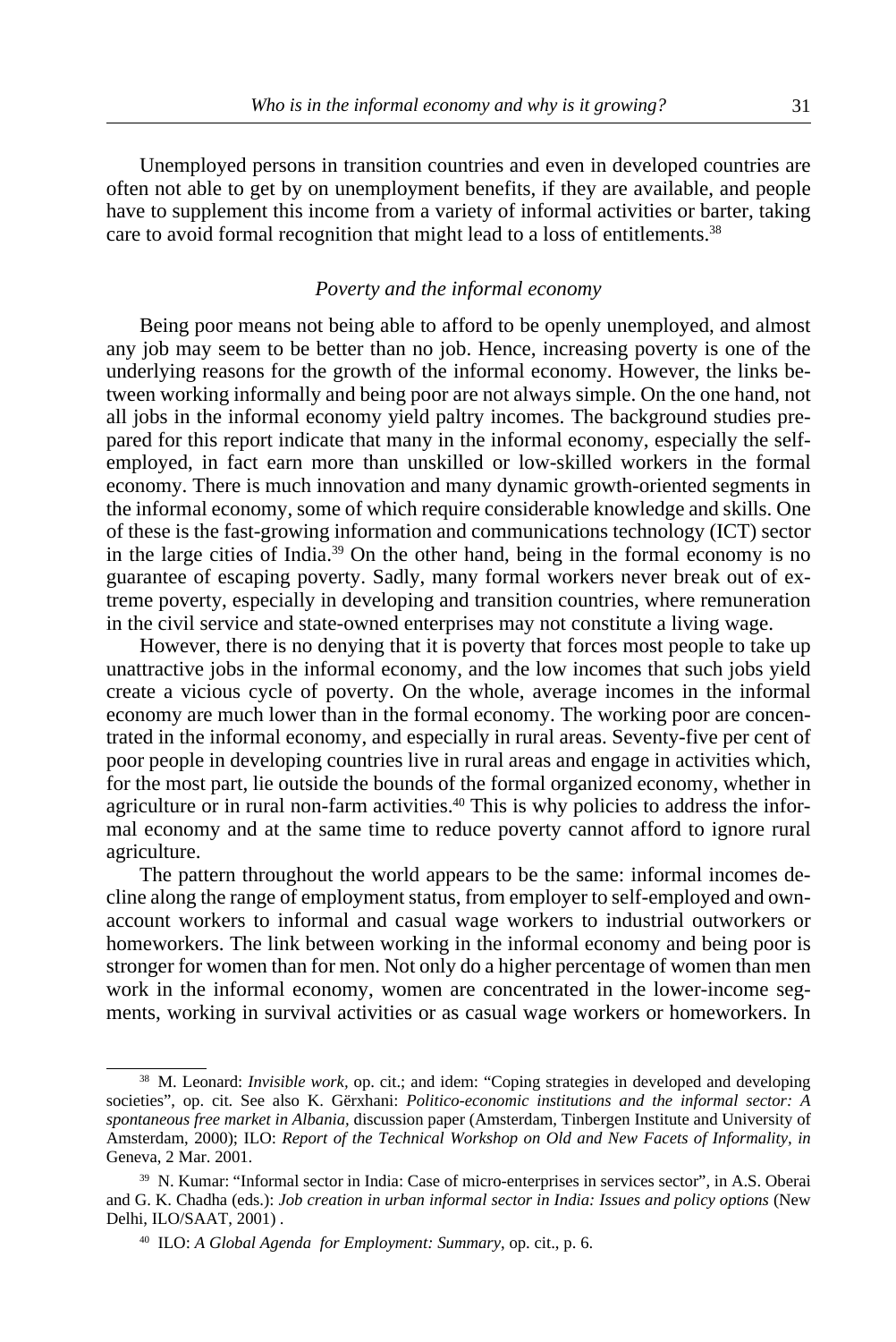<span id="page-35-0"></span>the higher-income segments of the informal economy, women tend to be engaged in smaller-scale operations with less growth potential compared to those performed by men.

The close links between poverty and the informal economy mean that measures to deal with the problems of the informal economy and to provide decent work for those currently engaged in it would also help to eradicate poverty. Conversely, effective poverty eradication policies would go a long way towards enabling those currently in the informal economy to move up the continuum to more productive, protected and decent work. For example, as described earlier, the ILO Global Agenda for Employment emphasizes that appropriate national and international policies that harness and manage well the forces of change can ensure that economic growth, productive employment and poverty reduction can all move in the same positive direction. Another example is the three-pronged strategy for attacking poverty proposed in the *World Development Report 2000/2001*, 41 which includes many elements of the decent work approach presented in this report.

## *Demographic factors and the informal economy*

In trying to understand the growth of the informal economy, we cannot ignore demographic trends. Especially in developing countries, the growth of the informal economy is linked to issues of surplus labour; it is therefore important to have background information on the size and growth of the labour force, the education and skills of those entering the labour market, rural-urban migration and the rate of urbanization. Female labour force participation has been increasing faster than that of men in almost all parts of the world in recent decades. Both out of choice and out of necessity, more and more women have been entering the labour force, but they very often end up in jobs at the lower end of the informal economy – because they tend to be less well equipped in terms of education and training, have less access to resources, still face various forms of direct and indirect discrimination and bear the brunt of family responsibilities. Women are much more likely than men to leave and re-enter the labour force at different times over their life cycle, but because they do not have access to lifelong learning, they often end up in informal jobs.

In many countries, an important contributory factor is escalating rural-urban migration. Migrants in search of often non-existent formal jobs end up in the informal economy. In China, for example, the Government has identified the large number of rural-urban migrants (some 60 million) as an important reason for the need to create jobs in the informal economy. Of course, at the same time, there are policy implications for improving conditions in rural areas so as to stem the massive flows to urban areas. In many countries, the agricultural sector has been relatively neglected in the

<sup>41</sup> World Bank: *World Development Report 2000/2001: Attacking poverty* (New York, Oxford University Press, 2001). The three-pronged strategy is based on promoting opportunity (for jobs, credit, roads, electricity, markets for the produce of the poor, and the schools, water, sanitation and health services that underpin the health and skills essential for work); facilitating empowerment (through changes in governance that make public administration, legal institutions and public service delivery more efficient and accountable to the poor and through strengthening the participation of poor people in decisionmaking); and enhancing security (to reduce vulnerability to various forms of insecurity and to help the poor in risk management).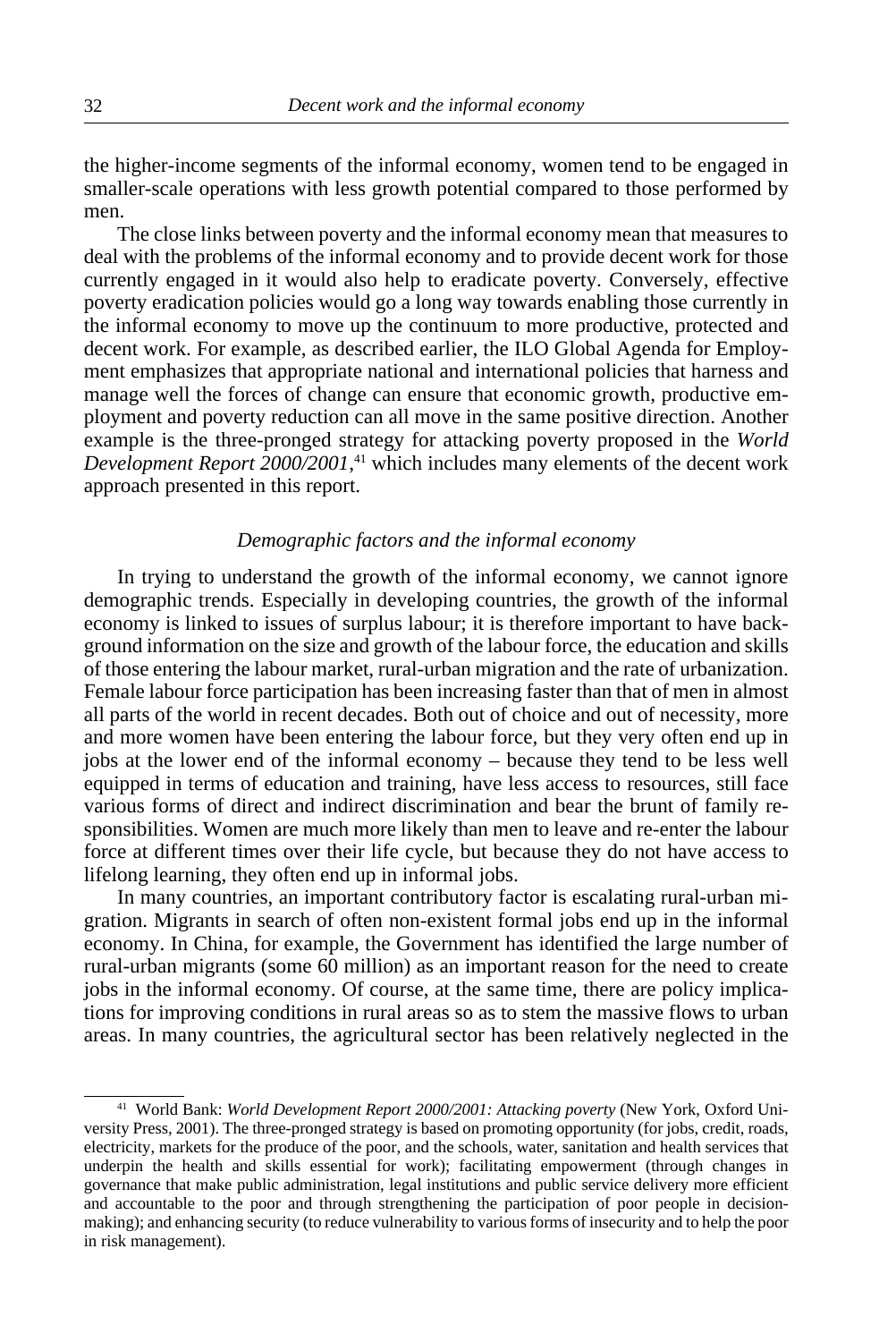globalization drive. In fact, high levels of agricultural subsidies in the developed countries may be a contributing factor to rural poverty in the developing countries.

The evidence from developed countries also shows that cross-border migrants, especially those who have recently arrived in the country and do not speak the language, or women who are dependants of the primary migrant, tend to concentrate in the informal economy because there are few other jobs open to them. The regional patterns for Latin America described above also highlighted the movement of crossborder migrants into informal, temporary or seasonal jobs. Illegal migrants are most likely to be found in sweatshops in the informal economy or in jobs where they do not come to the attention of the public authorities and therefore are most vulnerable to exploitation and abuse.

As mentioned above, the HIV/AIDS pandemic has had devastating effects on families and social support structures, especially in Africa, and surviving family members, including children, may have no other option but to seek informal work to survive. Often it is the oldest and youngest family members who are left, and they are the ones most likely to lack skills or resources. Attention should therefore be given not only to people living with HIV/AIDS, but also to their family members.

## *Globalization and the informal economy*

Globalization has often been cited as a major reason for the proliferation of the informal economy. The inference tends to be negative – that globalization is to blame. However, this can be misleading and is not helpful, especially for policy purposes. What is more useful is to determine how the different globalization processes affect employment opportunities and the welfare of workers – there can be both positive and negative impacts, and much will hinge on domestic and international policies.

First, the various globalization processes should be distinguished: trade and the expansion in the volume and variety of cross-border transactions in goods and services; foreign direct investment (FDI) and a dramatic increase in international capital flows; the rapid and widespread diffusion of technology; and international labour migration. These globalization processes have changed the boundaries of markets, increased global integration and heightened competitive pressures.

On the positive side, globalization has led to new opportunities in terms of new jobs for wage workers and new markets for the self-employed. In some developing countries, the share of transnational corporations' (TNCs) affiliates in host country employment is very large; for example, affiliate-based employment in the manufacturing sector exceeded 40 per cent in countries such as Malaysia, Singapore and Sri Lanka.42 In particular, export processing zones (EPZs) have opened up previously unavailable wage employment opportunities on a large scale for women workers. In Bangladesh, for example, although employment in EPZs does not offer particularly favourable working conditions, it is generally still a better alternative for women than urban informal employment or agricultural employment. It has also been noted that

<sup>42</sup> United Nations Conference on Trade and Development: *Expert Meeting on Mainstreaming* Gender in Order to Promote Opportunities: Note by the UNCTAD Secretariat, Trade and Development Board, Commission on Enterprise, Business Facilitation and Development, Geneva, 14-16 Nov. 2001 (TD/B/COM.3/EM.14/2), p. 4.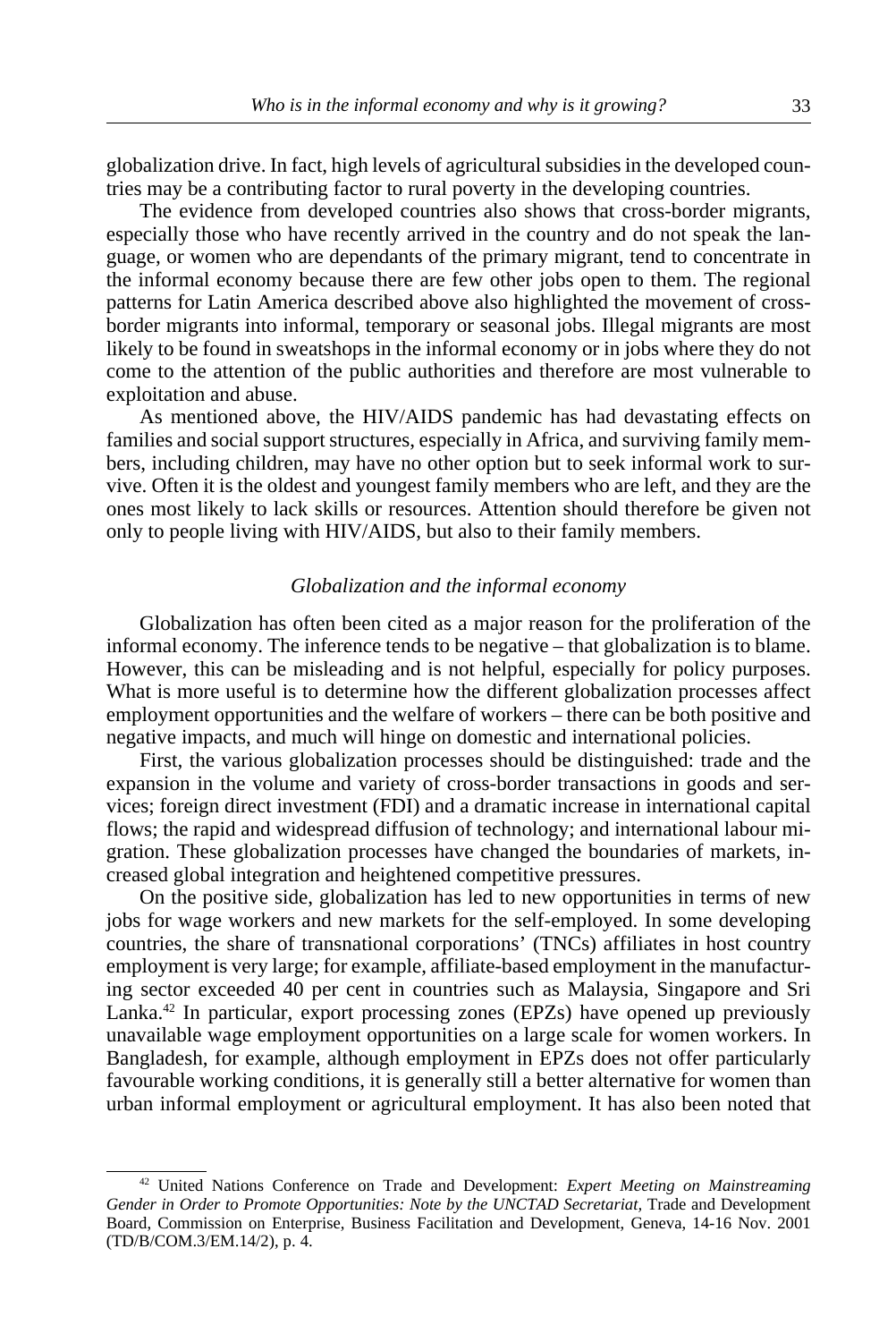where FDI stock represents greenfield investment, new employment opportunities have been created and labour force participation rates have increased in several large FDI recipient economies, especially in South, East and South-East Asia.<sup>43</sup> In the production of high-end, technology-intensive products, where TNCs need to retain skilled workers or are concerned about protecting their reputation and brand name, employment conditions tend to be decent. But in industries where there is strong global competition for markets or where standardized mass consumption goods are produced, TNCs may not offer particularly favourable working conditions and may exploit women workers. However, the same is true of domestically owned firms in both developing and developed countries.

Where the informal economy is linked to globalization, it is often because a developing country has been excluded from integration into the global economy. It is the failure or inability of countries to participate in globalization processes (whether because of their own domestic policies or because of international barriers), rather than globalization per se, that contributes to preventing these countries from benefiting from trade, investments and technology.44 Of course, it is also true that the pressure of global competition and technological advances have increasingly led TNCs to subcontract or outsource the production of components and inputs to first-, second- and thirdtier suppliers, many of whom are in micro-enterprises or are home-based in the informal economy in developing countries (see the next subsection on global chains).

The anti-globalization movement has focused attention on the downsides to globalization, which have been borne mainly by those in the informal economy. Antiglobalization groups point out, for instance, that globalization tends to work in favour of capital, especially companies, that can move quickly and easily across borders and to disadvantage workers, especially lower-skilled workers who cannot migrate easily or at all. Globalization also tends to benefit large companies which can have access to new technologies and capture new markets quickly and easily to the disadvantage of micro- and small entrepreneurs. There can be no greater contrast in terms of market access, power and competitiveness, than that between the woman who produces clothes at home for local markets and the brand-name retail firm that markets fashion clothes in the United States or Europe. The existing inequality between large and informal enterprises is often reinforced when governments offer incentive packages to increase international competitiveness. This is because most incentive packages target primarily large formal businesses and sometimes small and medium-sized businesses, but seldom micro-enterprises.

The impact of global competition also encourages formal firms to shift formal wage workers to informal employment arrangements without minimum wages, assured work or benefits, and to encourage informal units to switch from semi-permanent contracts with their workers to piece-rate or casual work arrangements – also without assured work, minimum wages or benefits. Globalization also often leads to shifts from secure self-employment to more precarious self-employment, as producers and traders lose their market niche. With these shifts, as more and more men enter the

<sup>43</sup> ibid., p. 5.

<sup>44</sup> See S. de Silva: *Is globalization the reason for national socio-economic problems?* (Geneva, ILO, 2001), Ch. 3.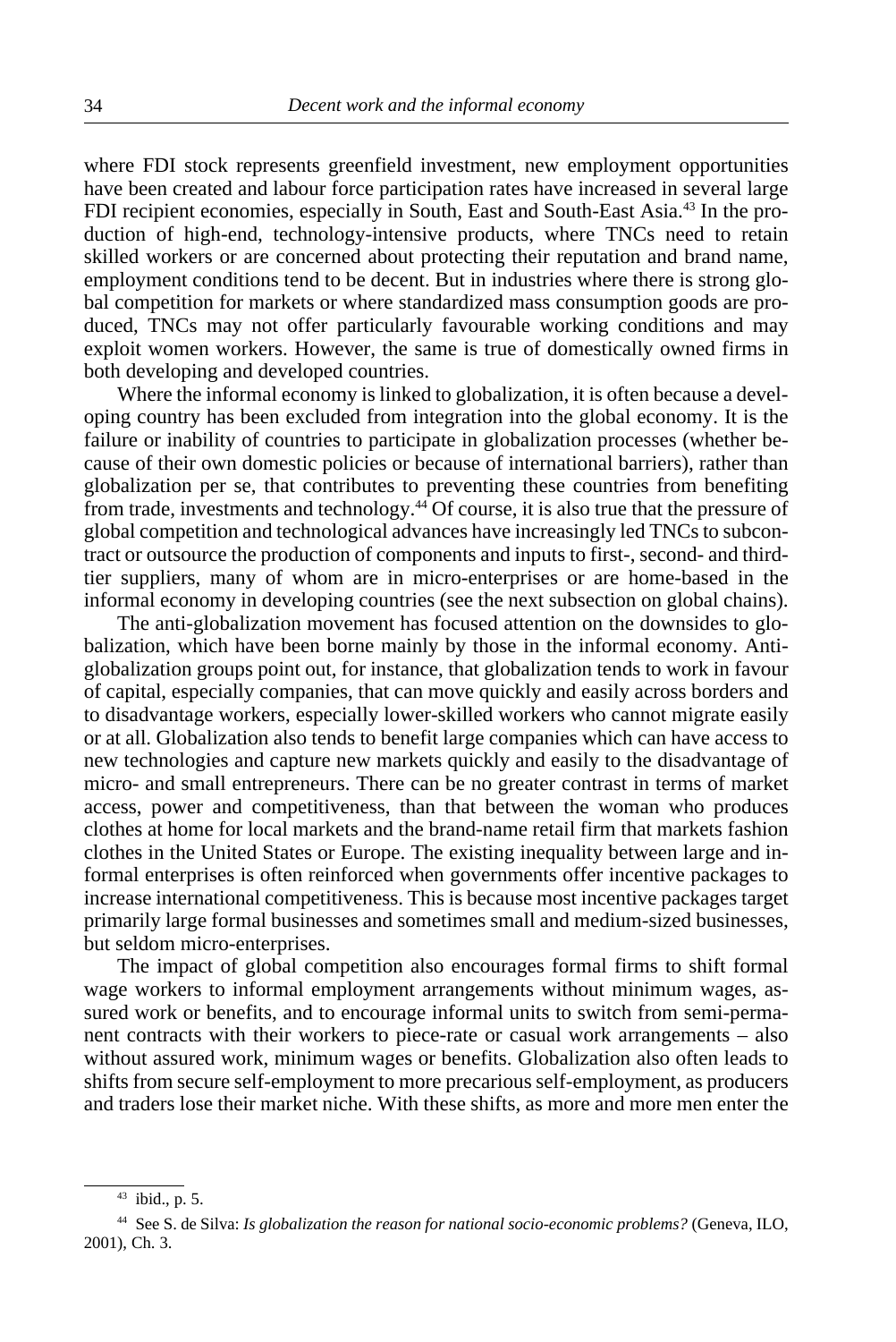informal economy, women tend to be pushed to the lowest-income end of the informal economy, often as industrial outworkers or petty traders.

Whether in fact globalization leads to decent work or to decent work gaps in the informal economy will hinge very much on government policies. For example, many governments provide incentives to attract foreign investors, but unless the policy mix is correct, capital-intensive investments may not create new jobs (resulting in "jobless growth") and may even lead to downsizing or retrenchment (i.e. job loss). Investors looking for cheap rather than skilled and productive labour would tend to foster informality. Supply-side support provided by the government to enhance competitiveness in global markets, for example through incentives or subsidies for export promotion, technology upgrading, tax holidays and so on, are normally biased in favour of larger industrial enterprises and may not only prevent smaller enterprises from developing their potential or gaining access to global markets, but may also lead to the displacement of informal operators and workers. In Sri Lanka, export promotion policies in favour of the coir industry led to a shift in the supply of coconut husks to mechanized units owned by men with access to credit, away from manual units owned by women with little access to credit. In South Africa, where the Government has used supplyside measures as policy instruments to promote the country's international competitiveness, restructuring of labour-intensive industries, such as the clothing industry, led to massive formal job losses for women, many of whom had to find alternative work as homeworkers in the clothing industry or had to go into other types of informal work.<sup>45</sup>

These examples illustrate why the ILO's Decent Work Agenda calls for "a balanced and integrated approach to sustainable development and growth in the global economy in which economic, social and environmental goals can be achieved together".46

## *Flexible specialization and global chains*

The recent expansion of the informal economy has been linked not only to the *capacity* of formal firms to absorb labour but also to their *willingness* to do so.47 Instead of production using a regular workforce based in a single large registered factory or workplace, more and more firms are decentralizing production and organizing work along the lines of "flexible specialization", i.e. forming smaller, more flexible specialized production units, some of which remain unregistered or informal. As part of costcutting measures and efforts to enhance competitiveness, firms are increasingly operating with a small core of wage employees with regular terms and conditions (formal employment) based in a fixed formal workplace and a growing periphery of "non-standard" or "atypical" and often informal workers in different types of workplaces scattered over different locations. These measures often include outsourcing or subcontracting and a shift away from regular employment relationships to more flexible and informal employment relationships. There are also triangular

<sup>45</sup> M.A. Chen; R. Jhabvala; F. Lund, op. cit., p. 24.

<sup>46</sup> ILO: *Reducing the decent work deficit: A global challenge,* Report of the Director-General, International Labour Conference, 89th Session, Geneva, 2001, p. 14.

<sup>47</sup> M.A. Chen; R. Jhabvala; F. Lund, op. cit., p. 2.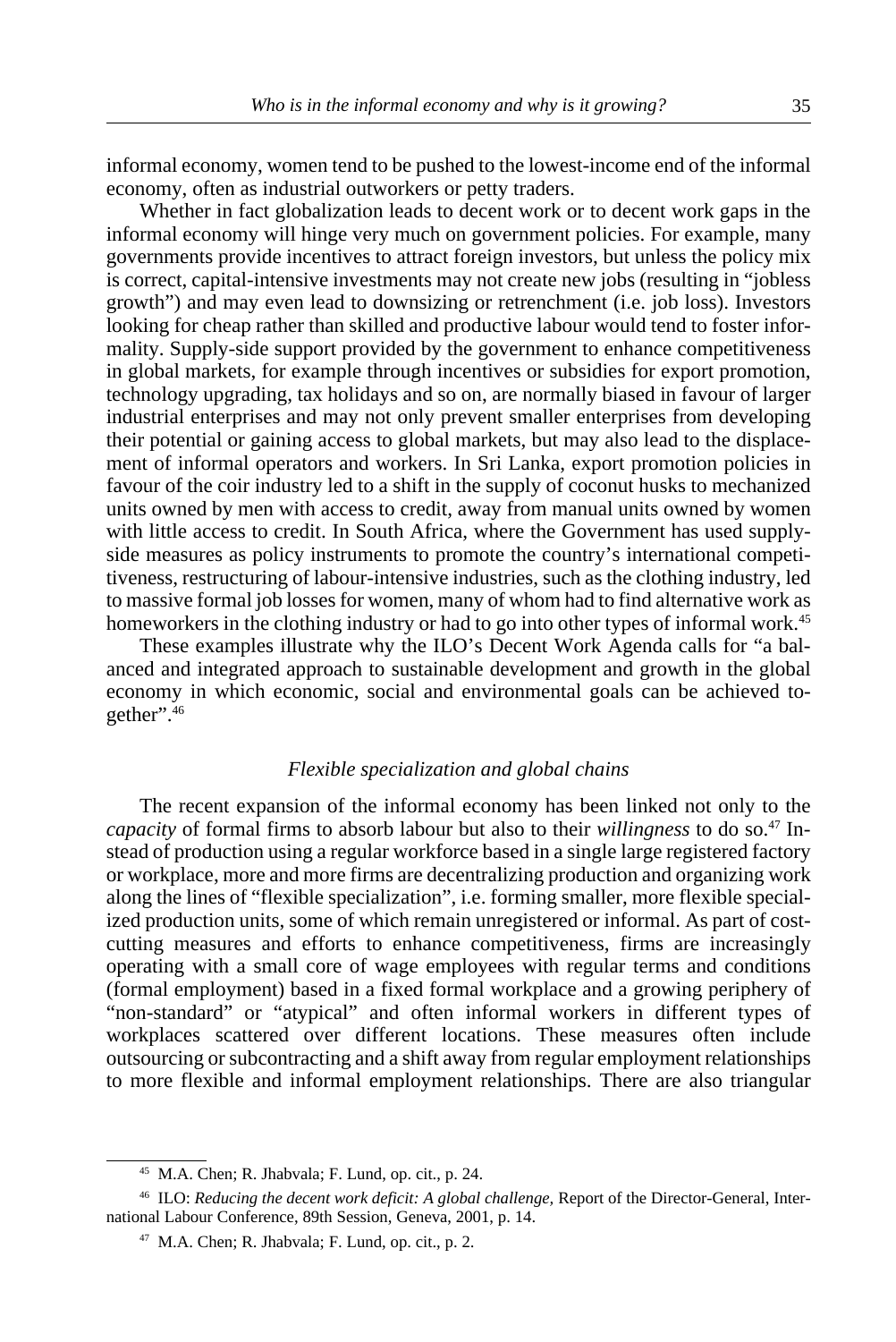relationships involving workers, user enterprises and temporary work agencies. On the one hand, the shift to informal employment relationships complicates the issue of dependence – it is less obvious who the "boss" of these workers is and who, therefore, is ultimately accountable for these "disguised wage employees". On the other hand, the individualization of employment relationships makes collective representation of workers' interests much more difficult.

A global variation of flexible specialization is the rapid growth in cross-border commodity and value chains in which the final producer in many cases is in the informal economy in developing countries and, increasingly, in transition countries. A large share of the workforce in key export industries work under informal arrangements, including those producing garments, textiles, sport shoes and electronics. In export garment manufacturing, for example, the degrees of informality range from women workers in the factories of Bangladesh who labour under conditions of almost total non-compliance with the Factories Act, to sweatshops exploiting local and sometimes migrant labour in Los Angeles, Bulgaria or Indonesia, to homeworkers in the Philippines who embroider baby clothes for top-end markets in New York as "disguised wage workers" in multi-layered systems of subcontracting. Because it is highly labour-intensive, the garment industry is possibly the most widespread example of a buyer-led global commodity chain. Because the great majority (estimated at over 80 per cent) of garment workers are women who are often poor and desperately in need of an income, they are among those most vulnerable to exploitation. In fashion-oriented apparel chains, many large retailers and brand companies have literally moved out of manufacturing to concentrate only on design and marketing. They now subcontract or outsource manufacturing to local firms that may subcontract to middlemen, who further subcontract to own-account producers and homeworkers.<sup>48</sup>

Production of items for export such as garments, sport shoes and electronics equipment is carried out mainly in urban areas or in zones located near transport facilities such as airports or seaports. However, globalization has also made major inroads into rural areas, sometimes in the remotest areas. Extensive value chains often link forest workers who collect non-timber forest products in many developing countries to international markets.49 These products include essential oils, medicinal plants, gum arabic, rattan, natural honey, brazil and other edible nuts, mushrooms, neem, shea, and other types of wild nuts and seeds which produce oils that can be used for cooking, skin care and other purposes. It is estimated that there are now 150 such non-timber forest products of major significance in international trade, involving millions of workers and producers. One study of shea nut collection in West Africa found that its final product, shea butter, was sold to European consumers at 84 times the price paid to the forest collectors.50

In the agricultural sectors of Latin America and Africa, the last decade has brought tremendous growth in the production of non-traditional agricultural exports, primarily fruits, vegetables and cut flowers for the European and North American markets. The global value chains for these products are buyer-driven and basically controlled by a

<sup>48</sup> M. Carr; M.A. Chen: *Globalization and the informal economy: How global trade and investment impact on the working poor,* background paper prepared for this report (2001).

<sup>49</sup> ibid., p. 14.

<sup>50</sup> ibid.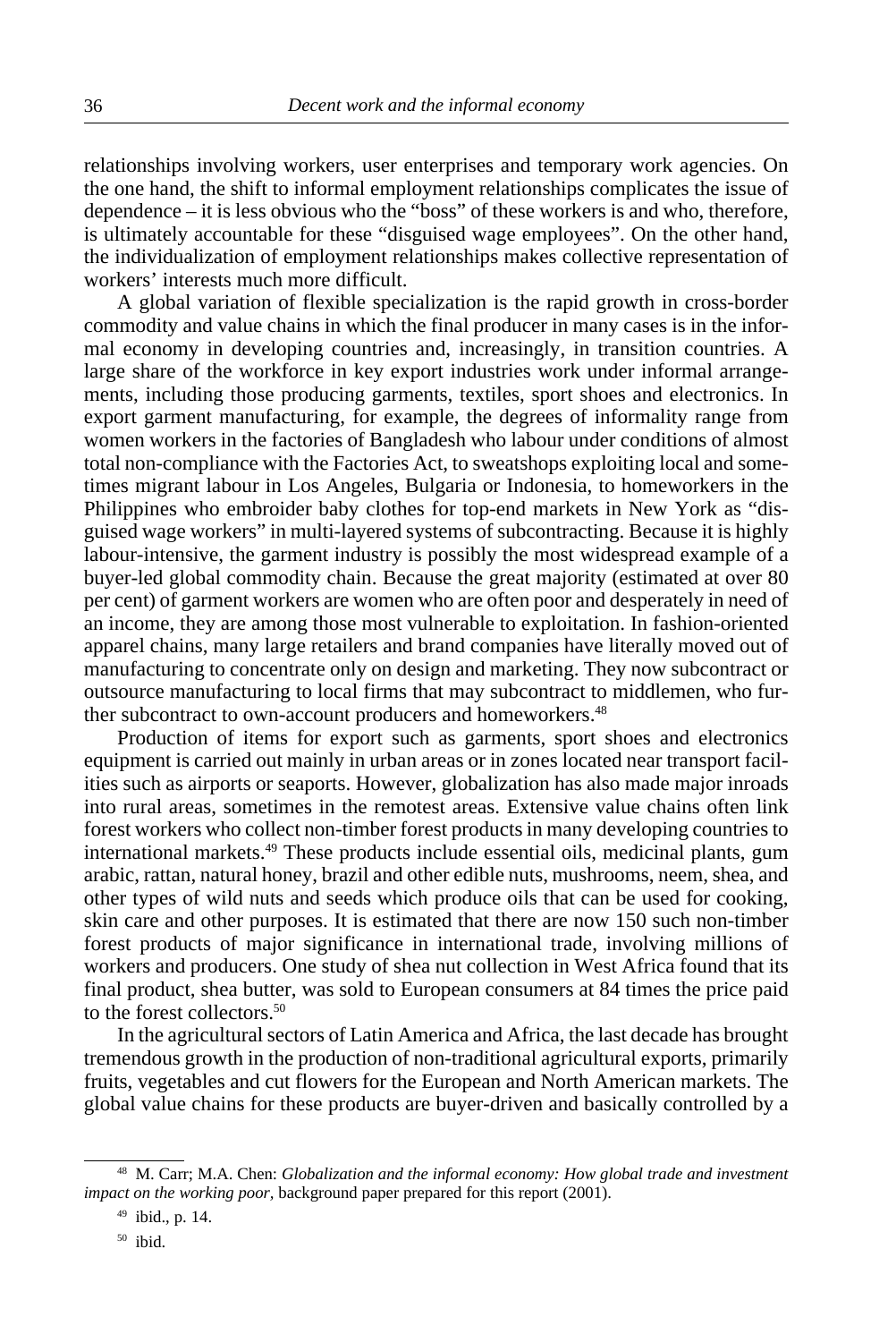handful of major supermarket chains in Europe and North America. It is estimated that women comprise about 80 per cent of the workforce in this fast-growing sector. This is a labour-intensive industry, where women often work on large-scale "factory farms" for very low wages and in poor working conditions. The extensive use of pesticides can adversely affect their physical and mental health, as it places them at risk for nausea, depression and giving birth to babies with birth defects.

It is important to recall that developing and transition countries are not just the producers in commodity chains leading to markets in the developed countries. They also constitute an important market for goods and services from the developed world. One of the most visible manifestations of this is the widespread trade in second-hand clothing on the streets and in the open-air markets of developing countries. The collection of second-hand clothing is a major activity of charitable organizations in developed countries (who also offer certification for purposes of tax exemption to donors). Clothing is then sorted, cleaned, baled and sold to the highest bidder by weight. Depending on the destination, it may be sorted a second time before being loaded by the ton into containers for shipment to developing countries. Once the bales reach the destination, they may be either auctioned or delivered to subcontractors who then sell or distribute them to different internal destinations. At the street level, one study in Kenya found that women and men traders specialize in different types of clothing and that women generally earn substantially less than men.<sup>51</sup> On the one hand, the infusion of cheap second-hand clothing into the market almost always has a negative impact on local textile industries, garment producers and tailoring as a trade in these countries. On the other hand, large numbers of jobs are created in the informal economy, where prices for the clothing are so low that almost everyone can afford to have decent clothing. The trade-offs between the number of jobs destroyed and jobs created have yet to be studied, but on the whole one could say that the process amounts to deskilling, since the jobs lost require higher skills than the jobs in street trading that have been created.

## *The links between the formal and informal economies*

Global commodity and value chains are clear examples of how the formal and informal economies are linked across the borders of many countries, influencing decent work for workers depending on which segment of the chain they are in. The lower down the chain, the more likely employment relationships are to be informal and the larger the decent work gaps. But it is not only in the case of global chains involving cross-border relationships internationally and subcontracting relationships nationally that the formal and informal economies are linked.

Even in more traditional activities, links can be traced. For example, in an ILO study of waste picking in Pune (India), the process of recycling was traced from the waste pickers to the traders to the wholesalers to the large recycling plants in the formal sector.<sup>52</sup> The study notes that almost all scrap trade establishments are registered under the Bombay Shops and Establishments Act, 1948. The Act provides for a wide

<sup>51</sup> P.K. Rono: *Women's and men's second-hand clothes businesses in two secondary towns in Kenya* (Nairobi, Institute for Development Studies, University of Nairobi, 1998), p. 30.

<sup>52</sup> P. Chikarmane; M. Deshpande; L. Narayan: *Study of scrap collectors, scrap traders and recycling enterprises in Pune* (New Delhi, ILO, 2001).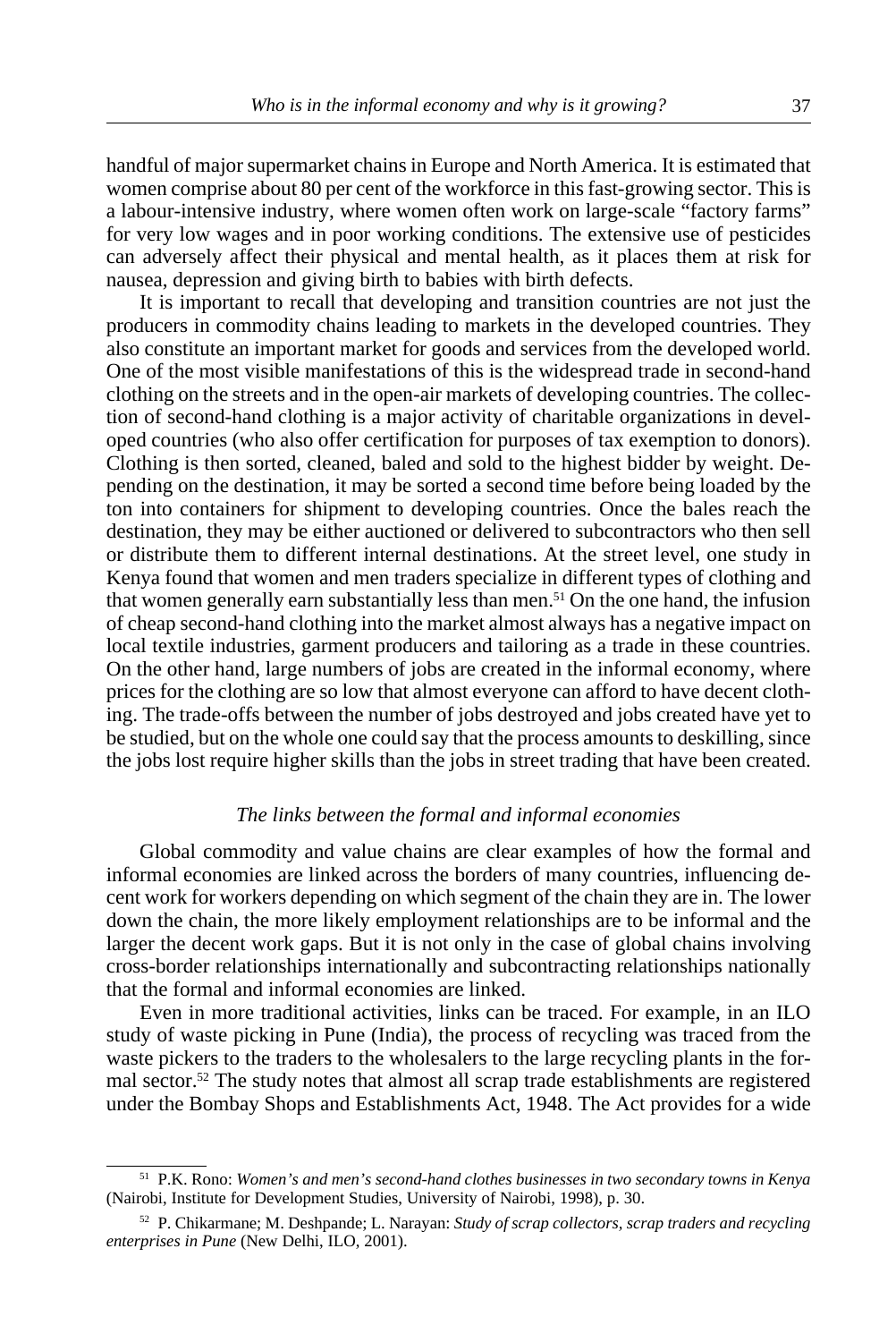range of benefits and entitlements for workers, such as hours of work, paid leave, maternity benefits, etc. The study found, however, that only male workers benefit from any of the provisions, i.e. minimum wage, but receive only half pay for a weekly holiday and enjoy few other benefits. The study argues that an implicit employeremployee relationship exists between the scrap traders and scrap collectors, and therefore scrap collectors should also benefit from existing labour legislation.

There are also both direct and indirect linkages between informal workers and formal businesses, given that the informal economy includes the full range of "nonstandard" wage employment that flexible specialization has given rise to, such as sweatshop production, homeworkers, industrial outworkers, temporary and part-time work and unregistered workers. Seen from this perspective, the informal economy includes many disguised wage employees – who may not even be aware of who their ultimate "boss" is, but who are clearly dependent on someone for the inputs, equipment, work location and sale of the final products – and that someone has certain responsibilities for ensuring decent work for such workers.

It is clear from the above that most segments of the informal economy have direct or indirect production, trade or service links with the formal economy. There are the women forced to work from their homes under subcontracting arrangements because the employer will not hire them under more secure work arrangements, the workers in a sweatshop producing garments for lead firms on the other side of the world, the street vendors selling on commission for formal firms, or even the janitor who cleans the offices of formal firms under a subcontracting arrangement. There are also informal providers of food, transport and clothing at affordable prices and other basic services such as garbage collection and street cleaning for workers in the formal economy.

The important policy issue is not whether informal wage workers or informal units have direct ties with the formal economy – clearly, they do – but whether those ties are benign, exploitative or mutually beneficial. The policy concern is to enhance the positive linkages and to ensure that there is decent work all along the continuum.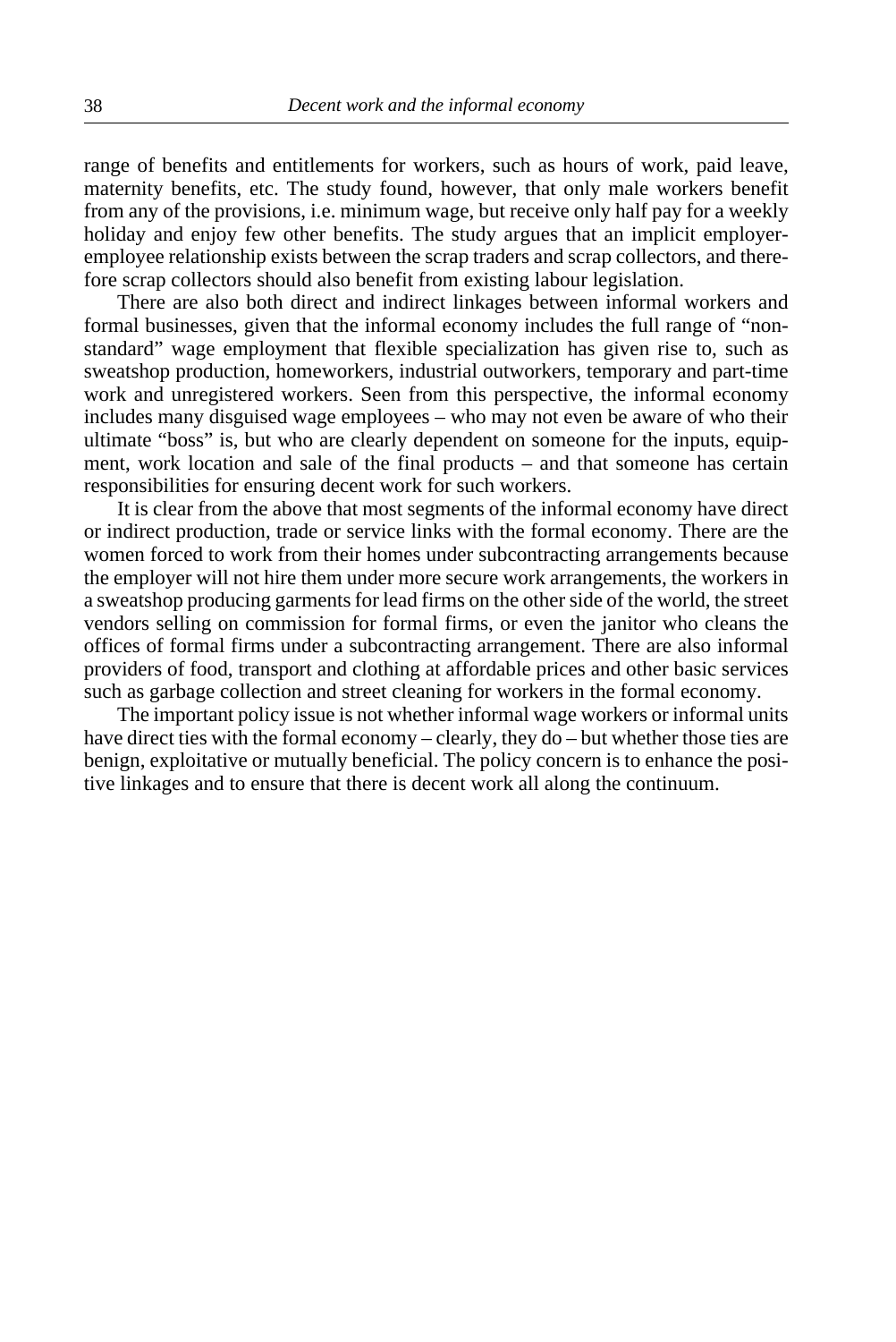# CHAPTER III

# **ENHANCING RIGHTS IN THE INFORMAL ECONOMY**

#### THE RIGHTS DEFICIT IN THE INFORMAL ECONOMY

The informal economy is where most jobs have been created in recent years, but it is also where the greatest problems with regard to workers' rights are found. For the ILO, fundamental rights at work are as relevant in the informal as they are in the formal economy: hence the concern to create quality jobs and not just any job. "Work is as much about human rights as about income. The equity and dignity to which people aspire in employment must be assured for there to be decent work. In the twenty-first century, the employment challenge is about much more than a job at any price or under any circumstances."1

The ILO has been concerned with the rights of all workers, irrespective of where they work, since its founding in 1919; this was reinforced in 1998 when the International Labour Conference unanimously adopted the ILO Declaration on Fundamental Principles and Rights at Work and its Follow-Up. The Declaration constitutes a mutual obligation between member States and the ILO itself. It applies to all workers, regardless of employment relationship or formality of status. All those who work have rights at work: freedom of association and the effective recognition of the right to collective bargaining; the elimination of all forms of forced or compulsory labour; the effective abolition of child labour; and the elimination of discrimination in respect of employment and occupation.<sup>2</sup> These principles and rights at work derive from the ILO Constitution and have been expressed and developed in the eight ILO Conventions deemed fundamental by the international community and the International Labour Organization (these are discussed below).

That the rights gap is especially serious in the informal economy is evident from the global reports produced under the follow-up to the ILO Declaration. Workers in the informal economy often do not enjoy freedom of association or the right to organize and to bargain collectively (discussed in Chapter V). The systematic denial of the right to organize to certain groups of workers and employers even by countries that have ratified Conventions Nos. 87 and 98 is still evident in several parts of the world, as seen by the number of cases examined by the ILO Committee on Freedom of Association and the tripartite ILO Conference Committee on the Application of Standards.3

<sup>1</sup> ILO: *A global agenda for employment: Summary,* Global Employment Forum, Geneva, 1-3 Nov. 2001.

<sup>2</sup> ILO: *ILO Declaration on Fundamental Principles and Rights at Work and its Follow-Up*, International Labour Conference, 86th Session, Geneva, 1998, para. 2.

<sup>&</sup>lt;sup>3</sup> See ILO: *Your voice at work: Global report under the follow-up to the ILO Declaration on Fundamental Principles and Rights at Work*, International Labour Conference, 88th Session, Geneva, 2000, Report I (B), p. 27.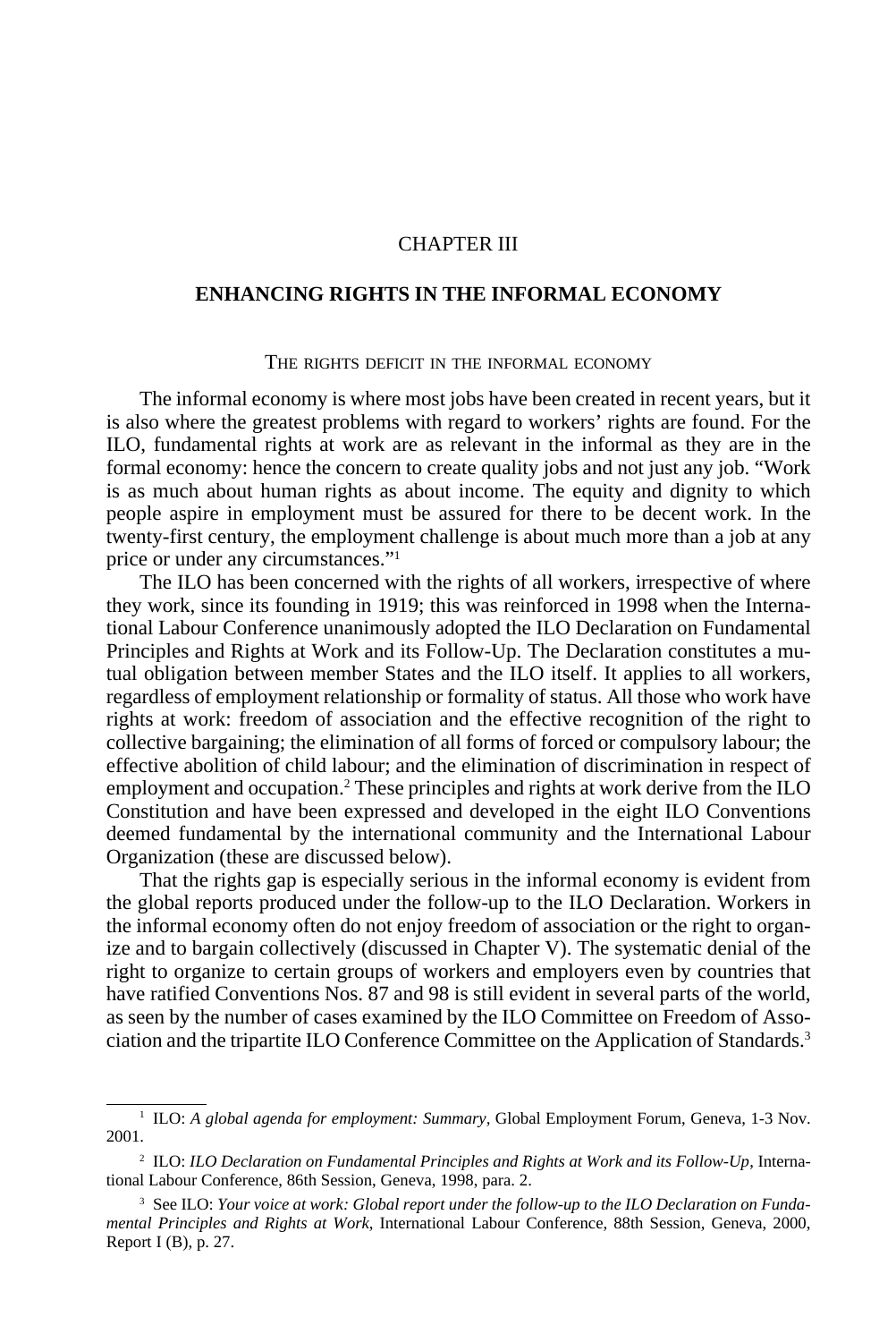Representation and voice are not only a fundamental right, they are also the means through which informal workers can secure other rights and achieve decent work. Forced labour, including debt bondage and exploitation and abuse of trafficked persons, is found in the informal economy because it is illegal and outside the purview of the law. Child labour is rife in the informal economy; children are often in the most hidden and hazardous forms of work and most vulnerable to all the negative aspects of informality (see Chapter II). People who face direct or indirect discrimination and do not enjoy equality of opportunity and treatment – whether in terms of access to education and training, to resources or to formal jobs – end up in the informal economy, normally at the bottom end in the worst jobs. They include women (especially those at both ends of the age spectrum), workers with disabilities and migrants.

# THE ILO DECLARATION ON FUNDAMENTAL PRINCIPLES AND RIGHTS AT WORK AND THE INFORMAL ECONOMY

The ILO Declaration on Fundamental Principles and Rights at Work articulates values enshrined in the ILO Constitution, to which States subscribe when they join the Organization. Unlike Conventions, which when ratified give rise to specific legal obligations, the Declaration, which is not subject to ratification, reaffirms broad principles. It recalls that the guarantee of fundamental principles and rights at work "enables the persons concerned to claim freely and on the basis of equality of opportunity their fair share of the wealth which they have helped to generate and to achieve fully their human potentials". It targets in particular "the problems of persons with special social needs".4 Informal workers, who do not enjoy their basic rights and who have limited access to voice and social protection, clearly have such needs. And among informal workers, special attention needs to be given to particularly vulnerable groups – women, child workers, youth, persons with disabilities, migrants and ethnic minorities – who are often socially excluded and subjected to discrimination, exploitation or forced labour.

Since the fundamental principles and rights at work and the fundamental Conventions apply to all workers, there should not be a two-tiered system or separate regulatory framework for formal and informal workers – although there may be a need for different modalities and mechanisms for guaranteeing them in the less regulated, less formal parts of the economy. It might be possible to have separate systems of business registration, taxation or subscription to formal social security schemes for informal enterprises so as to adjust to their actual compliance capacity. But *there should not be a lower level of application of core labour standards for informal workers. In regard to fundamental human rights, violation or non-compliance cannot be excused by poverty or informality*. While, admittedly, in the context of high unemployment and abject poverty almost any work might appear to be better than none, it still cannot be argued that basic rights at work or, more generally, the quality of work, acquire relevance only above certain levels of income.

<sup>4</sup> *ILO Declaration on Fundamental Principles and Rights at Work and its Follow-up*, op. cit., pp. 5-6.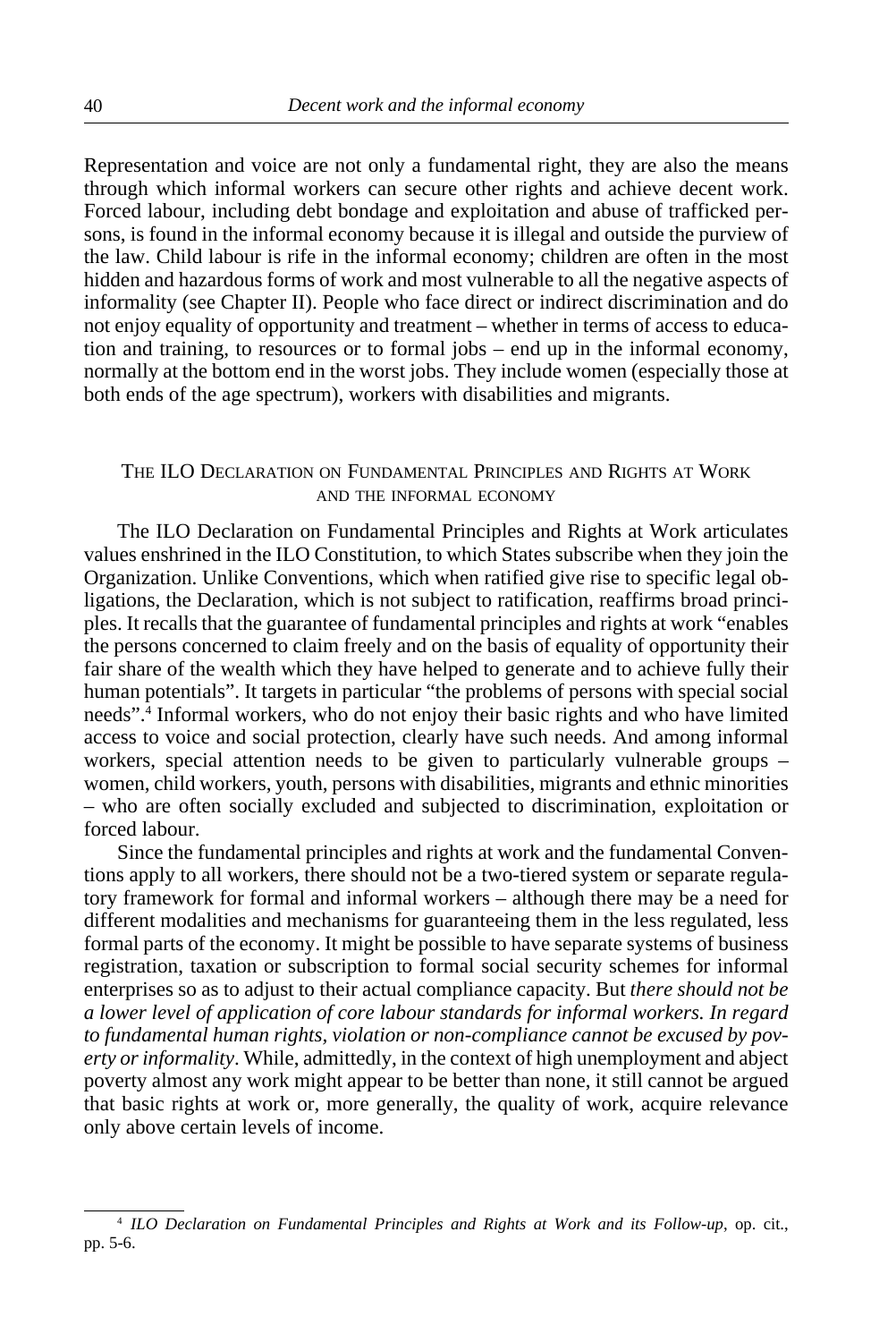#### *Freedom of association and the right to collective bargaining*

Respect for the principle of freedom of association is fundamental to the ILO. The principle is enshrined in the ILO Constitution, and States which join the Organization are bound to respect it. The two basic Conventions dealing with freedom of association are the *Freedom of Association and Protection of the Right to Organise Convention, 1948 (No. 87)*, and the *Right to Organise and Collective Bargaining Convention, 1949 (No. 98)*. The first guarantees the right, freely exercised, of workers and employers, without distinction, to organize for furthering and defending their interests. In the widest sense, this Convention constitutes an enabling right that empowers workers to address their priority problems. The second protects workers and employers who are exercising the right to organize, forbids interference in workers' and employers' organizations and promotes voluntary collective bargaining. Hence, there can be no doubt that, under the ILO Constitution, the ILO Declaration on Fundamental Principles and Rights at Work and the core Conventions, operators and workers in the informal economy have the right to establish organizations. In his 1991 Report, the Director-General of the International Labour Office pointed out that: "it is only through forming and joining organizations of their own choosing that those employed in the informal sector will be able to generate sufficient pressure to bring about the necessary changes in policies, attitudes and procedures that hamper the development of the sector and the improvement of working conditions in it".5

This right has been confirmed by the ILO supervisory bodies. The ILO Committee of Experts on the Application of Conventions and Recommendations (hereinafter referred to as the Committee of Experts), for example, has requested that measures be taken in countries where legislation denies the right to organize in the informal economy to guarantee this right for the people working in it. In some cases, a country's legislation does not recognize persons active in the informal economy as workers and employers, or rules require authorization prior to the establishment of an organization, which delays or prevents such establishment. Regulations requiring an onerously high number of workers in order to form a union may also prevent the establishment of such an organization in the informal economy. More directly, self-employed workers may be excluded from the application of legislation or prohibited from organizing for professional purposes by law. These are some of the difficulties increasingly addressed by the Committee of Experts in recent years.<sup>6</sup>

## *Elimination of forced labour*

Forced labour is on the increase in all parts of the world.<sup>7</sup> Situations that trap people into forced labour include abduction, trafficking in persons and outright slavery, coercive recruitment, bonded labour resulting from indebtedness and compulsory

<sup>5</sup> ILO: *The dilemma of the informal sector*, Report of the Director-General, International Labour Conference, 78th Session, Geneva, 1991, p. 39.

<sup>6</sup> C. Schlyter: *International labour standards and the informal sector: Developments and dilemmas*, background paper prepared for this report (July 2001), p. 8.

<sup>7</sup> ILO: *Stopping forced labour: Global Report under the follow-up to the ILO Declaration on Fundamental Principles and Rights at Work,* Report I (B), International Labour Conference, 89th Session, Geneva, 2001.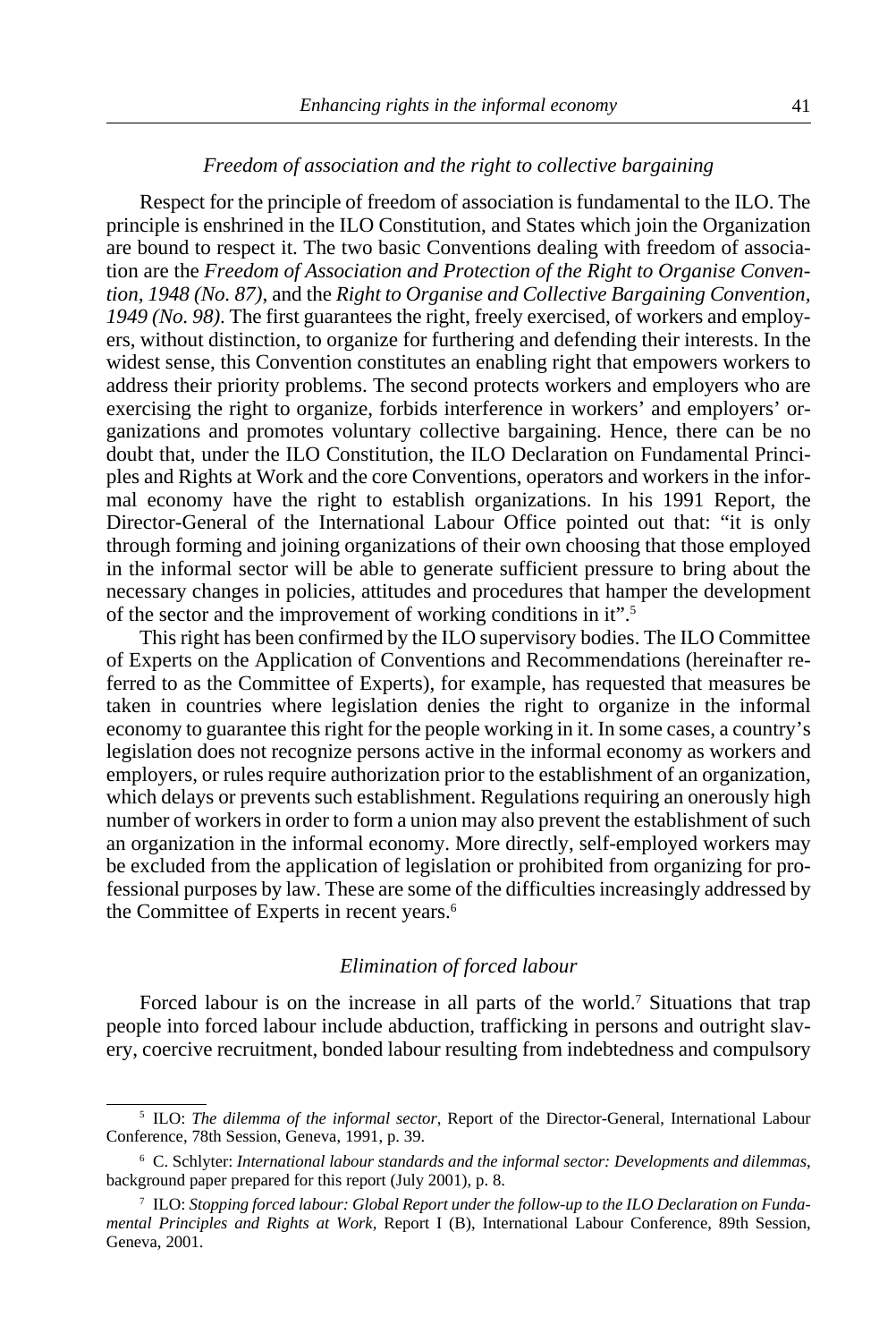labour in public works. Increasing poverty is a major contributing factor. Women and children are the primary, but by no means the only, victims. Informal workers may be particularly vulnerable to exploitation by forced labour. Some of the above practices may go unchecked in the informal economy owing to the lack of any form of inspection and limited access of persons in such situations to legal recourse.

The two basic instruments dealing with the elimination of forced labour are the *Forced Labour Convention, 1930 (No. 29)*, and the *Abolition of Forced Labour Convention, 1957 (No. 105)*. The first instrument provides for the suppression of forced labour in all cases except compulsory military service, certain civic obligations, certain prison labour, work exacted in cases of emergency and minor communal services. The second prohibits all forms of forced and compulsory labour exacted for certain purposes, including political coercion, economic development, labour discipline, punishment for having participated in strikes and as a means of racial, social, national or religious discrimination. These fundamental Conventions apply to all persons, irrespective of the type or location of economic activity.

## *Elimination of child labour*

Child labour is almost entirely a phenomenon of the informal economy. The ILO's concern with child labour dates all the way back to its founding in 1919, when two Conventions were adopted concerning the minimum age of employment in industry and night work. Even today, child labour continues to be a serious problem in many developing countries. Children have traditionally been expected to help out in farming and family enterprises as part of their socialization. Schools are often inadequate and too expensive for those below the poverty line. Abject poverty forces parents to expect their children to contribute to family survival. During periods of economic crisis, the extent of child labour increases. Child labour is also still found in developed countries, often in appalling conditions since it is largely clandestine in nature.8

The basic instruments dealing with child labour today are the *Minimum Age Convention, 1973 (No. 138)*, and the *Worst Forms of Child Labour Convention, 1999 (No. 182)*. The first is a general instrument which seeks to replace earlier Conventions on minimum age. Although Convention No. 138 is intended to cover all work, it provides for the exclusion of certain categories of workers from its application at the time of ratification.<sup>9</sup> Convention No. 182 commits countries to eliminating, as a matter of urgency, the worst forms of child labour, which include the following four categories: (i) all forms of slavery or practices similar to slavery, such as the sale and trafficking of children, debt bondage and serfdom and forced or compulsory labour, including forced or compulsory recruitment of children for use in armed conflict; (ii) the use, procuring or offering of a child for prostitution, for the production of pornography or for pornographic performances; (iii) the use, procuring or offering of a child for illicit activities, in particular for the production and trafficking of drugs as defined in the relevant international treaties; and (iv) work which, by its nature or the circumstances

<sup>8</sup> See, for example, United States Department of Labor, Bureau of International Labor Affairs: *By the sweat and toil of children*, different volumes over the years (Washington, DC).

<sup>9</sup> To date, of the 111 countries that have ratified Convention No. 138, few have made use of the flexibility offered by the instrument.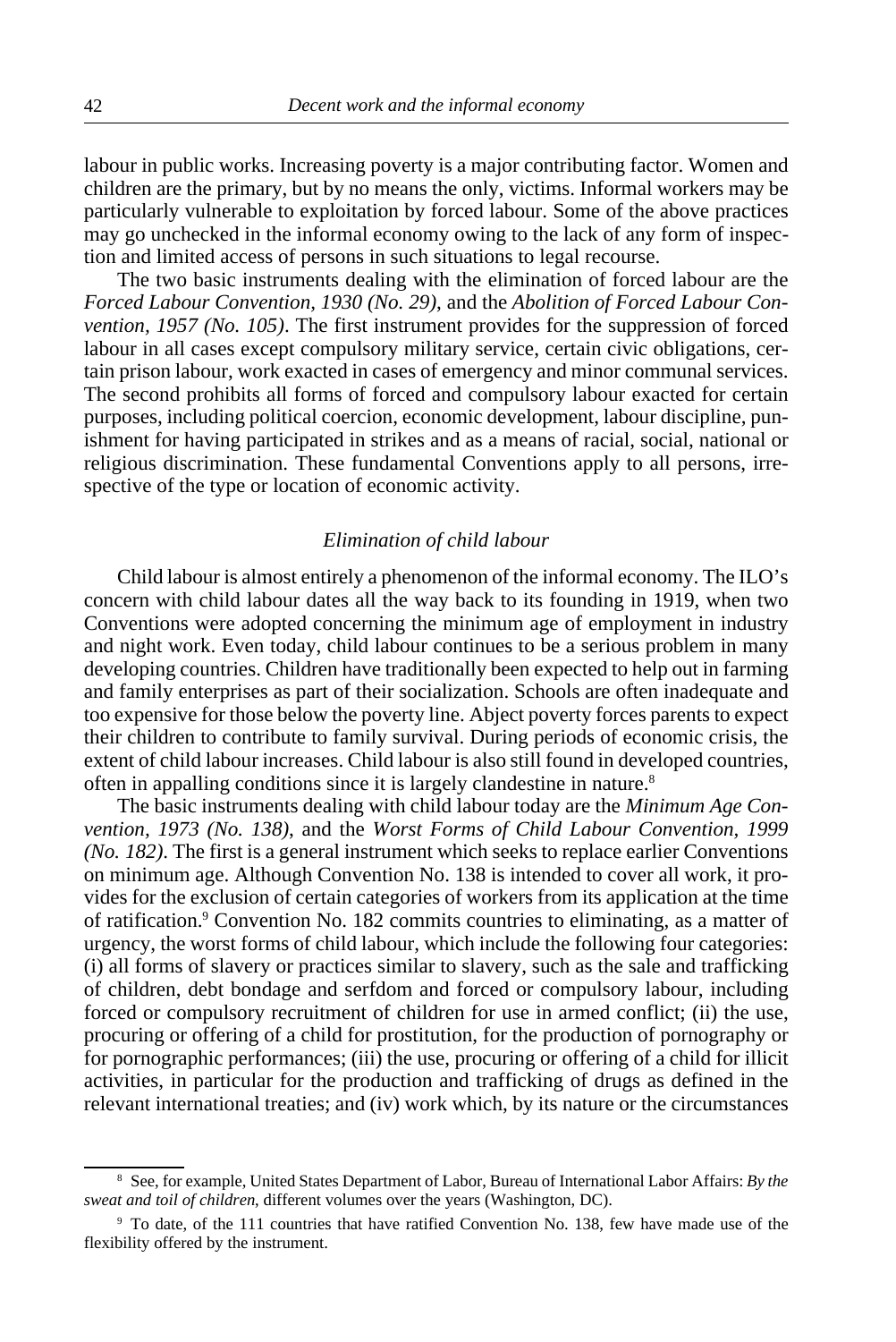in which it is carried out, is likely to harm the health, safety or morals of children. Such activities are more likely than not to be found in the informal economy, and countries that have ratified the Convention<sup>10</sup> are therefore required to design and implement programmes aimed at reaching out into the informal economy. This includes preventing children from engaging in such activities and assisting their removal from them, and ensuring access to free basic education or vocational training.

## *Elimination of discrimination*

The two basic instruments that deal with non-discrimination and equality of opportunity and treatment are the *Discrimination (Employment and Occupation) Convention, 1958 (No. 111)*, and the *Equal Remuneration Convention, 1951 (No. 100)*. The first Convention requires ratifying States to declare and pursue a national policy aimed at promoting equality of opportunity and eliminating all forms of discrimination in employment and occupation based on race, colour, sex, religion, political opinion, national extraction or social origin. The term "employment and occupation" includes the self-employed and independent workers and is not limited to the formal economy. The Committee of Experts has noted this on a number of occasions, although it has pointed out that in practice the informal economy is frequently excluded from such provisions in labour codes, and enforcement mechanisms and complaints procedures remain out of reach for persons engaged in it. Convention No. 100 requires ratifying States to pursue a policy of equal remuneration for men and women for work of equal value and applies to all workers without exception, including self-employed workers, as indicated by the Committee of Experts. In 1992, the Committee lauded India for providing financial assistance to non-governmental organizations (NGOs) running programmes aimed at organizing women in the informal economy and creating awareness among women about their rights, including the right to equal remuneration for work of equal value.

Although not a fundamental Convention, the *Workers with Family Responsibilities Convention, 1981 (No. 156)*, is of direct relevance in so far as it aims to create effective equality of opportunity for men and women workers with family responsibilities. In some cases, informal workers are barred from entitlements accorded to other workers by law, for example, assistance with childcare and access to training facilities. The Committee has called on States to ensure that informal workers are protected from discrimination and assisted, to the extent possible, in reconciling their work and family responsibilities.

## *The promotional follow-up*

In order to give it full effect, the Declaration contains a promotional follow-up. An integral part of the Declaration, the follow-up exists to encourage the efforts made by the member States to promote the fundamental principles and rights reaffirmed in the Declaration. The Declaration places responsibility on the Organization and its constituents for implementing relevant technical cooperation efforts and mobilizing re-

<sup>10</sup> As of October 2001, 100 countries had ratified the Convention.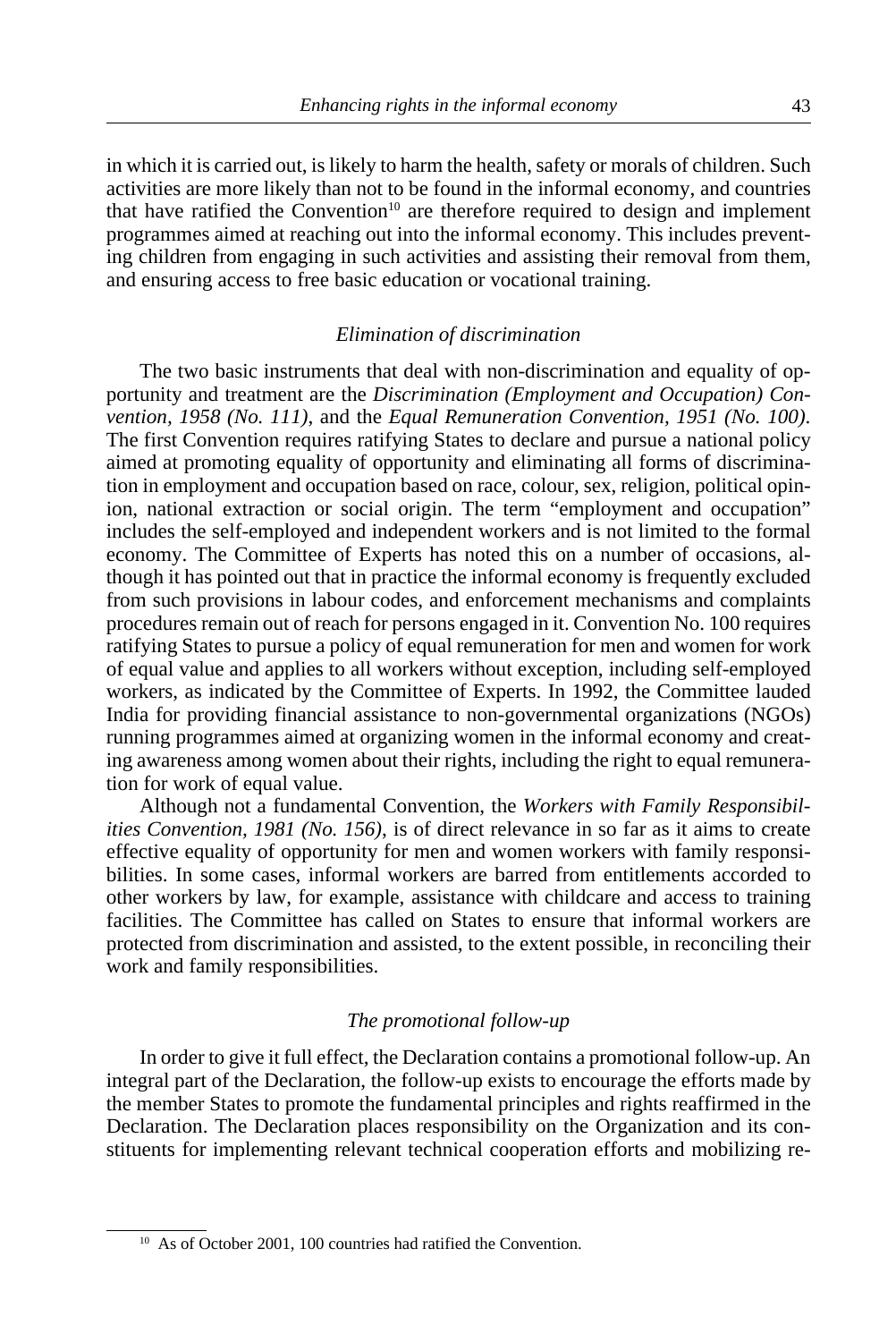sources in order to address the obstacles that member States encounter in realizing these principles and rights. Technical cooperation under the Declaration therefore supports efforts to promote the ratification and implementation of the fundamental Conventions; to assist member States not yet in a position to ratify them to respect, promote and realize the principles that are the subject of those Conventions; and to help member States to create a climate for economic and social development based on respect for the fundamental principles and rights at work.

The follow-up has been generating a widening base of information through its reporting system,<sup>11</sup> as well as a rapidly growing programme of technical cooperation. Several of the technical cooperation programmes target the informal economy and are aimed at the elimination of forced labour, child labour and discrimination. Often the problems addressed are linked. For example, child labour may be linked to bonded labour through indebtedness, or to discrimination against women in employment and remuneration. Action programmes therefore aim not only to provide more and better jobs for women in the informal economy, but also to sensitize women so that they are aware of their own rights as workers and mothers, and the rights of their children, and of how they can organize to better claim and protect these rights for themselves and for their children.

## ILO INSTRUMENTS AND THE INFORMAL ECONOMY

The eight core Conventions concerned with *fundamental human rights* must be promoted without delay and by all means possible. Governments should give absolute priority to the application of these fundamental rights, as there cannot be a lower level of fundamental rights for workers in the informal economy as compared to those in the formal economy. At the same time, in order to address more fully the decent work deficits in the informal economy, it is necessary to extend *basic minimum standards* on substantive matters such as conditions of work, safety and health and income security, as well as basic rules for fair treatment, for example with regard to job security and vulnerable groups. In seeking to extend these rights to the informal economy, several points are worth bearing in mind.

*First*, for those concerned that the introduction of basic minimum standards and better working conditions will adversely impact on the growth and sustainability of informal enterprises/units, it is worth noting that ILO Conventions often have a provision to the effect that *standards should be implemented in a way appropriate to national circumstances and capabilities*. A basic characteristic is that they stipulate minimum standards to be arrived at through tripartite negotiation and consensus and do not prescribe economically unrealistic levels of protection. The introduction of better working conditions in the informal economy is likely to have to be progressive. For example, the *Minimum Wage Fixing Convention, 1970 (No. 131)*, states that the determination of the level of the minimum wage must as far as possible and appropriate

<sup>&</sup>lt;sup>11</sup> The reporting system includes an annual review for States that have not yet ratified the fundamental Conventions and global reports designed to serve as a basis for assessing the effectiveness of the assistance provided by the Organization and for determining priorities in the form of action plans for technical cooperation.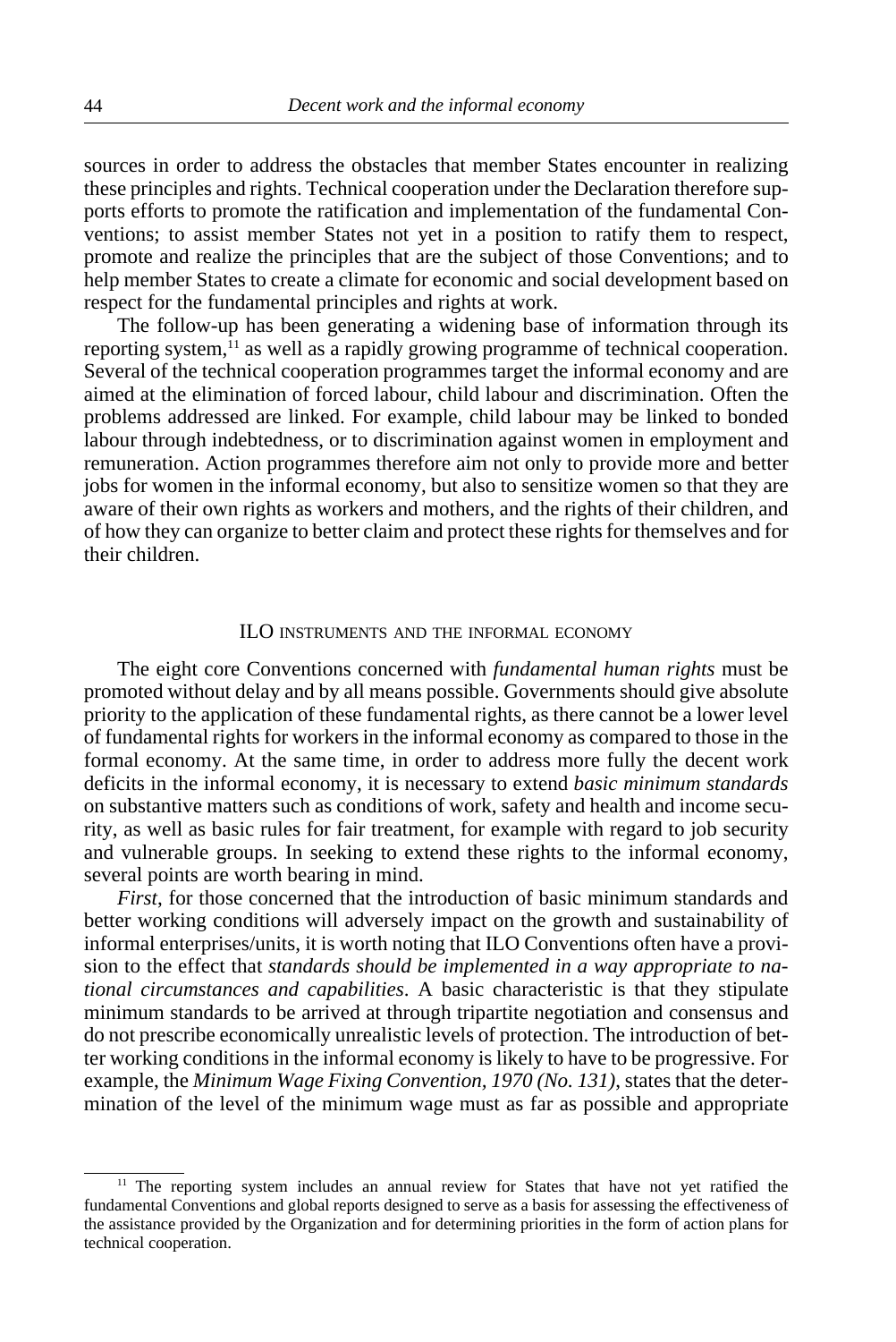take into consideration "economic factors, including the requirements of economic development, levels of productivity and the desirability of attaining and maintaining a high level of employment". However, what is important to make clear is that *while there is provision for gradual extension of rights, the level of rights must be the same for both formal and informal workers; there cannot be a lower level of rights for informal workers*.

*Second, it is untrue that ILO standards are only for those in the formal economy where there is a clear employer-employee relationship.* Most ILO standards refer to "workers" rather than the narrower legal category of "employees". The *Freedom of Association and Protection of the Right to Organise Convention, 1948 (No. 87),* for example, applies to "workers and employers, without distinction whatsoever". The *Rural Workers' Organisations Convention, 1975 (No. 141)*, and its supplementary Recommendation (No. 149) define "rural workers" as any person engaged in agriculture, handicrafts or a related occupation in a rural area, whether as a wage earner or a self-employed person such as a tenant, sharecropper or small owner-occupier, and states that all categories of rural workers have the right to establish and join organizations of their own choosing without previous authorization. The Recommendation applies to all types of organizations of rural workers, including cooperatives.12 "The problems of coverage arise almost exclusively at the national level, when governments have not yet been able to extend effective protection afforded by national law to all workers".<sup>13</sup> Labour legislation is often designed to protect "employees" rather than applying to all "workers".

*Third, when a standard initially applies only to workers in the formal economy, there is sometimes explicit provision for its extension to other categories of workers.* For example, the *Labour Administration Convention, 1978 (No. 150)*, states that the system of labour administration, $14$  when required by national conditions, must be extended to groups not traditionally included in such systems, by gradual stages where necessary.15 The *Labour Inspection Convention, 1947 (No. 81)*, limits the requirements of establishing a labour inspection system aimed at ensuring the application of labour legislation to industrial and commercial undertakings. But its Protocol of 1995 extends, in principle, the coverage of labour inspection to all the risks to which workers in the non-commercial services sector may be exposed, and activities in all categories of workplaces that are not considered as industrial or commercial. The *Social*

<sup>&</sup>lt;sup>12</sup> The Co-operatives (Developing Countries) Recommendation, 1966 (No. 127), expands on the role of cooperatives in social and economic development. The revision of this Recommendation was discussed at the 89th Session (2001) of the Conference and the discussion is continuing this year. Chapter V of this report also considers the role of cooperatives in the informal economy.

<sup>&</sup>lt;sup>13</sup> ILO: *Trade unions and the informal sector: Towards a comprehensive strategy*, background paper for the International Symposium on Trade Unions and the Informal Sector, Geneva, 18-22 Oct. 1999, p. 15.

<sup>&</sup>lt;sup>14</sup> The system of labour administration refers to public administration activities in the field of national labour policy, normally including general standards, labour inspection and labour statistics.

<sup>&</sup>lt;sup>15</sup> It specifically refers to categories of workers who are not in law "employed persons", such as tenants not engaging outside help, sharecroppers and similar categories of agricultural workers; selfemployed workers who do not engage outside help, occupied in the informal sector as understood in national practice; members of cooperatives and worker-managed undertakings; and persons working under systems established by communal customs or traditions.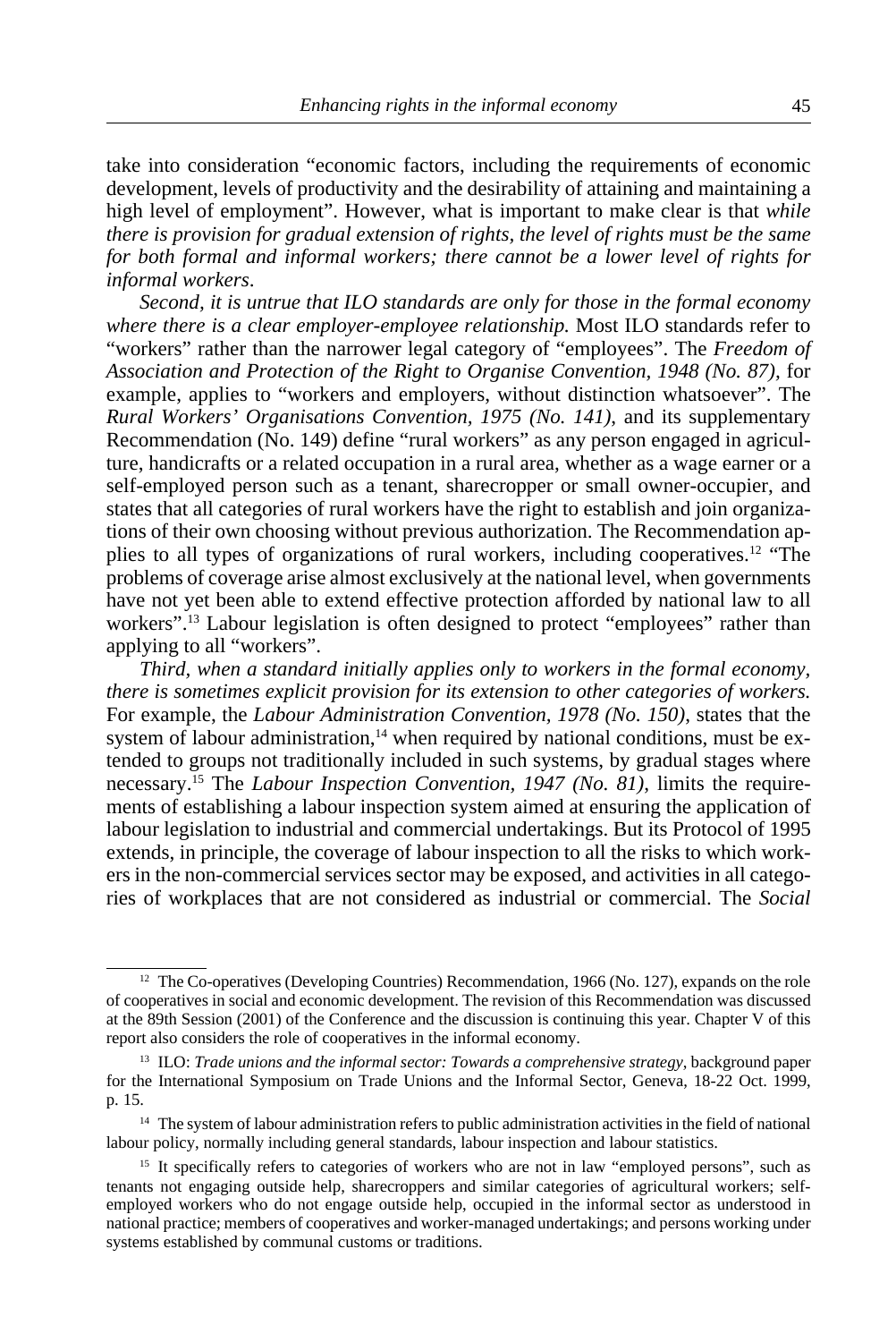*Policy (Basic Aims and Standards) Convention, 1962 (No. 117)*, also provides for measures to be taken to help independent producers and wage earners to improve their living conditions, and requires governments to take all practicable measures to protect these groups against usury, which in its most serious forms may lead to situations of debt bondage.

The *Employment Policy (Supplementary Provisions) Recommendation, 1984 (No. 169)*, states among its general principles that "Members should take measures to enable the progressive transfer of workers from the informal sector, where it exists, to the formal sector to take place". The *Job Creation in Small and Medium-Sized Enterprises Recommendation, 1998 (No. 189)*, recommends that Members take measures to assist and upgrade the informal sector.16 It also recommends the review of labour and social legislation to determine whether there is a need for supplementary social protection, such as voluntary schemes, cooperative initiatives and others. Although a Recommendation does not carry the same binding obligation as a Convention, it provides authoritative advice for States and constituents and a broad mandate to the ILO to cover micro-enterprises in the informal economy in its work on small and mediumsized enterprise development.

*Fourth, there are instruments which focus on specific categories of workers who are often in the informal economy*, such as homeworkers, rural workers and indigenous and tribal peoples. The *Home Work Convention, 1996 (No. 177)*, and Recommendation (No. 184) are directly relevant for an important segment of the informal economy. The Convention covers workers who perform work outside the premises of the employer, for remuneration, which results in a product or service as specified by the employer, irrespective of who provides the equipment, materials or other inputs used. The employer may give out home work either directly or through intermediaries. The Recommendation elaborates on the Convention in ensuring equality of treatment between homeworkers and other wage earners in areas such as minimum age, the right to organize and to bargain collectively, remuneration, occupational safety and health, hours of work, rest periods and leave, social security and maternity protection. Notwith standing the low level of ratification of this Convention, $17$  the content of the instrument has been widely used by those involved in organizing and assisting homeworkers around the globe and in lobbying governments.<sup>18</sup>

The *Indigenous and Tribal Peoples Convention, 1989 (No. 169)*, contains standards on labour, safety and health, vocational training, traditional occupations and social security that are very much oriented towards the informal economy, as that is where most indigenous and tribal peoples work. The Convention specifically includes seasonal, casual and migrant workers in agriculture and other employment, as well as those employed by labour contractors, and also calls for support for handicrafts and rural industries. Throughout the Convention, the emphasis is on elimination of discrimination and coercive practices, and the establishment of mechanisms to ensure

<sup>&</sup>lt;sup>16</sup> The importance of Recommendation No. 189 for the promotion of micro-enterprises and enabling them to move from the informal to the formal economy is discussed in Chapter VI.

<sup>&</sup>lt;sup>17</sup> Two ratifications, Finland and Ireland, by September 2001.

<sup>&</sup>lt;sup>18</sup> See, for example, HomeNet: *The Home Guide: Using the ILO Convention on Home Work* (Leeds), Jan. 1999, and *HomeNet: The Newsletter of the International Network for Homebased Workers* (Leeds), No. 10, Autumn 1998, pp. 10-11 and No. 15, Jan. 2001, pp. 3-4.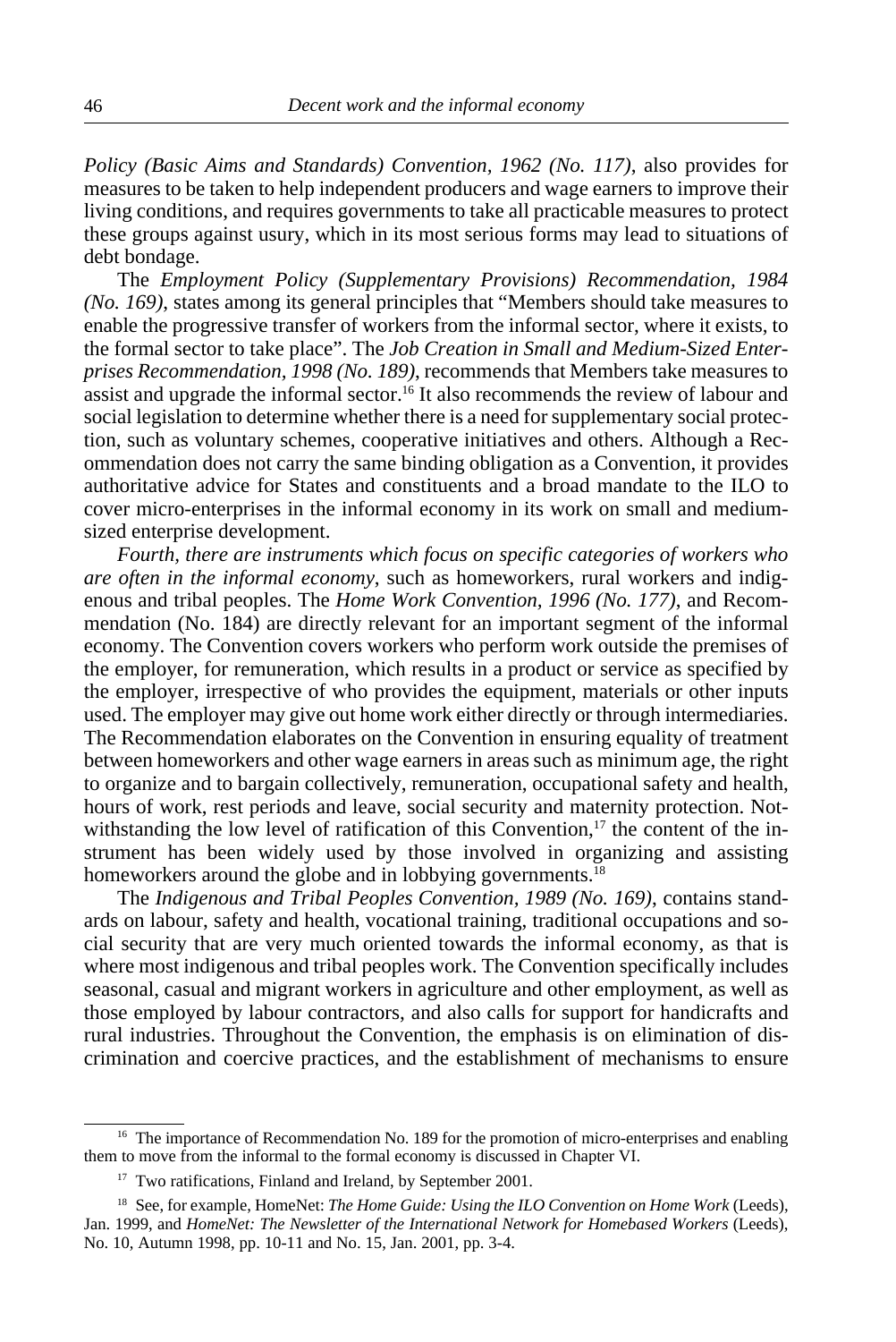consultation, representation and participation of the peoples concerned. Convention No. 169 is an interesting means of extending the broad principles of international labour standards to a socially excluded group, and it could be argued that it provides a model for dealing with the problems of other excluded groups in the rural and urban informal economies.

*Fifth, even when informal workers are not explicitly referred to in the text, indications of the applicability of a particular instrument can be sought within the framework of the ILO's supervisory system.* The observations made by the Committee of Experts and the Conference Committee on the Application of Standards can be particularly helpful. The largest number of comments by the Committee of Experts in recent years relating to the informal economy concerns the obligation of governments to include representatives of persons active in the informal economy in consultations on employment policy, under Article 3 of the *Employment Policy Convention, 1964 (No. 122).* Generally, the Committee reminds governments of the contents of this Article, and asks for information as regards any action taken to ensure that representatives of the informal economy are properly consulted in relation to employment policies that concern them. However, the indications are that governments find difficulty in doing so. Many requests are repeated requests that have been unanswered in earlier years. When countries have actually replied to these requests for information, it has often been to signal problems in extending consultations to the informal part of the economy. Many factors may contribute to the difficulties experienced by States in consulting representatives of workers in the informal economy, as discussed in Chapter V. The Committee, however, while recognizing these difficulties, has made it clear that countries must work to solve these problems.

It could therefore be argued that those ILO Conventions that refer to conditions of work, including wages, occupational safety and health and social services, are all as relevant to workers in the informal economy as they are to those in formal employment. However, it has to be acknowledged that, in practice, there are difficulties in verifying and enforcing standards in the informal economy, particularly in low-income countries, where the majority of workers are to be found in the informal economy. Where labour inspection or any form of surveillance of the informal activities is possible, it would appear that the first step would be to identify and prevent the most abusive conditions such as debt bondage, discrimination, exploitation based on dependency and child labour. Much could also be achieved in the field of occupational health and safety. A central instrument is the *Occupational Safety and Health Convention, 1981 (No. 155).* Although the Convention seems to be formulated to apply to the formal sector only, it might be argued that a coherent national policy should ideally consider how to reach out to informal workers.

## PROMOTING RIGHTS THROUGH NATIONAL AND LOCAL LEGISLATION, REGULATIONS AND INSTITUTIONS

The review of the ILO Declaration and other instruments clearly shows that there is a solid international basis for extending rights to the informal economy. The rights deficit, therefore, is at the national and local levels and can be traced to how rights are expressed and enforced through national and local law and practice, and to how informal workers are empowered to claim their rights. Appropriate, effective labour legis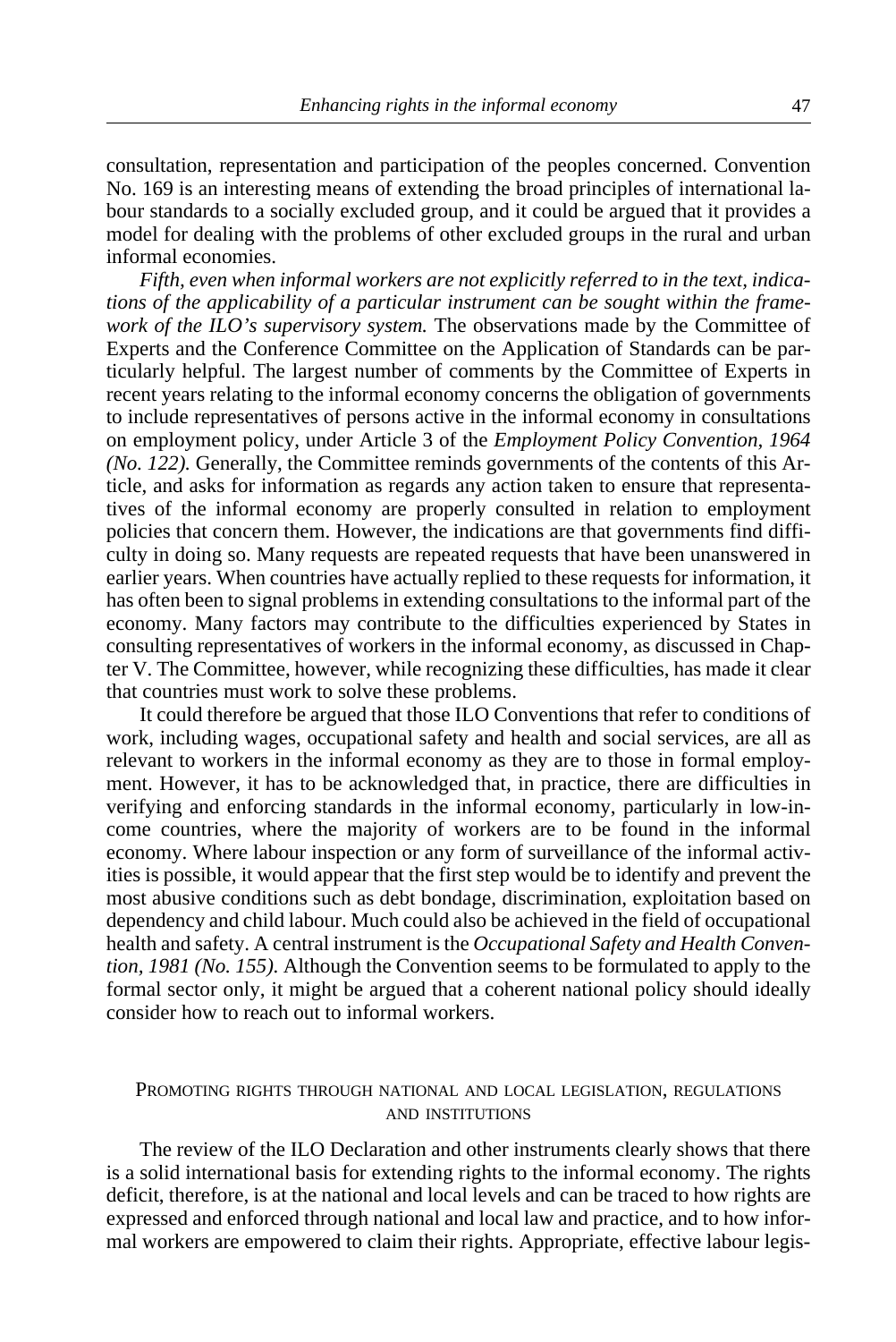lation and labour administration, and legal literacy on the part of informal workers and operators are all obviously crucial. A critical reason why informal workers may not enjoy the rights accorded in labour legislation or are not covered by labour administration is because the enterprises they work in are not regulated. The Director-General's 1991 Report also noted that "the non-observance of labour legislation is therefore linked with the precarious existence of most informal sector enterprises, and the problem will not be entirely overcome until such enterprises are able to operate profitably in a more stable environment".19 In order to extend labour rights to workers in the informal economy, it is equally important to ensure an enabling legal framework for informal enterprises, including removing the barriers to legal registration and enforcing property rights and contracts. It is also important to focus on formal firms that hire workers under non-standard or informal employment relationships.

# *Improving labour legislation*

Informal work can be treated as a legal problem. It can be work performed outside the law by workers who should be protected but are not. This could be because the law somehow assumes that dependent workers in the informal economy have family, ethnic or geographical ties with the business owner and therefore are not likely to be exploited. However, the positive role of the paternalistic relationship should not be exaggerated, especially since the relationship is likely to be a distant rather than an immediate one and in any case does not absolve the government of its basic responsibility to protect workers. It could also be because labour legislation has failed to keep up with the changes in the labour market and in new forms of work organization. One example is the growth of temporary work and the triangular relationships involving "temp workers", user enterprises and temporary work agencies.

It could also be that informal workers are not covered by existing labour legislation in a country because the law excludes those not in a formal employment relationship. Unlike international labour standards, which are intended to apply to all "workers", the labour legislation in most countries is designed to protect "employees". Deficiencies in legal criteria for determining the existence of an employment relationship have in many cases blurred the distinction between the self-employed and the employed. Many workers in the informal economy, especially those in outsourcing and subcontracting arrangements, may be regarded as "disguised wage workers" rather than truly self-employed. The case of home work is a good example; it also helps to explain why women, who make up the majority of homeworkers, are more likely than men to be outside the coverage of existing labour legislation. Their employers treat them as if they were self-employed and therefore do not contribute to their social protection, but in reality these workers are often totally dependent on a single enterprise or employer for their equipment, raw materials and orders. They perform work under conditions of subordination and dependency but they do not enjoy the rights and protections accompanying their employee status. Their service contract, whether formal or informal, should in reality be an employment contract. In some cases, their ultimate employers can be traced to multinational corporations.

<sup>19</sup> ILO: *The dilemma of the informal sector*, op. cit., p. 38.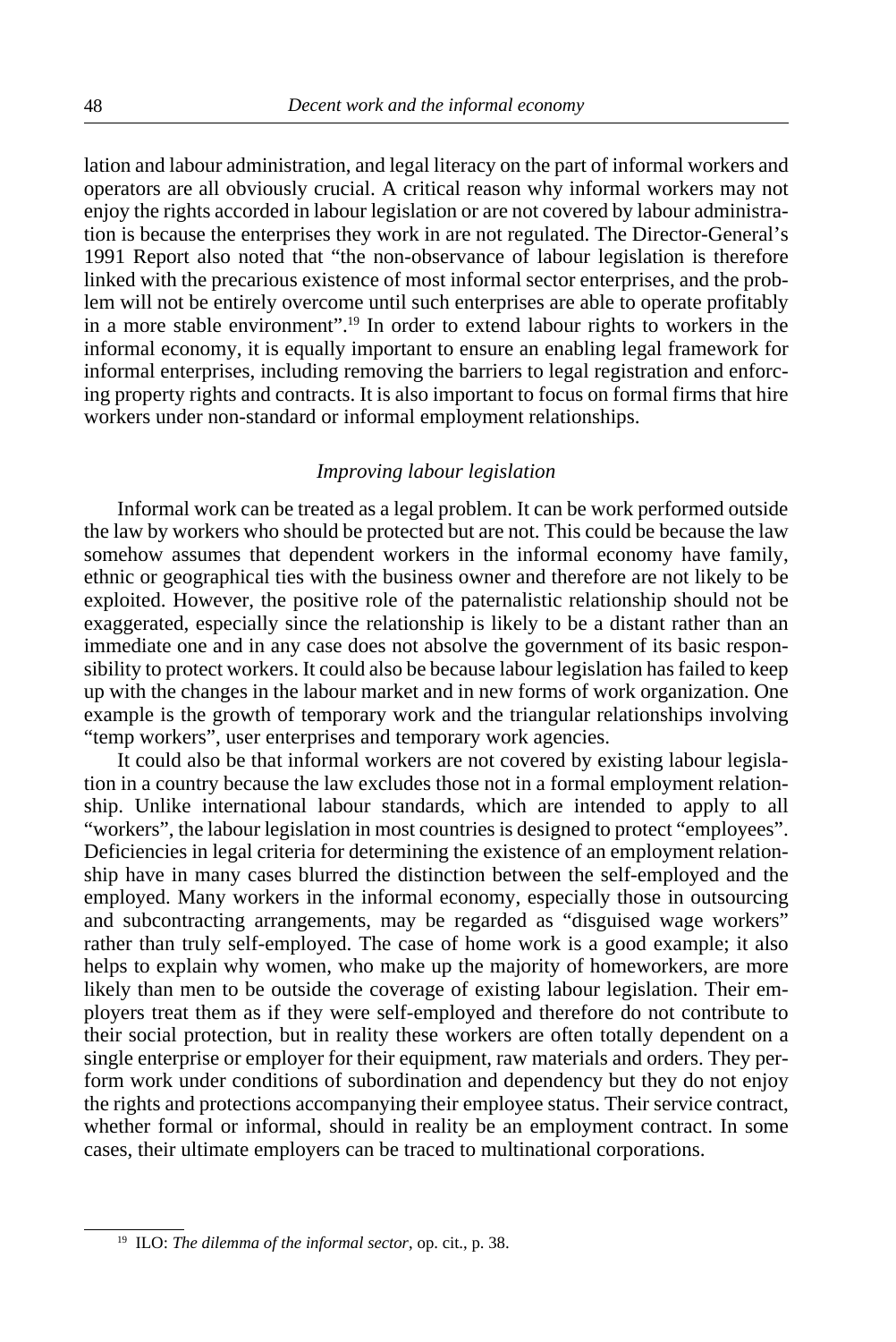National governments, in consultation with the social partners, may wish to conduct a review to determine, first, how rights provided for in existing labour legislation can be practically and effectively applied to the informal economy; and, second, where it may be necessary and possible to extend the existing legal scope of rights to cover informal workers.

A review of how labour legislation can be more effectively applied to informal workers may consider whether in fact *legal requirements should be simplified*. *However, it is essential to underscore that such simplification, if considered, should not involve any lowering of core labour standards – it can only be justified in terms of promoting more effective application of the fundamental principles and rights at work.* But simplifying the labour code, for example with regard to other rights and improved working conditions, might make it easier for employers and third parties, including intermediaries, to comply with it and for workers to understand their rights. For example, a study conducted in 1992 of some 150 micro-enterprises in the United Republic of Tanzania concluded that "the main reason for the entrepreneurs not respecting the requirements of national labour laws and international labour standards is the socalled cost of legality ... These enterprises are already only just breaking even".<sup>20</sup> Of course, in this case it is assumed that it is the cost and complexity of compliance – and not outright exploitation of workers for profit – that constitutes the key motivation for non-compliance. The study summarized the labour conditions that a law-abiding micro-enterprise in the United Republic of Tanzania would have to apply to its employees: they would not be under 15 years of age; they would work not more than nine hours a day and 45 hours a week; they would be paid no less than the minimum wage and would receive pay regularly and in legal tender; they would have one day off in seven; they would have 28 days' paid holiday a year; they would be provided with appropriate protective clothing and a safe working environment; the employer and employee would contribute to the national pension fund for an amount equal to 10 per cent of wages and employees would be insured for injury, medical aid and occupational diseases.

National governments, in consultation with the social partners, may also wish to examine the scope for extending the interpretation of specific types of legislation to apply to the informal economy. Where workers currently do not have employment contracts or where employment is precarious, efforts to clarify the employment relationship may be important, especially in those situations where, as described above, non-observance of labour standards has been attributed to the absence of a clear employer-employee relationship.

Clarification of the existing labour legislation may also be necessary in situations where part of the workforce is intentionally unregistered in order to avoid payment of benefits. This may be particularly true of employers – whether formal or informal – who hire undocumented migrant workers. Such workers often fear the authorities and avoid "surfacing" because they are afraid of being turned in and deported. Therefore they stay "underground" in the informal economy, but are naturally extremely vulnerable to exploitation and abuses of various kinds since they are unlikely to report them

<sup>20</sup> C. Vargha: *Case Study on international labour standards and micro-enterprises promoted by the project URT/88/007 – Employment promotion in the informal sector* (Geneva, ILO, 1992), p. 18.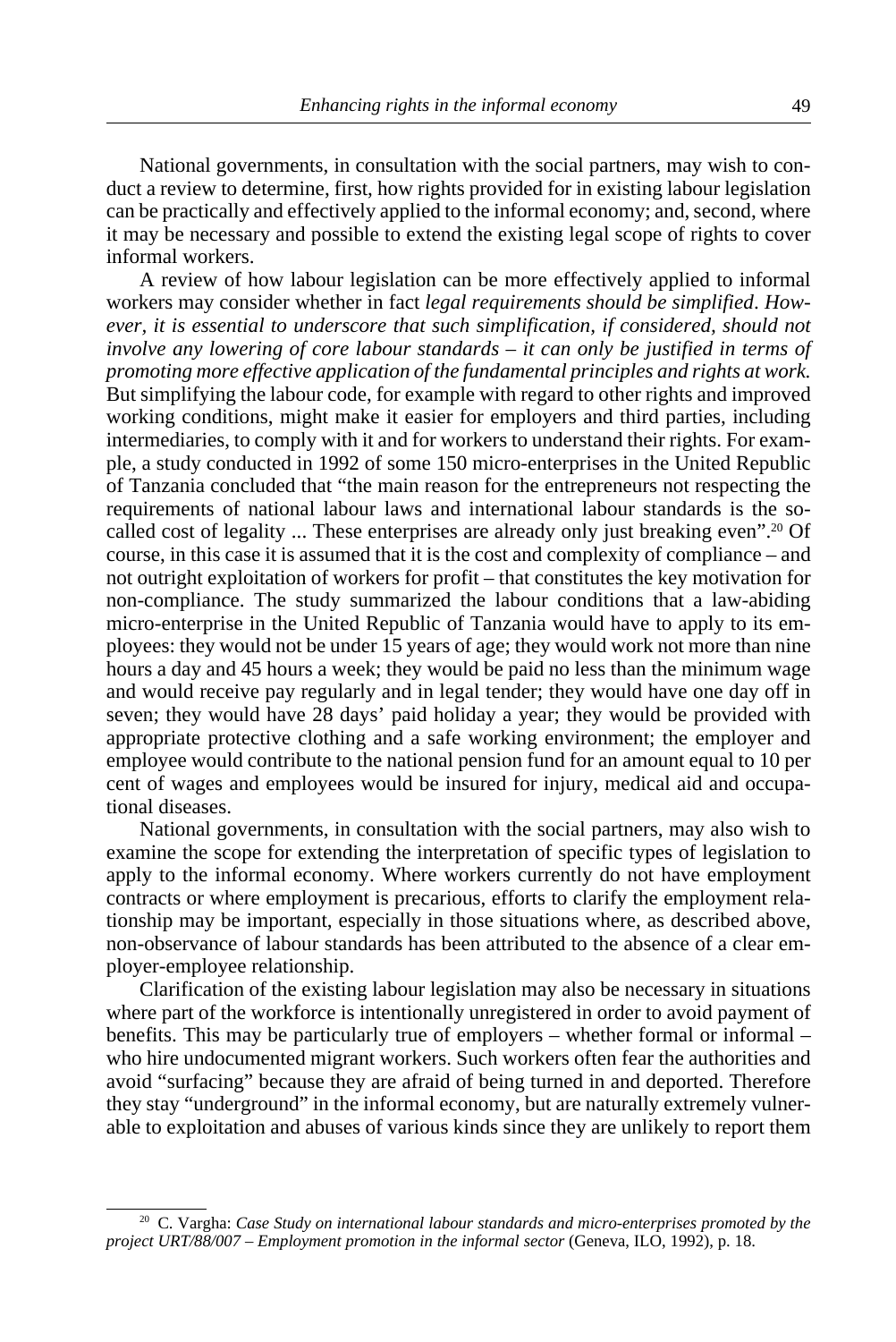to the authorities. Measures are needed to ensure that all those whom labour legislation is meant to protect are able to make use of the law.

With specific reference to flexible specialization on a global scale in commodity or supply chains, a burning issue is who should ultimately be responsible for the rights and protection of all workers in the chain, including those at the bottom of the chain who work from home or in the collection of non-timber forest products or produce agricultural products for export. It is true that many lead firms may not know how many workers work for them, or where and under what conditions, in global subcontracting chains that are often long and dispersed. But one view that has been increasingly supported by both workers' and employers' organizations is that it is the lead firm in the chain who is the real employer of the workers further down the chain and who therefore has responsibility for the rights and protection of all the workers in the chain. The lead firm is the one that outsources production, even if it is only a retail firm 21

Some governments have taken active measures to review labour legislation for the informal workforce. India, for example, has long recognized the size, importance and persistence of the rural sector and the urban informal economy in the process of economic liberalization and has set up a series of commissions to review working conditions in the informal economy. In 1986, it set up the National Commission on Self-Employed Women and Women in the Informal Sector. In 1991, a National Commission on Rural Labour was convened. Most recently, in 1999, a Second National Commission on Labour was established to review and suggest how to rationalize existing labour law and recommend umbrella legislation for the "unorganized sector". The major recommendations of one of the study groups set up by the Commission is presented in box 3.1. The Commission has also been holding hearings with workers' and employers' organizations, government officials and organizations of informal workers and was expected to submit its final report by the end of 2001.

# *Legal literacy*

It is also obviously crucial that informal workers know what their rights are and how to claim these rights and seek recourse in case of violation. The most important measure in this regard is the organization of informal workers to give them voice; this is taken up in detail in Chapter V. Many of the ILO's technical cooperation programmes have developed information and advocacy tools and have targeted action programmes for enhancing the legal literacy of informal workers and entrepreneurs and for strengthening the institutions and processes for social dialogue involving peo-

<sup>&</sup>lt;sup>21</sup> In India, several pieces of labour legislation, including the Contract Labour Act, the Bidi and Cigar Workers Act and the Inter-State Migrants Act, stipulate that both the principal employer and contractor are "jointly and severally responsible", i.e. both the contractor and the person/firm that contracts the contractor to recruit workers or outsource production are jointly and individually responsible for complying with labour legislation. In the United States, labour lawyers representing 71 Thai garment workers who had been kept in virtual captivity for seven years argued in a civil lawsuit that the lead retail firms that outsourced production to the sweatshop as well as the on-site operators of the sweatshop should be held responsible. The Home Work Recommendation, 1996 (No. 184), incorporates the same principle: that it is not only the contractor but also the lead firm that is responsible for protecting the rights of homeworkers.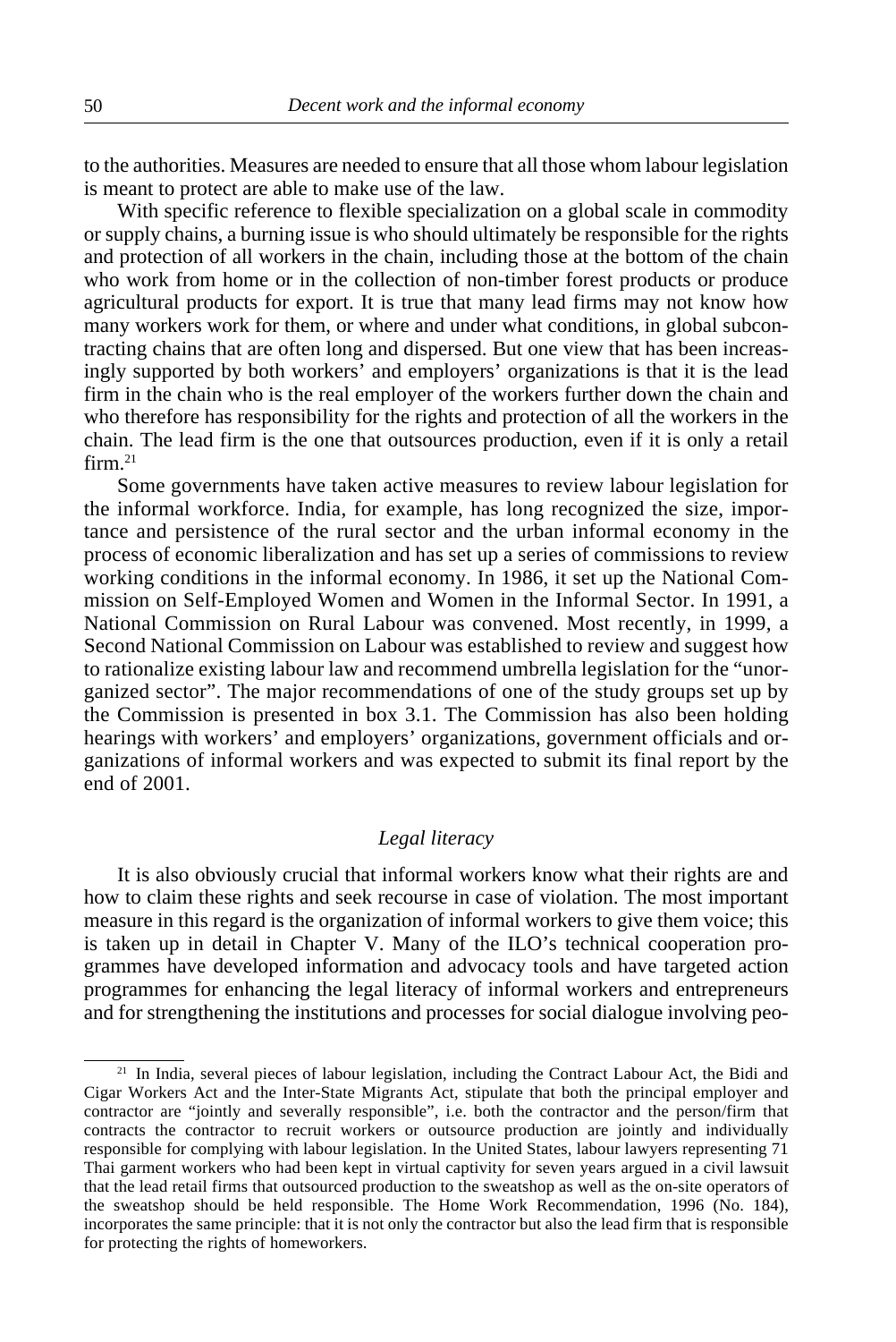# **Box 3.1. Recommendations to extend national labour legislation to informal women workers in India**

The Second National Labour Commission in India set up in late 1999 was mandated to recommend "umbrella legislation" for the informal workforce. It involved organizations of informal workers in drafting the legislation. Below are some of the major recommendations of the Group on Women Workers and Child Labour:

- A. *Minimum Wages Act*
- ! Broaden definition of worker to accommodate more categories of informal workers
- Include piece rates, not just time rates, under minimum wage
- B. *Equal Remuneration Act, 1975*

The Equal Remuneration Act (ERA) should be amended to promote equal remuneration between all workers – men and women, formal and informal, as follows:

- Extend application of the Act to cover unequal remuneration not just within units/establishments but across units/establishments by occupational group, industry or sector, or region
- ! Replace clause "same work or work of a similar nature" by clause "work of equal value"
- Provide guidelines and mandate training for labour inspectors  $-$  e.g. to help them to identify discriminatory practices pertaining to the ERA
- C. *Sector-specific Acts*
- 1. *Bidi and Cigar Workers (Conditions of Employment) Act, 1996*
- ! Include those who work under the "sale-purchase" system in the definition of "employee"
- Fix a national minimum wage for bidi rolling to be adopted by all States
- D. *Women-specific measures*
- 1. *Maternity Benefit Act* coverage needs to be expanded
- 2. *Industrial Disputes Act*
- Include prohibitions against all forms of sexual harassment
- ! Give proportionate representation to female employees in the Worker **Committee**
- 3. *Workmen's Compensation Act, 1923*
- ! Provide coverage for all female workers under medical insurance schemes
- 4. *Factories Act, 1948* (and other Acts with childcare provisions)
- ! Mandate provision of crèches in all factories employing more than ten workers (either men or women)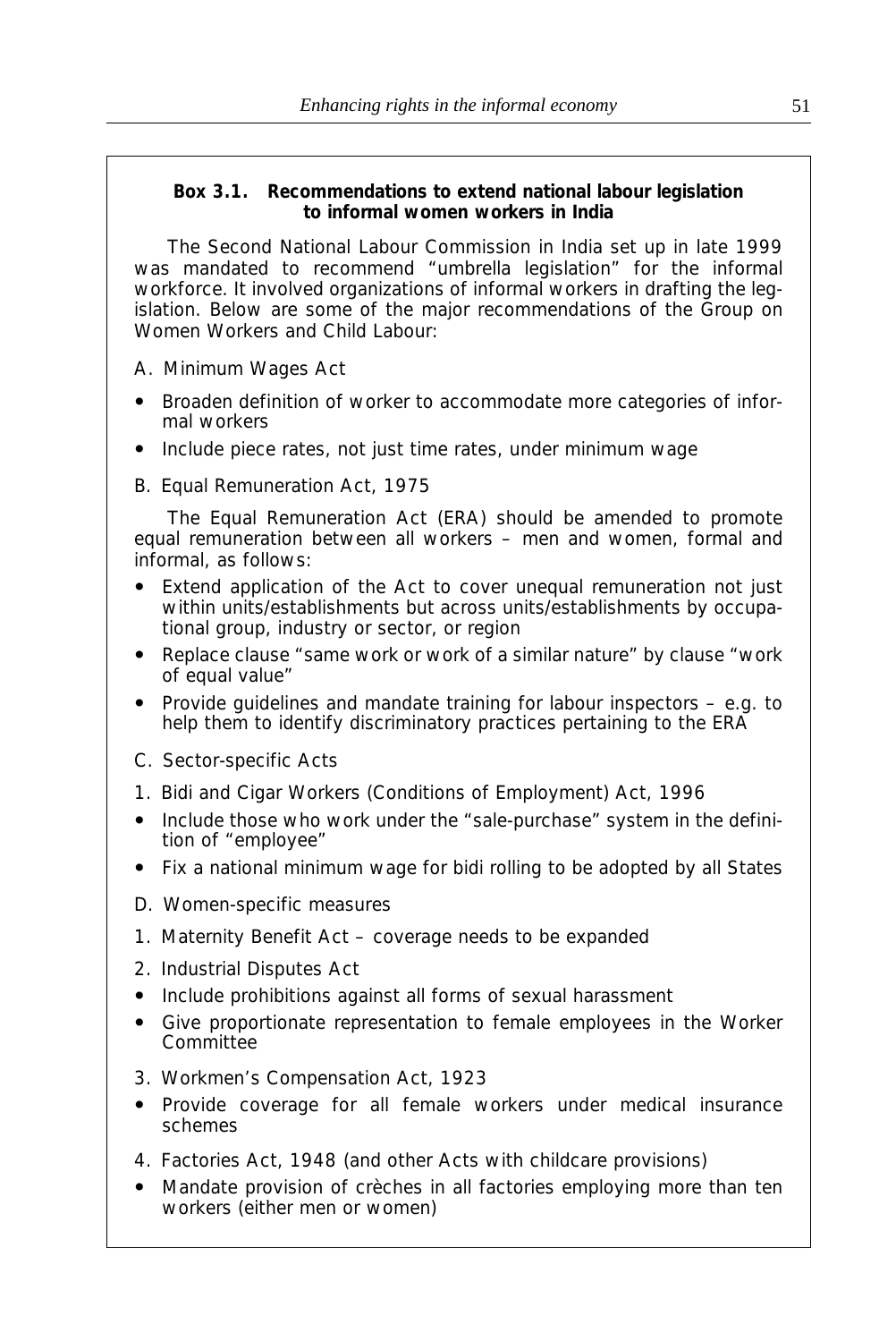- 5. *Employees State Insurance Act, 1948* cash benefit to insure women for pregnancy
- Extend coverage to units of ten workers and to workers who earn less than Rs3,000 per month
- E. *Advisory, worker and tripartite committees or boards* (mandated under these Acts)
- ! Empower and expand the activities of these institutions to review and regularize irregular tactics by employers, such as shifting from subcontract to sale-purchase arrangements to avoid employer status
- ! Include at least one woman from all sides (employer, formal employees, informal workers and government)
- ! Include representatives of trade unions of informal women workers and formal women workers

Source: Report of the Study Group on Women Workers and Child Labour to the National Commission on Labour (2001), cited in M. A. Chen; R. Jhabvala; F. Lund: *Supporting workers in the informal economy: A policy framework*, background paper prepared for this report (Nov. 2001), box 5.

ple in the informal economy.22 Especially for the socially excluded, including immigrants, ethnic minorities and women in the informal economy, legal literacy is important so that they are aware of their rights and entitlements. ILO surveys have shown that many informal workers consider that labour legislation is irrelevant to their situation and that they do not, and perhaps should not, enjoy the protection and benefits provided by the law.

#### *Strengthening labour administration and enforcing labour rights*

Another major factor behind labour rights deficits in the informal economy is the constraints of labour administration. The labour inspection services in many developing and transition countries are not adequately staffed or equipped to effectively enforce standards in the informal economy, especially in terms of covering the myriads of micro- and small enterprises or the growing numbers of homeworkers. But there are now innovative schemes involving labour inspection auxiliaries, trade unions and more aware informal workers themselves. In the state of Gujarat in India, for example, the Government agreed to allow the Self-Employed Women's Association (SEWA) to assist it in monitoring the conditions of homeworkers and establishing minimum piece rates that would be consistent with the minimum wage.

<sup>&</sup>lt;sup>22</sup> For example, several units within the Office collaborated with the International Confederation of Free Trade Unions (ICFTU) and the International Trade Secretariats to develop a resource kit for trade unions which aims, among other things, to raise awareness of workers, especially women in the informal economy, of their rights and the benefits of organizing. ILO: *Promoting gender equality: A resource kit for trade unions, booklet 4: Organizing the unorganized: Informal economy and other unprotected workers* (Geneva, 2001), http://www.ilo.org/public/english/employment/gems/eeo/tu/tu\_toc.htm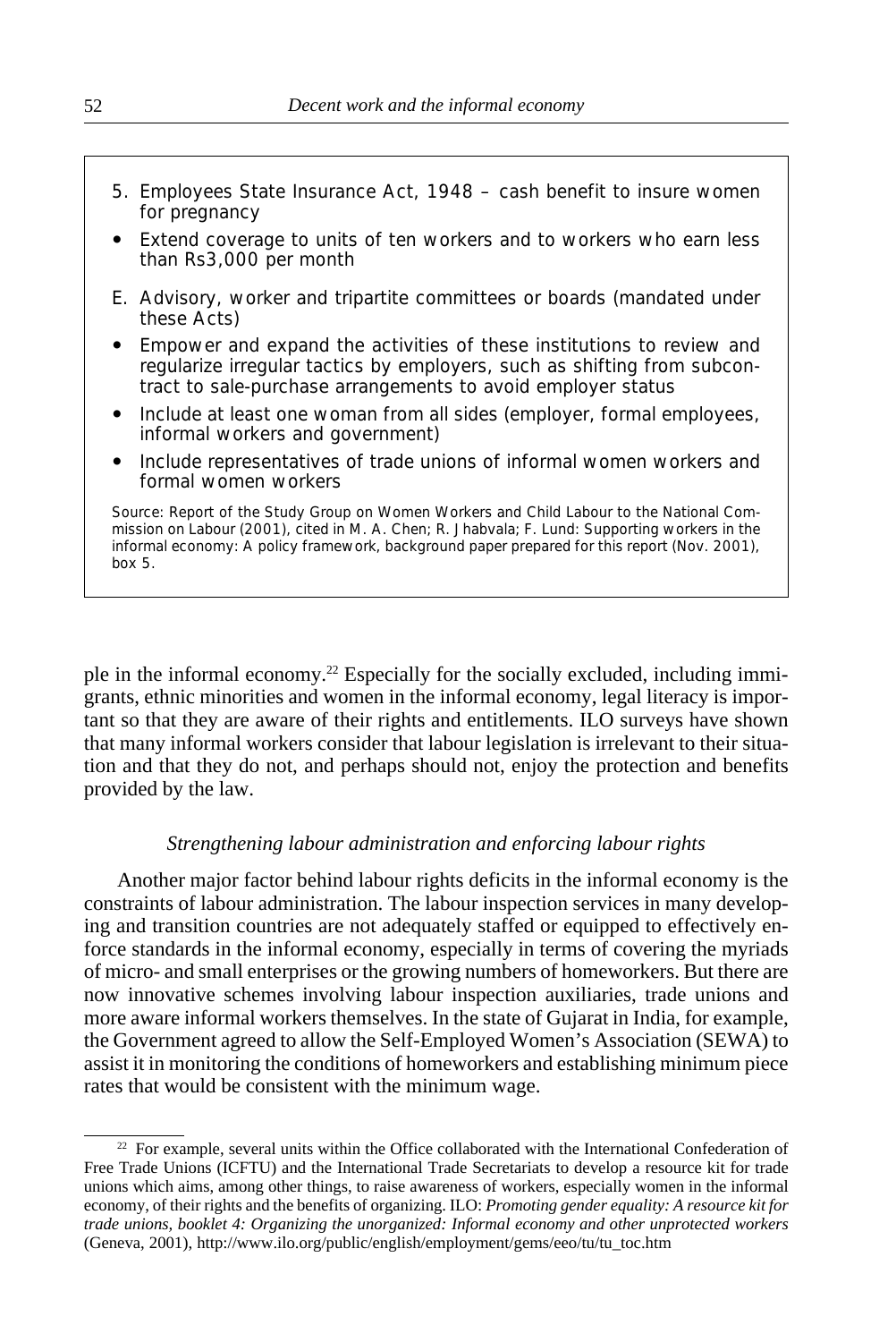Experience gained from other practical interventions suggests that it may be more effective if labour inspectors are reoriented from an approach that emphasizes enforcement (which often opens up opportunities for corruption and harassment) to a role that is educational and persuasive, transparent and participatory. A good example of this is the programme for the elimination of child labour in commercial agriculture in the United Republic of Tanzania that was developed in partnership with the ILO International Programme on the Elimination of Child Labour (IPEC). Labour inspectors received training in persuading employers to remove child workers and provide educational facilities for them on the plantations, and worked together with employer and trade union representatives for a successful outcome.

Because of the precarious nature of their employment, informal workers may be too frightened to seek justice when their rights are violated. They may also not be able to enforce their employment rights because of lack of access to justice. They may not be able to afford legal services – in which case the provision of free or heavily subsidized legal aid services by the State would be very important. Some trade unions are also helping informal workers to gain access to legal aid services. The system of labour courts and industrial tribunals, especially in developing countries, may be very weak, may lack resources and is all too frequently corrupt. Strengthening the labour administration and justice systems and promoting good governance would go a long way to achieving decent work and enabling informal workers to move into the formal economy.

## *Protecting workers through improving commercial and business regulation*<sup>23</sup>

Whether labour legislation is implemented and the rights of workers observed will depend also on whether the enterprises they work in are registered and observe the regulations governing business activities. When enterprises are not legally registered and regulated, neither are their workers, who then do not have the protection of labour law. Micro- and small enterprises that are able to overcome regulatory or bureaucratic constraints and develop their dynamic potential are much more likely to observe labour rights than informal enterprises. ILO surveys indicate that compliance with some aspects of labour legislation, such as health and safety regulations, minimum wages and working hours, tends to improve as the size of the enterprise increases and as its longevity increases. On the other hand, benefits such as sick pay, workers' compensation for accidents or death, annual leave and maternity leave are virtually never provided in the informal economy, regardless of the size or age of the enterprise.24

A business may be registered with a local authority, such as a city council, but may not be registered with a national authority or submit its records to the system of national accounts. Or it may have to pay taxes to local authorities even if it is not registered with the local authority. For example, some city councils deploy tax collectors to collect daily market fees from all street vendors, whether or not they are registered. And even when they impose market fees or indirect taxes, they may not allow the street vendors to register or, if they allow registration, may not allocate space or per-

<sup>&</sup>lt;sup>23</sup> See also the subsection "An enabling policy, legal and regulatory framework" in Chapter VI.

<sup>24</sup> ILO: *Trade unions and the informal sector*, op. cit., p. 32.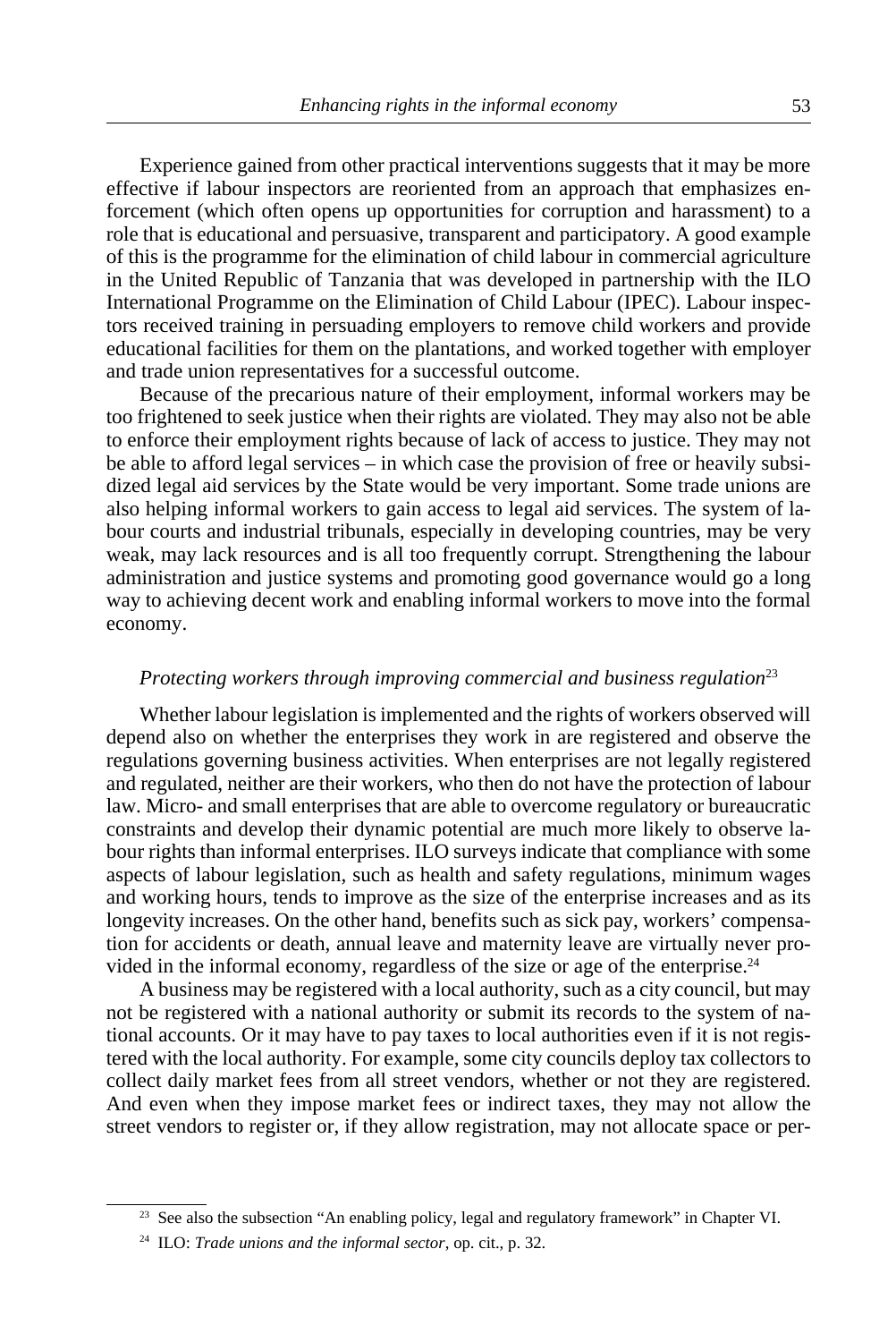mits to street vendors. To complicate matters further, there are two broad types of regulations. First, there are regulations related to becoming legal: notably registration and licensing. Then, there are regulations related to remaining legal: notably taxation, observance of the labour code and health and safety regulations.

The notion that enterprises are informal simply to avoid observing labour legislation or paying taxes is too simplistic. What needs to be considered is the costs and barriers involved in being regulated, relative to the benefits. At the bottom end of the continuum of informal activities are those seriously disadvantaged individuals and households who take up such activities for sheer survival. Their only asset may be their labour power, and their activities are informal either because the transaction costs of formalizing their economic activities are simply too high or because the procedures for doing so are too complicated, intimidating and time-consuming. Or the informal operators may not even be aware of the regulations they need to comply with. Even for those individuals or households who attempt to set up micro- or small enterprises because of their potential for generating growth or wealth, the regulations at national or local level may be too punitive or constraining.

As underscored in the ILO *Job Creation in Small and Medium-Sized Enterprises Recommendation, 1998 (No. 189)*, and as will be discussed in greater detail in Chapter VI, in order to raise the quality of employment in these enterprises, first and foremost, it is important to remove the barriers, reduce the transaction costs and enhance the benefits of registration and legalization. Recommendation No. 189 emphasizes the importance of removing constraints on enterprises, including "inappropriate, inadequate or overly burdensome registration, licensing, reporting and other administrative requirements, including those which are disincentives to the hiring of personnel, without prejudicing the level of conditions of employment, the effectiveness of labour inspection or the system of supervision of working conditions and related issues". It also calls for measures to make available to small and medium-sized enterprises "assistance in understanding and applying labour legislation, including provisions on workers' rights, as well as in human resources development and the promotion of gender equality".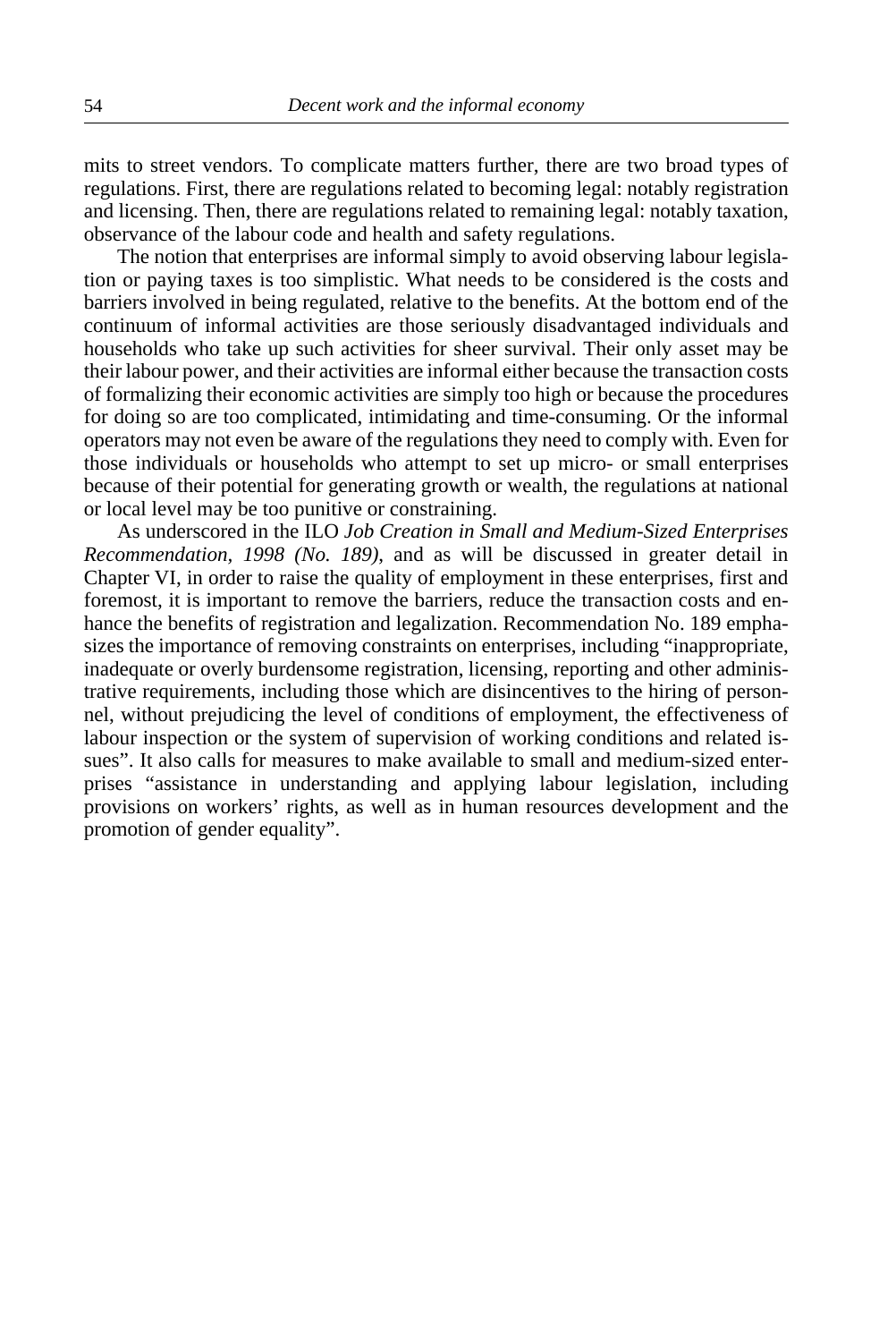# CHAPTER IV

# **IMPROVING SOCIAL PROTECTION IN THE INFORMAL ECONOMY**

#### THE SOCIAL PROTECTION DEFICIT IN THE INFORMAL ECONOMY

The lack of social protection is a key defining characteristic of the informal economy; it is also a critical aspect of social exclusion. The growth of the informal economy means that millions of people worldwide either have never had access to formal mechanisms of social protection or are losing the comprehensive forms of protection they once had, through their place of employment or from the State or a combination of the two. Yet those in the informal economy are most in need of social protection, not only because of their job and income insecurity but also, and importantly, because of the greater likelihood of their being exposed to serious occupational safety and health hazards. For many informal workers the workplace is the home, so that not only workers but also their families and even their neighbours may be exposed to safety and health hazards. Poor job quality and poor quality of life tend to go hand in hand. The HIV/AIDS pandemic also has implications for work and workers in the informal economy. With the disease wiping out huge numbers of the productive workforce in some countries, the inadequacy of social protection systems is increasingly evident.

At the same time, the lack of social protection in the informal economy also poses a threat to the formal economy: "The area of social protection illustrates the very real and direct interest, on the part of workers with 'normal' employment status and of their organizations, in bringing informal economy workers into the mainstream of formal employment. With shrinking formal employment, workers bear an increasing direct burden of financing social needs, with adverse effects on their quality of life. That burden may also undermine the capacity of enterprises to compete in the global economy".<sup>1</sup> There is a governance and compliance problem, and also an issue of inequality in that workers and their employers in the formal economy are obliged to bear the burden of financing the social security system, either through social insurance or through taxes, while informal economy workers do not contribute to social insurance or pay taxes – especially if they are informal in a deliberate attempt to avoid doing so.

The dimensions of the social protection gap can be judged from the fact that only some 20 per cent of the world's workers have truly adequate social protection and more than half of the world's workers and their dependants are excluded from any type of formal social security protection. They are covered neither by a contribution-based social insurance scheme nor by tax-financed social assistance. In sub-Saharan Africa and South Asia, formal social security personal coverage is estimated at 5 to 10 per cent of the working population, and in some cases is decreasing. In India, for example,

<sup>1</sup> ILO: *Social security: Issues, challenges and prospects*, Report VI, International Labour Conference, 89th Session, Geneva, 2001, pp. 3-4.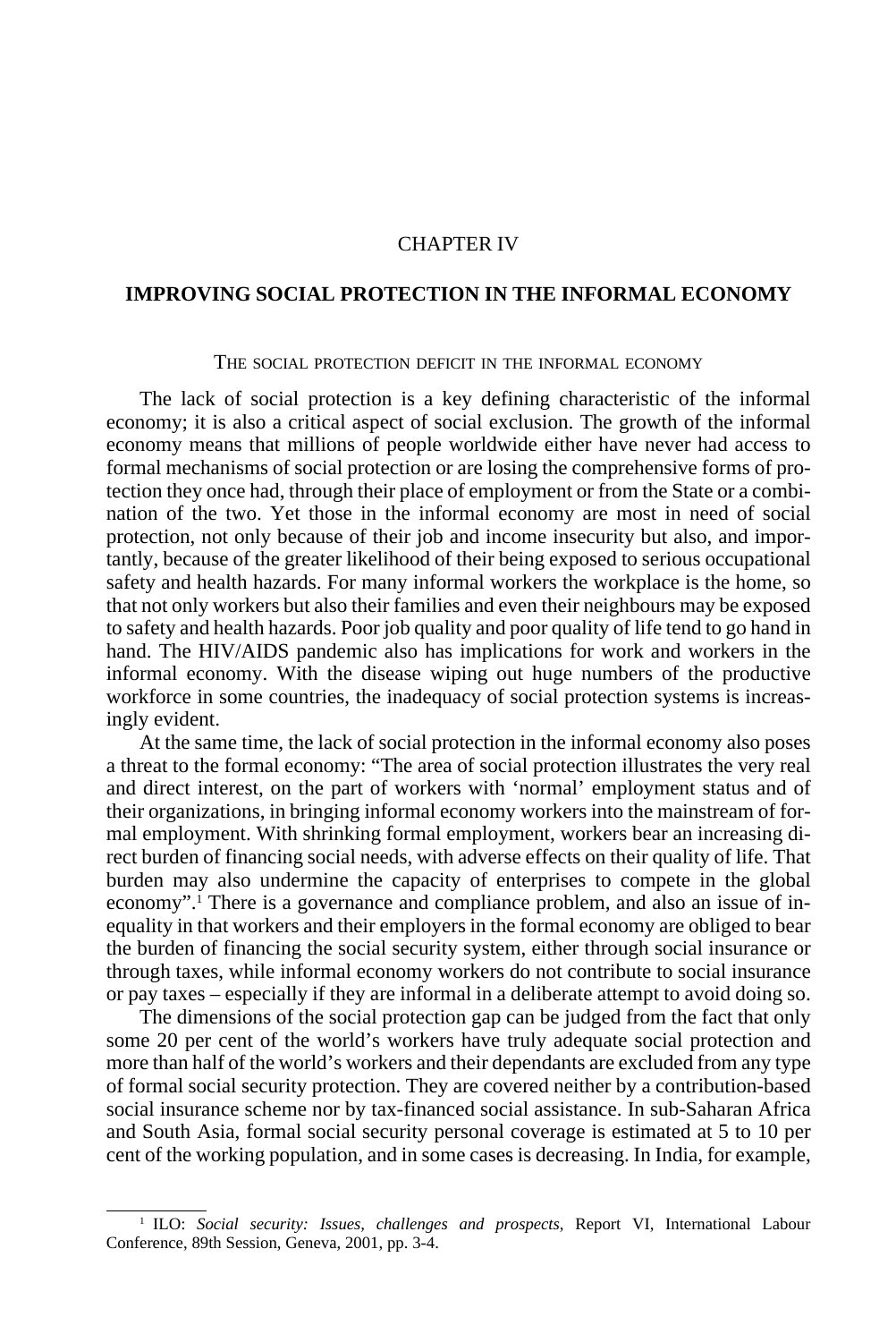less than 10 per cent of workers were covered in the mid-1990s, as compared to more than 13 per cent in the mid-1980s. In Latin America, coverage lies roughly between 10 and 80 per cent and is mainly stagnating. In South-East and East Asia, coverage can vary between 10 per cent (for a country like Cambodia) and almost 100 per cent (for the Republic of Korea, at least for health insurance). In most industrialized countries, coverage is close to 100 per cent, although in a number of these countries, especially those in transition, compliance rates have fallen in recent years.

In most of its standard-setting and technical cooperation activities on social security, the ILO had expected that an increasing proportion of the labour force in developing countries would end up in formal sector employment or self-employment covered by social security. It implicitly assumed that past economic and social development patterns of the industrialized countries would replicate themselves in other regions. However, experience in developing countries – and more recently in the industrialized countries – has shown that this proportion is in many cases now stagnating or declining. Even in countries with high economic growth, increasing numbers of workers – often women – are in less secure employment, such as casual labour, home work and certain types of self-employment.<sup>2</sup>

As with the other decent work deficits in the informal economy, those individuals who are particularly disadvantaged in terms of rights and access to formal employment are also most disadvantaged in terms of social protection. Exclusion from social protection has important gender dimensions. First, in many countries, the majority of women workers are in the informal economy and their lack of social protection is another indication of their social exclusion. Second, women are the caregivers in society and recent social and demographic changes (reflected for example in migration, divorce, female-headed households, ageing and mortality patterns) have left more and more women with heavier burdens and fewer means to care for themselves and their families. Children who work in the informal economy, especially those in the worst forms of child labour, are not only exposed to physical and moral dangers; they are also missing out on education, which prejudices their chances of escaping the poverty trap as they grow up. Work-related impairment tends to be greater in the informal economy; yet in most countries outside the industrialized North, people with disabilities and those who sustain accidents or occupational diseases do not have social protection. Migrants, who tend to be drawn into the informal economy, also experience the same lack of access to protective measures, statutory systems of social protection and social support networks.

The traditional concept of *social security* is set out in ILO instruments: the Income Security Recommendation, 1944 (No. 67); the Medical Care Recommendation, 1944 (No. 69), and the Social Security (Minimum Standards) Convention, 1952 (No. 102), which identifies nine areas of social insurance: medical care as well as sickness, unemployment, old-age, employment injury, family, maternity, invalidity and survivors' benefit. Conventionally, social security includes compulsory national social insurance schemes (based on statutory contributions); social assistance (tax-financed benefits provided only to those with low incomes); and universal benefits (tax-financed benefits that are not subject to income or means testing).

However, there has been growing recognition of the need to broaden the concept of social security to take account of the problems faced by developing countries and

<sup>2</sup> ibid., p. 3.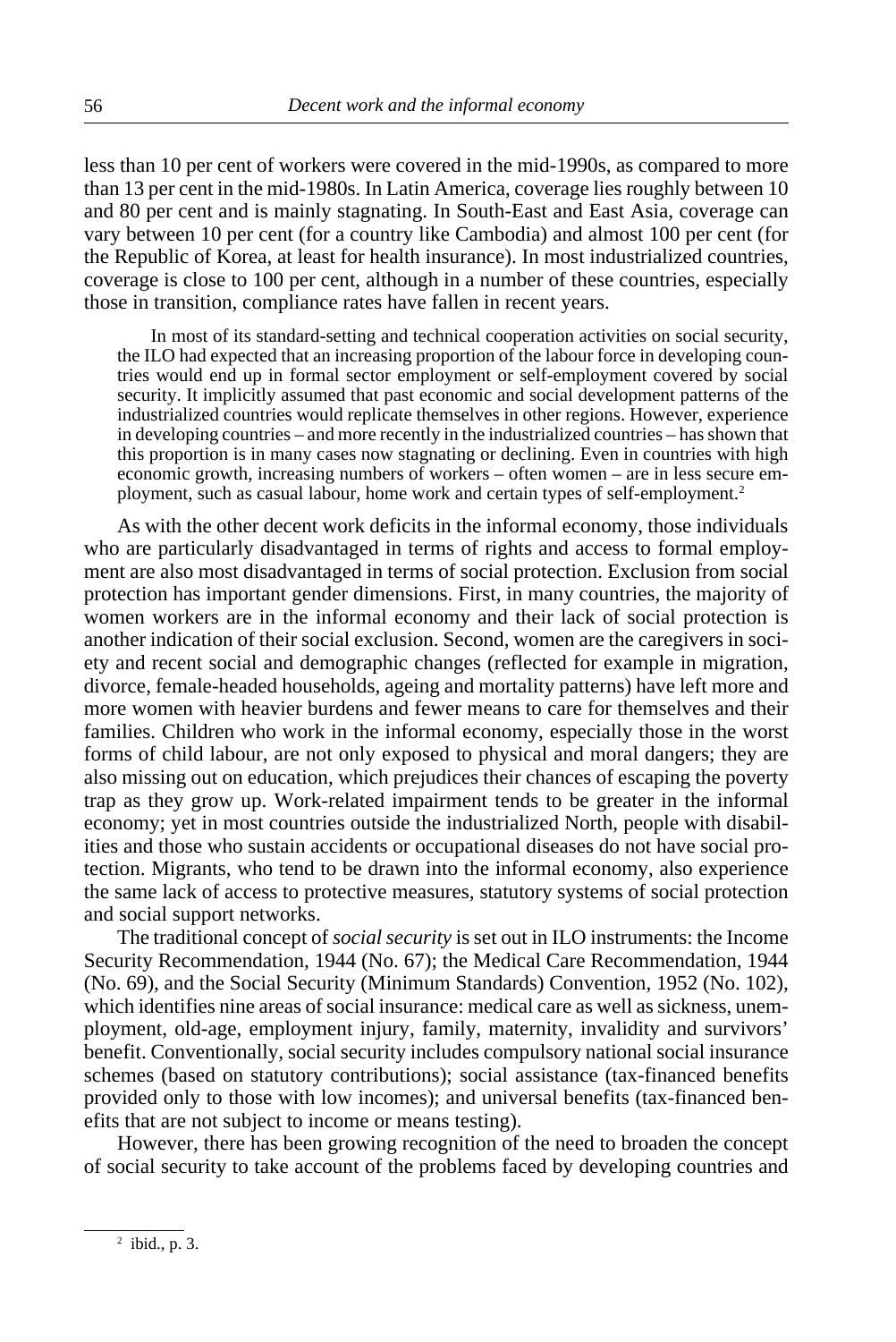the realities of the informal economy. With flexible and unstable employment and many more workers in the informal economy, what is needed is a broader concept of "*social protection*" which covers not only social security but also non-statutory schemes, including various types of new contributory schemes, mutual benefit societies and grass-roots and community schemes for workers in the informal economy.

This broader concept of social protection<sup>3</sup> is, in fact, what the ILO has adopted; it comes much closer to the goal and concept of decent work, which aims to protect everyone against the various risks and contingencies that arise in work, irrespective of where the work is performed. This decent work approach is evident in the resolution and conclusions concerning social security adopted by the 89th Session of the International Labour Conference in 2001, which stated that

social security is very important for the well-being of workers, their families and the entire community. It is a basic human right and a fundamental means for creating social cohesion, thereby helping to ensure social peace and social inclusion. It is an indispensable part of government social policy and an important tool to prevent and alleviate poverty. It can, through national solidarity and fair burden sharing, contribute to human dignity, equity and social justice. It is also important for political inclusion, empowerment and the development of democracy. Social security, if properly managed, enhances productivity by providing health care, income security and social services. In conjunction with a growing economy and active labour market policies, it is an instrument for sustainable social and economic development. It facilitates structural and technological changes which require an adaptable and mobile labour force. It is noted that while social security is a cost for enterprises, it is also an investment in, or support for, people (paragraphs 2 and 3).

#### THE REASONS FOR LOW SOCIAL PROTECTION IN THE INFORMAL ECONOMY

The Decent Work Agenda aims at universality of social protection coverage. But this goal is far from being achieved. There are, of course, some workers and employers who are informal in a deliberate attempt to evade social security contributions or tax, but most of those in the informal economy are not able or willing to contribute a relatively high percentage of their incomes to finance social security benefits that do not meet their priority needs. In addition, they may be unfamiliar with or distrust the way the formal social insurance scheme is managed. As a result, various groups of informal workers have set up schemes that better meet their priority needs and ability to pay. Moreover, several other factors restrict access of informal workers to formal social insurance schemes<sup>4</sup>

Most workers in the formal economy who have stable and relatively adequate incomes are in a better position to contribute regularly to social security, including providing for their retirement. Informal workers, on the other hand, may not wish to save for retirement; in general, they give priority to more immediate needs, such as

<sup>&</sup>lt;sup>3</sup> This broader definition of social protection has also been adopted by many countries and international and regional organizations. For example, the Statistical Office of the European Communities (EUROSTAT) includes housing and rent subsidies in the definition of social protection, and makes a distinction between social protection in cash and in kind. The EUROSTAT statistical definition has been increasingly accepted internationally.

<sup>4</sup> W. van Ginneken: "Social security for the informal sector: A new challenge for the developing countries", in *International Social Security Review* (Oxford), Vol. 52, No. 1, 1999, pp. 49-69.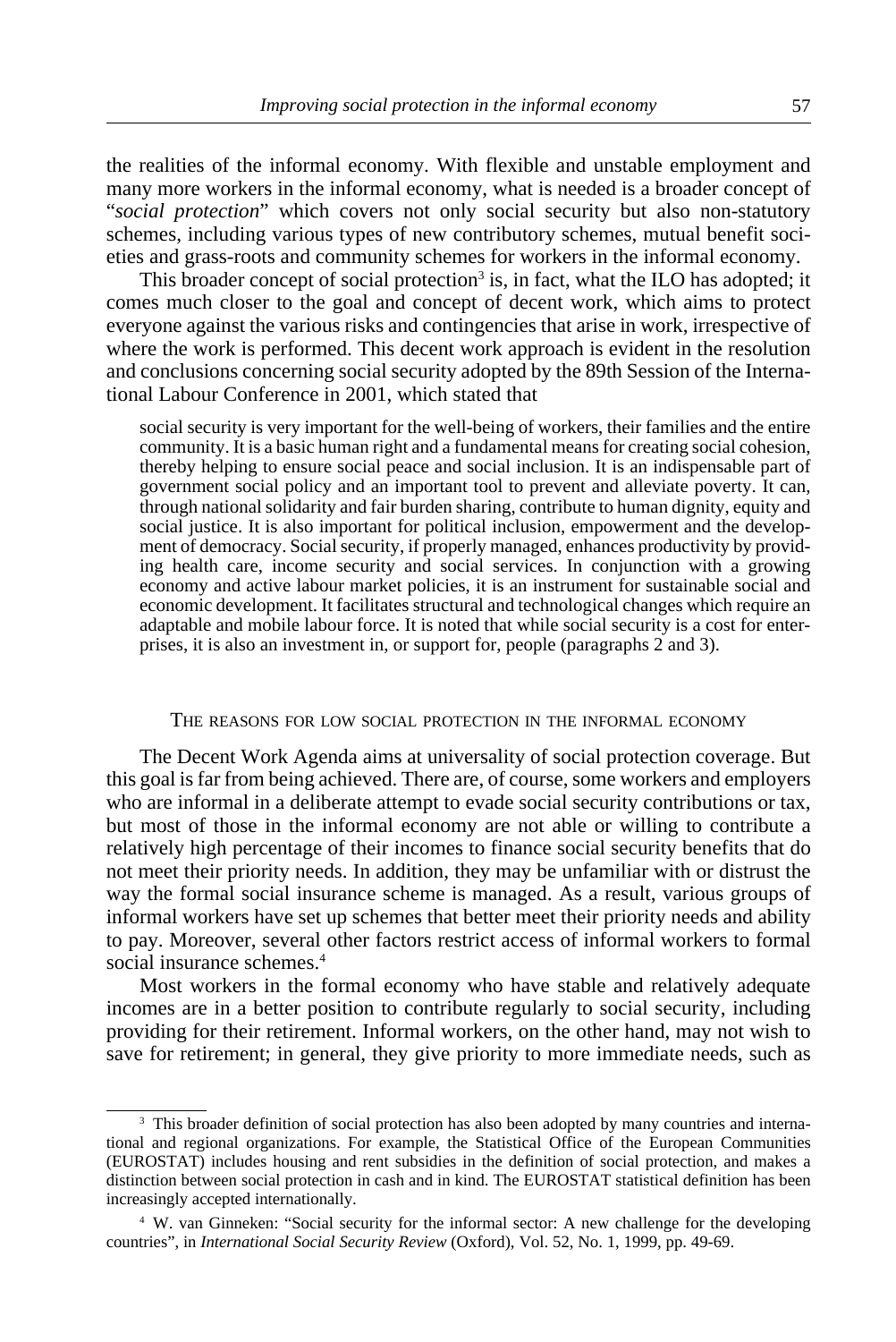food, housing, education and health care for themselves and their families. Most informal households already spend a considerable part of their budget on these needs. They may also seek protection in the case of death and disability. Psychologically, informal workers are normally so preoccupied with meeting their immediate survival needs that they are unable to be concerned or motivated to provide for a distant eventuality. Living from one day to the next, they can be faced with catastrophic risks that can throw them into a state of permanent indebtedness. Social security schemes cannot protect informal workers against all these risks and calamities.

In addition to having different social protection priorities from those of formal workers, informal workers also have a lower contributory capacity. The formal sector contribution rate for social insurance is usually about 20 per cent or more of the total payroll. Employees in the formal economy share these contributions with their employers. However, self-employed workers are often not prepared to pay the full contribution by themselves. In fact, they are often unable to do so. The irregularity of informal employment makes it unreliable as a source of income for social insurance contributions. Moreover, informal workers normally do not have other sources of income to contribute to compulsory social insurance schemes. As mentioned in previous chapters, for workers in disguised employment relationships, it is difficult to get the ultimate employer (or lead firm in a global chain) to assume responsibility for protecting these workers' rights, including the right to basic social protection, especially as there are definite financial and legal implications.

There are often legal restrictions on social protection for informal workers. In most developing countries, social insurance schemes are restricted by size of the employer (limited to larger employers, on the understanding that they have the financial capacity and better administrative support structures to comply with the obligations of the scheme); by geographical area; or by occupational group (often excluding the selfemployed, domestic workers and casual workers).

Even when these restrictions based on legislation are recognized and removed, there may be institutional obstacles. Many developing countries do not have the institutional frameworks within which participation in the social security scheme can be organized, contingencies and entitlements defined, benefits established and contributions levied. Many schemes in developing countries find it very hard, if not beyond their capacity, to cope with the volume of administrative tasks associated with the operation of a social insurance scheme. Governments may be unwilling or unable to assume new and potentially costly commitments. Informal workers themselves may view the scheme as inefficient or not in their best interests and are therefore unwilling to comply. Informal enterprises may be so unstable that long-term commitments are meaningless. Both informal employers and workers may also be concerned that registration under the formal social security scheme may have other negative implications, such as greater pressure to comply with other types of legislation.

#### IMPROVING SOCIAL PROTECTION IN THE INFORMAL ECONOMY

Of highest priority are policies and initiatives which can bring social security to those who are not covered by existing systems. In many countries these include employees in small workplaces, the self-employed, migrant workers and people – many of them women – active in the informal economy. When coverage cannot be immediately provided to these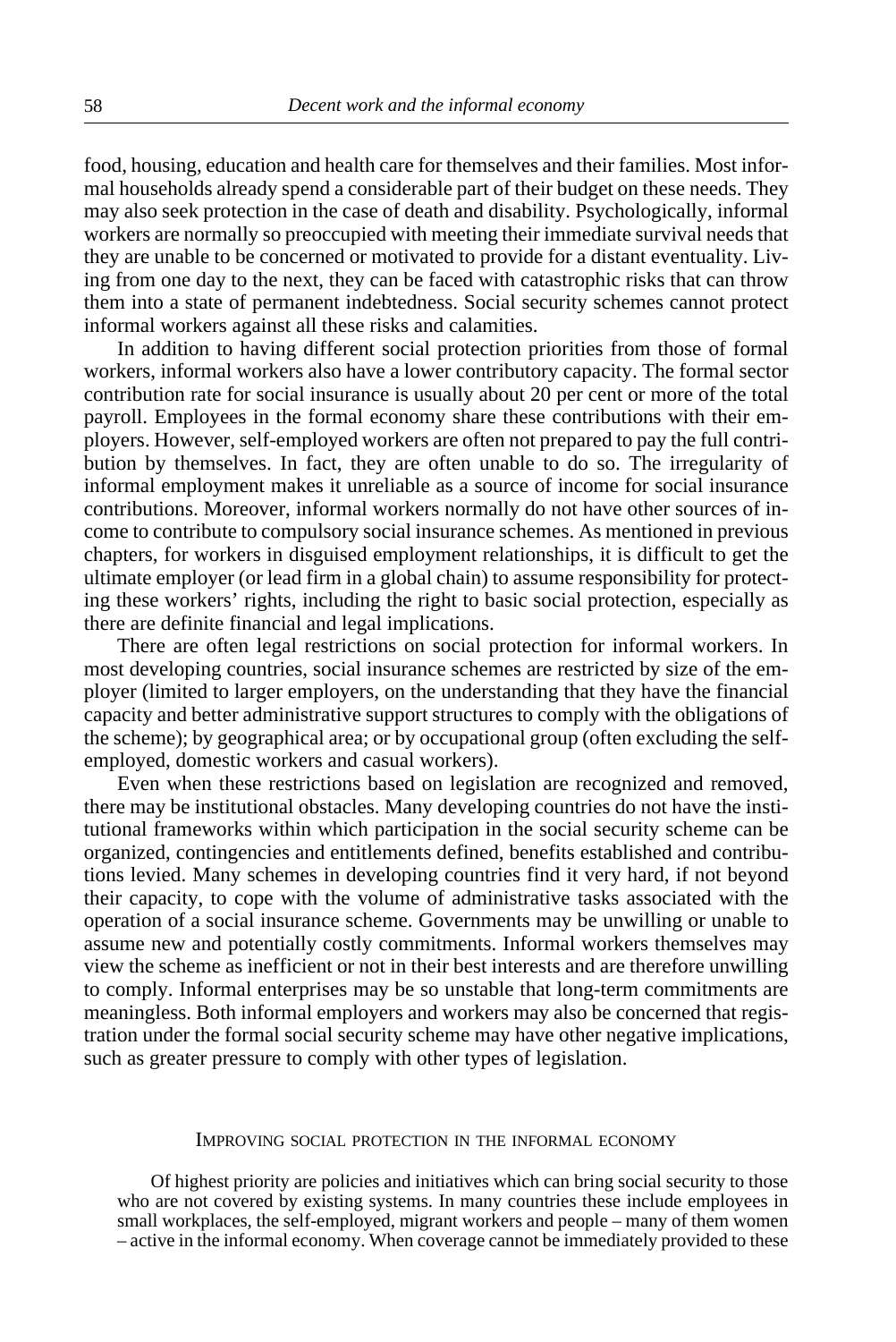groups, insurance – where appropriate on a voluntary basis – or other measures such as social assistance could be introduced and extended and integrated into the social security system at a later stage when the value of the benefits has been demonstrated and it is economically sustainable to do so. Certain groups have different needs and some have very low contributory capacity. The successful extension of social security requires that these differences be taken into account. The potential for micro-insurance should also be rigorously explored: even if it cannot be the basis of a comprehensive social security system, it could be a useful first step, particularly in responding to people's urgent need for improved access to health care. Policies and initiatives on the extension of coverage should be taken within the context of an integrated national social security strategy. The fundamental challenge posed by the informal economy is how to integrate it into the formal economy. This is a matter of equity and social solidarity. Policies must encourage movement away from the informal economy. Support for vulnerable groups in the informal economy should be financed by society as a whole.<sup>5</sup>

### *Extending and adapting statutory social insurance*

Whatever social insurance schemes have been made compulsory for a limited section of the labour force in the formal economy, legislators have usually envisaged extending their coverage at a later stage. However, as pointed out above, most developing countries have not done so, largely because they face serious problems in identifying, registering, educating, persuading and monitoring persons and businesses in the informal economy to ensure that they comply with all the rules of the scheme. Furthermore, even when compulsory social insurance schemes are extended to informal workers, they may not be successful if the benefit and contribution structures of the schemes are not appropriate for the various categories of informal workers. However, some countries have found ways to extend selected components of statutory social insurance to designated categories of the informal workforce, as can be seen from the examples given in box 4.1.

Most commonly, compulsory coverage is extended in stages by bringing successively smaller enterprises into the scheme. Each extension naturally expands the number of insured workers, but disproportionately increases the number of enterprises (and also often the problems, since small enterprises tend to have rudimentary accounting arrangements and are less likely to comply) with which the social security system must deal. While it is understandable, then, that less developed social security systems hesitate to try to cover all enterprises and workers in the informal economy, "experience in numerous countries has now shown that it is feasible. Indeed, it can be advantageous to abandon any threshold and so remove an incentive for employers to report artificially low numbers of workers. Many enterprises usually claim to be just below the threshold, and it is very difficult in practice to prove otherwise. Besides, a rule which encourages enterprises to remain small can seriously hamper their development and constrain productivity growth. The most compelling reason for covering even the smallest enterprises is that it is their workers who tend to be the lowest paid and to have least job security – they need social security even more than other employees".6

<sup>5</sup> ILO: *Conclusions concerning social security*, International Labour Conference, 89th Session, Geneva, 2001, paras. 5-6.

<sup>6</sup> ILO: *Social security: Issues, challenges and prospects*, op. cit., p. 30.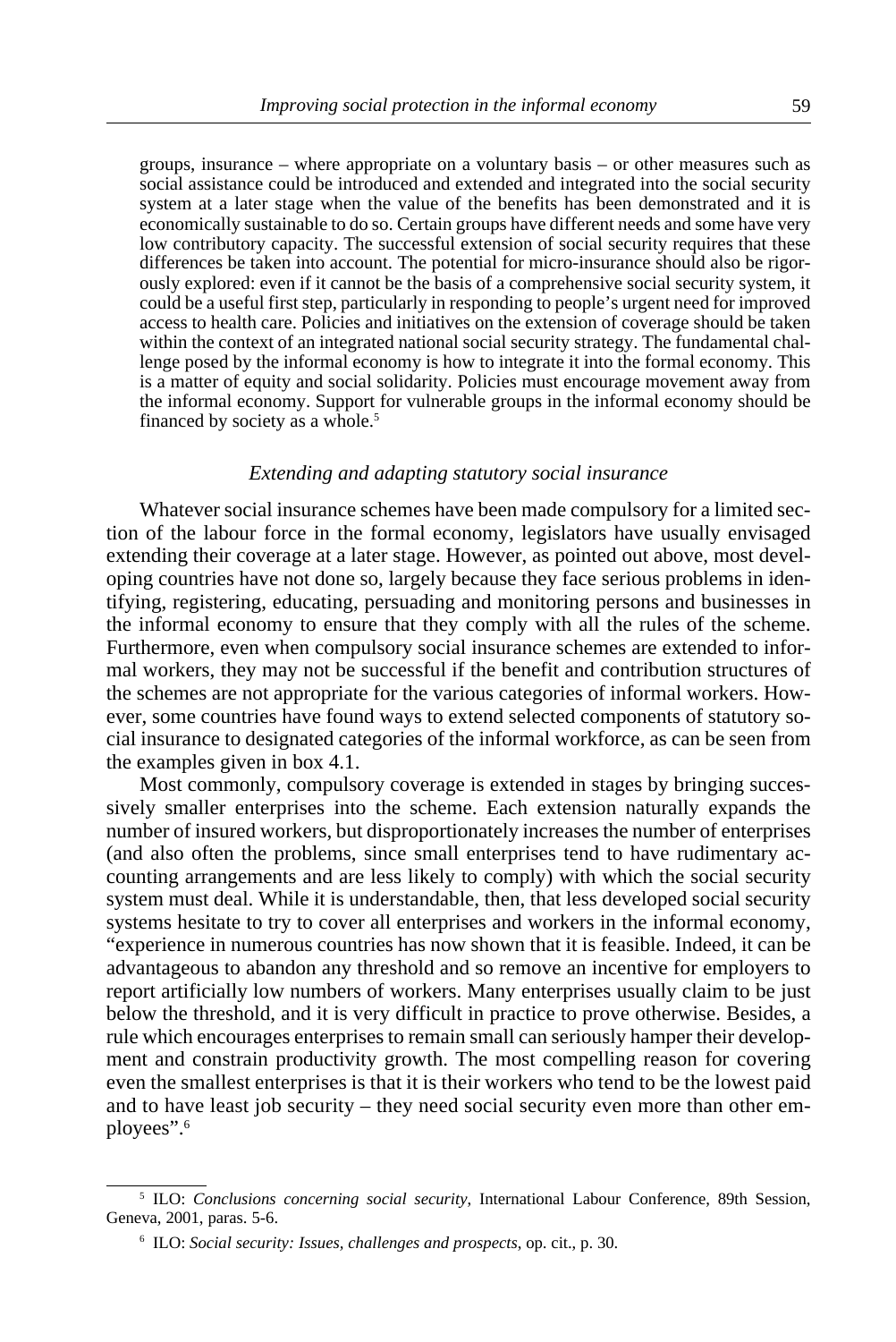## **Box 4.1. Extending compulsory social security to the informal economy**

*Health insurance in the Republic of Korea:* The Republic of Korea achieved its goal of universal health insurance coverage in 1989, within about 12 years of commencement of compulsory medical insurance in 1977. In the first instance, employees of large corporations were covered, followed by government employees and then employees of small enterprises. For the purpose of extending health insurance to the self-employed, the Government implemented a health insurance pilot programme in three rural areas in 1981, and in one urban area and two additional rural areas in 1982. In January 1988, the self-employed in rural areas joined the health insurance programme. In 1989 the self-employed in urban areas were the last remaining group to be covered. Both economic and political factors contributed to the rapid extension of health insurance to the self-employed. The booming economy in the late 1980s substantially improved the people's ability to pay for social insurance. The Government also had the fiscal capacity to subsidize health insurance for the self-employed. The presidential election in 1987 also motivated the ruling party and the Government to expand social welfare programmes as a major campaign agenda. The Government also responded to a campaign by farmers' organizations and other civic groups for health insurance reforms and increased its subsidy to health insurance for the self-employed from 33 to 50 per cent of the financing. Source: S. Kwon: *The extension of health insurance in South Kore*a: *Lessons and challenges,*

unpublished document, 2001.

*National pension scheme in Japan:* In the early 1960s, while it was still a middle-income country, Japan succeeded in covering more than 90 per cent of its population with health as well as pension insurance. Depending on an individual's employment status, the insured entered different tiers of the social protection system. In the case of pension insurance, employees of large companies were insured by the Employee Pension System, with small subsidies by the Government, while employees of smaller businesses, farmers, self-employed and retired persons would become members of the then newly created National Pension System (NPS), financed by the Government to 33 per cent for general pensions and up to 100 per cent for certain types of pensions. While there are some financial problems surfacing today that are compounded by the rapid ageing of the population, the NPS succeeded in quickly extending pension insurance coverage to more than 18 million Japanese previously uninsured, most of whom were women.

Source: M.A. Chen; R. Jhabvala; F. Lund: *Supporting workers in the informal economy: A policy framework,* background paper prepared for this report, 2001, box 7.

*Social security for home-based embroiderers, Madeira, Portugal:* Since the mid-1800s, the island of Madeira has been well known for the handicraft of its many home-based women embroiderers. It was only in 1974, thanks to negotiations by the Union of Madeira Embroiderers, that the regional Government passed a law guaranteeing basic social security benefits (for old age and disability) to them. In 1979, another law was passed that integrated the embroiderers into the statutory social security system of Portugal and thereby awarded them additional benefits – for sick days and maternity leave. Since then, the union has also negotiated unemployment insurance for them and a lowering of the retirement age. Source: ibid.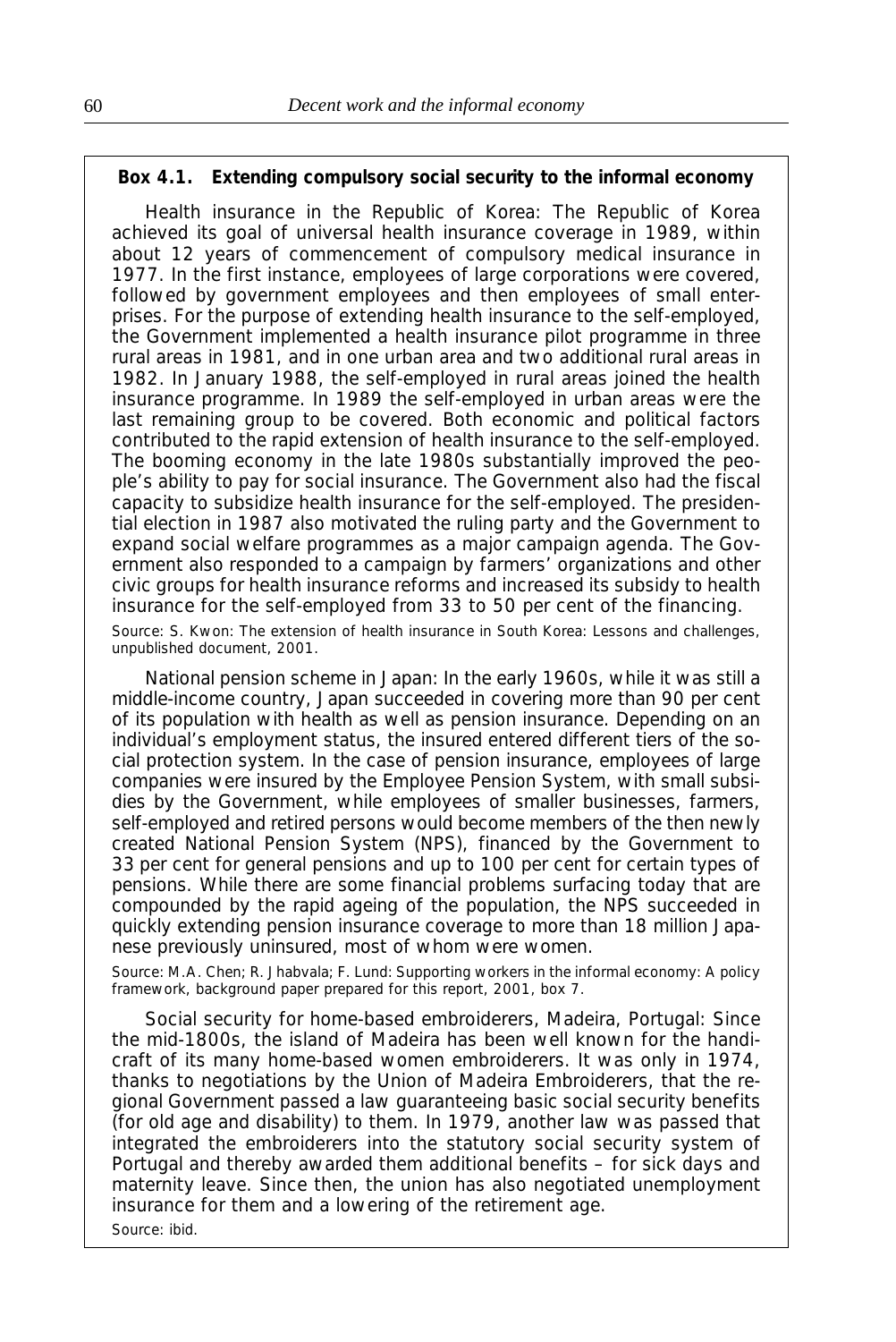Other measures for extending social insurance have been suggested, including the following:

- ! revising the statutory schemes to facilitate partial membership by the self-employed, domestic workers, agricultural workers and those with a regular income from informal activities;
- strengthening the administrative capacity of the social security schemes, particularly in compliance, record-keeping and financial management;
- undertaking education and public awareness programmes to improve the image of the social security system;
- extending coverage within a prescribed timetable to all persons working as employees except in special groups such as domestic servants, family workers and casual workers;
- ! opening up new "windows" and offering benefits that suit the needs and contributory capacity of currently non-covered groups.7

Social security covers health care and family benefits and provides income security in the event of such contingencies as sickness, unemployment, old age, disability, employment injury, maternity or loss of a breadwinner. It is not always necessary or even in some cases feasible to have the same range of social security provisions for all categories of people. They can become more comprehensive in regard to categories of people covered and range of provisions as national circumstances permit. Where there is limited capacity to finance social security, priority should be given in the first instance to needs which are most pressing in the view of the groups concerned.

As the guarantor of social insurance schemes, government obviously plays a critical role. But in order to be effective, initiatives to establish or extend social security require social dialogue. Even in the absence of a direct employer-employee relationship, the principle or precedent of employer contributions to the protection of workers can be – and has been – used to leverage employer or state contributions to special funds for informal workers. In India, for example, there are Acts that empower the Government at both national and state levels to constitute special funds to provide social security benefits to workers by imposing a tax (or cess) on the aggregate output of selected industries. The Bidi Workers' Welfare Fund is a national fund that is constituted from a tax on bidis (hand-rolled cigarettes). There are similar welfare funds at the state level, such as the headloaders' fund in Gujarat and Maharashtra States, to which employers pay a levy. The social assistance benefits and services under these welfare funds provided by the Government but monitored by tripartite boards include housing allowances, school scholarships, health and other benefits. These funds are designed to overcome the necessity of a clear employer-employee relationship and to redistribute some of the profits of the industry to the workforce. However, implementation is often problematic; for example, surveys of bidi workers reveal that many do not receive any benefits because of abuse or corruption on the part of employers or contractors, in particular in terms of issuing identification cards that would confirm their status as bidi workers entitled to such benefits.

<sup>7</sup> W. van Ginneken: *Social protection for workers in the informal economy: New challenges for Asia and the Pacific,* report to the Twelfth ISSA Regional Conference for Asia and Pacific, Bangkok, 20-23 Nov. 2000, p. 13.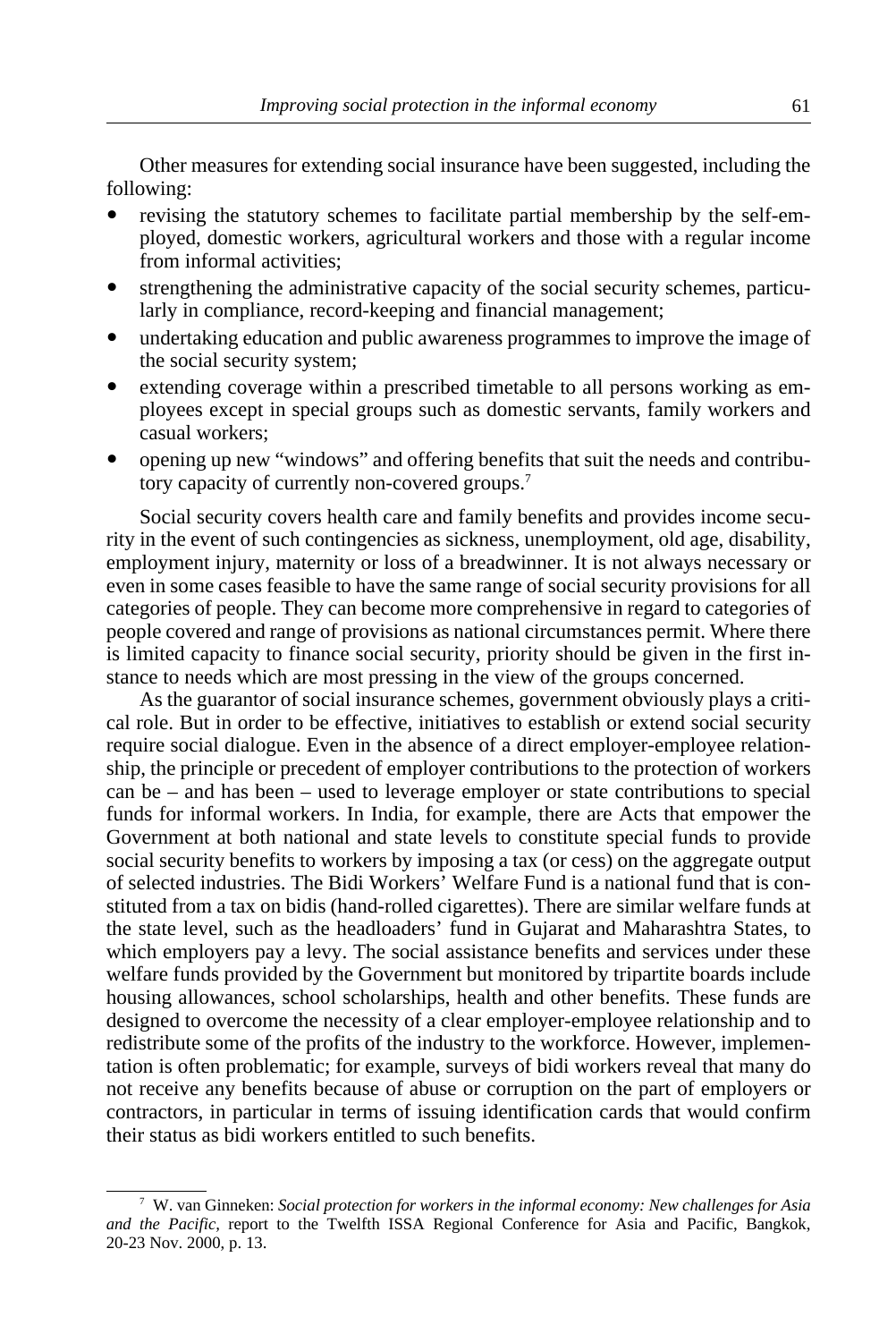## *Encouraging micro-insurance and area-based schemes*

In many developing countries, protection against social risks not prescribed by law or otherwise afforded by the State or through employers has been provided by the family or community.<sup>8</sup> Especially where social norms still play a large role in influencing social behaviour, there are several examples of informal social insurance mechanisms based on principles of either solidarity or reciprocity. However, the benefits from such informal sources are seldom adequate and often uncertain, especially during widespread or prolonged crises.

In recent years, various groups of informal workers have set up their own microinsurance schemes. The use of the term "micro-insurance" reflects the ability to handle small-scale cash flows (whether in terms of income or expenditure), not the size of the scheme, though the schemes are often local and have a very small membership. Micro-insurance is based on the premise that groups that are not covered by existing systems can define their own set of priority needs, that these needs can be insured and that the members of the group are willing to pay for this insurance (see box 4.2, and the section on "The role of cooperatives" in Chapter V). The groups may be based on area of residence, occupation, ethnic affiliation or gender.

Micro-insurance is not merely another form of insurance or health-care financing. It is a form of social organization, based on the concepts of solidarity and risk-pooling, which involves the active participation of the group's members. Typically these groups are already organized, for example, to provide microcredit facilities to their members: microinsurance is often therefore an extension of their activities. The organizations may use some of the surplus from their core activities to finance the health insurance scheme. They may also obtain subsidies from the public authorities, from international aid agencies (in particular seed capital), and in certain cases from state-owned insurance companies.<sup>9</sup>

The primary aim of many of these schemes is to help their members meet the unpredictable burden of out-of-pocket medical expenses. They do not aspire to provide comprehensive health insurance, still less to pay income replacement benefits. These schemes are normally independently managed at the local level and sometimes the local unit links into larger structures that can enhance both the insurance function and the support structures needed for improved governance. Such schemes typically have the advantages of cohesion and direct participation, and they can also achieve low administrative costs.

However, it is important to point out that micro-insurance schemes cover only a very small proportion of the informal workforce anywhere. They "do not offer the same scope for solidarity as national, compulsory schemes covering both low-income and high-income earners. They may therefore be seen as a staging post on the road to compulsory social protection. It is of course vital to ensure that formal sector employers do not see them as a cheap substitute for social security and thus as an encouragement to informalize more of their activities".10 Certainly, micro-insurance schemes are

<sup>8</sup> See, for example, C. Mesa-Lago: "Protection for the informal sector in Latin America and the Caribbean", in V.E. Tokman (ed.): *Beyond regulation: The informal economy in Latin America* (Boulder, Colorado, Lynne Rienner Publishers, 1992), pp. 169-206.

<sup>9</sup> ILO: *World Labour Report 2000: Income security and social protection in a changing world* (Geneva, 2000), p. 87.

<sup>&</sup>lt;sup>10</sup> ILO: *Trade unions and the informal sector: Towards a comprehensive strategy*, background paper for the International Symposium on Trade Unions and the Informal Sector, Geneva, 18-22 Oct. 1999, p. 37.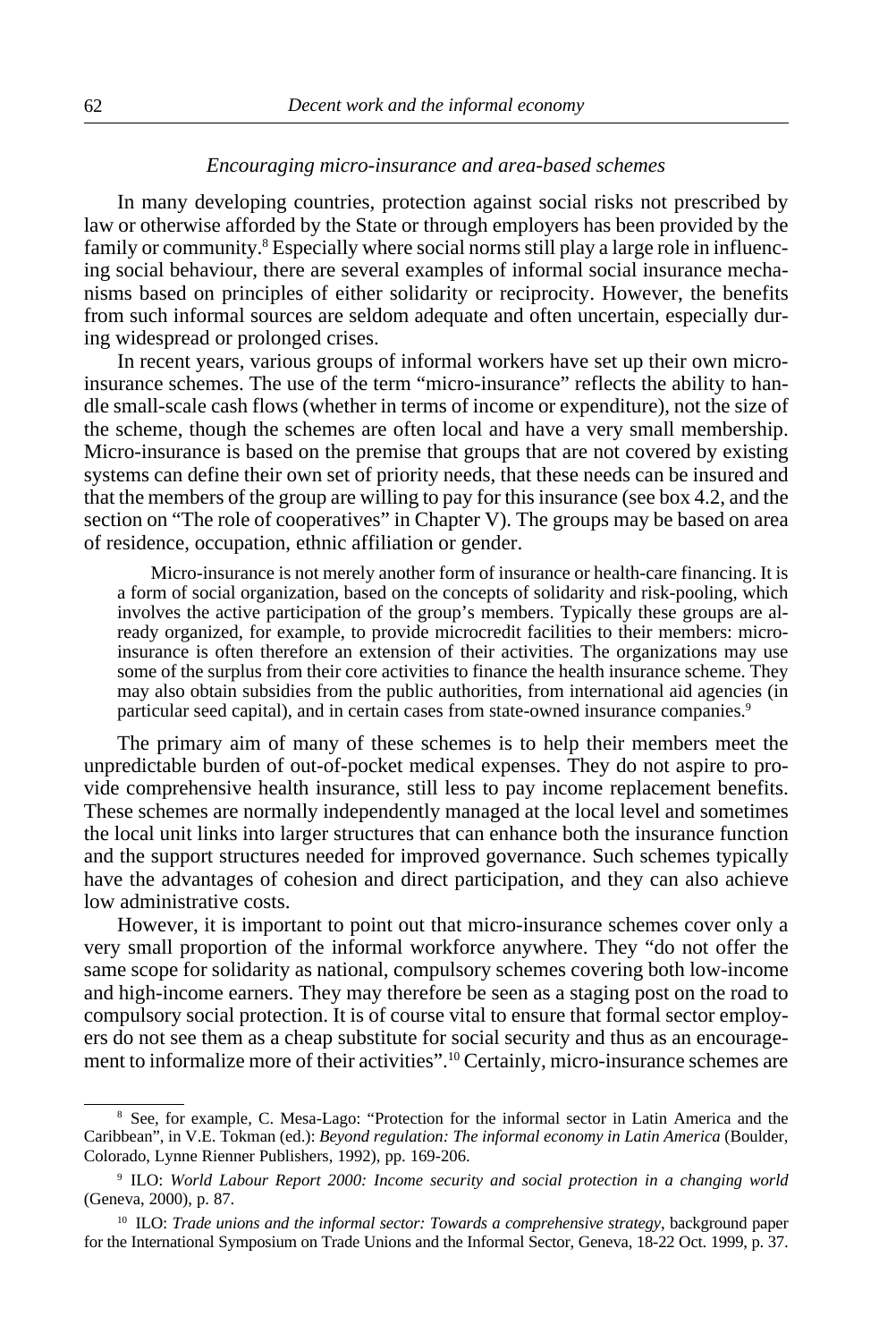*The UMASIDA scheme, United Republic of Tanzania:* In 1995, an ILO project facilitated the establishment of an umbrella organization of informal economy associations called UMASIDA (an acronym for Mutual Society for Health Care in the Informal Sector). UMASIDA now has a written constitution and is led by an executive committee. At the beginning of 1999, it counted 1,800 contributing members from about ten different associations. Members contribute Tsh1,000-2,000 (less than US\$2) a month, which is deposited in a centralized UMASIDA account. The exact amount contributed varies from group to group depending on the benefiting dependants (spouses, children and parents) as well as on the health-care package. In general, UMASIDA covers the costs of primary health care, laboratory investigations and treatment. The advantage of the scheme is that it provides access to quality health care at an affordable cost. In various groups, UMASIDA's intervention has also resulted in health promotion activities at work and at home, such as on work-related accidents and preventable diseases. A general problem is that contributions are dependent on season or business activity and are often irregularly paid, especially by the smaller groups.

Source: ILO: *World Labour Report 2000: Income security and social protection in a changing world* (Geneva, 2000), p. 89.

*Mutual health insurance scheme, Bolivia:* The Instituto Politécnico Tomás Katari (IPTK), a non-governmental organization, instituted a mutual health insurance scheme in 1996 which covers basic health-care services, including preventive care and health promotion, out-patient care, medicines and other services to its members and the general public. More than half its members, including home-based workers and other informal workers, are excluded from other social security systems or earn income below the poverty line. IPTK had 2,000 members by 1998, and handles about 35,000 consultations per year. The scheme is financed primarily through member contributions but has also received grants from development agencies.

Source: M.A. Chen; R. Jhabvala; F. Lund: op. cit., box 8.

*Grameen Kalyan, Bangladesh:* is a not-for-profit company that in 1997 took over the Rural Health Programme (RHP) founded by the Grameen Bank. The RHP acts both as an insurer and as a health provider, i.e. through health centres attached to branches of the Grameen Bank. As an insurer, RHP collects annual premiums (about US\$5 per family) from members associated with a health centre. Non-Grameen Bank members can also use the facilities of the health centre for a fee commensurate with the market rate for the service. About 75,000 families are covered by the scheme.

Source: W. van Ginneken: *Social protection for workers in the informal economy: New challenges for Asia and the Pacific*, Twelfth ISSA Regional Conference for Asia and the Pacific, Bangkok, 20-23 Nov. 2000, p. 9.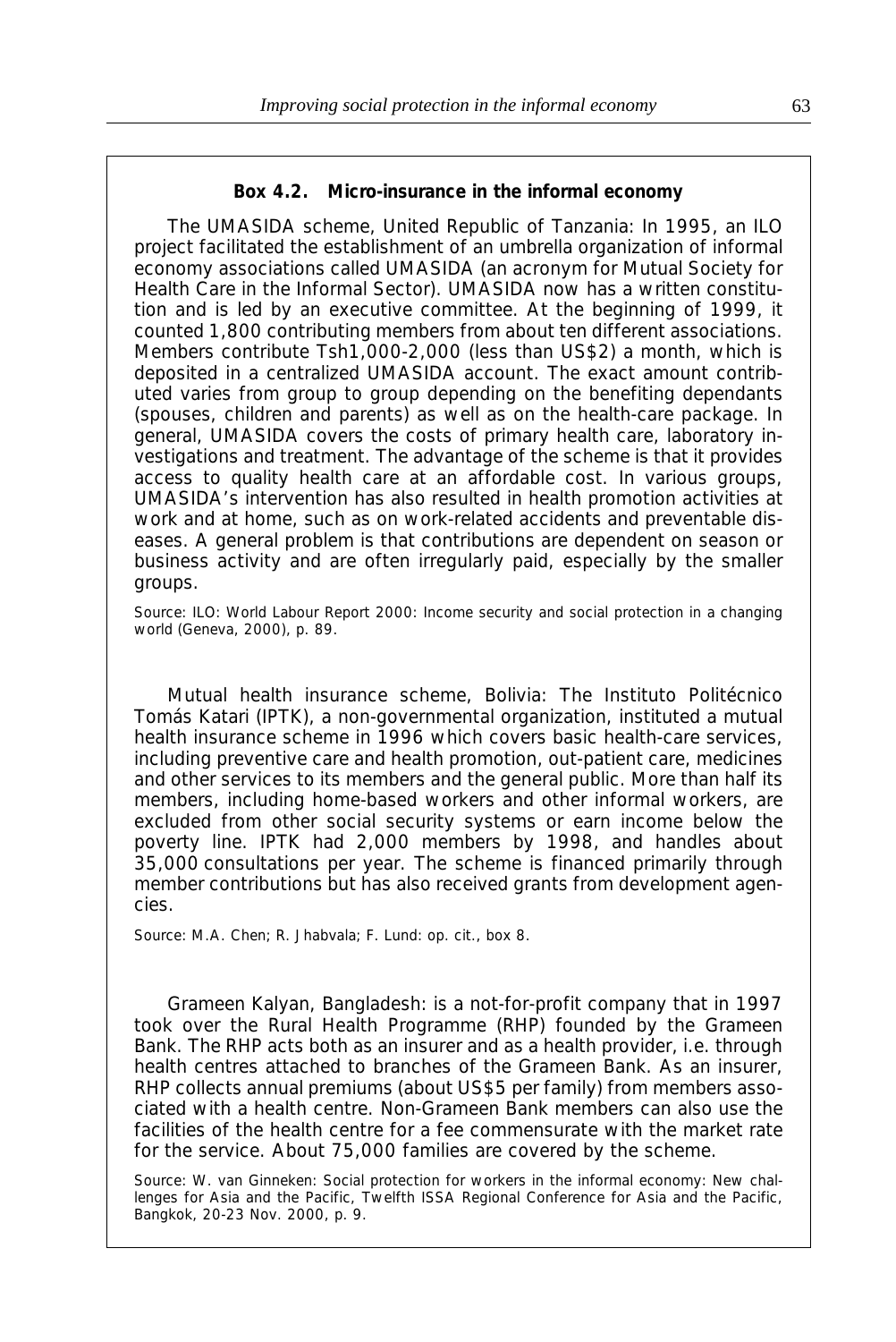*SEWA's Integrated Insurance Scheme:* the Self-Employed Women's Association (SEWA) runs the largest comprehensive contributory social protection scheme for informal workers in India today. One-third of the premium is financed through interest paid on a grant provided by the German technical cooperation agency (GTZ), one-third through direct contributions by women workers and one-third through a subsidized package scheme provided by the Life Insurance Corporation of India and the United India Insurance Company. SEWA members can choose whether to become members of the scheme, which covers health insurance (including a small maternity benefit component), life insurance (death and disability) and asset insurance (loss or damage to housing unit or work equipment). SEWA has also designed the payment of premiums to suit different income groups among the very poor.

Source: F. Lund; S. Srinivas: *Learning from experience: A gendered approach to social protection for workers in the informal economy* (Geneva, ILO, 2000), pp. 132-133.

not in themselves as secure as broader national systems in that a calamity within a community or other factors that force workers to change their work, and hence destroy the basis of trade organizations, can at the same time destroy the capacity of linked insurance schemes to serve the needs of their members.

Several measures can be proposed to expand and strengthen micro-insurance for informal workers. One option is for such schemes to form organizations among themselves, which will enable them to achieve various objectives, including stronger negotiating power with regard to the government as well as public and private health providers, sharing of knowledge and greater financial stabilization through reinsurance. A second approach is to devote more effort to the marketing of microinsurance, as a large percentage of the target population may still not be well informed of the benefits of being insured. Obviously, the role of the government is critical for the successful upscaling of these schemes; for example, government subsidies could undoubtedly expand coverage. Local governments can play an important role in setting up area-based social protection schemes, in partnership with local groups of civil society. Area-based schemes have the advantage that administration costs tend to be low and local participation and control can be included in the design of the scheme.

# *Promoting cost-effective tax-based social benefits*

Many developing countries have set up category-based and/or social assistance schemes that are aimed at people in need who cannot be reached by employment or other social policies and who have not been able to protect themselves through social insurance. Such schemes are predominantly contingency-based and limit support in cash or in kind to specific needy groups. Social assistance schemes are often costly owing to the high administrative cost of applying complex means tests. Category-based benefits need not be too costly, however, if the category of persons eligible can be narrowly defined.

In South Africa, for instance, the old-age pension scheme is a programme of cash transfers which is non-contributory, means tested and well targeted on poor elderly people. It is a vital form of support for retired informal workers who were never able to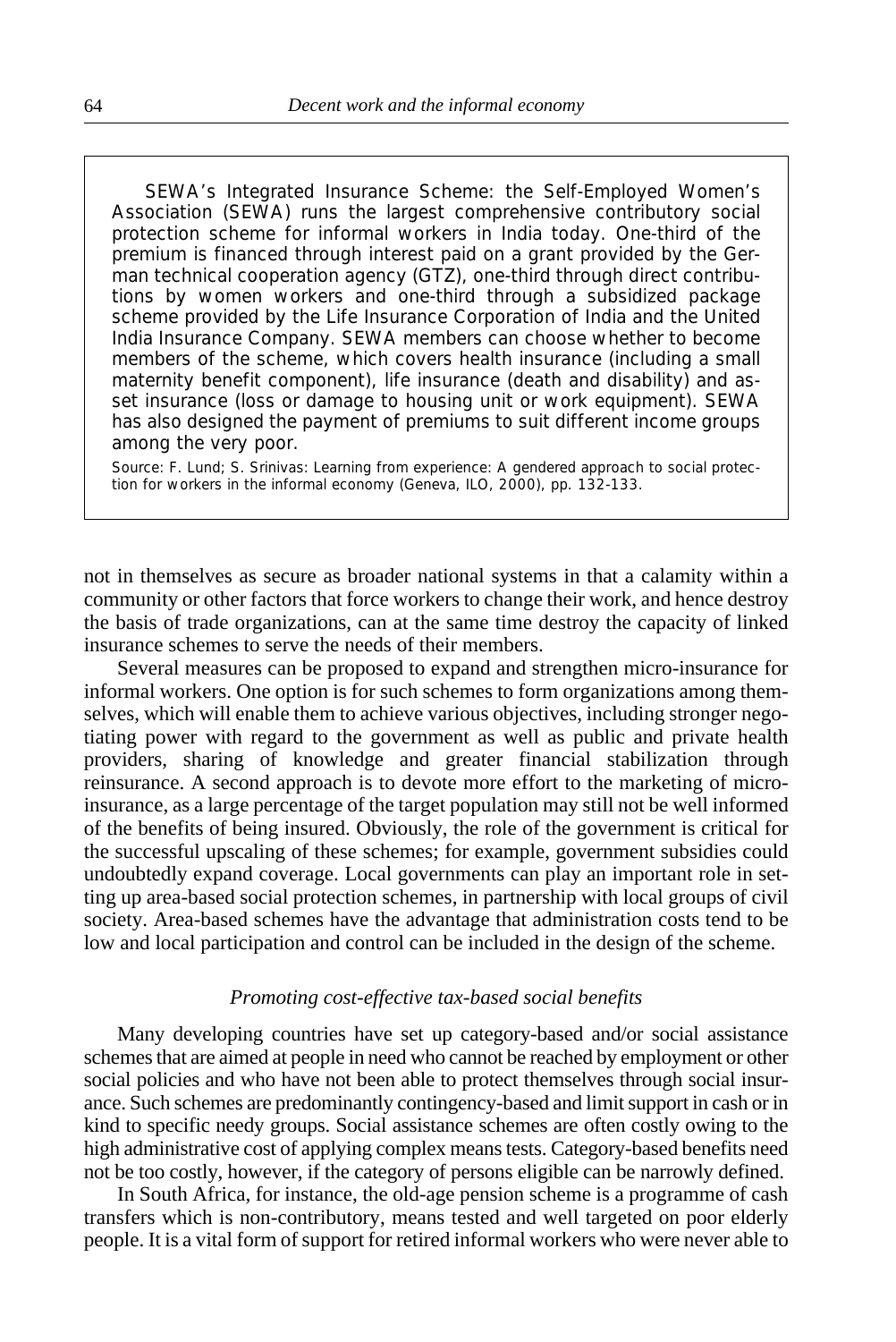save for their own retirement. In addition, and very interestingly, studies show how the reliability of this state assistance means that it can be used as a form of collateral for agricultural and other enterprise inputs, as well as securing the position of elderly people in the multigenerational households in which many live. Women are eligible at a younger age than men and can thus draw it for more years, as they normally live longer than men. In Brazil, too, the pension scheme provides similar benefits to workers in the informal economy.<sup>11</sup>

#### OCCUPATIONAL SAFETY AND HEALTH IN THE INFORMAL ECONOMY

A major reason why social protection is especially critical for informal workers is that they are much more likely than formal workers to be exposed to poor working environments, low safety and health standards and environmental hazards. Such exposure impairs the health and productivity as well as the general well-being and quality of life of informal workers and their families (see box 4.3). But often they are not even aware of the risks they face, and, if they are, they do not know how to avoid them. Low

## **Box 4.3. Health and productivity: Returns to health care**

In *Peru*, an econometric analysis was conducted based on the 1995 National Household Survey which collected socio-economic and demographic data on nearly 20,000 households and 99,000 persons. The econometric model predicted that the reduction of one reported day of illness per month would increase the wage rate of urban and rural women by 3.4 and 6.2 per cent, respectively. For men, the increase was larger – 4.7 and 14.2 per cent in urban and rural areas, respectively. Consequently, public and private investment in health should be recognized as mechanisms for increasing household income, principally in rural areas where rates of return to health are high.

Source: R. Cortez: "Health and productivity in Peru: Estimates by gender and region", in W.D. Savedoff and T.P. Schutz (eds.): *Wealth from health: Linking social investments to earnings in Latin America* (Washington, DC, Inter-American Development Bank, 2000), cited in J. Thomas: *Regional report on decent work in the informal sector: Latin America*, background paper prepared for this report (Dec. 2001).

In *Nicaragua*, data from the 1993 Living Standard Survey were analysed to study the links between health variables, broadly defined, and productivity. The results suggested that poor health could reduce productivity by up to 58 per cent. Important health-related variables were the condition of urban housing, rural sanitation and the supply of preventive care services by nurses. A community programme, Casa Mujer, in which women organize to provide public services, also has a demonstrably positive impact on the health of rural women and men.

Source: J. Espinosa; C. Hernández; W.D. Savedoff: "Productivity and health status in Nicaragua", ibid., cited ibid.

<sup>11</sup> M.A. Chen; R. Jhabvala; F. Lund: *Supporting workers in the informal economy: A policy framework*, background paper prepared for this report (Nov. 2001), pp. 46-67.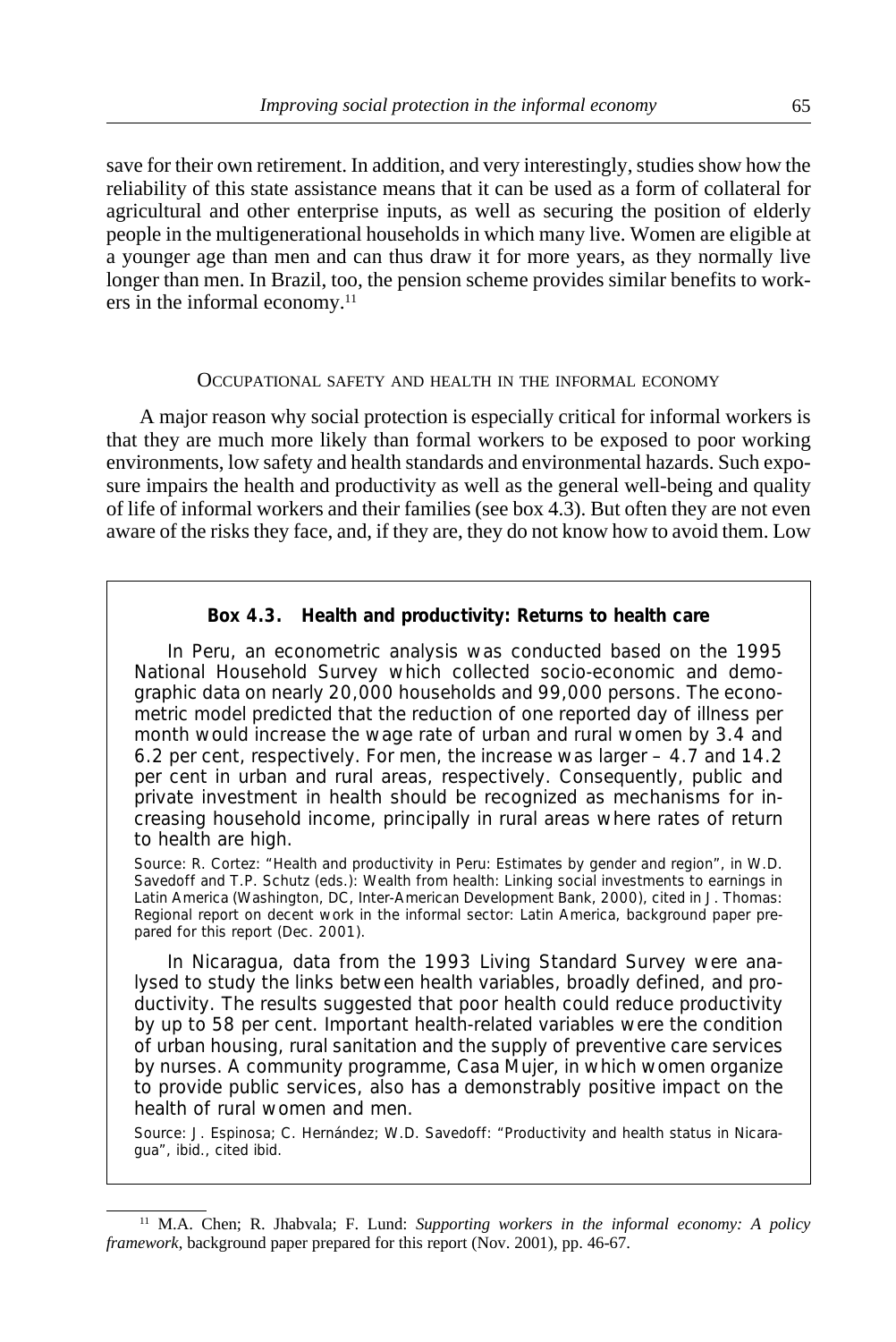levels of technology, low productivity, irregular employment relationships and lack of investment capacity tend to increase the exposure of informal workers to occupational accidents and diseases. Inadequate technical and managerial skills are aggravating factors. For the many women informal workers who combine productive activities in their home with child rearing and household chores, the usual hazards are compounded by poor housekeeping and long hours of work.

Work-related risks are often closely linked to risks arising out of the inadequacy of the living environment, since the home is often the workplace. So it is not just informal workers but also their families and even neighbours who may be exposed to various occupational hazards and accidents and are vulnerable to diseases and poor health. For informal workers who operate in open spaces or in locations not legally recognized for the purpose and with no right of ownership, their occupational safety and health problems are also linked to their lack of access to sanitary facilities, potable water, electricity or waste disposal.

National and local authorities do not have adequate knowledge of the problems relating to health and safety in the informal economy. As the informal economy is not covered by national recording, notification and compensation systems, there is not much information on occupational accidents and diseases arising from hazardous working conditions which could be used for the identification of priority areas of prevention. Institutional responses to these problems are often weak, especially as the labour inspectorates in developing countries lack staff and resources. Since much informal work takes place within the privacy of homes, it is very difficult for labour or health inspectors to find, contact and enter the homes to carry out the necessary investigations and develop programmes to improve conditions and reduce hazards.

The ILO has gained some experience on addressing the problems outlined above. For example, in Dar es Salaam, United Republic of Tanzania, an innovative model combined the extension of occupational health services using the existing public health structure and a community health approach; advice on low-cost improvements at the micro-enterprise level to prevent injuries and diseases; and the introduction of a self-sustainable health insurance scheme (see box 4.2 on UMASIDA above).<sup>12</sup> A follow-up project extended the efforts both within the country and to Senegal and Nigeria. The ILO has also conducted pilot activities in the Philippines, Malaysia and Nepal under the Work Improvement and Development of Enterprise (WIDE) Programme to help micro-enterprises to simultaneously improve their incomes, productivity and working environment.

The challenge of improving occupational safety and health in the informal economy is not so much a matter of attempting to enforce compliance with regulations as of providing informal operators and workers with information and guidance on often simple and inexpensive measures that can be taken to reduce risks. Training is a crucial tool to raise awareness and improve work practices in the informal economy. In this regard, the ILO has developed several training packages with different objectives. For example, a modular training package, Participatory Action Training for Informal Sector Operators (PATRIS), has been produced to demonstrate the link between productivity and im-

<sup>&</sup>lt;sup>12</sup> See V. Forastieri: *Improvement of working conditions and environment in the informal sector through safety and health measures*, Occupational Safety and Health Branch Working Paper, OH/9907/08 (Geneva, ILO, July 1999).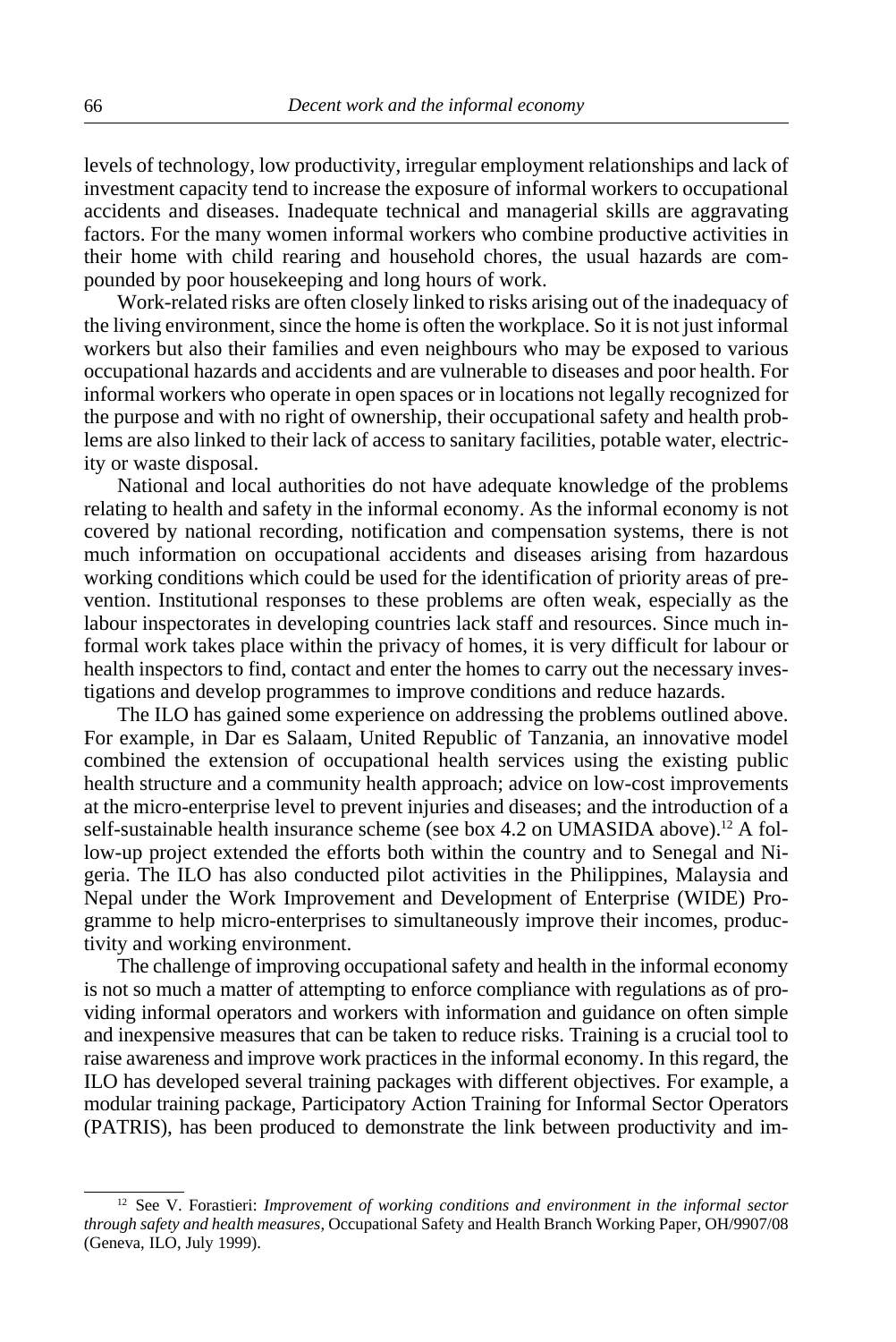provement of working conditions. This practical and simple training method emphasizes voluntary participation in the implementation of concrete improvements in the participants' workplace. It deals with such issues as the physical environment, the premises, ergonomics, welfare facilities, work organization and health promotion. The package has been tested in the United Republic of Tanzania and Nigeria.

Training to improve occupational safety and health in the informal economy can be usefully linked to small business management training. This is being done by the ILO using the Improve your Work Environment and Business (IWEB) modular package. This programme for micro-manufacturers combines small business management training (based on the Start and Improve Your Business (SIYB) training package) with the promotion of job quality, in particular improved working conditions and good management of workers and their environment (see box 6.5). It is based on the argument that better job quality will result in a more competitive and successful business. As in the case of PATRIS, the IWEB package links better working conditions with other management goals, such as higher productivity. It builds on local practices, uses a learning-by-doing method, encourages the exchange of experience and promotes workers' achievements. Providers of business development services are the channels through which enterprises can gain access to these programmes that enable them to improve their quality of work.

ILO experience shows that successful approaches to promoting occupational safety and health in the informal economy are those that are linked as much as possible to efforts to extend social protection and to encourage employment creation. Occupational safety and health should be part and parcel of efforts to improve job quality as well as quality of life in the home and in local communities, moving towards the goal of decent work. In this regard, an important component of any successful strategy is the sensitization of policy-makers, municipal authorities and the labour inspectorate about the basic right of informal workers to decent working conditions.

In addressing the safety and health problems of workers, especially the poor, in the informal economy, the role of labour inspectors may need to be reviewed. Labour inspection has been seen in the past as an exercise in setting standards, monitoring whether these are being met and issuing penalties when they are being contravened. Instead of simply monitoring and issuing penalties, labour inspectors could help the workers themselves to improve their health and safety and thereby their productivity. Labour inspectors, as well as health inspectors, could play a facilitative role. They could work with others who are familiar with life and work in the informal economy, including labour inspection auxiliaries (for instance, recruited from among retired craftspeople) and, importantly, business development service providers.

In order to reach informal workers where they live and work and to respond to their needs, information and training should be provided through non-formal education programmes. Training should be flexible and adapted to the situation of the workers according to the sector or type of employment relationship. Where relevant, distance education techniques may be used.

What is being sought are simple, low-cost measures to prevent accidents and protect health through the introduction of ergonomic improvements, better workplace conditions and practices, improved use of tools and machinery and replacement of toxic or potentially toxic substances. Training should also be provided to health-care personnel (medical, paramedical and nursing personnel) on the occupational safety and health issues affecting informal workers.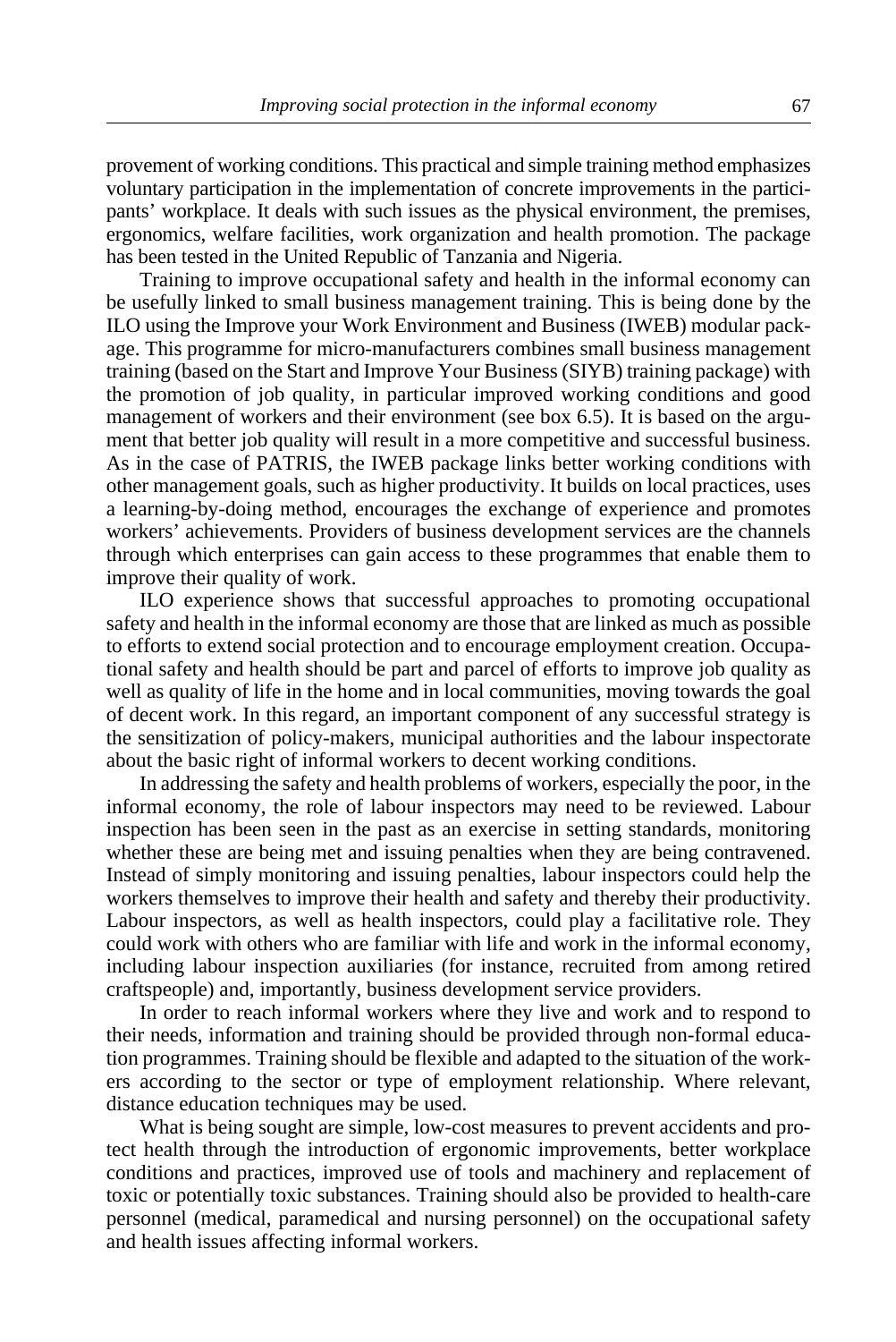At the same time, owners of micro- and small enterprises need to be convinced that job quality is good for business.13 Business development service providers can play a role in raising the awareness of these business owners. Although largely untried for this purpose, they definitely have potential as a channel for improving job quality in informal micro-enterprises. Business owners are more likely to attend (and pay for) training that enables them to become more competitive (through better job quality) than training or advice that just promises them a more healthy environment. Mass media and social marketing approaches are also promising ways to improve job quality, including occupational safety and health, in micro- and small enterprises. These approaches have proven effective for changing people's attitudes and behaviour in related areas such as human rights, productivity and environmental protection.

Promoting occupational safety and health in the informal economy could also be organized through cluster programmes. Practical steps would include, firstly, defining clusters within which activities could be organized. These might be clusters of specific subsectors or local communities where large numbers of informal workers are active and where significant health and safety problems exist. Walk-through surveys and interviews of workers by qualified health and safety officers could help identify the problems and indicate the types of immediate corrective action possible.

Cluster programmes should ideally be linked to wider municipal or district programmes that might include environmental health, environmental management and primary health-care programmes. The health promotion activities for the extension of occupational health can be carried out in collaboration with established public healthcare facilities at the municipal and district level which are in the vicinity of the clusters. Such activities can cover simple means of preventing diseases, including HIV/ AIDS. Hygiene education can involve keeping wells and water sources in general clean, personal hygiene and hygienic food handling and cooking habits. In order to extend their services to the clusters, it would be useful to create a referral system involving the first-aiders in each cluster.

Workers' and employers' organizations could play an important role in the development of occupational safety and health programmes for informal workers and operators. Health and safety committees could be established in the clusters in consultation with representatives of the concerned workers and micro-entrepreneurs. First-aid training could be given to a selection of volunteers within the clusters. Capacity building of workers' and employers' organizations should be given particular attention. For example, a guide to good practice and a training manual could be produced locally, based for instance on the model provided by the PATRIS manual, to train the health and safety committees to operate more effectively.

Given women's participation in the informal economy and their roles as caregivers, workers and users of services, their experience, knowledge and skills should be taken into account in all these activities. Women should have active participation and voice in the local mechanisms set in place to improve working conditions.14

<sup>13</sup> The issue of job quality is discussed in Chapter VI. See also ILO: *Job quality: It's just good business* (Turin, International Training Centre of the ILO, undated [2001]).

<sup>14</sup> See V. Forastieri: *Information note on women workers and gender issues on occupational safety and health*, InFocus Programme on Safety and Health at Work and the Environment, doc. OH/9903/01 (Geneva, ILO, 2000).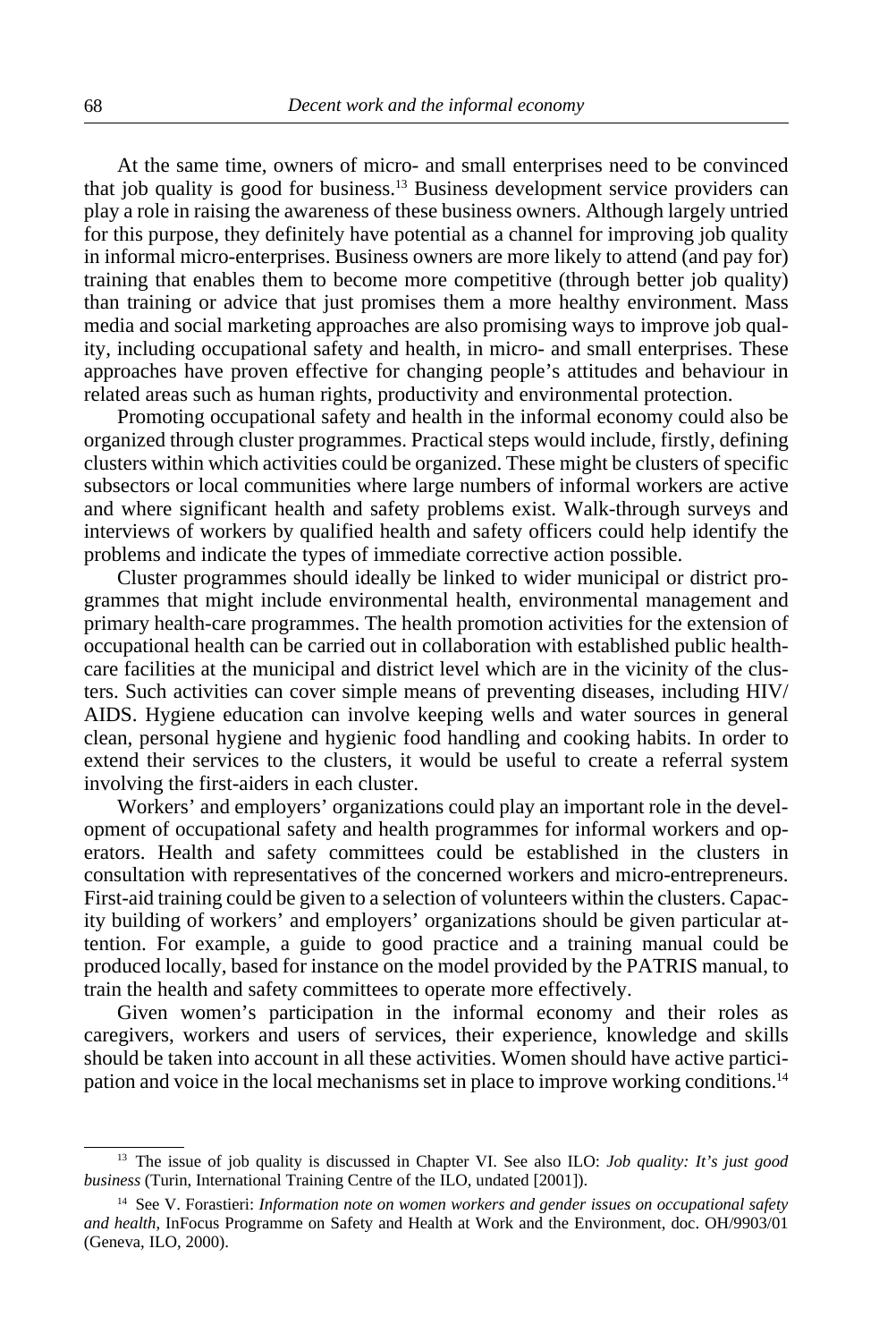THE IMPLICATIONS OF HIV/AIDS FOR SOCIAL PROTECTION IN THE INFORMAL ECONOMY

In many developing countries, particularly in sub-Saharan Africa, the HIV/AIDS pandemic is having a catastrophic effect on almost every aspect of society. Although a lot more research is required, there are obvious implications for work and social protection in the informal economy.

Of the 36 million people infected with HIV worldwide, at least 23 million or nearly two-thirds are working people aged 15 to 49 in what are normally the most productive years of their lives. In the countries where most of the labour force is working in the informal economy, most of the people with HIV/AIDS would naturally be found there. Even those who are in formal employment may face prejudice and discrimination and be forced to leave their formal jobs. Without adequate social protection, they may have no choice but to find alternative means of income – in the informal economy.

How to implement the ILO code of practice on HIV/AIDS<sup>15</sup> in the informal economy is a critical challenge. Given the very high percentage of employment found in informal enterprises, there is an urgent need to amass knowledge of the situation of HIV/AIDS in these enterprises, identify good practices on how to address the problem and develop practical and innovative approaches and tools to prevent HIV/AIDS and mitigate its impact in the informal economy. One approach which should undoubtedly be investigated more thoroughly is the development of prevention and care programmes in the context of the mutual health funds which are being established for small enterprises and informal operators in many countries.<sup>16</sup>

For employers in small firms, the loss of one or more key employees may be catastrophic, leading to the collapse of the firm. In rural areas, losses due to HIV/AIDS have led to reduced food production and declining food security, as well as a reallocation of labour and time from agricultural work to non-agricultural care activities. Very importantly, HIV/AIDS has led to increased demands for spending on health and social welfare, and the cost of insurance benefits for households, companies and governments has increased. Some companies have reported a doubling of medical expenses over a five-year period, while employees who fall ill have to divert their savings into medical care. Some employers have also adopted the practice of recruiting staff on casual or short-term contracts to avoid paying disability, death or other benefits.17

When a member of a family is infected by HIV/AIDS, this can affect the family in a number of ways. The main breadwinner may no longer be able to work. Thus, other less qualified members of the family, including children and the elderly, may have to seek work in order for the family to survive – the chances are that they will only be able to find work in the informal economy. It may also be necessary for a family member to work from home in order to care for a sick relative, leading to home work, which is often informal. In the event that those infected are already working in the informal economy, their productivity may be significantly reduced; this may also lead to children having to leave school to help generate income. Often, the most vulnerable

<sup>&</sup>lt;sup>15</sup> ILO: *HIV/AIDS and the world of work: ILO code of practice* (Geneva, 2001).

<sup>&</sup>lt;sup>16</sup> ILO: *HIV/AIDS: A threat to decent work, productivity and development, document for discussion* at the Special High-Level Meeting on HIV/AIDS and the World of Work, Geneva, 8 June 2000, p. 30.

 $17$  ibid., pp. 21 and 29.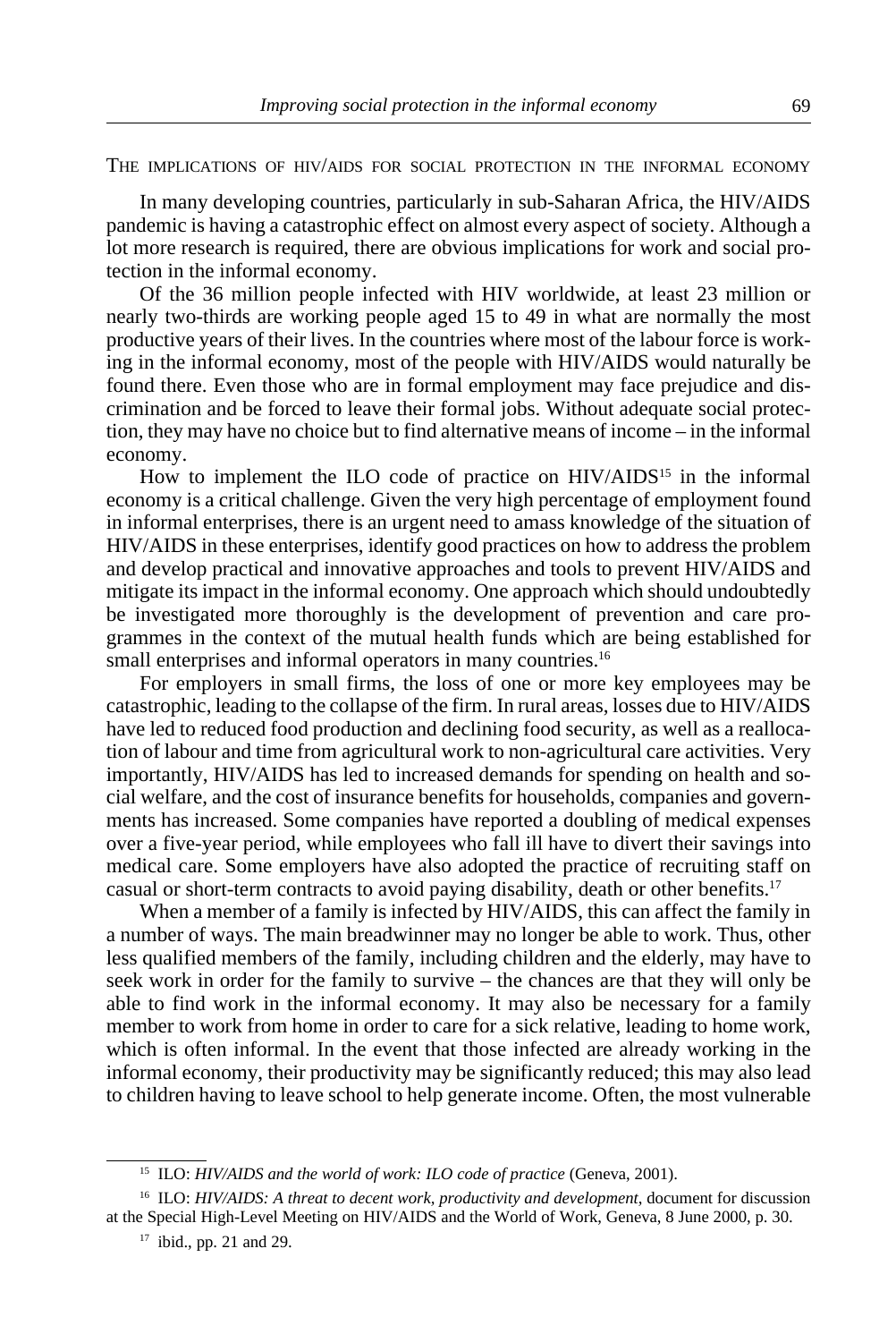segments of the population – normally the old, especially older women, and children – are left to care for those afflicted with the disease and, later on, to care for themselves; yet they are the ones most likely to be without any form of social protection.

The HIV/AIDS pandemic has served to underline the gravely inadequate nature of social protection systems in the countries most affected. It is doubtful that the existing financing available in social protection systems would be sufficient to cope with the consequences of the HIV/AIDS pandemic. Many of the individuals who have been infected have no social security coverage. As a result, they typically do not have access to the quality medical care they require. Nor do their dependants, if they are breadwinners, receive any replacement income when they die or are unable to continue working. Informal social protection mechanisms (extended family, local community) are also being stretched beyond breaking point by the large numbers of adult breadwinners now being struck down in their prime. "Never was it more clear why social solidarity and risk-pooling must be organized on the widest possible basis: this is vital in order to ensure that all the necessary help is channelled to the family, groups, communities and regions most direly affected."18

<sup>18</sup> ILO: *Social security: Issues, challenges and prospects*, op. cit., p. 6.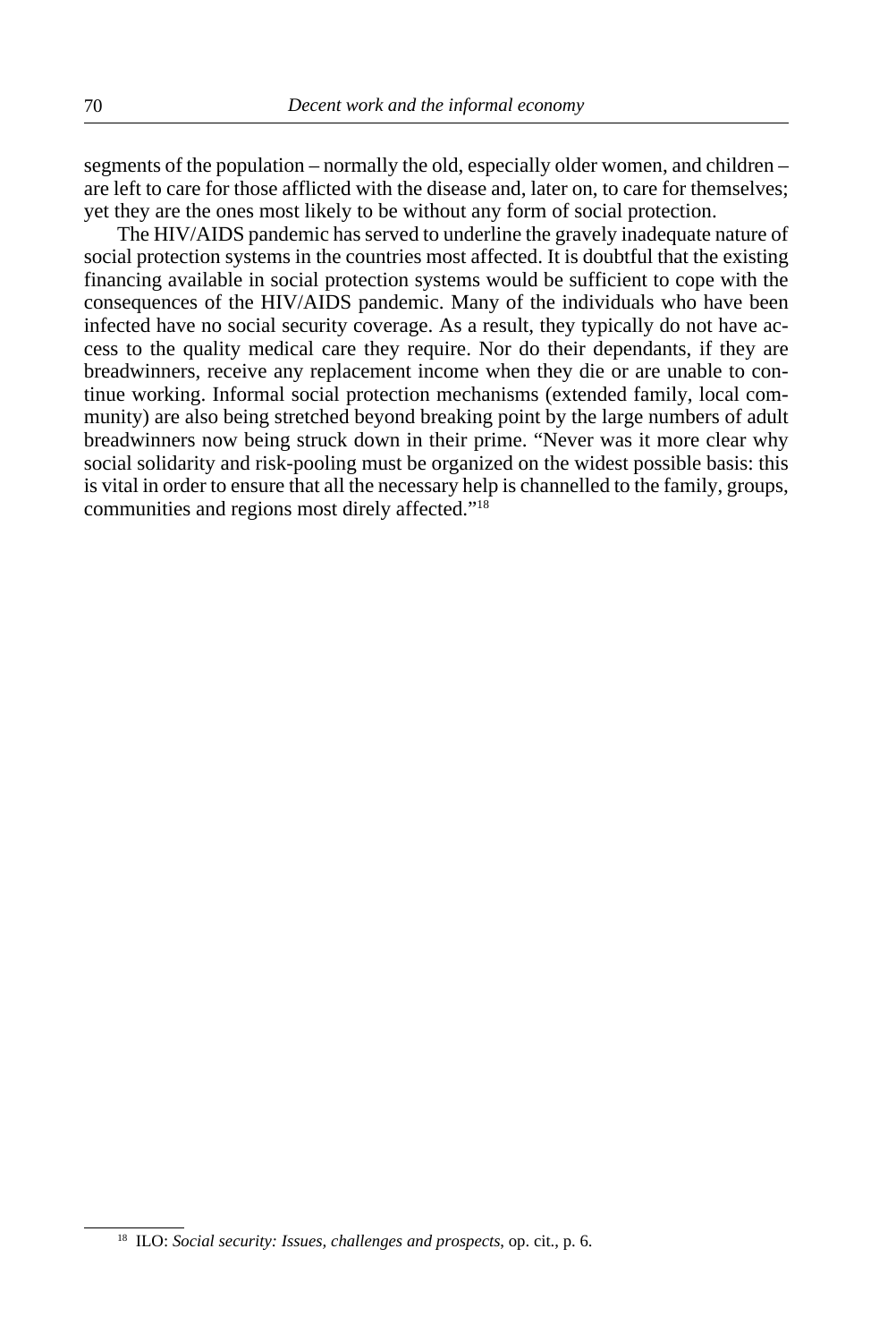# CHAPTER V

# **STRENGTHENING REPRESENTATION AND VOICE IN THE INFORMAL ECONOMY**

#### THE REPRESENTATIONAL GAP IN THE INFORMAL ECONOMY

"People in informal work represent the largest concentration of needs without voice, the silent majority of the world economy."1 Everywhere in the world, people in the informal economy are excluded from or under-represented in social dialogue institutions and processes. In order to secure and exercise an independent voice at work, workers and employers need representational security. Representational security at work is based on the freedom of workers and employers to form and join organizations of their own choosing without fear of reprisal or intimidation. As emphasized in Chapter III, freedom of association and the right to organize constitute a fundamental human right. It is also a key enabling right. If workers or employers are denied the possibility of organizing, they will not have access to a range of other rights at work.

The framework of law and governance protecting and enforcing this right is therefore critical.<sup>2</sup> However, a number of countries still prohibit the independent formation of any type of organization by all or specified categories of workers, or limit the freedom of workers and employers to form and join organizations of their choice. The Global Report to the International Labour Conference in June 2000 cites countries which still deny the right to organize to agricultural workers and countries which exclude domestic workers from the coverage of legislation which otherwise guarantees the right to organize.<sup>3</sup> Another excluded category is often migrant workers, who also tend to be concentrated in the informal economy.

In addition to legal provision for the right to organize, there must be the necessary measures to ensure effective protection against anti-union discrimination and employer interference. But there can often be extra-legal or informal denial or discouragement of the right to organize. Over the past years, acts of anti-union discrimination have accounted for the second largest percentage of types of allegations examined by the ILO Committee on Freedom of Association.<sup>4</sup> Because of the precariousness of their employment, informal economy workers may not join unions because of fear of reprisals.

<sup>&</sup>lt;sup>1</sup> ILO: *Reducing the decent work deficit: A global challenge*, Report of the Director-General, International Labour Conference, 89th Session, Geneva, 2001, p. 64.

<sup>&</sup>lt;sup>2</sup> The need for a framework of law and governance within which organizing and representation can effectively take place is also discussed in the subsection of this chapter on "The role of national and local governments".

<sup>3</sup> ILO: *Your voice at work: Global Report under the follow-up to the ILO Declaration on Fundamental Principles and Rights at Work,* Report I (B), International Labour Conference, 88th Session, Geneva, 2000, p. 31.

<sup>4</sup> ibid., p. 33.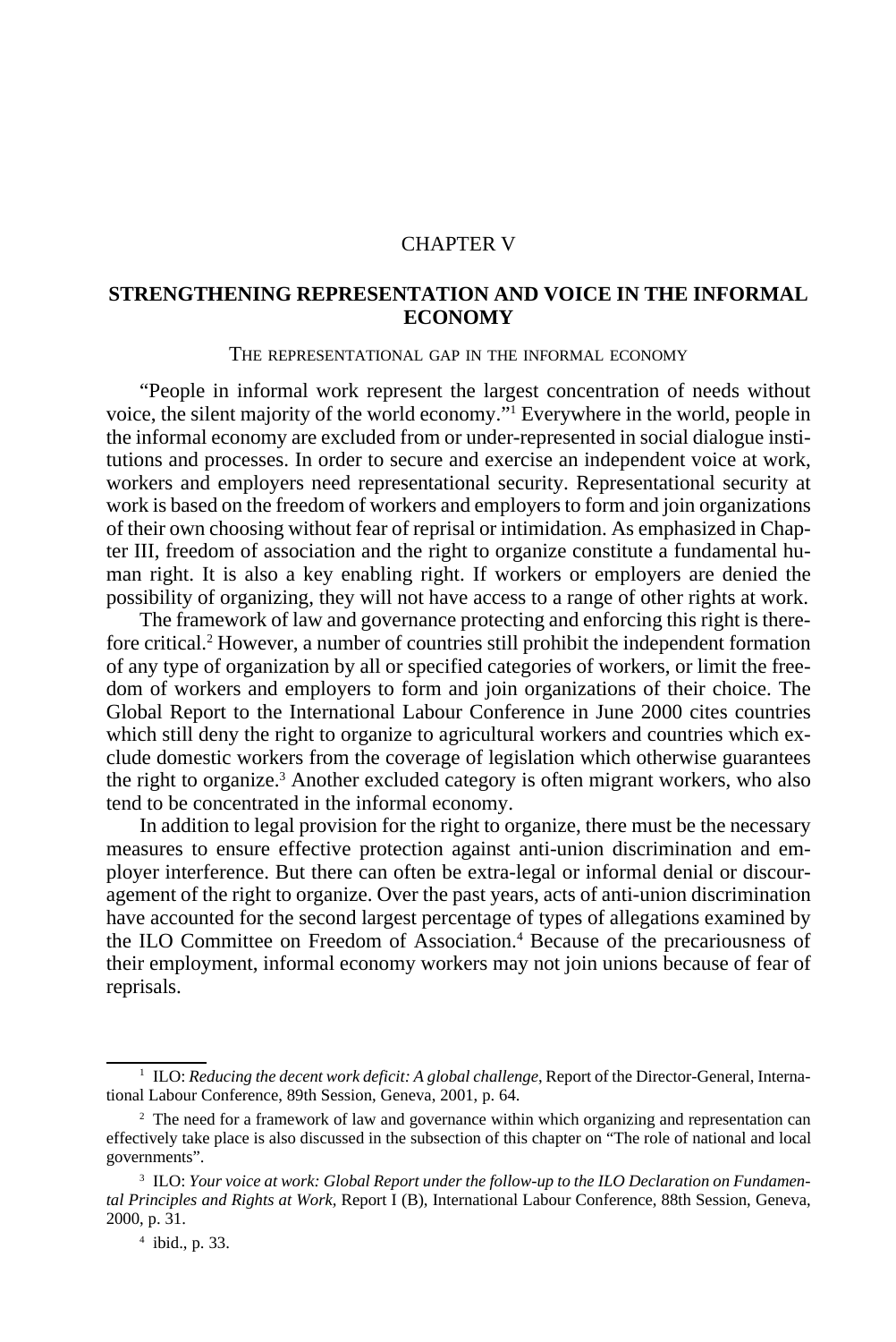Attempts to address these denials require providing for adequate protections against acts of anti-union discrimination. But they should also include pre-emptive action which aims at establishing wide acceptance of the right to organize and the proposition that its violation is neither useful nor tolerable. The overall challenge is to create a climate in the formal as well as the informal economies which enables free organization, and where those engaged in it can act without fear of negative consequences.<sup>5</sup>

Even where they have the right to organize, informal operators and workers are rarely organized. They seldom have their own membership-based organizations to represent their interests.<sup>6</sup> Where they have mobilized and organized themselves, it has been at grass-roots or community level, in self-help groups or in trade-based associations. Micro-entrepreneurs and the truly self-employed have been more likely to organize than dependent workers in the informal economy.7 However, organizations in the informal economy are normally characterized by fragility, structural constraints and limited effectiveness. They are rarely officially registered or recognized and therefore have limited access to and influence over relationships with the institutions and enterprises of the formal economy or with the public authorities. Only in a small (albeit growing) number of cases are they affiliated to formally structured national or international organizations of employers, chambers of commerce, trade unions or cooperatives. The *World Labour Report 1997-98* concluded that "the existing informal sector associations tend, in fact, to have a limited geographical coverage, and their effectiveness and sustainability are undermined by the irregularity and instability of their members' employment and incomes. Their daily struggle for survival, their lack of managerial and technical skills, and their limited ability to mobilize assets from external sources limit the coverage of these organizations and their range of services and activities".8

Women and youth, who make up the bulk of informal workers, are especially without voice – whether for pursuing their employment interests through collective bargaining or for lobbying with politicians and bureaucrats on issues such as access to infrastructure, property rights, environmental concerns and social security. The obstacles to organizational processes are normally more severe for women than for men – because of women's multiple roles and responsibilities at the workplace and in the home. And within mixed-sex organizations, functions and positions tend to be influenced by gender – so that women are under-represented in decision-making positions. In recent years, however, there has been a proliferation of women's groups in the informal economy, which is partly a reflection of the concentration of women in the informal economy and partly a result of the growing efforts by these women themselves and with other social actors to combat gender discrimination and improve social protection. While there are some highly visible and active exceptions, the majority of

<sup>5</sup> ibid., p. 28.

<sup>6</sup> In Manila, for instance, a National Statistics Office survey found that 93 per cent of people (and 96 per cent of women) in the informal economy did not belong to any self-help group and 54 per cent saw no advantage in being a member of such groups. G. Joshi: *Urban informal sector in Metro Manila: A problem or solution?* (Manila, ILO/SEAPAT, 1997), p. 54.

<sup>7</sup> ILO: *World Labour Report 1997-98: Industrial relations, democracy and social stability* (Geneva, 1997), pp. 195-197.

<sup>8</sup> ibid., pp. 216-217.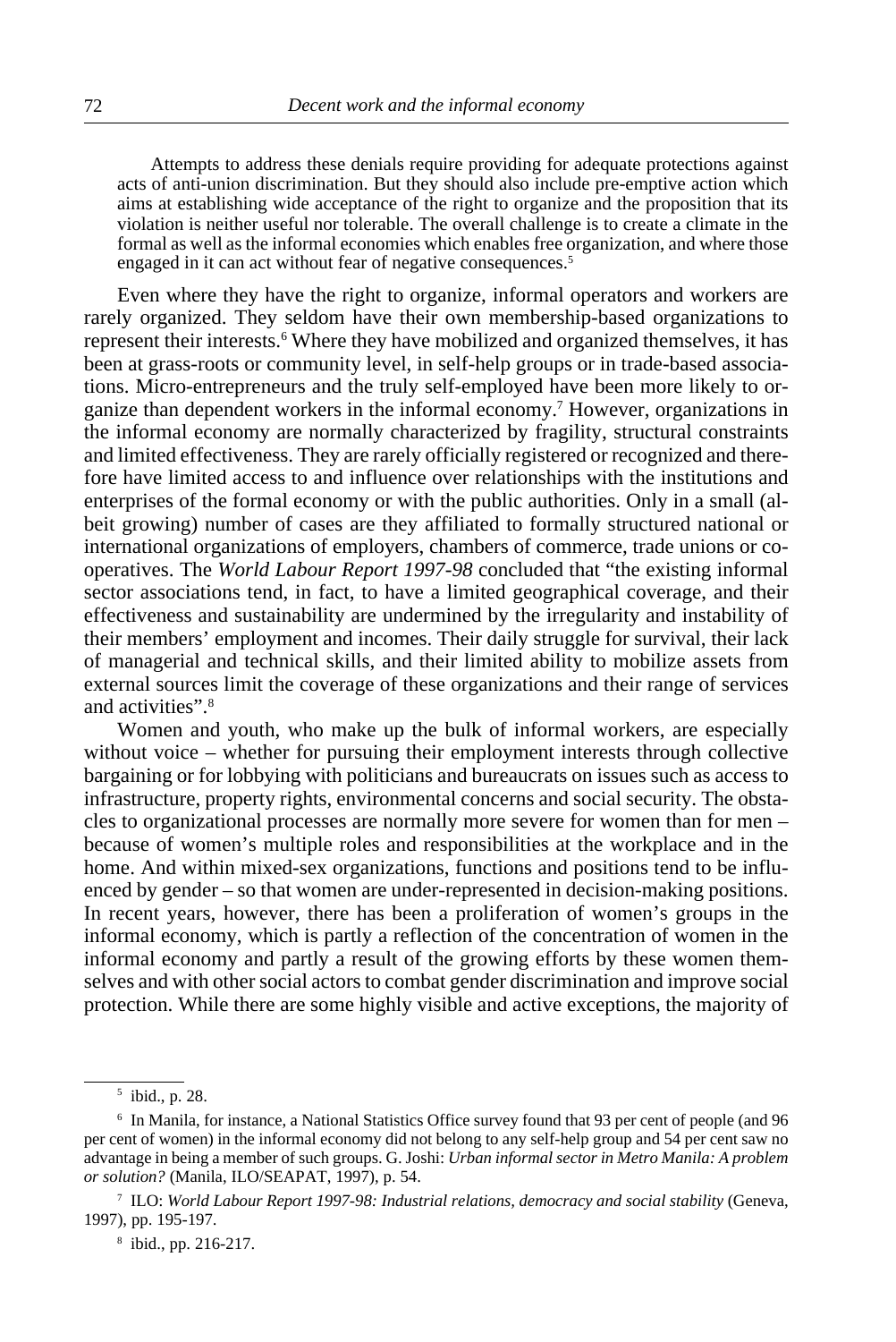these women's informal organizations are grass-roots-based and have limited influence outside of their local communities.

The Global Report to the International Labour Conference in June 2000<sup>9</sup> also highlighted the impact of the growth of the informal economy on collective representation. Trade union membership, whilst generally remaining significant in large workplaces, has decreased in almost all parts of the world in the last decade. Employers' organizations have been facing important challenges, especially with the burgeoning of micro- and small enterprises. The relevance of collective representation may not always be obvious when workplaces are small or in activities where there is little experience of collective organization and representation of interests. Both trade unions and employers' organizations have been rethinking and revising their structures, policies and strategies to organize and represent informal economy interests, but continue to face formidable obstacles and challenges.

Closing the representational gap is crucial for all concerned. For those working in the informal economy, the representational gap is an important reason for their inadequate legal and social protection and their lack of access to productive assets, capital and product markets, training systems, public services and amenities. Without effective freedom of association, they are not able to exercise countervailing power to make their work recognized, protected, formal and decent. Workers' and employers' organizations are neither obliged to organize nor responsible for organizing the informal economy – only for protecting the right of all workers and employers to organize and join organizations of their own choosing. Yet how they enhance voice in the informal economy could affect their own future in terms of membership, representativeness and social and political influence. In the context of today's flexible labour markets and global production systems, it will be increasingly impossible for either trade unions or employers' organizations to maintain or improve conditions in the formal economy without at the same time addressing the informal economy. How the social actors respond to the informal economy will also determine the future of strong and cohesive tripartism. For governments, workers' and employers' organizations and also for other members of civil society, "given the size of the informal economy, the gap between the formal and the informal will continue to be the most important divide in society, and a hindrance to equitable growth".10 Government policies and legislation can play a key role in either supporting or eroding collective representation and social dialogue in the informal economy.

To close the gap will require innovative methods of organization and representation and will involve finding the structures, policies and organizational alignments best suited to the changing nature of the formal and informal economies. "The extension to the informal economy of the goal of decent work cannot depend exclusively on the mechanisms of state regulation and representation which are applied elsewhere. We need new ways to increase economic capabilities and strengthen voice, to defend rights, to generate and transfer resources and change incentives. There is often scope for new forms of action by existing actors, but there is also a need for new actors and new institutions to raise skills, open markets and improve working conditions."11

<sup>9</sup> ILO: *Your voice at work*, op. cit.

<sup>10</sup> ILO: *Reducing the decent work deficit*, op. cit., p. 68.

 $11$  ibid., p. 30.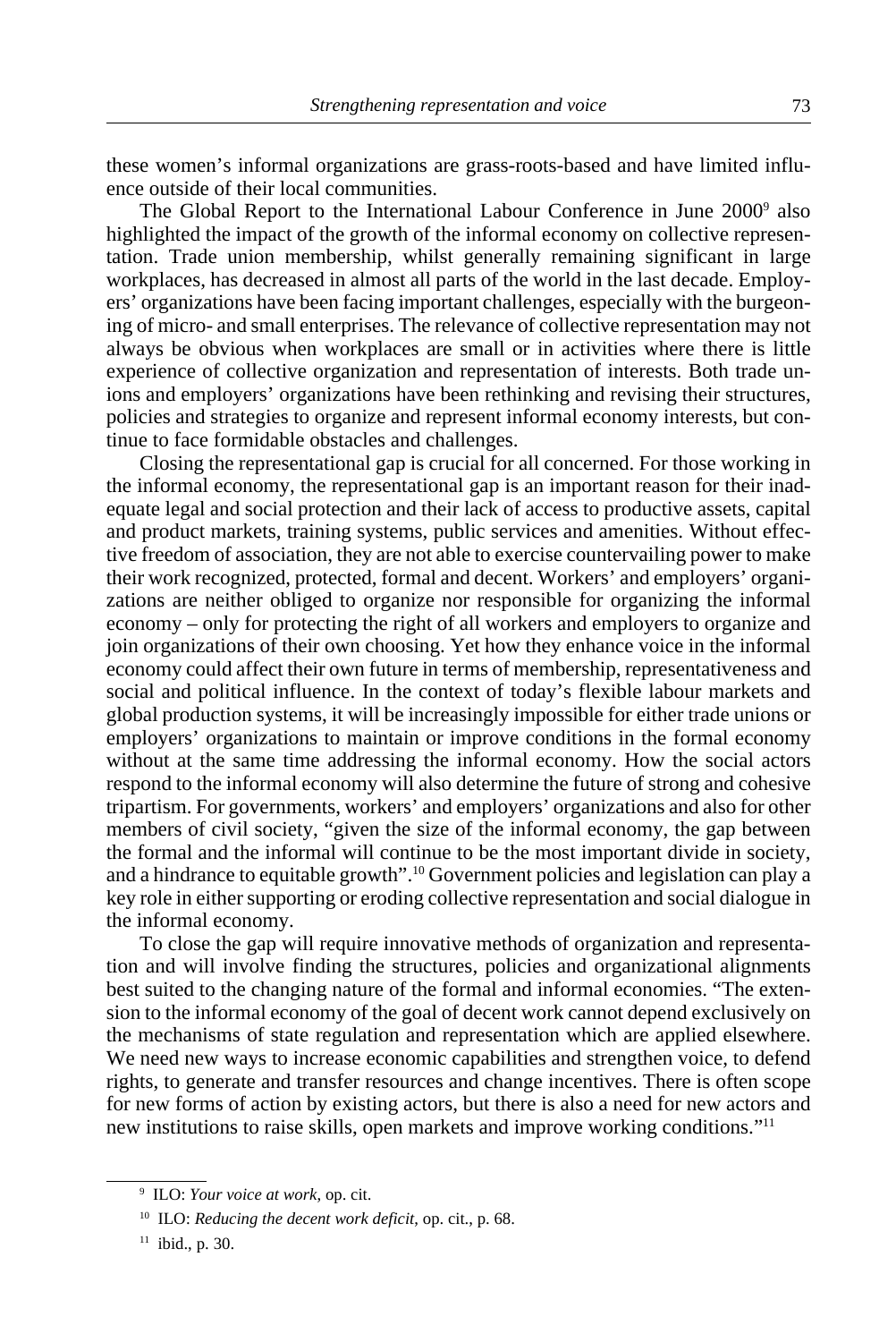#### STRENGTHENING REPRESENTATION AND VOICE IN THE INFORMAL ECONOMY

In describing measures to strengthen voice in the informal economy, the role of each of the tripartite partners – governments and workers' and employers' organizations – is dealt with separately below. But it is important to bear in mind what they can accomplish together through social dialogue. It is also useful to remember that in addition to collective bargaining, other forms of social dialogue can be significant. "Voice regulation" through tripartite systems of consultation and negotiation at national or sectoral level has been increasingly recognized as a dynamic and effective means of promoting efficiency and addressing equity and distributional issues in both the formal and informal economies in the context of globalization.12 It is also important to recognize the diversity of civil society groups, movements and non-governmental organizations (NGOs) which give visibility to and provide advocacy on informal economy issues but do not represent those in the informal economy, as they are often not membership-based or do not have democratic structures.13 Some of these groups and organizations have been very active and vocal at national and international levels,14 and their experience in organizing and their network structures can be tapped by the social partners. There are increasing examples of cooperation and alliances between some of these organizations and trade unions and employers' organizations.

# *The role of national and local governments*

Government policies and legislation are key elements in determining the enabling or disabling environment for organization and representation of those in the informal economy. The voice deficit in the informal economy cannot be effectively and sustainably addressed in the absence of a supportive legal framework and governance. The most important role of governments in this regard is to guarantee the freedom of all workers and employers, irrespective of where and how they work, to form and join organizations of their choosing without fear of reprisal or intimidation. Respect for freedom of association allows the development of the institutional means of representation most relevant to the particular context and issue – be they associations of traders

 $12$  For a discussion of voice regulation as compared to statutory and market regulation, see G. Standing: *Global labour flexibility: Seeking distributive justice* (Basingstoke, Macmillan, 1999). See also ILO: *Your voice at work*, op. cit., pp. 19-20.

<sup>&</sup>lt;sup>13</sup> Only organizations that derive their legitimacy from the constituency they represent can legitimately claim to speak in the name of their members. Any such organization should be driven by democratic rules (for example, election of leaders, assemblies), transparency and accountability to members. Organizations such as NGOs can play an important role in giving visibility to and advancing the cause of informal operators and workers. However, where they are not managed and owned by the latter but rather derive their authority from a board of trustees or similar body to which they are accountable for their programmes, policies and performance, they cannot speak on behalf of informal operators and workers.

<sup>14</sup> Well-known examples include the Self-Employed Women's Association (SEWA) and the Working Women's Forum (WWF) in India and the Self-Employed Women's Union (SEWU) in South Africa. International networks of informal workers have also developed, including StreetNet, a network of individual vendors, activists, researchers and supporters; HomeNet, a network of organizations representing homeworkers; and Women in Informal Employment Globalizing and Organizing (WIEGO), a worldwide coalition of organizations and individuals concerned with coalition building to improve statistics, research, programmes and policies in support of women in the informal economy.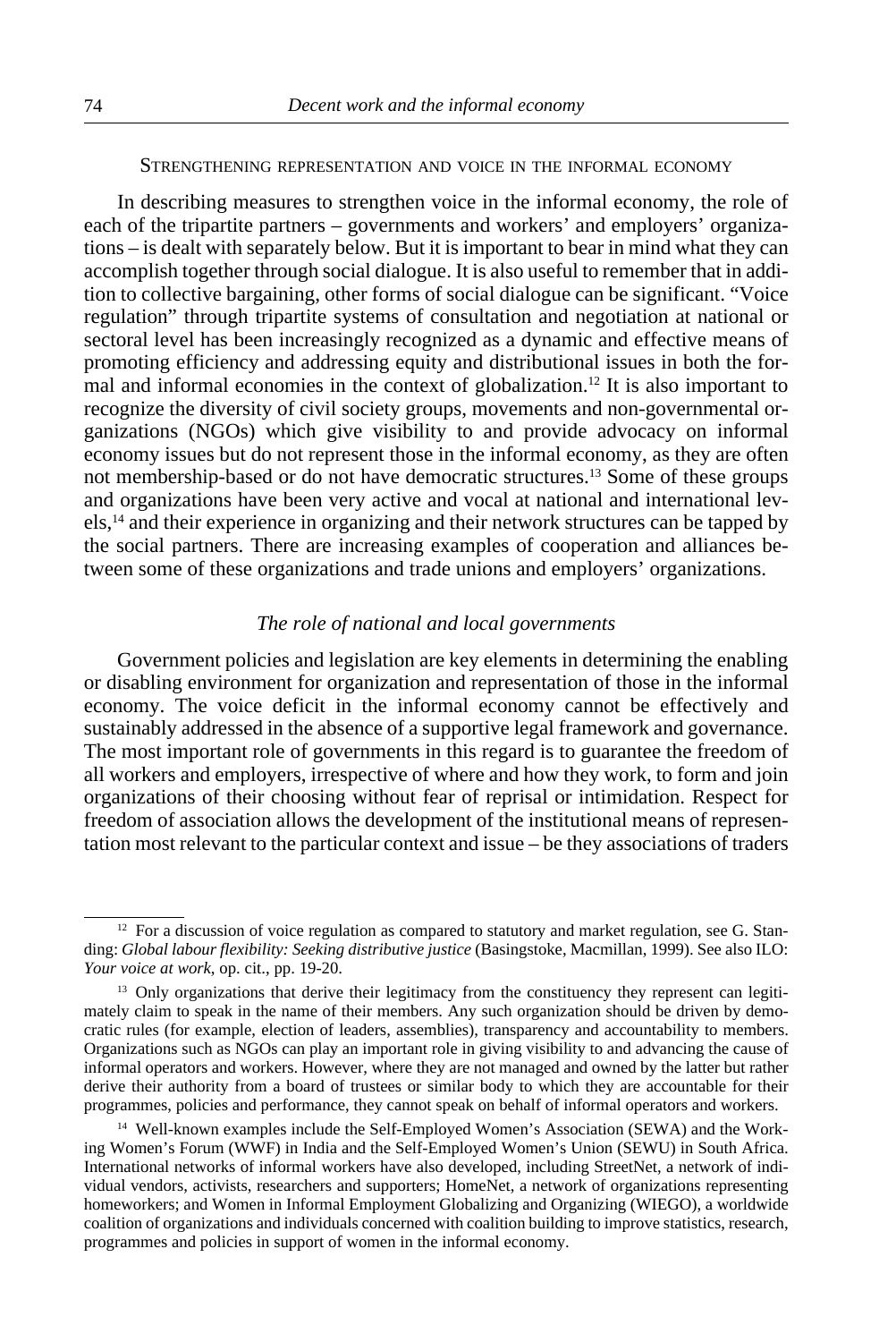in the informal economy, rural cooperatives, women's organizations, trade unions or employers' organizations. Strategies for the collective representation of interests by these institutions should also be able to evolve in a way that most appropriately addresses the particular issue of concern – whether it is a negotiation concerning the use of land; a delegation of workers or employers addressing the government concerning public infrastructure or the implications of a trade agreement; a demonstration or campaign against child labour or violence against women; or social dialogue to increase the level and coverage of minimum wages.

It is often the poorest of the world who take the greatest personal risks when they try to become organized and get their voice heard where power resides, whether it is with the local landlord, contractor, employer or public authority. But today the categories of workers who are either not covered by or specifically excluded from legal protection of their fundamental right to freedom of association and to bargain collectively include large numbers in the informal economy – many of them agricultural workers and domestic workers.15 Since women account for the majority in these categories, they are especially without voice and further isolated and vulnerable.

It is not enough to grant informal workers the right to join or create organizations of their choosing. In addition to fostering representative, democratic and functional organizations in the informal economy, the State must recognize their role as interlocutors and/or partners in policy-making or programme implementation at national and local levels (and at the same time withhold recognition or support from non-accountable, non-membership-based organizations claiming to represent those in the informal economy). The State also needs to promote avenues and mechanisms for regular dialogue involving organizations of informal workers and established trade unions and employers' organizations, as well as for collective bargaining and other forms of civil dialogue. For example, this may be done by expanding the scope of existing national tripartite bodies or collective bargaining processes, or facilitating innovative mechanisms specifically tailored to a particular segment of the informal economy.

A major problem faced by informal economy organizations is their lack of defined interface with those with whom they need to dialogue. Often they are not recognized by public authorities and have to rely on established trade unions or employers' organizations to speak on their behalf. Without recognition by government authorities, informal organizations have no voice in public policy debates or access to the services and infrastructure they need to operate effectively and efficiently, and are vulnerable to harassment or eviction by the authorities. In fact, it is this lack of official recognition and hence lack of legitimacy that contributes to informality or hinders the move towards formal activities within the economic and social mainstream and regulatory frameworks.

For associations in the informal economy to be legitimate and recognized, they should be legal entities. But all too often registration procedures are cumbersome, time-consuming and expensive. For example, the well-intentioned attempt of the Government of Côte d'Ivoire to encourage the establishment of a national crafts organization failed because the registration procedures were too complicated and the

<sup>15</sup> See ILO: *Review of annual reports under the follow-up to the ILO Declaration on Fundamental Principles and Rights at Work*, Governing Body doc. GB.277/3/1, 277th Session, Geneva, Mar. 2000.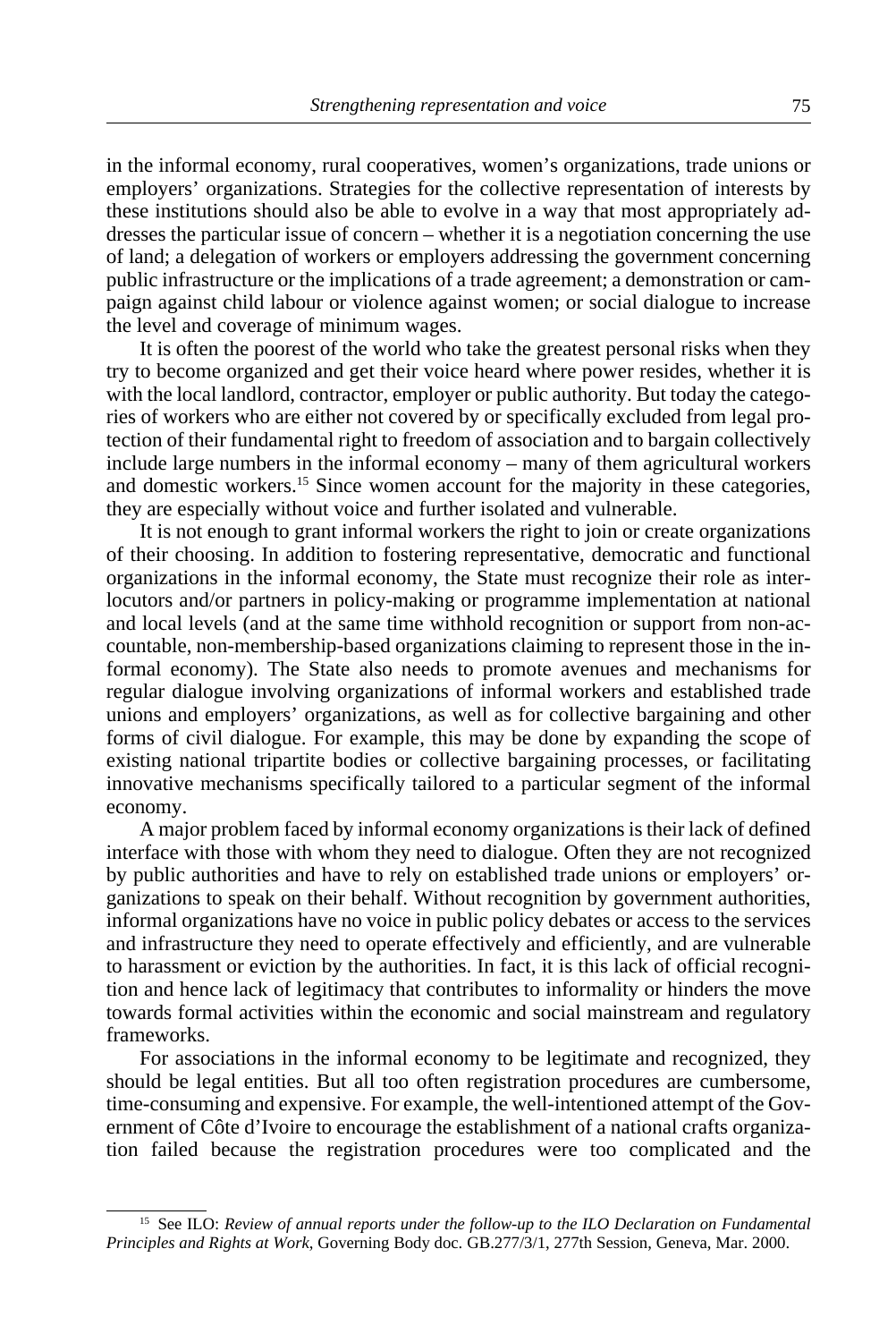institutional mechanisms for consultations and negotiations were along top-down lines rather than reflecting the existing structures among the local craft associations. On the other hand, the policy of the Government of the Philippines to obtain recognition for organizations in the informal economy by means of straightforward, accelerated and low-cost rules and procedures greatly enhanced the social legitimacy of these organizations. Furthermore, the Government supported the establishment of structures to give informal workers' representation a stronger voice. For example, a National Steering Committee on Home Work was established in 1991 comprising the Department of Labor and Employment, the Trade Union Congress of the Philippines, some NGOs and the network of homeworkers' associations, PATAMABA. As a result of its participation in the Committee, PATAMABA expanded its visibility and public recognition, broadened its access to new sources of assistance and aid and, significantly, was able to take part in and influence the work of the National Tripartite Conference which approved amendments to the Labor Code provisions pertaining to home work.16

The role of local governments is crucial for a number of reasons. There is increasing emphasis on administrative decentralization in many countries. It is access to local-level infrastructure and services and the regulations regarding the use of public and private space that directly affect many informal operators and workers. Also, it is often at local level that the tendency is for power relationships and distributive practices to be very unbalanced. Central government agencies or the legislative authorities may be supportive of informal organizations, but unless there is consistency of policies and effective implementation at local level, these organizations may find themselves more unstable and weak. For example, an order by the Philippines Department of Labor and Employment to provide homeworkers with greater protection from abusive practices by subcontractors and intermediaries proved difficult to enforce because the Department's field offices considered its application outside the scope of their jurisdiction. In the United Republic of Tanzania, favourable credit policies for informal micro-entrepreneurs came up against the problem of city planning, which did not provide for any market or worksite for informal operators.<sup>17</sup>

Some local and municipal governments, acknowledging the significance of the informal economy in their localities, have tried to improve the enabling environment in terms of both physical infrastructure and services and providing local groups with avenues for voicing their concerns and priorities and taking part in policy debates. As the city of Durban in South Africa was developing its vision of a new urban policy and institutional framework, it found that one of the problems was that there were so many different departments and agencies, each dealing with different aspects of urban governance: health, security, infrastructure, traffic, development and planning, precinct management and small business support. None had much contact with the others, often resulting in the implementation of contradictory rules and regulations. The first step was to bring representatives of these official agencies together in the development of a new policy, to involve researchers and other committed agents of change in an advisory role, and to consult groups in the informal economy and their organizations

<sup>16</sup> ILO: *World Labour Report 1997-98*, op. cit., p. 210.

<sup>17</sup> ibid., p. 214.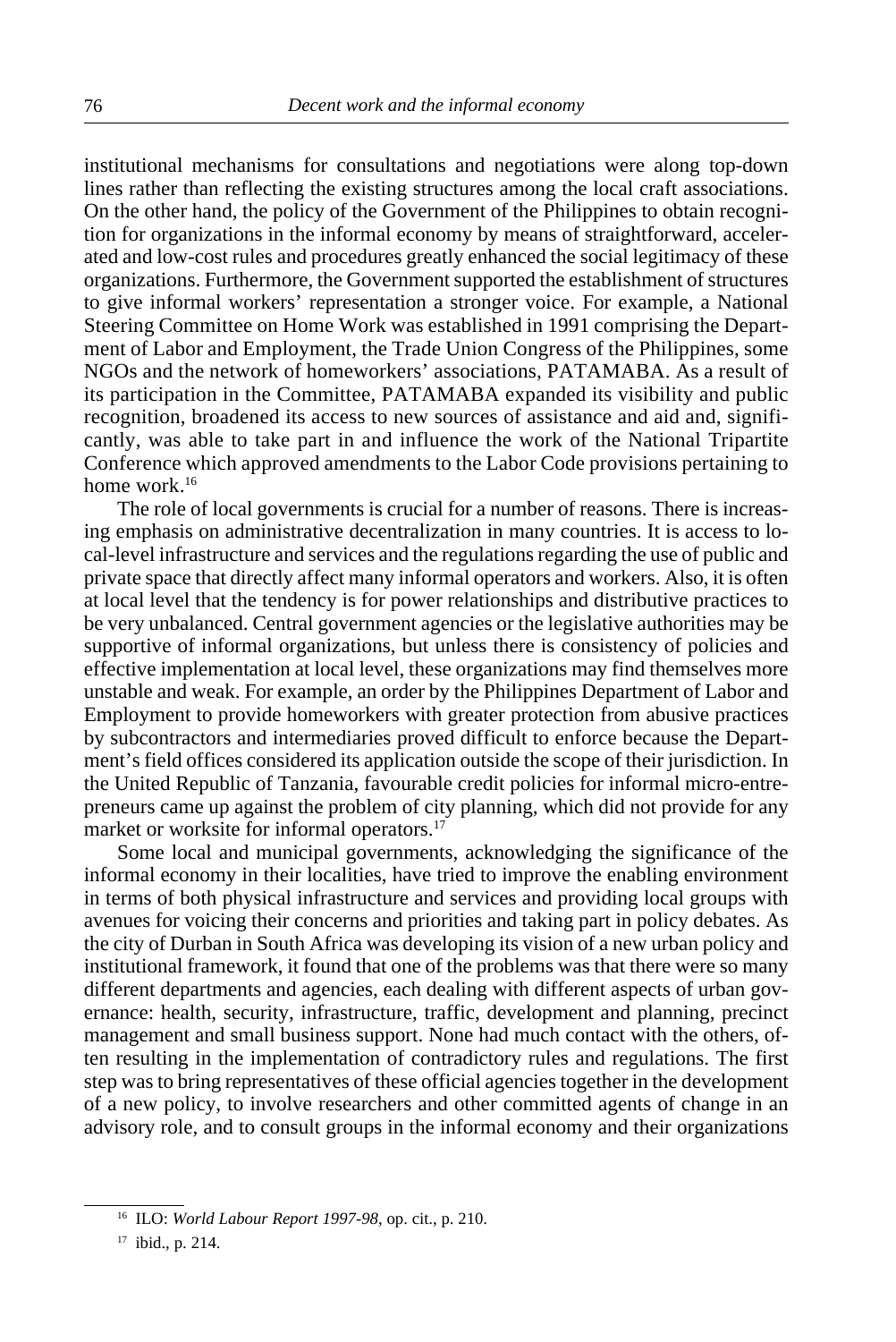on their needs and their own vision. A number of important elements in the process are worth highlighting:

The first component was that the policy team, as well as senior politicians, had to come to an agreement early on about the *role and importance of the informal economy*: that it was an important job creator and contributor to the city's economy; that it was especially important to poor South Africans; that the formal and informal parts of the economy are closely linked together, and the health of one depends on the health of the other. There were three keys to forging this agreement. The first key was in agreeing to move away from the term 'informal sector'. ... The second key was to forge agreement that street traders (the most visible of informal workers) should be seen in the first instance as workers – not as survivalists, not as welfare cases needing social services, not as city invaders – but as workers, albeit with precarious and sometimes unsustainable enterprises. The third key was there had to be acceptance that informal work and workers are a permanent part of the city's life and economy.18

The inclusive policy for the informal economy of the Durban local councils (described in box 5.1) and of the Second National Labour Commission in India (described in box 3.1 in Chapter III) represents an important way forward: strengthening civil dialogue institutions and processes involving those in the informal economy and their organizations can be effective in promoting decent work along the entire continuum.

### *The role of trade unions*

In the past, trade unions were sometimes blamed for not catering to the interests and needs of informal workers. However,

it is important to properly frame the responsibilities of trade unions in the area of organizing the 'informal sector'. A common mistake begins by always thinking of trade unions as already established institutions and not as something that workers can bring into existence themselves through a process. Rights are to be guaranteed to workers, not trade unions ... it is too easy to sit back and place the responsibility for the conditions of unprotected workers on the doorsteps of trade unions. The central issue in organizing is the effective protection of the right of all workers to organize. It is up to workers themselves to decide whether they want to form their own trade unions or other organizations or join existing trade unions, but it is wrong and counterproductive to confuse the right of workers to organize with the obligation of trade unions to organize.19

It is also worth reminding ourselves that historically the trade union movement was built by unprotected workers who, through self-organization and solidarity, gained rights, benefits and social protection.

The trade union movement has recognized the significant challenge posed by the informal economy. In 1999, the ILO Bureau for Workers' Activities held an Interna-

<sup>18</sup> M.A. Chen; R. Jhabvala; F. Lund: *Supporting workers in the informal economy: A policy framework*, background paper prepared for this report (Nov. 2001).

<sup>19</sup> International Confederation of Free Trade Unions (ICFTU): *Informal or unprotected work: Conclusions and Recommendations for the Task Force*, Informal Sector Meeting, Brussels, 15-16 Mar. 2001. This point also reflects the wording of the Freedom of Association and Protection of the Right to Organise Convention, 1948 (No. 87), i.e. that workers and employers have the right to form and join organizations "of their own choosing".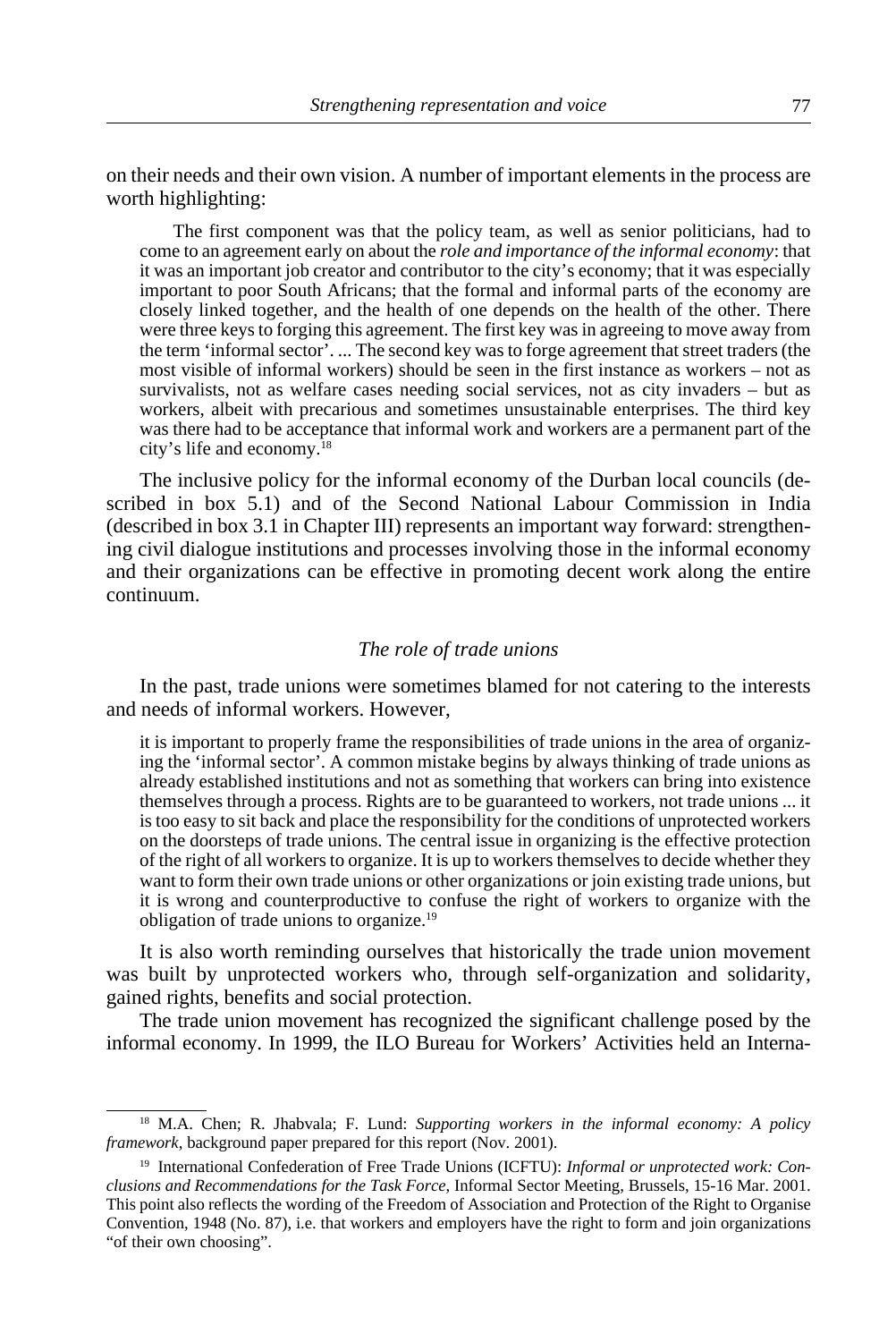## **Box 5.1. Durban Metropolitan Council: An inclusive policy for the informal economy**

Recognizing the significant contribution of the informal economy to economic and social life, the City of Durban, South Africa, decided in 2000 to develop a comprehensive written policy for the informal economy with the following main features:

- $\bullet$  the policy is pro-development  $-$  it dovetails with the economic development policy set by the city government;
- the policy process was widely consultative with all major stakeholders;
- it targets the poorest segments of the informal economy (street vendors and homeworkers);
- it combines area-based management with sector-based support to micro- and small enterprises;
- it promotes a coordinated approach among the various city departments dealing with informal economy issues;
- it seeks to promote complementarity and synergies between the formal and informal parts of the economy – including through dealing with formal and informal economy issues in the same institutional structures and processes;
- it integrates support for enterprise development with a supportive regulatory framework, environmental and occupational safety and health measures, promotion of safety and security through local action; and organization of informal actors.

The policy places emphasis on organizing informal actors because it recognizes that:

- the interests of the informal actors are best served when they can bargain from a position of strength and confidence;
- the interests of local government are best served when there are strong and stable partners to negotiate with.

The policy therefore provides for government assistance to:

- set up democratic organizations;
- run the organizations by supplying practical administrative resources;
- ! develop the organizations, through the assistance of service-provider organizations;
- establish a negotiating forum between the Council and representative organizations.

Source: Technical Task Team to develop an effective and inclusive policy for the informal economy for Durban's North and South Central Local Councils: *Draft policy documents* (July 2000).

tional Symposium on Trade Unions and the Informal Sector which brought together trade union representatives from developing and industrialized countries to discuss ways to organize and represent the interests of workers in the informal economy more effectively. In 2000, the 17th World Congress of the International Confederation of Free Trade Unions (ICFTU) mandated the establishment of a Task Force on Informal or Unprotected Work to develop stronger and more effective strategies to help vulnerable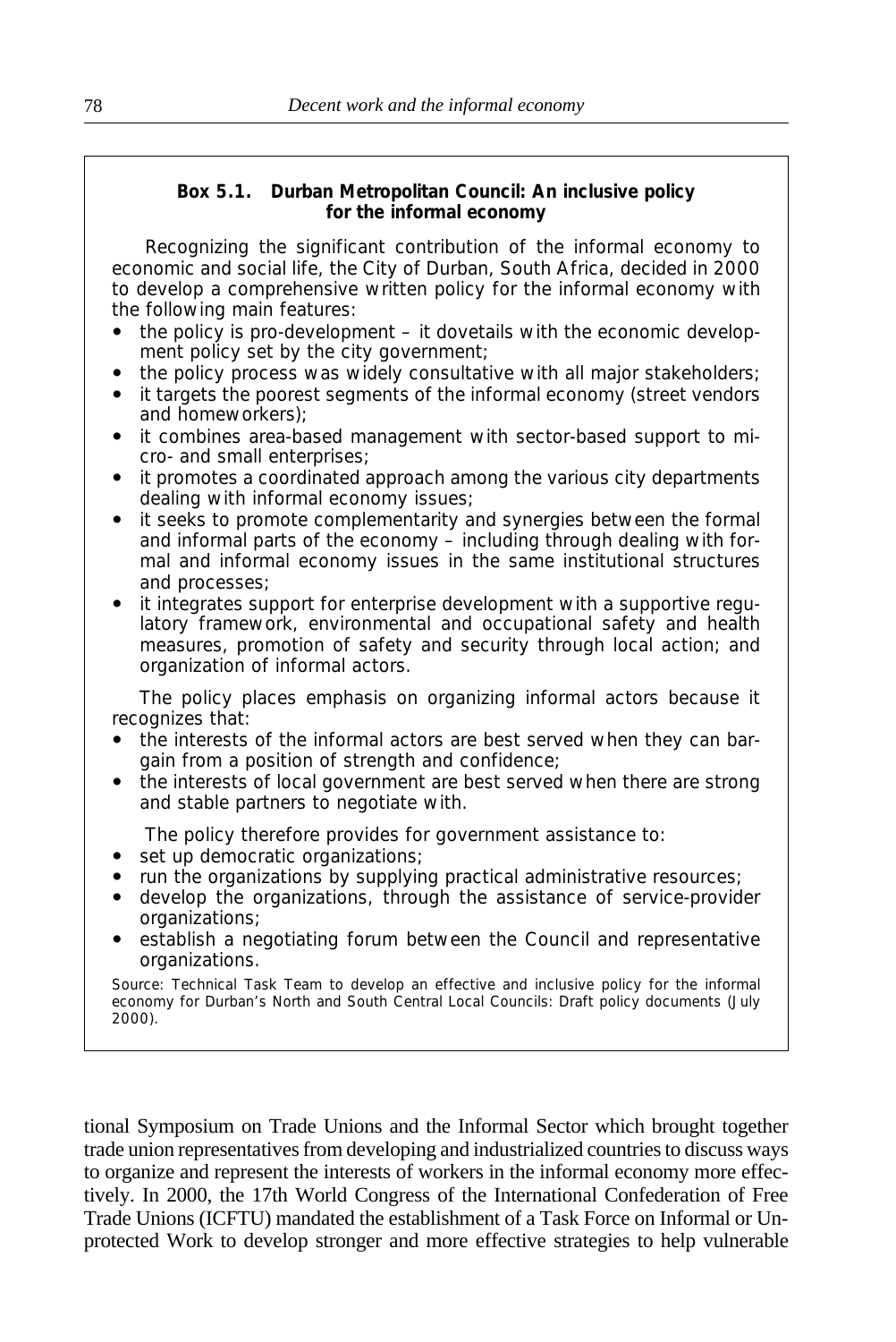workers help themselves and to respond to the deterioration of conditions and protection and informalization of the economy in the context of globalization. The World Confederation of Labour (WCL) has made the informal economy one of its action priorities for the years 1998-2002. The WCL perceives the informal economy as an opportunity, a risk and a challenge; it values the social role of the informal economy and sees in this a reason for respecting and improving it. By virtue of its action programme, "the WCL and its affiliates make the active commitment to organize the workers from the so-called informal sector, bearing in mind their specific needs and with a view to protecting collectively their interests and to claiming proper regulations".<sup>20</sup>

But while the informal economy has become a major priority with the international trade union movement, unions at national level still confront a number of issues and constraints in organizing informal workers, as described in the first section of this chapter and in box 5.2.

## **Box 5.2. Organizing informal economy workers: The challenges facing unions**

- Informal economy workers do not represent a uniform group and may have obvious differences of interests among themselves;
- they may not share common interests with the bulk of current union members. Ethnic, family and kinship ties may be stronger among such workers than working class solidarity;
- they are often so caught up in the daily struggle for survival that they are not inclined to join in collective action, especially when they cannot see how such action or membership in a union can help them solve their practical problems and basic needs;
- the highly precarious nature of their work means that they are often too worried about losing their jobs to join a union;
- ! importantly, there are often legal barriers to trade union organizing in the informal economy;
- it may be hard for unions to contact and mobilize informal workers, especially home-based workers and those in micro-enterprises – organizing drives can be costly and difficult, as well as time- and resourceconsuming;
- unions may find it hard to retain such workers as members because of the precarious nature of their employment, and would therefore have to consider whether it is an efficient use of their human and financial resources to try to organize such workers;
- many unions do not have tested strategies for organizing them;
- current union members may not see the rationale for organizing such workers and may object to the necessary changes in policies and resource allocation required to reach out to such workers. The challenge is for the unions to reach out to new groups without undermining their traditional support base.

Source: ILO: *Promoting gender equality: A resource kit for trade unions, Booklet 4: Organizing the unorganized: Informal economy and other unprotected workers* (Geneva, 2001). Web site: http://www.ilo.org/genprom/eeo

<sup>20</sup> World Confederation of Labour: "Action programme", in *Labor Magazine*, 76th year, No. 1, 1998. http://www.cmt-wcl.org, under Publications: Labor magazine.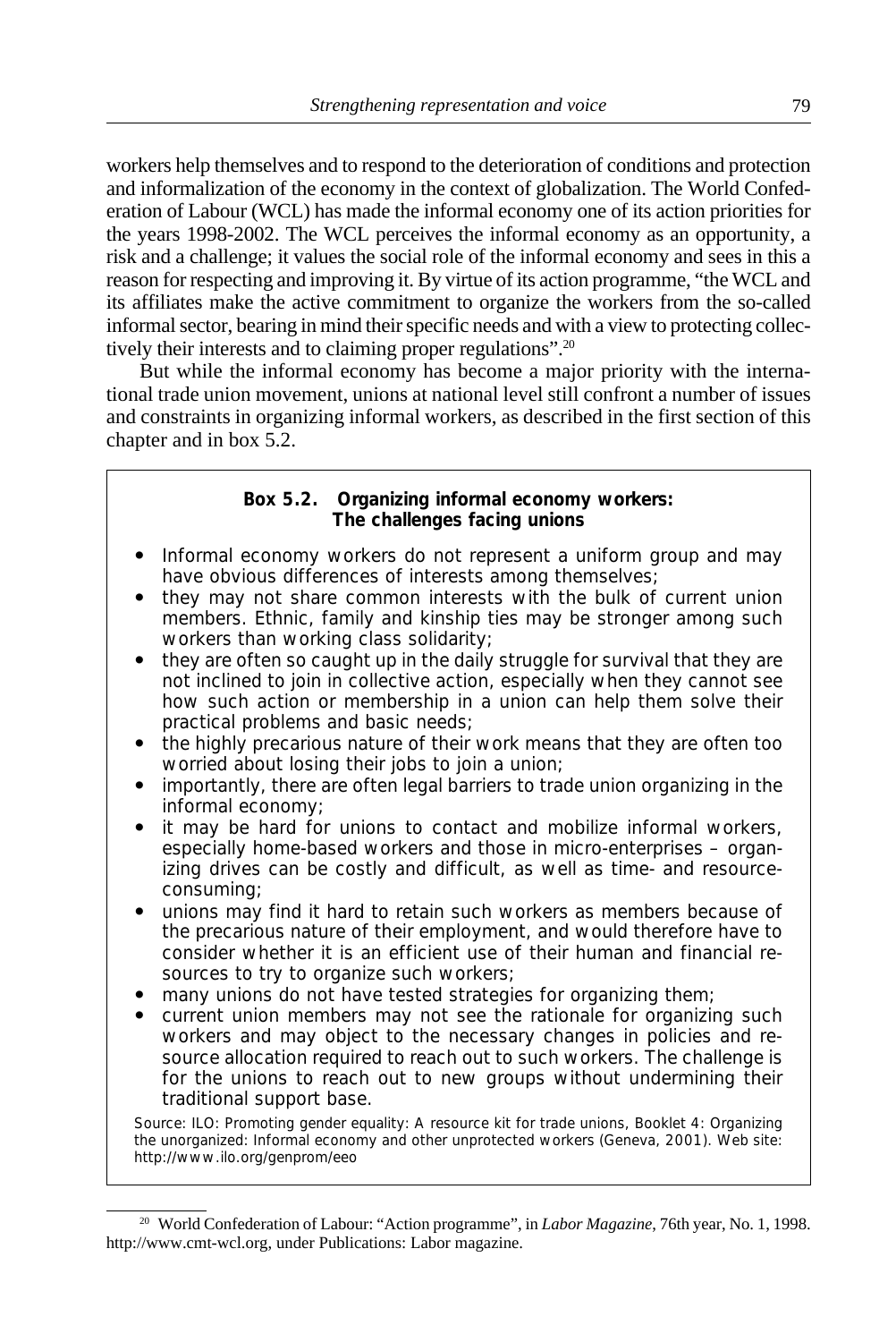At national level, there are often legal or bureaucratic impediments to trade unions extending their mandate to groups where there is no evident employer-employee relationship. As explained in Chapter III, in the absence of an easily identifiable employer, as in the case of homeworkers for example, it is hard to demonstrate that workers are in an employment relationship and, as "employees", are entitled to labour protection and to bargain collectively. Furthermore, in many countries the law provides a framework for unions to organize at the plant level only, which is of course a major constraint when it comes to informal workers. In others, unions cannot organize the self-employed.

Organizing does not mean just recruiting new members in the workplace and providing them with services. It is equally about connecting with current members, potential members and other groups in society who share less and less a commonality of interests in order to build a strong social movement. Organizing therefore means that unions need to refocus on workers, regardless of their employment status or link to a particular workplace.<sup>21</sup>

To organize informal economy workers as part of the existing union membership, trade unions have tested and adopted a number of strategies.<sup>22</sup>

Often, such organizing implies changing the way unions operate. Unions may have to review and, where necessary, revise their internal regulations and statutes to remove limitations to their ability to organize informal workers. Such amendments would relate, for example, to the right to membership, participation in negotiation teams, inclusion in collective agreements and membership dues. In many cases, unions also have to make provision for special services for informal workers – not only social services such as medical insurance or health benefits, but also assistance in regularizing their employment status or dealing with government authorities, for instance for obtaining marketplaces, subsidies and so on. Some unions have created special structures, including specific departments or units with their own budget allocations, to organize and represent informal workers more effectively. Unions in Benin have established secretariats for the informal economy. The Confederation of Workers of Colombia has a secretariat for self-employed workers. Four informal economy associations are fully represented in the structures of the Timber and Woodworkers Union in Ghana and their needs are serviced by full-time officials. Unions in Ecuador and Panama have established departments for rural and indigenous workers. Some unions have established different rates of membership dues or have waived their payment for a "grace period" to accommodate low-income informal workers.

Recruitment strategies to reach workers in informal activities have to be innovative, particularly when access to the workplace is denied or the workplace is unknown or hard to locate. "Shop-floor" organizing methods are less effective, so many unions build bridges between the union and informal workers by making use of former and current members. Since a major difficulty of organizing informal workers is the often

<sup>21</sup> ILO: *Trade unions and the informal sector*, op. cit., p. 45.

<sup>22</sup> See idem: *Conclusions and recommendations,* International Symposium on Trade Unions and the Informal Sector*,* Geneva, 18-22 October 1999 (TUIS/1999/1); idem: *Beyond survival – Organizing the informal economy* (Geneva, undated); idem: *Promoting gender equality: A resource kit for trade unions, Booklet 4: Organizing the unorganized: Informal economy and other unprotected workers* (Geneva, 2001).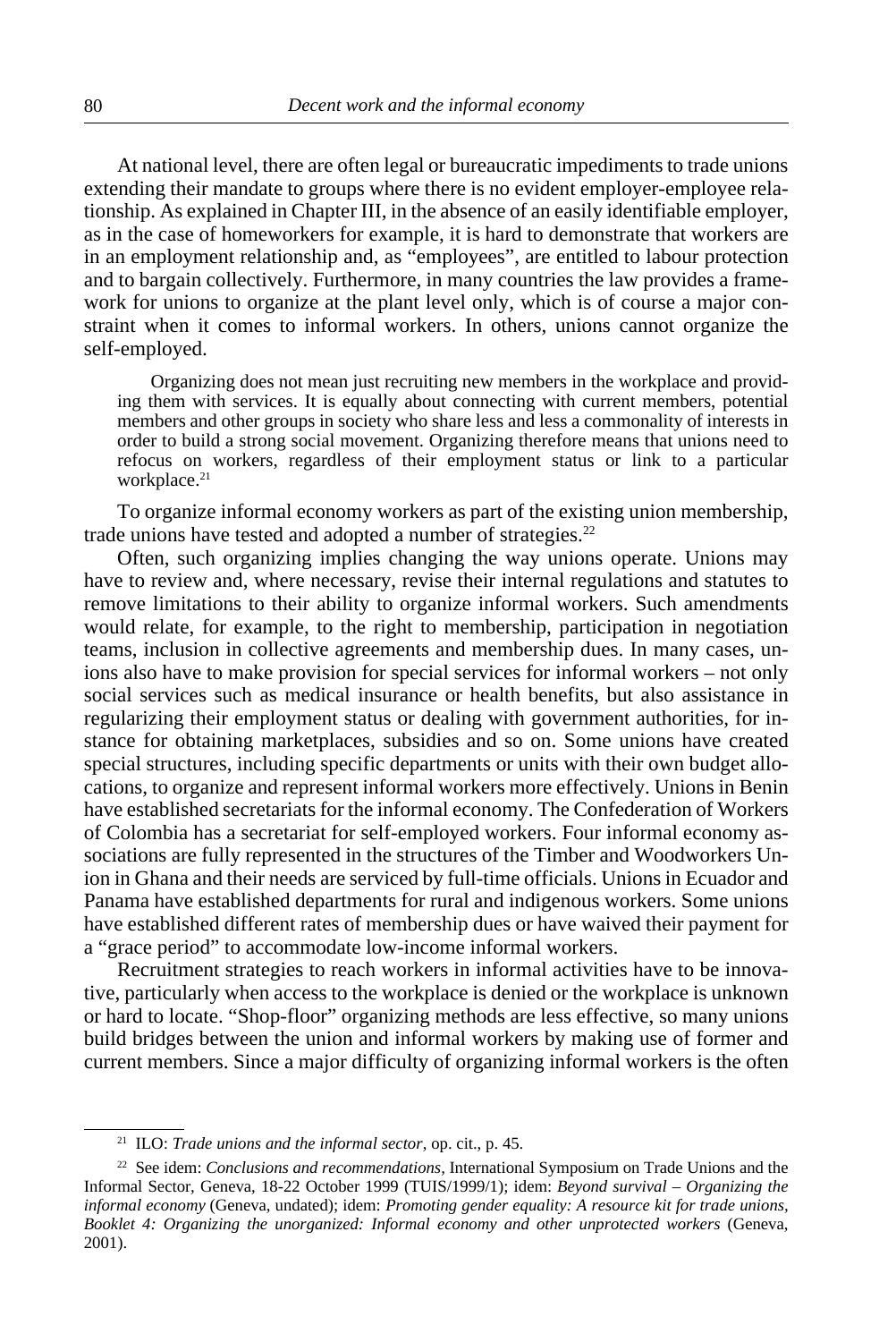transient nature of their work, unions keep track of previous union members who have been forced out of the formal economy. They can assist in organizing, as they know others who share the same circumstances. Current members can also be effective in publicizing union policies and activities to relatives and friends in the informal economy. Often, the women's department in trade unions can play a key role in reaching out to women in the informal economy. Of course, to reach out to new groups without undermining their traditional support base, internal support is a prerequisite. Unions need to ensure that their current membership fully understands and supports the move, especially since this will involve changes in resource allocation.

More and more unions are establishing mechanisms to systematically track contracting-out processes and the flow of work along a commodity chain from the point of sale of the final product up to the most basic unit of production. They are negotiating with employers and the State concerning access to information about the location of workers and details of subcontracting arrangements. Such information enables unions to identify potential members who are disguised wage workers in home-based work and subcontracting arrangements and at the same time to determine the real employer – the lead firm that has outsourced production, which may even be a retail firm in another country – who should ultimately bear responsibility for the rights and protection of all the workers in the chain. Where global commodity chains are involved, international trade union networking is especially important, as discussed below.

Unions need innovative strategies to reach informal workers, who are generally "invisible", scattered and difficult to contact and often have low levels of education. Even when they have identified and contacted them, trade unions face the challenge of making them aware both of their rights as workers and of the benefits of unionization. Awareness-raising campaigns are especially important where informal workers remain unaware or wary of the aims of unions. In the Ask a Working Woman Survey conducted by the ICFTU Women's Committee in 2000, 72 per cent of the non-unionized women said that the most important reason why they did not join unions was because they did not understand how unions could help them. Experience has shown that radio or television programmes and street theatres may be more effective than print media to transmit information to workers, especially women, in the informal economy. And such information should focus not only on workers' legal rights but on how unions are improving services or adopting policies that benefit workers in the informal economy. Publicity should not be only for organizing purposes but also for gaining support from the general public. In this regard, union relations with the media are very important. In an ILO/ICFTU survey of over 300 unions conducted in 1998- 99, less than one-fifth felt that the media were supportive of them; the media either ignore them or portray them negatively to the general public.<sup>23</sup>

Special attention also needs to be given to women and youth in the informal economy. Young people want to join modern trade unions which use fresh and creative ideas to attract them, train them to be leaders and include them in decision-making. Women need family-friendly measures, such as meetings scheduled to suit their heavy and uncertain work demands and arranging informal childcare. Women need also to see that unions are truly practising gender equality.

<sup>23</sup> ILO: *The role of trade unions in promoting gender equality and protecting vulnerable women workers* (Geneva, 1999).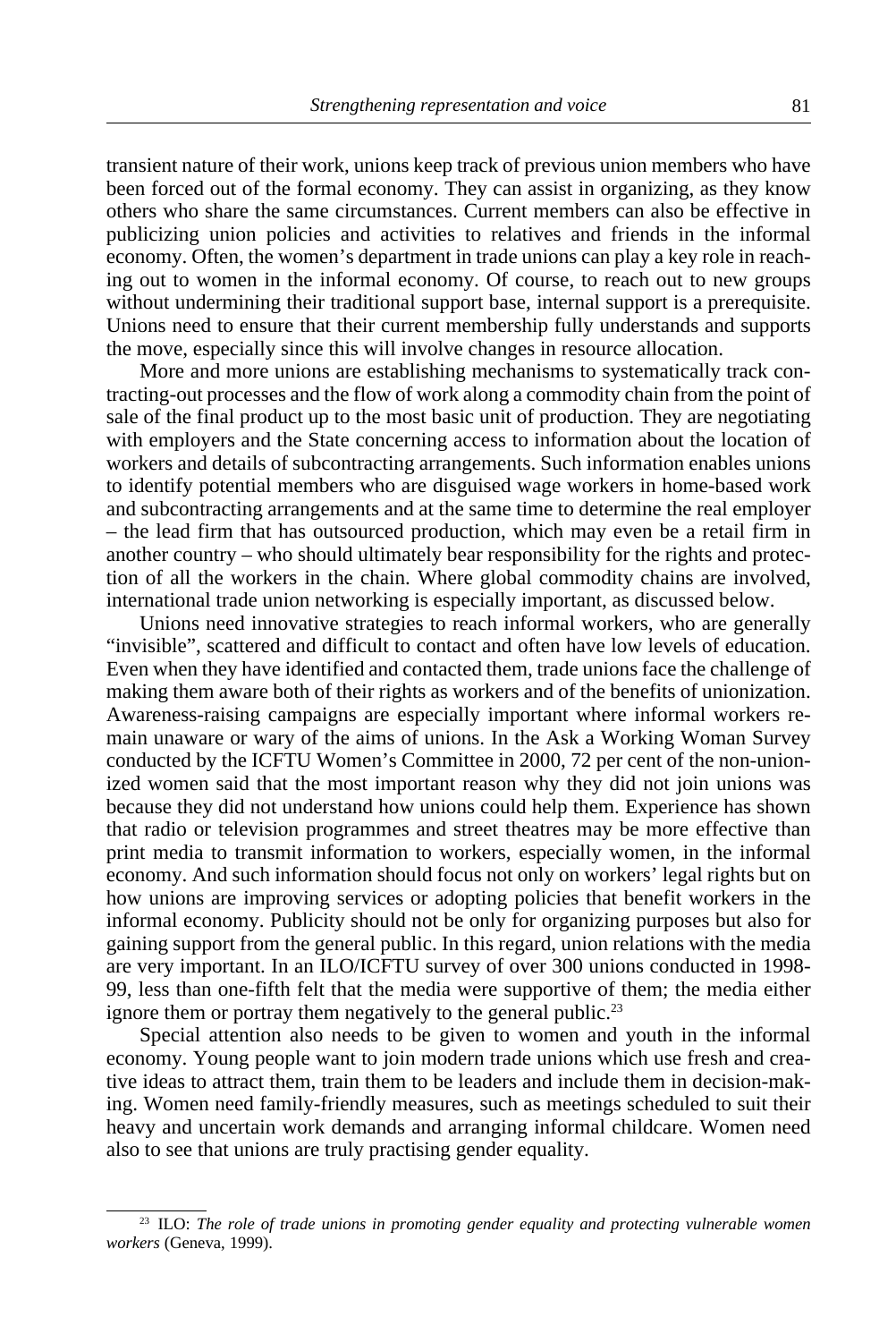Many unions have developed special services as a tool to address the immediate economic and social needs of workers in the informal economy and also as an organizing strategy (see box 5.3). Examples include providing medical insurance, savings and loan schemes, educational and training programmes, health and nutrition programmes, and assistance for dealing with bureaucracy, for instance in obtaining marketplaces or licenses. It is important, however, that "these services should not be regarded as a substitute for collective bargaining nor as a way to absolve governments from their responsibilities. Rather, they should be seen as a complementary organizing activity".<sup>24</sup> In other words, at the same time as actually providing these special services, unions should still give priority to lobbying governments to adopt national policies to make such services available and to promote and protect the rights of informal workers.

# **Box 5.3. Unions providing special services to informal workers**

In the *Netherlands*, the Women's Union set up independent home-work support centres (HSCs) to provide advice and support services to homeworkers and, through their contacts, collect information and develop policy about home work. The HSCs were funded by the national Government but liaised with relevant trade unions in order to build contacts between homeworkers, the organized workforce within the factory and the relevant trade unions, and to persuade the unions to adapt some of their practices to encourage homeworkers to join, for example by introducing some flexibility in membership dues.

Source: M.H. Martens and S. Mitter (eds.): *Women in trade unions: Organizing the unorganized* (Geneva, ILO, 1994), pp. 83-88, cited in ILO: *Promoting gender equality*, op. cit.

The National Union of Domestic Employees (NUDE) of *Trinidad and Tobago* received extensive media coverage of its efforts to draw attention to the low income of domestic workers. NUDE called for enforcement of the Minimum Wage Order, in which domestic workers were the lowest paid, and also for their inclusion in the national insurance scheme. The publicity NUDE received in the media led to an increase in membership.

Source: G. Pargass: *Desk review: Domestic workers in the Caribbean* (Port-of-Spain, ILO, 1997), cited ibid.

The National Organization of Free Trade Unions (ONSL) in *Burkina Faso* created an integrated development centre in Ouagadougou, which offers women market traders engaged in weaving, dressmaking, embroidery, knitting and soap production the chance to join forces and to have better working conditions. The centre also provides literacy, hygiene and nutrition courses which have enabled the women to keep health records of their children. It also runs training courses in basic accounting and administration. As a result of these activities, the women organized themselves, formed a cooperative and joined ONSL.

Source: ICFTU: *Claiming our rights: Women and trade unions*, http://www.icftu.org, cited ibid.

<sup>24</sup> ILO: *Trade unions and the informal sector*, op. cit., pp. 58-59.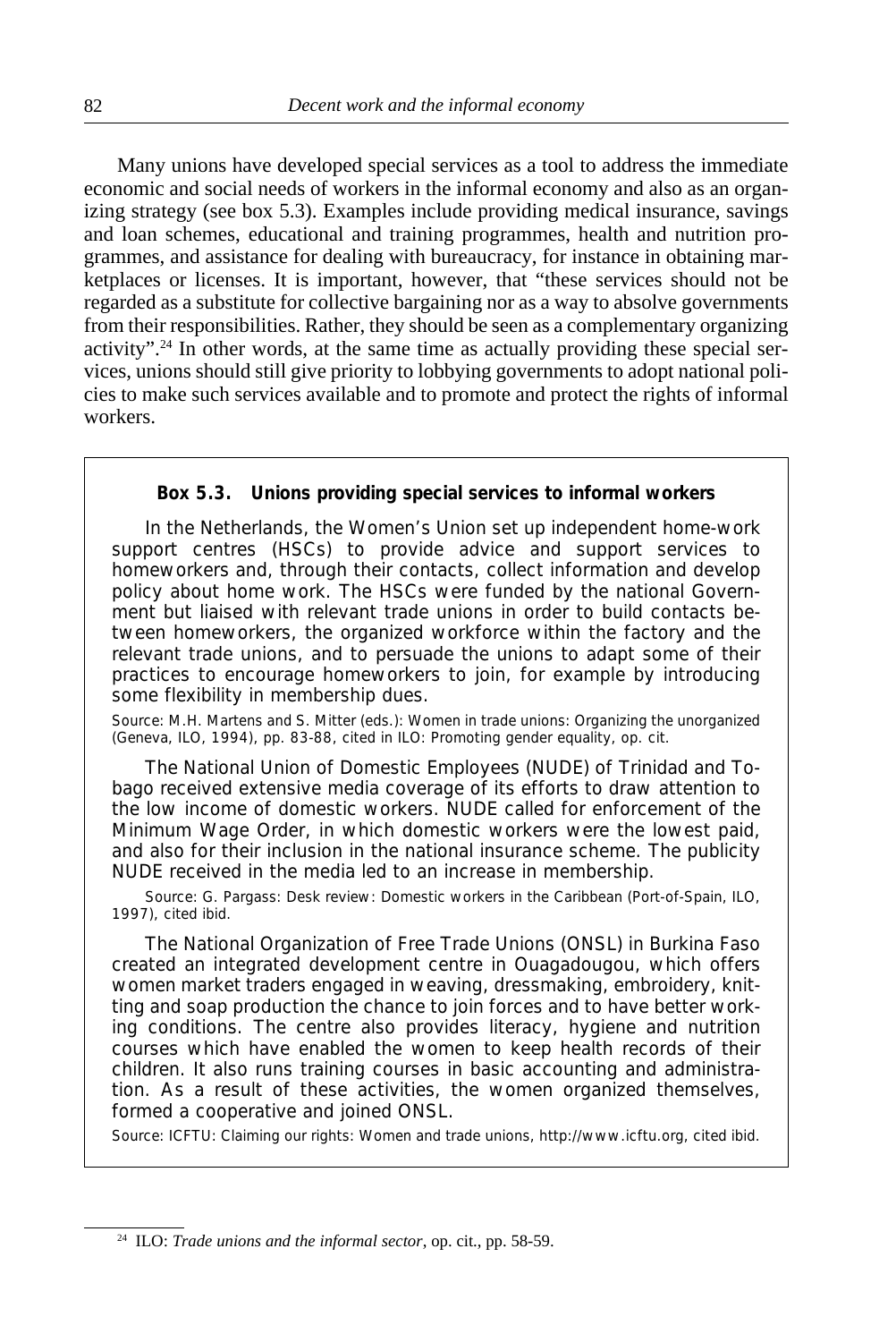Some unions have also made efforts to include atypical and informal workers in collective agreements. One approach is to extend collective agreements to cover these workers, so as to overcome some of their disadvantages, such as exclusion from statutory benefits. For example, the Textile, Clothing and Footwear Union of Australia (TCFUA) fought for a national legal agreement that laid down minimum wage and working conditions for homeworkers.<sup>25</sup> To extend collective agreements, unions may also need to address the legislative hurdles to such extensions. The second approach is to bargain for the regularization of the employment status of informal workers, so as to bring them closer to the core union members. For example, the Zimbabwe Textile Workers' Union has negotiated for contract workers to become regular employees after renewing their contract more than three times over 12 months or after serving a contractor for 12 months. Another approach is to help informal workers to establish their own agreements.

Trade unions have also been assisting informal workers in establishing their own union-type, membership-based associations. The ILO/ICFTU survey conducted in 1998-99 found that almost one-fifth of the unions surveyed had not targeted any "atypical" workers, including informal workers, in their organizing efforts. Most of these respondents preferred to help informal workers set up their own organizations and establish alliances with them rather than to organize them as members.26 The issues that arise, then, are what types of assistance can established trade unions offer, what types of organizations should they encourage, and what type of relations should be developed.

In a number of cases, informal workers are already organizing themselves into new unions, cooperatives or other membership-based associations. Established unions can provide guidance, training and other support to enhance the capacity of informal workers and their associations to develop organizational structures and management that would help them to become effective and democratic institutions. They can also train organizations of informal workers on ways to promote social dialogue and engage in other democratic union-type activities in pursuit of their members' interests. Other types of assistance can include institutional support, such as acting as an intermediary with public authorities or financial institutions, and setting up programmes and schemes, including cooperatives, that are useful to informal workers. An especially important role of established unions would be to lobby on behalf of these informal organizations and help them to achieve recognition, bargaining power and legal protection. As pointed out above, organizations of informal workers often remain unrecognized by those with whom they need to dialogue.

As regards the question of the type of organization of informal workers that trade unions should support, a key consideration is representation and accountability. A clear distinction needs to be made between organizations that derive their legitimacy from the membership they represent and can therefore legitimately speak in the name

<sup>&</sup>lt;sup>25</sup> However, the agreement was rarely honoured. A study published by the TCFUA in 1995, entitled *The hidden cost of fashion*, documented how homeworkers (mostly immigrant women) were paid less than the minimum wage and received no benefits. This led to a year-long campaign by the union and other civil groups to expose companies whose brand-name clothing was being made under exploitative conditions. Because the campaign had high-profile media exposure and involved workers from all over the country, it was able to pressure most companies in the clothing industry to subscribe to the national agreement or code of conduct. Currently, a legal unit within the TCFUA monitors compliance and takes infringement cases to court.

<sup>26</sup> ILO: *The role of trade unions in promoting gender equality*, op. cit.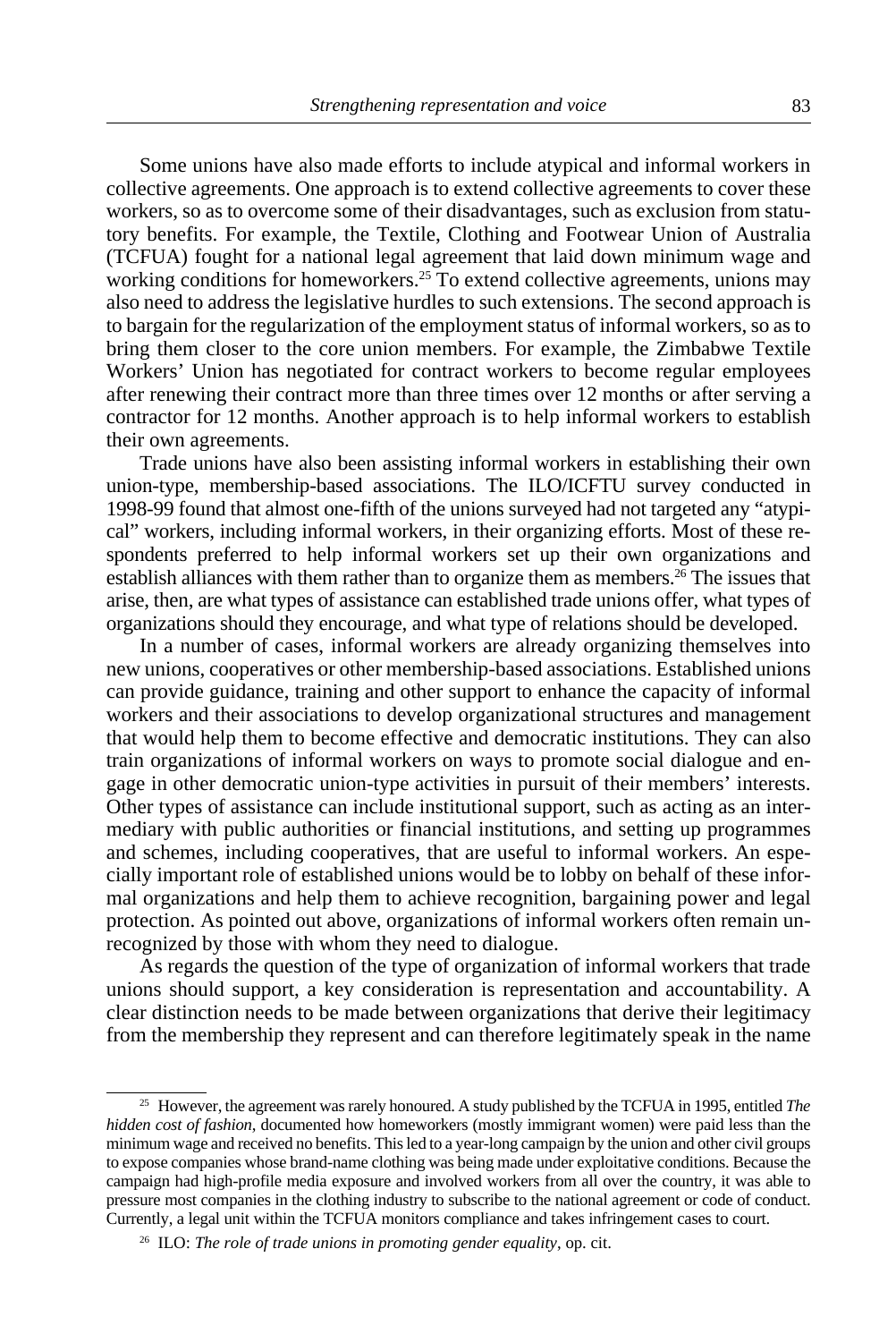of the informal workers, and those organizations which, while instrumental in advancing the cause of informal workers, cannot speak on their behalf; in other words, between the roles of representation (the former) and advocacy (the latter).

Alliances or partnerships between unions and other membership-based organizations that are founded on clear recognition and capitalization of the comparative advantages of each party and that are respectful of the autonomy of all actors involved can bring distinct benefits, including extending union influence and even eventually enlarging membership. At least three types of alliances are important – "community unionism", international alliances and alliances between unions and cooperatives.

Community unionism, which has been increasingly practised in the United States and Canada, refers to the alliances between unions and community organizations in pursuit of common community goals. In community-based organizing in the neighbourhoods and areas where informal workers live, unions act in close cooperation with community organizations which have contacts with these workers. The community organizations can be advocacy groups such as civil rights and minority rights groups, environmental groups, religious organizations, women's groups, organizations providing training or assistance to jobseekers, and self-help groups of informal workers. Unions are increasingly recognizing the need for strong partnerships between labour and the community, whether around organizing drives, pushing for improved community facilities and services, mobilizing against social programme cuts or fighting discrimination or racism at the community level.

Union members are not just workers, but also community members, consumers and members of religious and political groups. Important worker concerns such as childcare facilities, education and training, health and social security cannot be resolved solely at the workplace. On these issues, union members share a commonality of interests with informal workers who are also community members. Local community alliances can therefore be effective in building a sense of solidarity among unionized and informal workers around common community goals. Besides raising the credibility and presence of unions in a community, a significant advantage of community unionism is that it can transform unions into a social movement of working people, regardless of where they are working or what their employment status is.27 Local community alliances can be particularly important in helping unions attract and retain female members. Because the lives of many women are so closely grounded in their families and communities, they have long been key proponents of a wider trade union agenda which includes such matters as the quality of community life. Women's groups may make excellent partners for trade unions at the local community level and for reaching out to those in the informal economy.

More recently, the social partners have also found that community unionism is an effective way of disseminating information and providing services relating to HIV/ AIDS. In the countries with the highest levels of infection, most workers are to be found in the informal economy and thus are not easily reached via the traditional formal economy routes.

Community unionism has also been effective in the United States for organizing immigrant workers, in particular those who have been exploited as homeworkers,

<sup>&</sup>lt;sup>27</sup> "Community unionism is a viable way not only to expand our union membership base, but also to build solidarity across communities and differences". Canadian Labour Congress: *Women's work: A report* (1997), p. 111.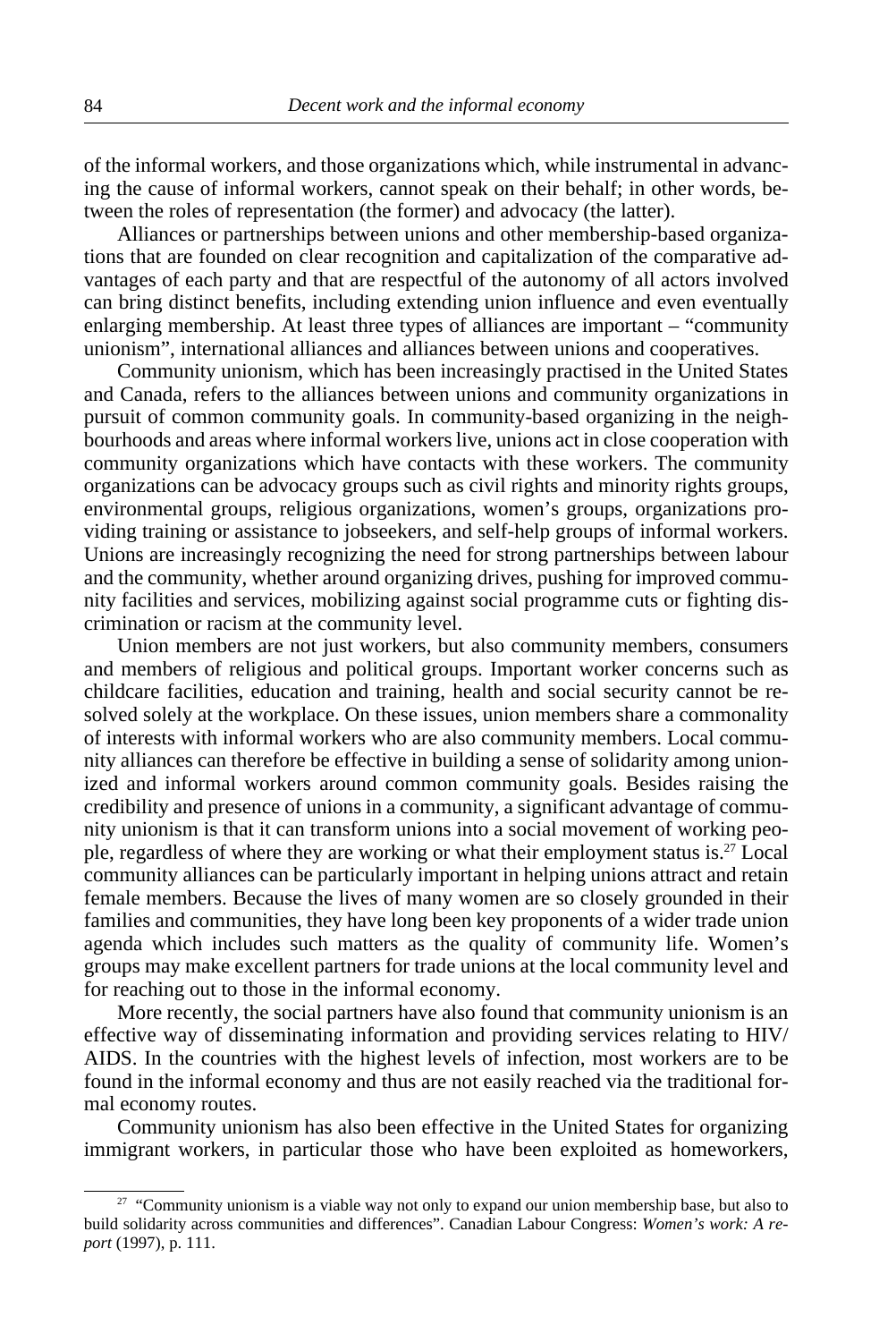home-care providers and sweatshop workers. For example, unions have been active in a Workplace Project<sup>28</sup> in Long Island, New York, to address the problems of undocumented Latino workers through the provision of legal advice and services, combined with labour and community organizing. Despite the two-tier labour system of legal and illegal workers created by the Immigration Reform and Control Act (IRCA) of 1986, the project was able to use the provisions of the Fair Labor Standards Act and the National Labor Relations Act to help migrant workers claim their rights to legal protection under labour laws. Together with a broad coalition of business, labour, religious and community groups, as well as two other workers' centres, the Latino Workers' Center and the Chinese Staff and Workers' Association, the Workplace Project also spearheaded the passing of the Unpaid Wages Prohibition Act in 1997, giving New York the strongest wage enforcement law in the country.<sup>29</sup>

Trade union alliances in support of informal economy workers have been assuming international dimensions. Especially in the context of global production chains and the growth of subcontracting arrangements, unions have been finding that national strategies alone are often not effective. For example, it is very difficult for workers in one country to take legal action against a multinational corporation that has its headquarters in another country. But recently, trade unions, consumer groups and human rights groups have joined together in litigation against multinational companies that abuse fundamental workers' rights, and have benefited from important legal rulings where courts in a company's home country have accepted that the company is legally responsible for employment conditions in its operations overseas.30 The ICFTU has also joined other groups working on corporate accountability, such as Labour behind the Label,31 to advocate the use of the ILO Tripartite Declaration of Principles concerning Multinational Enterprises and Social Policy as the basis for a corporate code of conduct. There are also a growing number of international or regional framework agreements concluded by the International Trade Secretariats (ITSs) with large multinational corporations, which seek to ensure that these corporations accord fair labour standards in all countries of operation<sup>32</sup> (see box 5.4).

<sup>&</sup>lt;sup>28</sup> J. Gordon: "We make the road by walking: Immigrant workers, the Workplace Project and the struggle for social change", in *Harvard Civil Rights – Civil Liberties Law Review* (Cambridge, Massachusetts), Vol. 30, 1995.

<sup>29</sup> idem: *The campaign for the Unpaid Wages Prohibition Act: Latino immigrants change New York wage law*, Carnegie Endowment Working Papers No. 4 (Washington, DC, Carnegie Endowment for International Peace, Sep. 1999), pp. 7-8.

<sup>&</sup>lt;sup>30</sup> See, for example, http://www.sweatshopwatch.org/swatch/marianas/lawsuit.html for the class action suits brought by the Union of Needletrades Industrial and Textile Employees (UNITE) and some NGOs against manufacturers and retailers in the United States for mistreatment of workers on the Pacific island of Saipan, which is under United States sovereignty.

<sup>&</sup>lt;sup>31</sup> The Labour behind the Label network involves development cooperation organizations, local support groups, trade unions and alternative trading organizations working to improve labour conditions in the international garment industry. The Clean Clothes Campaign is a member of this network. The aim of the network is to encourage retailers to adopt codes of conduct respecting ILO core Conventions, accept independent verification of how codes are put into practice and make information available to consumers to facilitate better informed choices. See http://www.labourbehindthelabel.org

<sup>&</sup>lt;sup>32</sup> Examples of framework agreements include the International Federation of Building and Wood Workers (IFBWW) with IKEA; the International Union of Food, Agricultural, Hotel, Restaurant, Catering, Tobacco and Allied Workers' Associations (IUF) with the Danone Group and the Nestlé Group; and the ICFTU with the International Federation of Association Football (FIFA).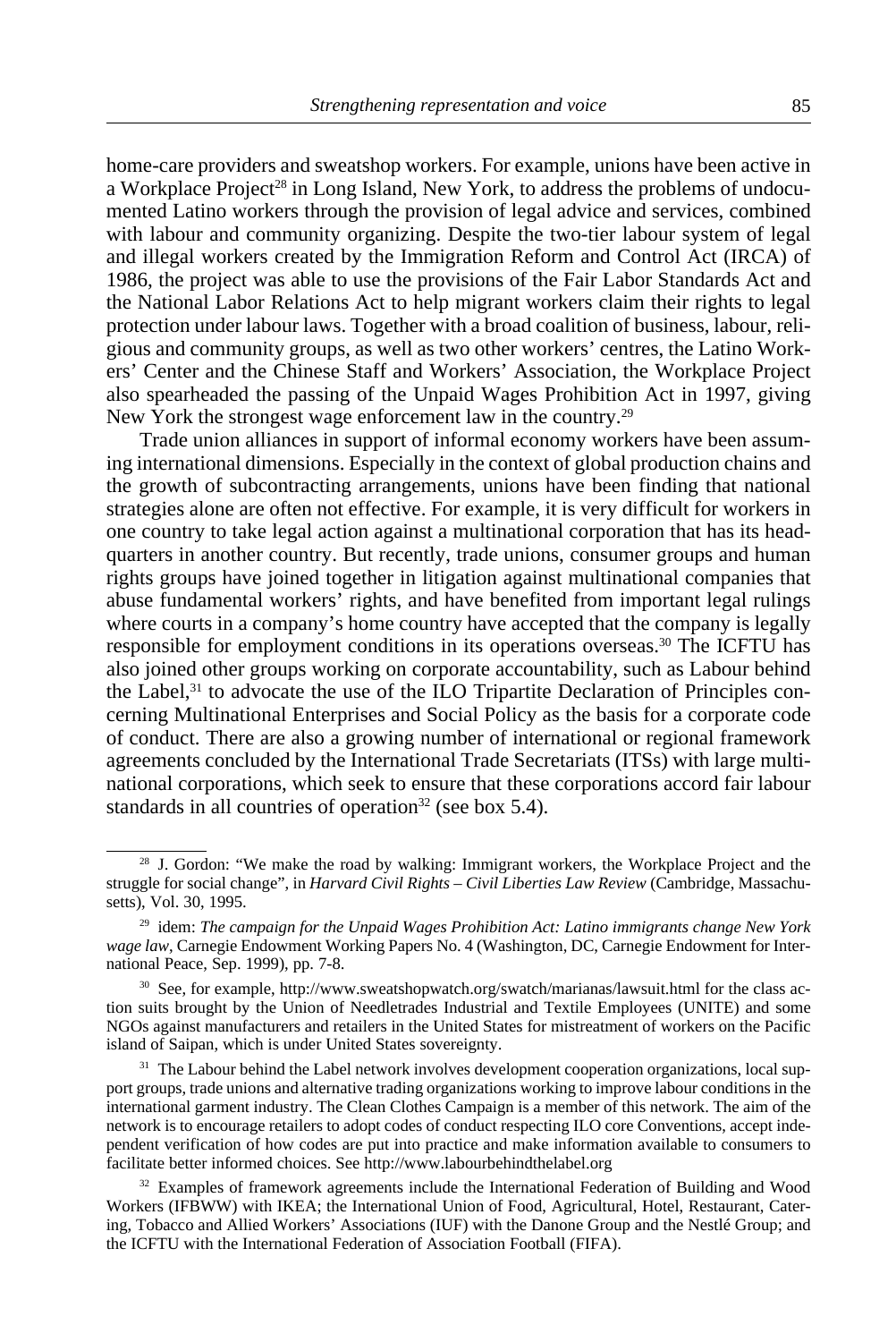## **Box 5.4. Framework agreements to protect workers' rights**

Negotiations between the International Union of Food, Agricultural, Hotel, Restaurant, Catering, Tobacco and Allied Workers' Associations (IUF) and the Danone Group led in 1988 to a formal joint undertaking. The IUF and Danone management agreed to work together and to commit themselves to promoting four areas of concern to all companies in the group:

- a training policy which allows employees to anticipate the effects of the introduction of new technologies or of industrial restructuring;
- ! the transmission to unions and to representatives of Danone of information adequate for the purpose of reducing the existing disparities between one country and another or between one company and another in the group because of different legislative or contractual obligations;
- equality between women and men in the companies of the Danone group, both in salaries and in working conditions and respect of their equality of opportunity or chances for promotion. Formulation of an action plan and joint initiatives to achieve this goal;
- implementation of trade union rights that take into account issues of the exercise of union rights in different countries and of access to union training.

Recommendations and guidelines were elaborated in each of these four areas at the international level and taken back to the national level and to each company in the Danone group. Since 1988, union and management representatives of Danone meet each year. The practice of regular meetings for information and consultation was formalized by a written agreement in 1996, which covers all the operations of Danone within the countries of Europe and includes the presence of representatives of unions from other regions of the world.

Source: ILO: *Promoting gender equality: A resource kit for trade unions, Booklet 6: Alliances and solidarity to promote women workers' rights* (Geneva, 2001). Web site: http://www.ilo. org/genprom/eeo

## *The role of employers' organizations*

In their representative role, employers' organizations have been covering mainly the larger formal economy enterprises. Most employers' organizations do not represent the owners of activities in the informal economy. In some ways, the problems of organizing informal operators are similar to the problems employers' organizations face in organizing small enterprises in the formal economy. But employers' organizations increasingly recognize that they cannot effectively promote and protect the interests of the formal economy without enlarging their scope of action to cover informal entrepreneurs and potential entrepreneurs. For example, a Southern African Development Community (SADC) Employers' Workshop on Challenges facing Employers' Organizations in the 21st Century held in July 2001 called on employers' organizations urgently to address the problems of the informal economy, noting that often employers in the informal economy together employ more people than those in the formal economy.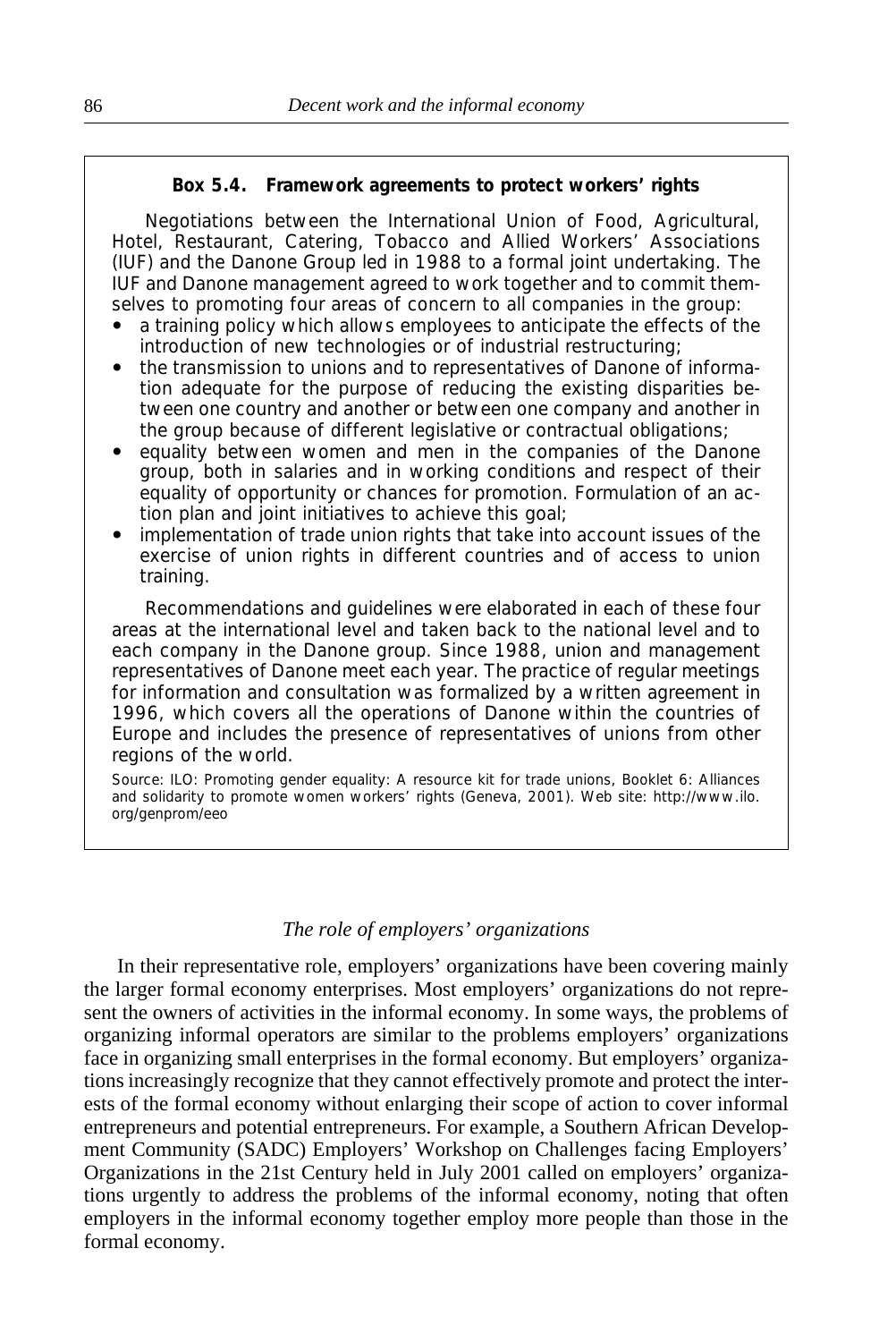More and more employers are concerned with supporting all parts of the continuum of formal-informal economy linkages. On the one hand, the development of production chains means that there is a symbiotic relationship between large and small enterprises and that the effectiveness of inter-firm linkages and timely delivery systems increasingly determine competitiveness. Also, it is in the interests of everyone, not least the employers in the formal economy, that productivity and purchasing power increase in the informal economy so that it can become a more important market for the goods produced by the formal economy and at the same time a more efficient source of a broader range of high-quality inputs required by formal enterprises.

There is a sound rationale for employers' organizations to be involved in informal economy issues. They are potential members, if they can be helped to develop in an environment which does not constrain their growth. They would cease to be unfair competitors if they can be assisted to enter the formal economy. Many of the barriers that constrain the informals also adversely affect employers in the formal economy. Employers' organizations should consider helping associations in the informal economy to develop a lobbying agenda, develop business support and other relevant services, helping to link micro-enterprises with enterprises in the formal economy and facilitating access to market needs.33

The challenges employers' organizations face in reaching out to those in the informal economy are as serious as those confronting trade unions. Owners of micro- and small enterprises in the informal economy are often not registered and their legal status is uncertain, if they are not "illegal". The problems with which they need assistance are different from those of large formal enterprises. They need relevant services at an affordable cost, but often they cannot pay fees, and employers' organizations have to provide services to their fee-paying members.

Recognizing that often it is initially not practical for individual informal units to become members, some employers' organizations have encouraged such units to form their own associations, which could become members later on. In fact, micro- and small entrepreneurs have long been organizing themselves. In Central America, for instance, organization has been a key element in supporting the spirit of entrepreneurship among small-scale operators.<sup>34</sup> Associations of micro- and small entrepreneurs and employers have also been increasingly coming together for joint action. The Committee of Central American Micro-Entrepreneurs (COCEMI), a non-profit regional organization comprising seven national committees representing a wide variety of trades, works through recognition at the regional level to help upgrade the bargaining power of its affiliates at national level. COCEMI has set up a system to help member associations take informed decisions by having access to reliable, up-to-date and complete information on market performance and has also served as a conduit of technical and financial assistance to its national member associations (see box 6.4 in Chapter VI). In Benin, some 1,600 micro-enterprises in a range of trades and employing some 6,500 people have organized into about 60 mutual savings and loan associations. These associations have combined traditional solidarity-based saving and credit practices with economic effectiveness. They have not only succeeded in increasing capital formation but have also improved their bargaining position vis-à-vis local au-

<sup>33</sup> S. de Silva: *The informal economy: Issues and challenges*, unpublished paper, Nov. 2001.

<sup>34</sup> The ILO's PROMICRO programme has been helping micro-entrepreneurs in the informal economy to organize as a means of opening up decent economic opportunities and amplifying their voice.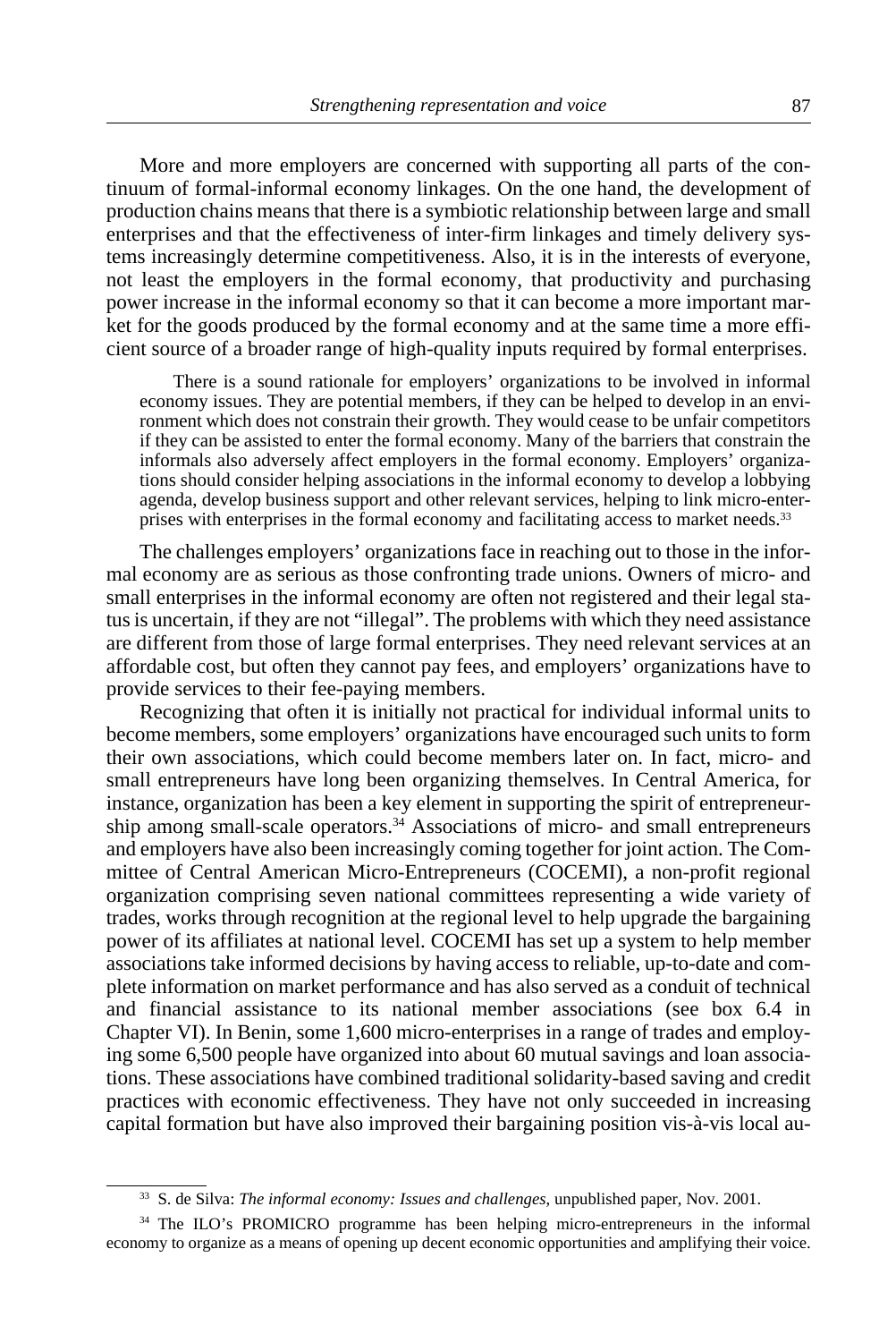thorities. In China, informal enterprises have their own association, which is affiliated to the China Confederation of Employers.

Employers' organizations can assist these associations of informal entrepreneurs in a number of ways: developing a lobbying agenda specially geared to the needs of micro- and small enterprises; providing business support (developing business plans, project formulation, access to credit) and other relevant services (personnel management, productivity improvement, basic management skills, accounting and entrepreneurship training programmes); helping to link micro-enterprises with the formal economy; providing a range of information which micro- and small enterprises may find difficult to obtain, for instance on laws and regulations, market opportunities and facilitating access to markets. In a number of African countries, such as Kenya (see box 5.5), Nigeria and Uganda, employers' associations have helped informal operators to start up and develop businesses. In transition as well as developing countries, employers' organizations have been providing important assistance to "new" employers after privatization and structural reforms and advising them on means to enhance productivity and competitiveness. In Mongolia and Viet Nam, the employers' organizations have been closely involved in the implementation of the ILO's Start and Improve Your Business (SIYB) and Work Improvements in Small Enterprises (WISE) programmes. In Mongolia, the membership of the employers' organization is mainly small and consists of micro-enterprises. Part of its attractiveness to members is its ability to arrange for credit with a bank. Some employers' organizations have established information resources, for example on government laws and regulations and market opportunities on the Internet, which can be valuable to operators in the informal economy, who need a range of information which they would otherwise find it difficult to obtain.

One important point is that employers' organizations need not provide these various services directly to informal operators. A useful strategy, especially in view of the constraints they themselves face, is for employers' organizations to lobby for the creation of institutes, such as entrepreneurship development institutes, which can be the conduit for service delivery to the informal economy. Employers' organizations could also work in partnership with informal entrepreneurs' associations to deliver these services to the informal economy. They could also collaborate with other business associations to set up legislative advisory services – for example, to provide expert advice on the impact of proposed or existing laws or on what laws should be changed or enacted to reduce transaction costs – which could help the business community as a whole to improve the enabling environment for conducting business and remove barriers to entry into the formal economy.

In discussing how employers' organizations can meet these challenges to reach out to the informal economy, it is worth noting the various innovative forms of social entrepreneurship, alternative trade (sometimes known as "social marketing") and corporate social responsibility that involve organizing by micro- and small entrepreneurs.

From Poland to Thailand to Brazil to the United States, social entrepreneurs are helping small producers to compete in the global economy by combining the latest business tactics and strategies with tried and true methods of cooperative organizing. "While a business entrepreneur may thrive on competition and profit, a social entrepreneur has a different motivation: a commitment to leading through inclusiveness of all actors in society and a dedication to changing the systems and patterns of soci-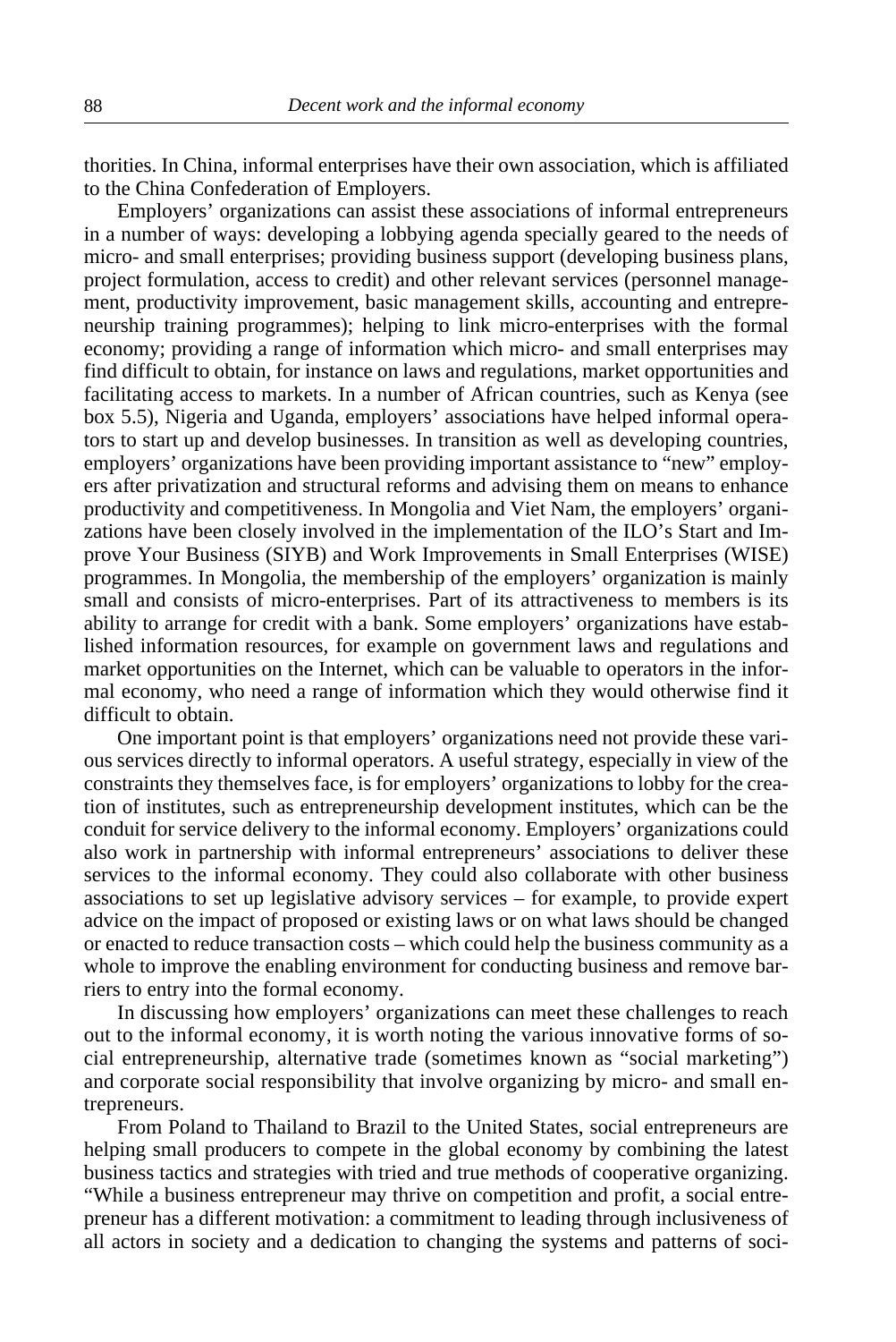# **Box 5.5. Assisting micro- and small enterprises: Federation of Kenya Employers**

The Federation of Kenya Employers (FKE) became involved in micro (informal) and small-scale activities in 1991, when it realized that formal employment was falling and informal employment was growing. Between 1985 and 1999, the share of formal employment in total employment dropped from 42 to 19 per cent, while the share of informal employment increased from 17 to some 67 per cent.

Since 1991, the FKE has implemented several programmes and services aimed at improving the situation of micro- and small enterprises and at creating employment with remunerative and sustainable potential. These included sector-based interventions in food processing, metal fabrication and machining, and construction, in which 780 entrepreneurs received training; study tours to India; establishment of business service centres; and the promotion of business start-ups in dairying, baking, school hotlunch catering and food kiosks and restaurants. A strategic review carried out recently identified the following lessons learnt from ten years of experience:

- small and informal enterprises have the potential to create sustainable jobs and employment;
- the informal economy can be a vehicle towards industrialization, but strategies are required to address the needs of those enterprises with a potential to grow vertically;
- sector-based interventions appear to yield more effective results than a generic approach;
- ! employers' organizations can become strategic partners in policy advocacy for micro- and small enterprises, but such policies should be well researched and proper communication mechanisms put in place;
- ! business development services require continuous needs assessment if they are to have a meaningful impact;
- the informal economy will continue to be marginalized if there are no coherent and explicit pro-business regulations. There is a need, therefore, for employers' organizations working with informal operators to recommend appropriate strategies. This will imply employers' organizations having informal economy associations as affiliates;
- ! development partners are willing to collaborate with employers' organizations only when such organizations are focused, transparent and prudent enough in the manner in which they implement programmes;
- ! viable networking arrangements are crucial if employers' organizations are to create any significant impact through informal economy development programmes. These arrangements should be nationally and regionally based.

Source: C.O. Nyangute: *Federation of Kenya Employers: Case study,* background paper prepared for this report (Nov. 2001).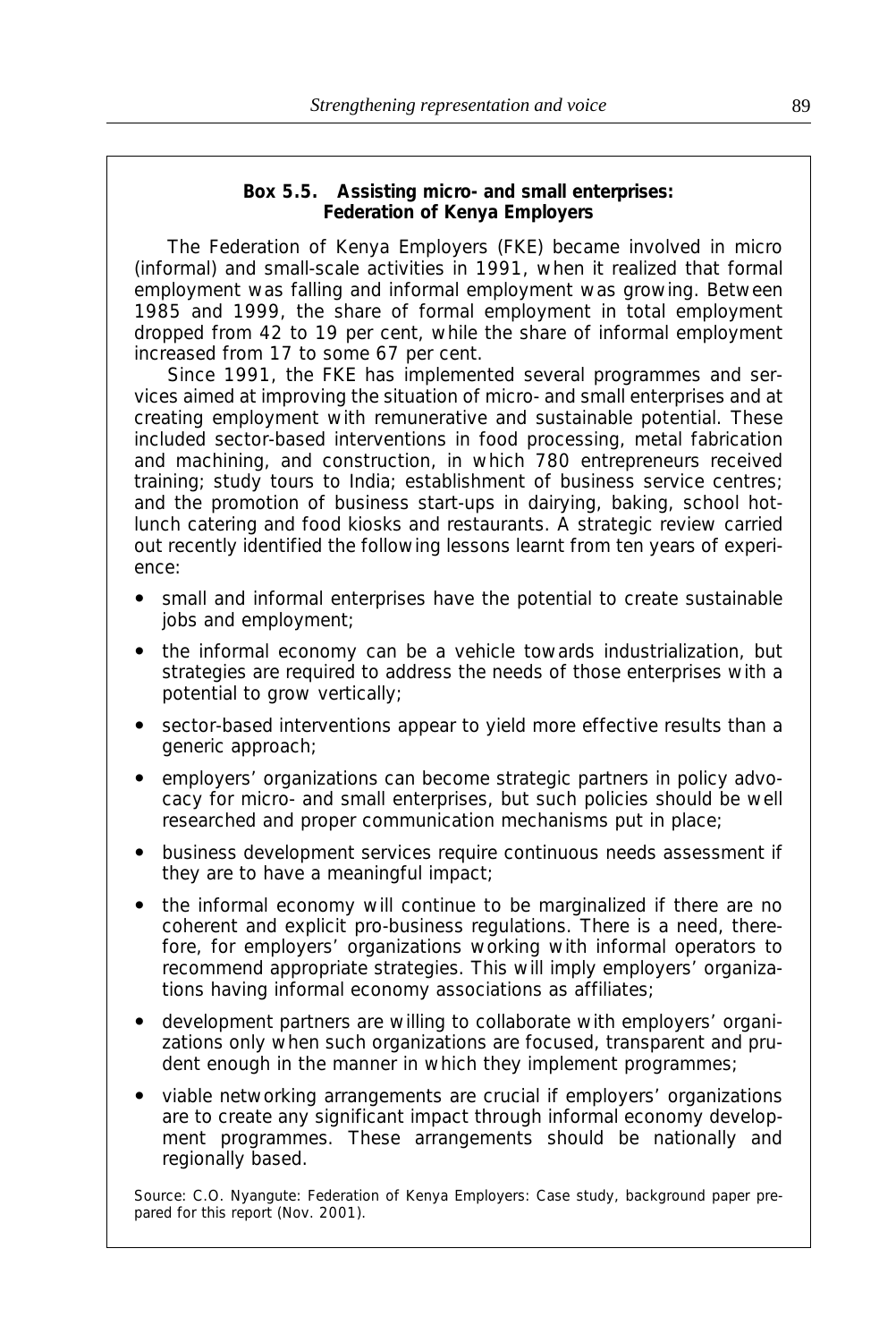ety."35 By bringing social entrepreneurship initiatives such as that highlighted in box 5.6 into mainstream policy, entrepreneurs in the formal economy can help small producers make the transition to formality and sustainable competitiveness in the global economy.

Alternative trading organizations (ATOs) are also bringing together producers of mainly handicrafts and food products from developing countries with buyers and consumers in advanced countries, so as to create an alternative way of doing business that is beneficial and fair (also known as social marketing). ATOs work primarily with small businesses and operator-owned and democratically run cooperatives and associations which bring significant benefits to the members and their communities. The basic idea is to bypass exploitative intermediaries and work directly with producers, so as to be able

### **Box 5.6. Social entrepreneurs organizing in the informal economy**

If small producers and traders – the "Davids" of the economic landscape – are to thrive, they must overcome obstacles and become efficient producers. Doing so means that small producers need to create new structures to support their activities, structures that in many cases will allow them to mimic the "Goliaths" of the business world, whether in setting up cooperative markets or in joining forces with other producers to lobby government for favourable regulatory treatment. Helping small producers compete more effectively is exactly what Ashoka Fellows are doing. One of these social entrepreneurs, Rosana Tositrakul, has been the driving force behind the operations of the Thai Holistic Health Foundation. Initially, the Foundation focused on reviving the use of traditional herbal medicines by rural villagers. When Tositrakul realized that the farmers needed not only to reduce their medical bills through growing their own herbs but also to gain other economic benefits, she helped set up Friends of Nature as the business offshoot of the Foundation. Part retailer, part wholesaler, part producer, Friends of Nature has grown from a tiny health food store to a successful and entirely self-sufficient small company. Encouraged by their successes with the herb gardens and a traditional health centre, the member-farmers of Friends of Nature extended their economic activities to nonchemical farming of rice and taking control of the mainstay of their livelihood: rice milling. Business friends of the Foundation taught the farmers accounting and marketing skills. By 1999, some 1,100 farm families belonged to a cooperative that operates two rice mills. The mills were the first to produce brown rice, which was sold initially through Friends of Nature but now throughout Bangkok. They were also the first to export organic jasmine rice to Europe.

Source: J. Gampell: "Herbal remedies for social wellbeing", in *Changemakers Journal*, Feb. 2000, http://www.changemakers.net/journal/00february/gampell.cfm See also http://www. ashoka.org

<sup>35</sup> Ashoka Fellows in India, April 2000. See http://www.ashoka.org for the group that pioneered the concept of "social entrepreneur" two decades ago, and for a description of leading social entrepreneurs in a wide range of countries. See also *Changemakers Journal* for articles on social entrepreneurship, at http: //www.changemakers.net/journal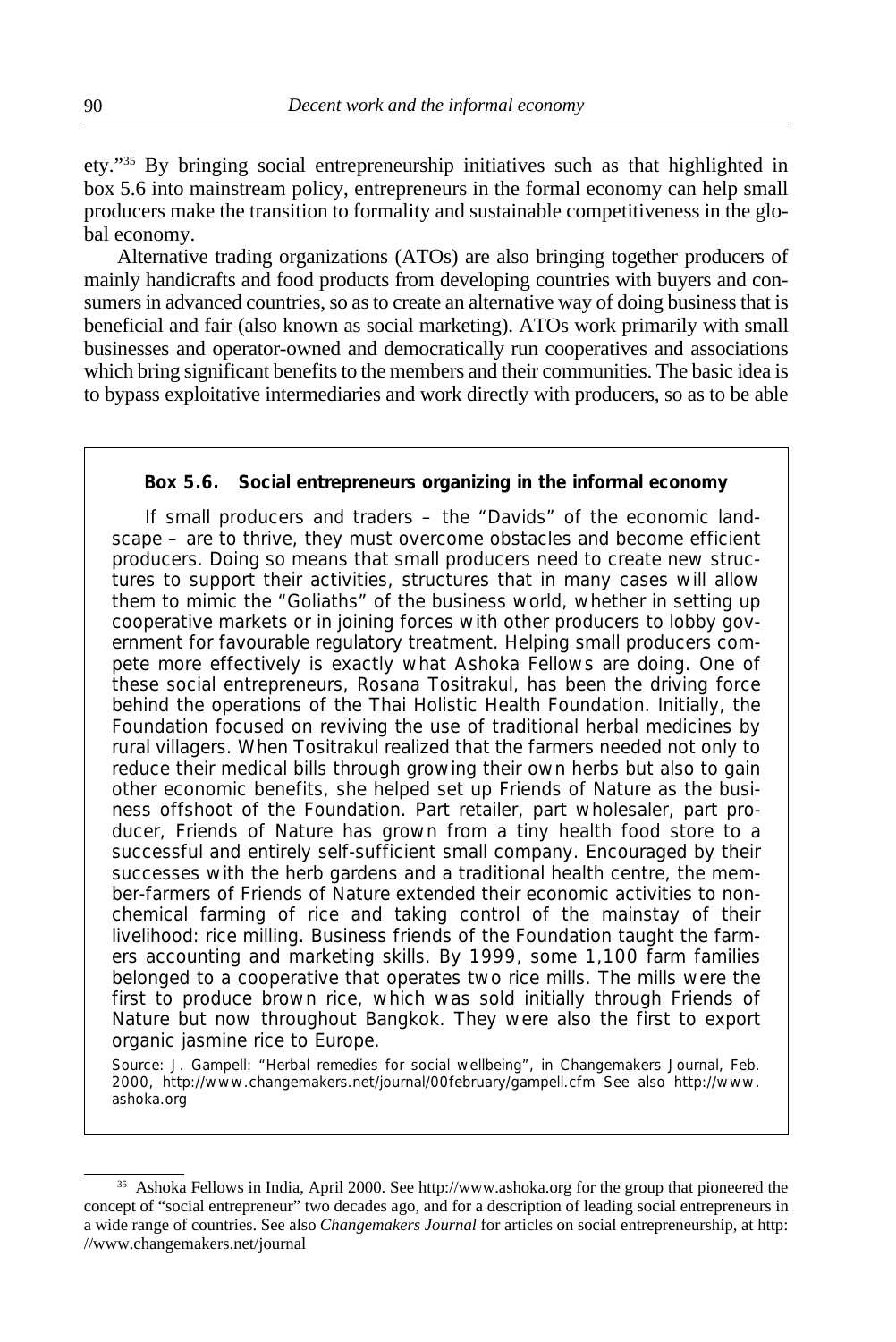to cut costs and return a greater percentage of the retail price to the producers. The ATOs also work on consumer choice, appealing to ethical consumer markets, particularly in advanced countries, rather than relying on the intervention of the State (see box 5.7).

There are also a whole range of corporate social responsibility initiatives by individual companies and employers' organizations which involve new partnerships and new spheres for existing relationships with the informal economy. The International Organisation of Employers (IOE) has been an active supporter of the United Nations Secretary-General's Global Compact and has urged all employers' organizations to embrace it.36 Corporate social responsibility measures include voluntary private initiatives, framework agreements, good practice standards such as ISO 14000,<sup>37</sup> adoption of codes of conduct and stakeholder accountability.38 The partnerships are between business and civil society organizations, government and international organizations.

### **Box 5.7. Informal economy producers organizing for alternative trade**

The International Federation for Alternative Trade (IFAT) is a global network of over 160 fair trade organizations in more than 50 countries. Members include: alternative trading organizations (ATOs) helping disadvantaged producers towards equity in trading relationships; handicraft and agricultural production groups in developing countries; and non-trading organizations, such as education and advocacy groups, which share its goals. The ATOs located in industrialized countries market a wide range of handcrafted products and foodstuffs through retail stores, mail order catalogues, church bazaars and home enterprises. The ATOs in developing countries work with producer groups to guarantee that producers receive fair prices and to find markets for their products. The producer organizations are based in African, Asian and Latin American countries; many work with disadvantaged people who are vulnerable to exploitation, including single women heads of households, displaced people, seasonal agricultural workers and slum dwellers. Source: http://www.ifat.org

The Fair Trade Federation (FTF) is an association of fair trade wholesalers, retailers and producers that directly links low-income producers with consumer markets and educates consumers about the importance of purchasing fairly traded products which support living wages and safe and healthy conditions for workers in the developing world. FTF also acts as a clearing house for information on fair trade and provides resources and networking opportunities for its members. By adhering to social criteria and environmental principles, fair trade organizations foster a more equitable and sustainable system of production and trade that benefits people and their communities.

Source: http://www.fairtradefederation.com

<sup>36</sup> See http://www.unglobalcompact.org for details on the Global Compact.

<sup>&</sup>lt;sup>37</sup> The set of standards on environmental management established by the International Organization for Standardization.

<sup>38</sup> For a description of these various forms of corporate responsibility, see P. Utting: *Business responsibility for sustainable development*, Occasional paper 2 (Geneva, United Nations Research Institute for Social Development, 2000).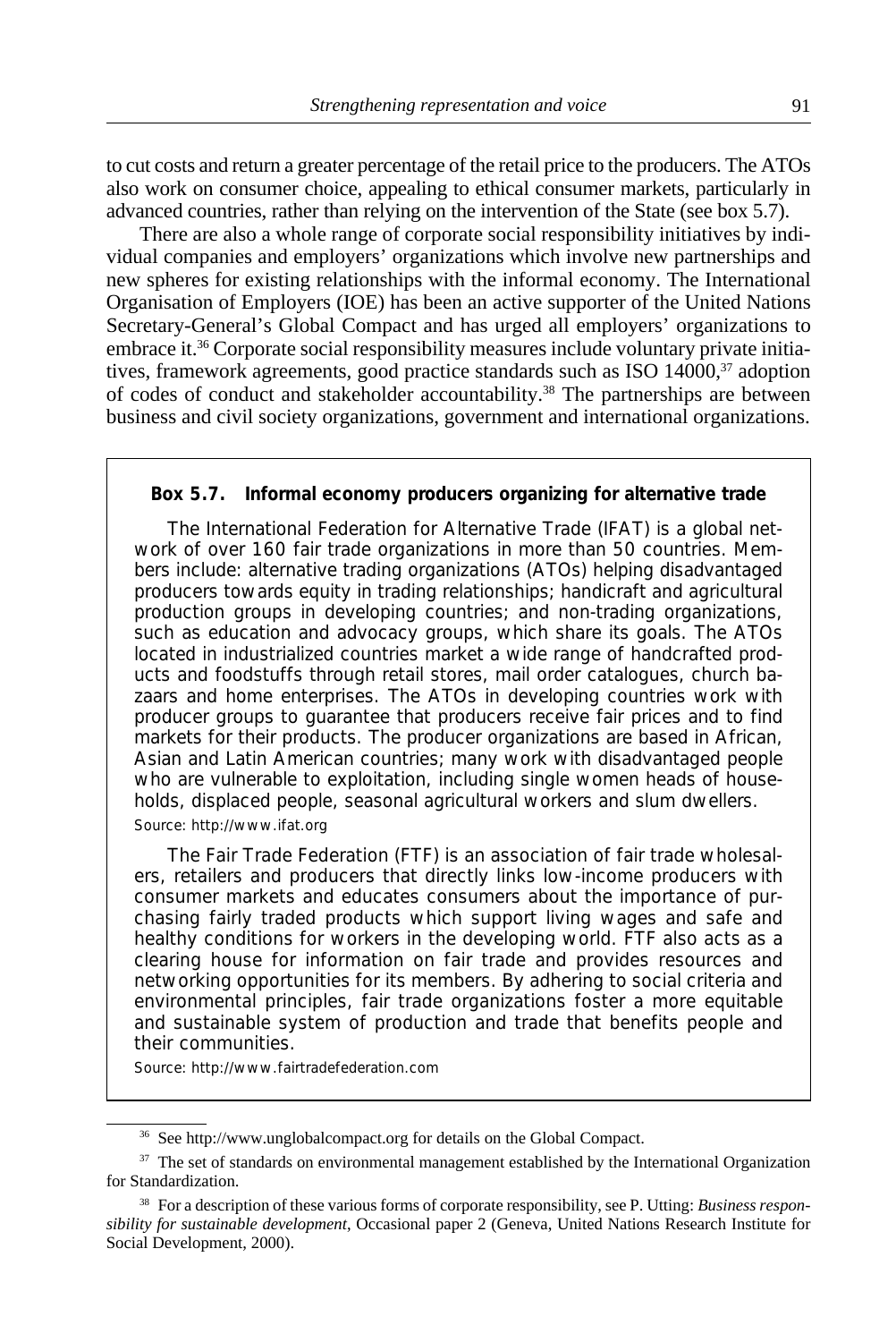Some of these initiatives clearly have the potential to promote a set of core values covering labour, environment and human rights and also to support entrepreneurship and the formalization of informal enterprises. However, what still needs to be determined is whether and which types of corporate responsibility initiatives strengthen representation and the voice of those in the informal economy and promote social dialogue, and then, of course, what can be done to ensure these results. Assessments have indicated, for example, that some forms of voluntary initiatives and partnerships between business and other social actors may in fact weaken the key drivers of corporate responsibility – namely government regulation, the role of trade unions and collective bargaining, and certain forms of civil society activism. There is also concern that certain partnerships may be very unequal, resulting in corporate interests coming to dominate or heavily influence the decision-making processes of public interest institutions.39 To scale up and enhance corporate social responsibility, a European Commission Green Paper40 suggests an approach based on the deepening of partnerships in which all actors – which can include large and small enterprises in both the formal and informal economies, trade unions, environmentalists, consumer groups, social interest NGOs – have clearly defined and active roles to play.

# *The role of cooperatives*

Where there are major constraints to informal operators or workers joining existing employers' organizations or trade unions or establishing their own organizations, the most effective membership-based organizational structure may be that of a cooperative. Cooperatives are jointly owned and democratically managed and carry out economic activities that support the economic units of their members, which could include either entrepreneurs or workers in the informal economy. Organizing in cooperatives could also be seen as one step on the path towards formalization. Many cooperatives start as informal group enterprises and later, as they grow and become viable business enterprises, are registered. As legal entities, they become part of the formal economy.

The Report of the Director-General to the 78th Session of the Conference in 1991 emphasized that cooperatives have a significant role to play in the informal economy since

the small informal organizations within the informal sector are essentially 'pre-cooperative' in nature and based on the very principles and traditions that characterize a genuine cooperative movement – the active participation of their members, democratic management and control of their activities, and an equitable distribution of benefits among their members.<sup>41</sup>

However, the Report made an important distinction between the informal cooperatives or unregistered "pre-cooperatives", which show great vibrancy and potential

<sup>39</sup> ibid., p. 32.

<sup>40</sup> Commission of the European Communities: *Green Paper: Promoting a European framework for corporate social responsibility* (Brussels, 18 July 2001), COM(2001) 366 final.

<sup>41</sup> ILO: *The dilemma of the informal sector*, Report of the Director-General, International Labour Conference, 78th Session, Geneva, 1991, p. 46.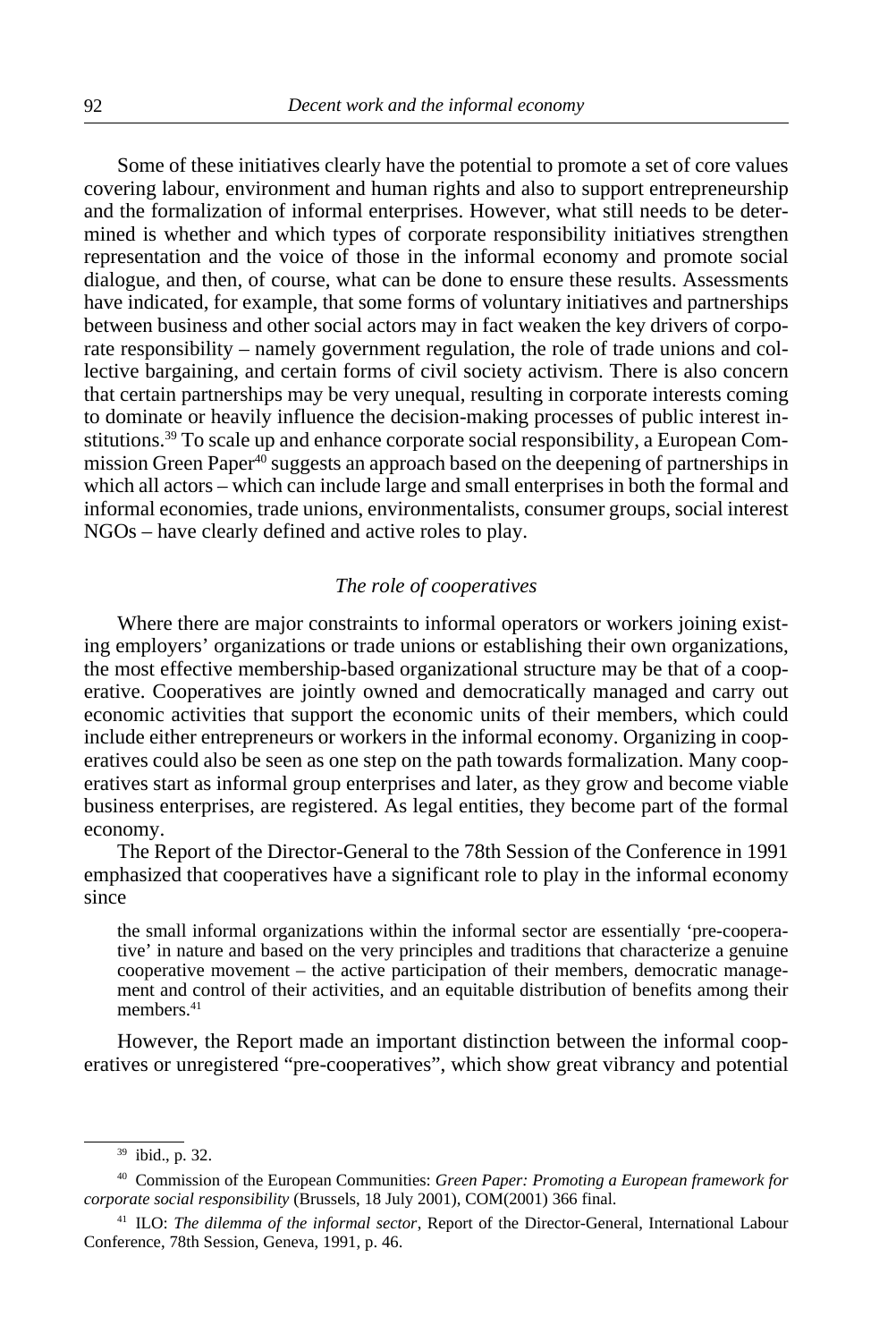for the growth of genuine membership-based organizations, and the formal cooperative movement, which

has been unable to play a more dynamic role in the development of the informal sector ... the potential benefits that could be obtained by associating the informal organizations that already exist, or that could be encouraged to exist, with a genuine, officially recognized, cooperative movement are obvious. It would enable such organizations and their members to have better access to the credit, markets, technology, legal and other institutions of the modern sector, and thus become a powerful force for breaking down the barriers that separate the two sectors.<sup>42</sup>

The promotion of cooperatives was discussed at the 89th Session of the Conference in 2001<sup>43</sup> and the discussion is continuing this year with a view to the revision of the Co-operatives (Developing Countries) Recommendation, 1966 (No. 127). Therefore, it may be opportune to discuss the role of cooperatives, including vis-à-vis unions, in the informal economy.

The "formal" cooperative movement has not developed specific strategies for dealing with the informal economy – mainly because "the boundaries between formal and informal are not as important to organizations that are used to dealing in the market economy as a whole"<sup>44</sup> and because the formal cooperative movement itself has been undergoing restructuring and retrenchment under the impact of structural adjustment and the progressive withdrawal of government involvement in many countries. But there are many striking examples of successful cooperative *methods* for organizing and providing services to those in the informal economy. Workers' cooperatives, which are also known as production cooperatives, have been particularly successful in organizing the self-employed involved in activities that lend themselves to joint action, such as catering and restaurants, quarrying and stone cutting, candle-making and garment manufacture. Craft workers such as tailors, silversmiths, woodcarvers and furniture makers tend to benefit from a looser form of cooperative in which they work as individuals and are credited with the value of the items they make, while the cooperative organizes raw materials, machinery, workshops and markets. Credit cooperatives and consumer cooperatives, especially when organized by trade unions, have often succeeded in having an immediate impact on the livelihood of people in the informal economy. But it is particularly in the field of social protection and social services that cooperatives have had significant success and perhaps been the easiest to organize. There are now many informal self-help groups that provide their own social insurance cover through cooperative methods<sup>45</sup> (see also box 4.2 in Chapter IV). For example, in the United Republic of Tanzania the Mwanayamala Cooperative in Dar es Salaam organizes around 1,000 market vendors who pay a small daily rate to rent stands, which also goes towards providing death and hospital benefits. In India, the

<sup>42</sup> ibid., pp. 46-47.

<sup>43</sup> See ILO: *Promotion of cooperatives*, Report V (1), International Labour Conference, 89th Session, Geneva, 2001.

<sup>44</sup> J. Birchall: *Organizing workers in the informal sector: A strategy for trade union-cooperative action*, COOP Working paper 01-1 (Geneva, ILO, 2001), p. viii.

<sup>45</sup> See, for example, W. van Ginneken: *Social security for the informal sector: Issues, options and tasks ahead*, Interdepartmental Project on the Urban Informal Sector Working Paper (IDP INF./WP-2 (Geneva, ILO, 1996).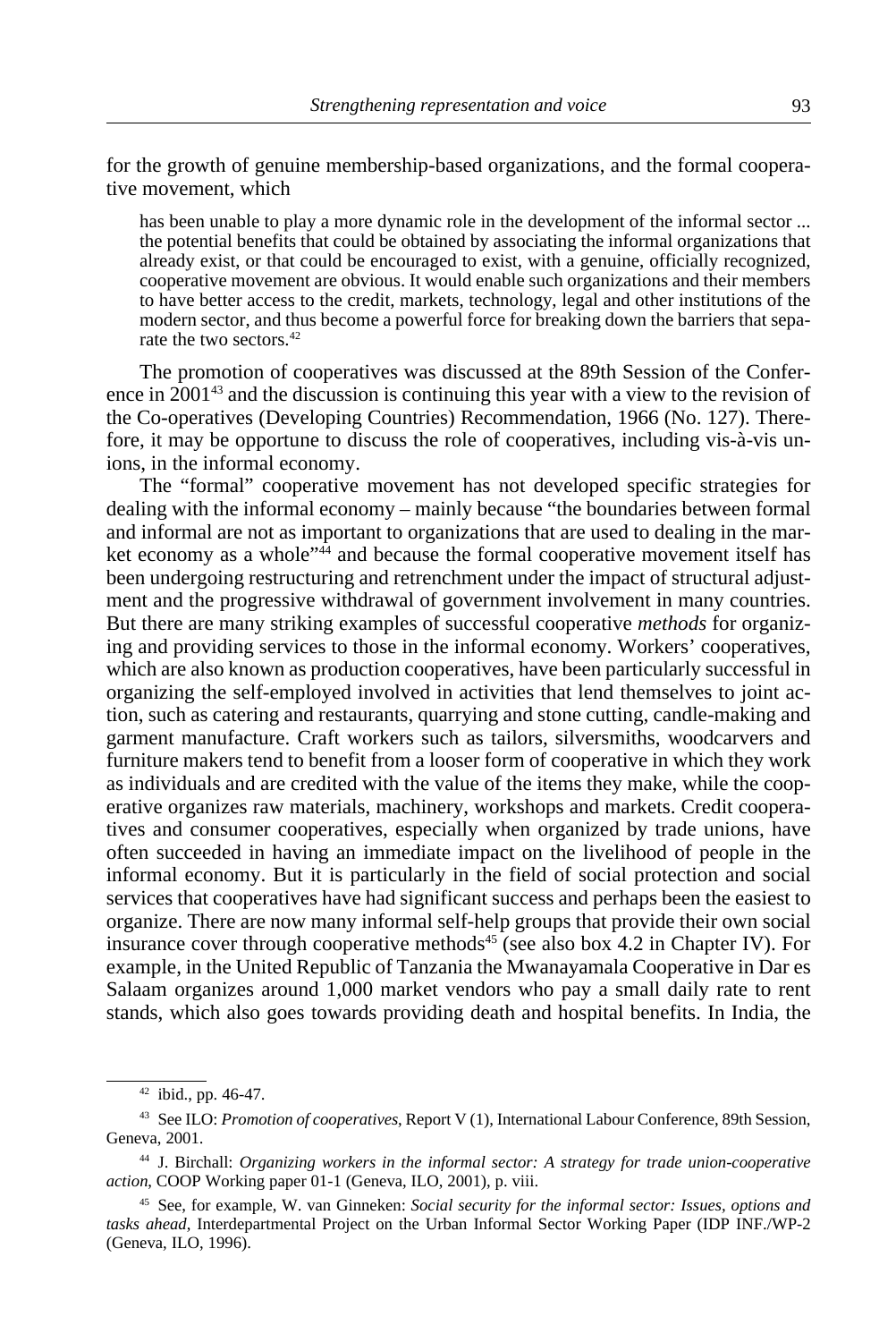integrated insurance scheme of the Self-Employed Women's Association (SEWA) is one of the largest contributory social security schemes in the country for informal workers, offering insurance coverage to some 32,000 women workers (see box 4.2). In San Salvador, vendors of the central municipal market have a credit scheme for a health fund.

The advantages of cooperatives in the informal economy are that they

can provide individuals with the same benefits that larger institutions afford. For rice producers in central Thailand, cooperation allows them to produce organic rice in quantities large enough to make export to Europe economically feasible. For washerwomen in Brazil, joining forces with their colleagues provides them better working conditions, job security and benefits (for example, access to credit) that are characteristic of salaried workers. Cooperative action can also yield political clout. The Thai Holistic Health Foundation's lobbying against restrictions on natural products would not have been as effective if it had not represented a substantial community of producers, distributers and retailers.46

Many trade unions have used cooperative methods not only to meet the immediate economic and social needs of their members but also as an organizing technique. In Singapore, for example, the National Trades Union Congress (NTUC) has promoted a workers' cooperative among self-employed taxi and minibus drivers. In Benin, the cement workers' union, SYNTRACIB, works with women in rural areas and through a women's association has organized women in some 33 villages into cooperatives, including providing training seminars to develop income-generating skills and organizing markets. The Trade Union Congress of the Philippines (TUCP) initiated LEAD-CO (Labor Education for Assistance and Development) as a cooperative for families living in a depressed coastal community. It started as a loan assistance programme and then converted into a multipurpose cooperative providing savings, loans, training, enrolment in the social security programme, a home-financing agency, a TUCP insurance programme, marketing of members' products and bulk buying of prime commodities for its mainly self-employed members.

Both the trade union and cooperative movements recognize that they each bring to the informal economy a set of strengths that are wide ranging and complementary and that there is therefore considerable potential for collaboration.<sup>47</sup>

<sup>46</sup> D. Brown: "After WTO: Creating jobs for the next millennium", in *Changemakers Journal*, Feb. 2000, http://www.changemakers.net/journal

<sup>&</sup>lt;sup>47</sup> However, both sides recognize that there is still much to be sorted out if they are to have joint strategies at international and national levels to reduce decent work deficits in the informal economy.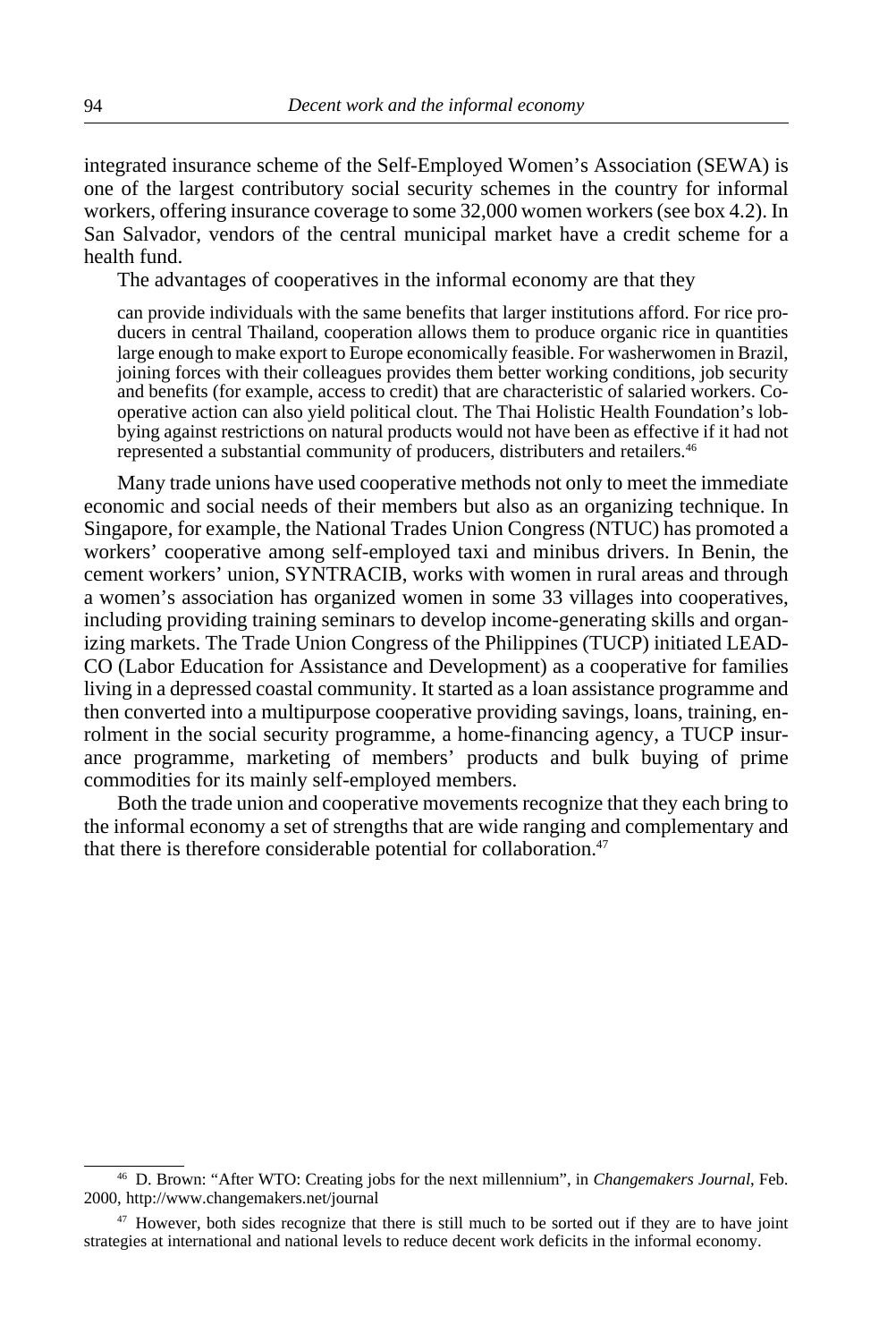# CHAPTER VI

# **MEETING THE GLOBAL DEMAND FOR DECENT EMPLOYMENT**

### THE GLOBAL EMPLOYMENT DEFICIT

To understand why the informal economy has been growing – and will most likely continue growing – we only need to look at the global employment scenario: $1$ 

- ! open unemployment in the world is about 160 million, of whom some 53 million live in industrialized and transition economies. An additional 310 million do not have enough work;
- ! it is currently estimated that there are some 530 million "working poor" earning less than enough to generate a family income of US\$1 per day per capita to support the rest of the 1.2 billion who are living below the poverty line;<sup>2</sup>
- in recent years, the global economy has been creating about 40 million jobs a year, whereas there are 48 million new jobseekers annually;
- over the next decade, the world's labour force is projected to increase by 500 million workers, 97 per cent of whom will be in developing countries.

Given this scenario, in which some 1 billion men and women will have to be integrated into employment in the next ten years, it is hardly surprising that there has been growing interest in the employment creation potential of the informal economy. Most job creation in recent years, especially in developing and transition economies, has in fact been in the informal economy. Most people go into the informal economy because they cannot find jobs in the formal economy and cannot afford to be openly unemployed. The dilemma is that jobs in the informal economy are seriously deficient in terms of workers' rights, proper working conditions, legal and social protection, representation and voice, and are not comparable to protected and decent jobs in the formal economy.

Most new jobs in the informal economy are self-employment and own-account work in micro- and small enterprises. For example, in Latin America in the 1990s, only one-third of net job gains in private-sector urban employment was in enterprises with more than 20 workers.<sup>3</sup> But since micro- and small enterprises are mainly in the least productive, lowest earning activities, their share of economic output of the country lags substantially behind their share of employment. Most of the jobs created in these enterprises are actually own-account work,<sup>4</sup> characterized by low levels of pro-

<sup>1</sup> ILO: *A Global Agenda for Employment: Discussion paper* (Geneva, 2001). See also idem: *A Global Agenda for Employment: Summary*, Global Employment Forum, Geneva, 1-3 Nov. 2001.

<sup>2</sup> The method of estimation is explained in N. Majid: *The size of the working poor population in developing countries*, Employment Paper 2001/16 (Geneva, 2001), pp. 3-4.

<sup>3</sup> ILO: *A Global Agenda for Employment: Discussion paper*, op. cit., pp. 25-26.

<sup>4</sup> Surveys conducted under the 1994-95 ILO Interdepartmental Project on the Informal Sector in Manila, Dar es Salaam and Bogotá suggested that approximately four out of five informal businesses were one-person operations.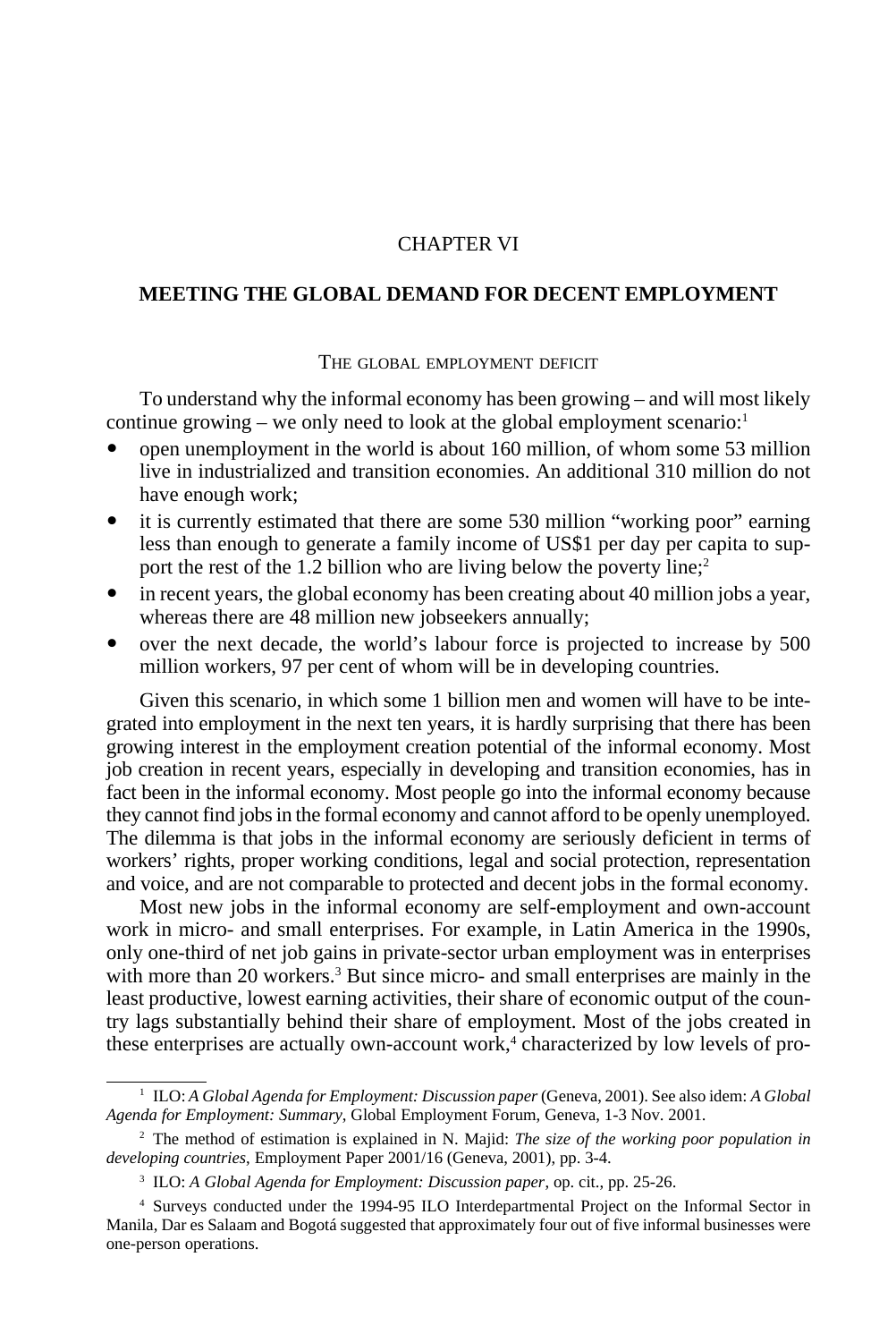ductivity, low levels of technology and skills, very low and irregular incomes, long working hours, poor if not hazardous working environments and highly unstable employment.

Creation of good-quality jobs is determined to a large extent by enterprise creation, innovation and expansion. Where the potential for entrepreneurship, creativity, dynamic growth and productive job creation is stifled, entrepreneurs end up in the informal rather than the formal economy. In the appropriate policy and institutional environments, and if a variety of regulatory and bureaucratic obstacles are removed, entrepreneurship could flourish and business initiatives could be turned into viable, sustainable, productive – and formal – businesses and jobs for workers. Laws and regulations regarding business registration and operation are often too complicated, costly or irrelevant to the situation of micro-enterprises. Micro-entrepreneurs and potential entrepreneurs also face discriminatory or non-supportive policies with respect to access to finance, information, skills, organized markets, property rights, infrastructure and public services. The constraints they face mean that they are not able to operate their businesses with a growth perspective and they cannot hire workers and provide them with decent working conditions. In many circumstances, the pressures may be such that they rely on unpaid family workers, including child labour in some cases.

Statistical information is lacking, but it is estimated that in many countries, nearly half the micro-enterprises are headed by women, a percentage that is much higher than that for the larger and more formal enterprises. Many women are also co-entrepreneurs or participate in family enterprise management. There is also evidence in many countries of the feminization of certain sectors, especially in services with low barriers to entry, low skill requirements and low financial returns. But women micro-entrepreneurs have additional, gender-specific constraints, many of them social and cultural, at various levels, as shown in box 6.1.

Young people, too, need special attention. The majority of the world's youth currently work in the informal economy. In Latin America, for instance, the youth unemployment rate doubled in the 1990s, rising from 8 per cent in 1990 to 16 per cent in 1999; at the same time, social security coverage for youth dropped from 44 per cent to 38 per cent. Almost all newly created jobs for young people were in the informal economy, where wages were some 44 per cent lower than in the formal economy.<sup>5</sup> In the next ten years, some 1 billion young men and women will enter the working-age population, and the challenge, especially in developing countries where most of this increase will take place, is to "develop and implement strategies that give young people everywhere a real chance to find decent and productive work".6

The seriousness of the youth employment problem prompted the Secretary-General of the United Nations to join with the heads of the ILO and the World Bank to convene "a high-level policy network on youth employment – drawing on the most creative leaders in private industry, civil society and economic policy to explore imaginative approaches to this difficult challenge. I will ask this policy network to propose a set of recommendations that I can convey to world leaders within a year. The possible sources of solutions will include the Internet and the informal sector, espe-

<sup>5</sup> ILO: *Youth and work: Global trends* (Geneva, undated [2001]).

<sup>6</sup> United Nations Millennium Declaration, resolution 55/2 of 18 Sep. 2000 (A/RES/55/2), para. 20.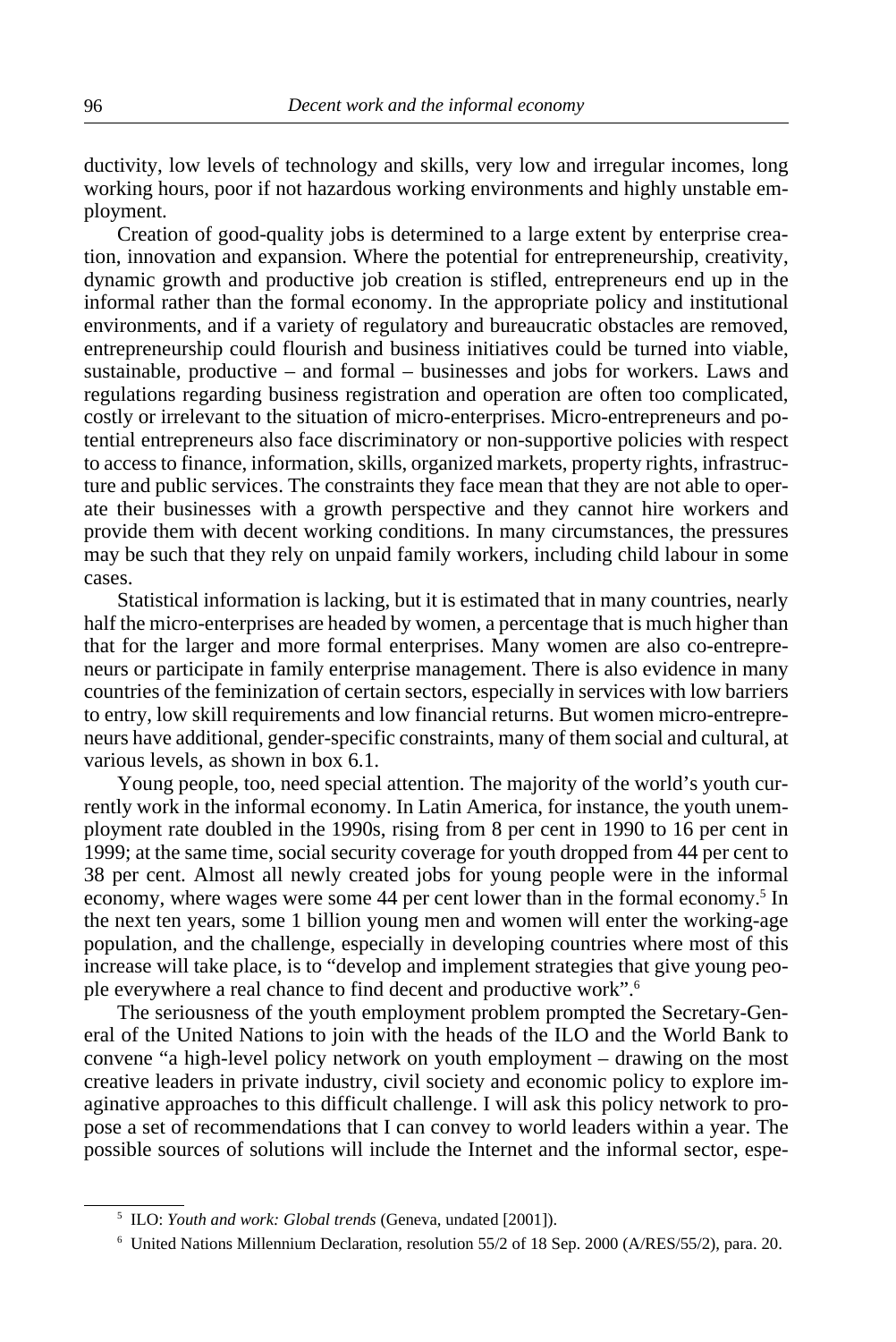| <b>DUX 0.1. LEVELS OF INQUARY TERROR CRIST CONSUMING ON TERROR</b><br>micro-enterprise |                                                                                                                                                        |                                                                              |                                                                          |  |  |
|----------------------------------------------------------------------------------------|--------------------------------------------------------------------------------------------------------------------------------------------------------|------------------------------------------------------------------------------|--------------------------------------------------------------------------|--|--|
| Enterprise<br>constraints                                                              | Macro level                                                                                                                                            | Household<br>level                                                           | Individual<br>level                                                      |  |  |
| <b>Resources and</b><br>property                                                       | Unequal<br>inheritance laws,<br>inequality in<br>marriage contract<br>and community<br>access to land                                                  | Male<br>appropriation of<br>household/family<br>property                     | Lack of individual<br>property                                           |  |  |
| Income                                                                                 | Legal systems<br>which treat<br>women as<br>dependants rather<br>than individuals,<br>also reflected in tax<br>and benefit systems                     | Male<br>appropriation<br>of incomes                                          | Lack of control over<br>income                                           |  |  |
|                                                                                        | Lack of public<br>welfare provision<br>or recognition<br>of costs<br>of reproductive<br>services<br>Low female                                         | Female<br>provisioning<br>of income<br>and male<br>withdrawal<br>of income   | Prioritization of<br>investment<br>in household<br>Low income for        |  |  |
|                                                                                        | wages                                                                                                                                                  |                                                                              | investments                                                              |  |  |
| Credit                                                                                 | Financial system<br>discriminating<br>against women                                                                                                    | Male<br>appropriation<br>of credit                                           | Lack of collateral                                                       |  |  |
| <b>Skills</b>                                                                          | Lack of<br>opportunities<br>for apprenticeship                                                                                                         | Lack of<br>investment<br>in female<br>education<br>and skills<br>acquisition | Lack of confidence<br>and ability to enter<br>new areas of a<br>activity |  |  |
|                                                                                        | Gender-stereotyped Low value of<br>training and<br>education which<br>devalue women<br>Discrimination in<br>access to education<br>system and training | female skills                                                                |                                                                          |  |  |
| Marketing                                                                              | Lack of access to<br>marketing support                                                                                                                 | Concern with<br>family honour<br>and restrictions<br>on female mobility      | Lack of information<br>and networks                                      |  |  |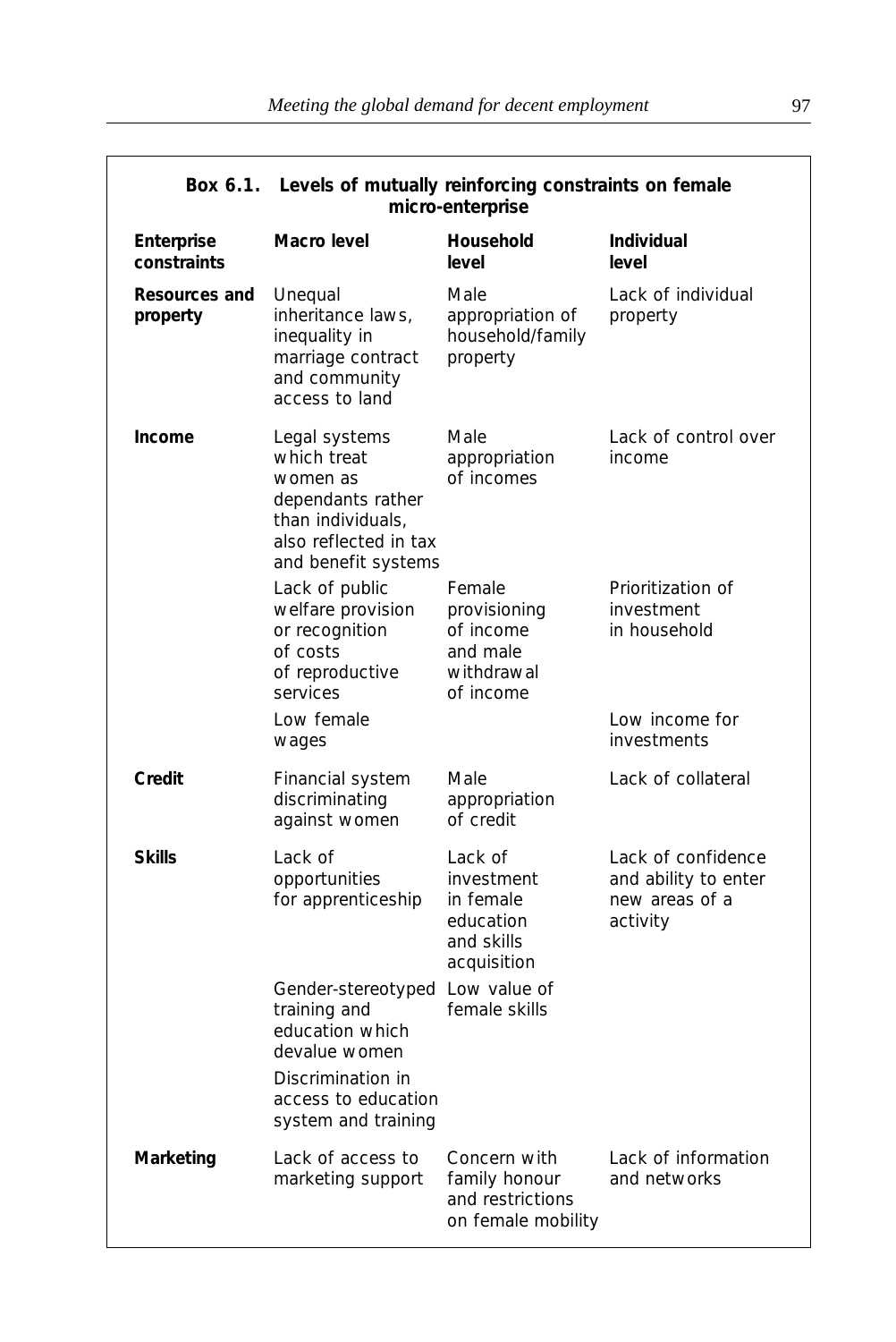|                                                                                                                                                       | Lack of marketing<br>support for female-<br>dominated industries<br>Harassment of female<br>informal workers |                                                           |                                      |  |  |
|-------------------------------------------------------------------------------------------------------------------------------------------------------|--------------------------------------------------------------------------------------------------------------|-----------------------------------------------------------|--------------------------------------|--|--|
| Labour                                                                                                                                                | Unwillingness of<br>men to work under<br>a woman<br>entrepreneur                                             | Limited ability<br>to obtain unpaid<br>male family labour | Lack of networks<br>and authority    |  |  |
|                                                                                                                                                       |                                                                                                              | Women's<br>responsibility for<br>unpaid family<br>labour  | Lack of time                         |  |  |
| General<br>underlying<br>constraints<br>on change                                                                                                     | Institutionalized<br>discrimination<br>and violence                                                          | Opposition to<br>female<br>independence<br>and autonomy   | Lack of autonomy                     |  |  |
|                                                                                                                                                       | Lack of women's<br>participation in<br>decision-making                                                       |                                                           | Domestic violence Lack of confidence |  |  |
| Source: L. Mayoux: Jobs, gender and small enterprises: Getting the policy environment right,<br>SEED Working Paper No. 15 (Geneva, ILO, 2001), p. 54. |                                                                                                              |                                                           |                                      |  |  |

cially the contribution that small enterprises can make to employment generation".7 The High-Level Panel on Youth Employment, which met in July 2001, recommended that

the heads of the United Nations, the World Bank and the International Labour Office develop a new partnership between their organizations and national governments in catalysing action for youth employment, where strategies are developed at a global level, while policies and action plans are developed at a national level. Civil society, the business community, employers, trade unions and youth organizations should also be invited to contribute to policy making and implementation at both global and national levels.

The panel identified four priorities for national action plans: enhancing employability, promoting equal opportunities between young women and men, promoting entrepreneurship and employment creation, importantly, through measures to "improve economic and human capabilities, productivity and incomes for young people working in the informal economy.<sup>8</sup>

<sup>7</sup> United Nations: *We the peoples: The role of the United Nations in the twenty-first century,* Report of the Secretary-General (A/54/2000), paras. 110-111.

<sup>8</sup> United Nations: *A global alliance for youth employment: Recommendations of the Secretary-General's High-Level Panel on Youth Employment*, Follow-up to the outcome of the Millennium Summit (A/ 56/422), 27 Sep. 2001.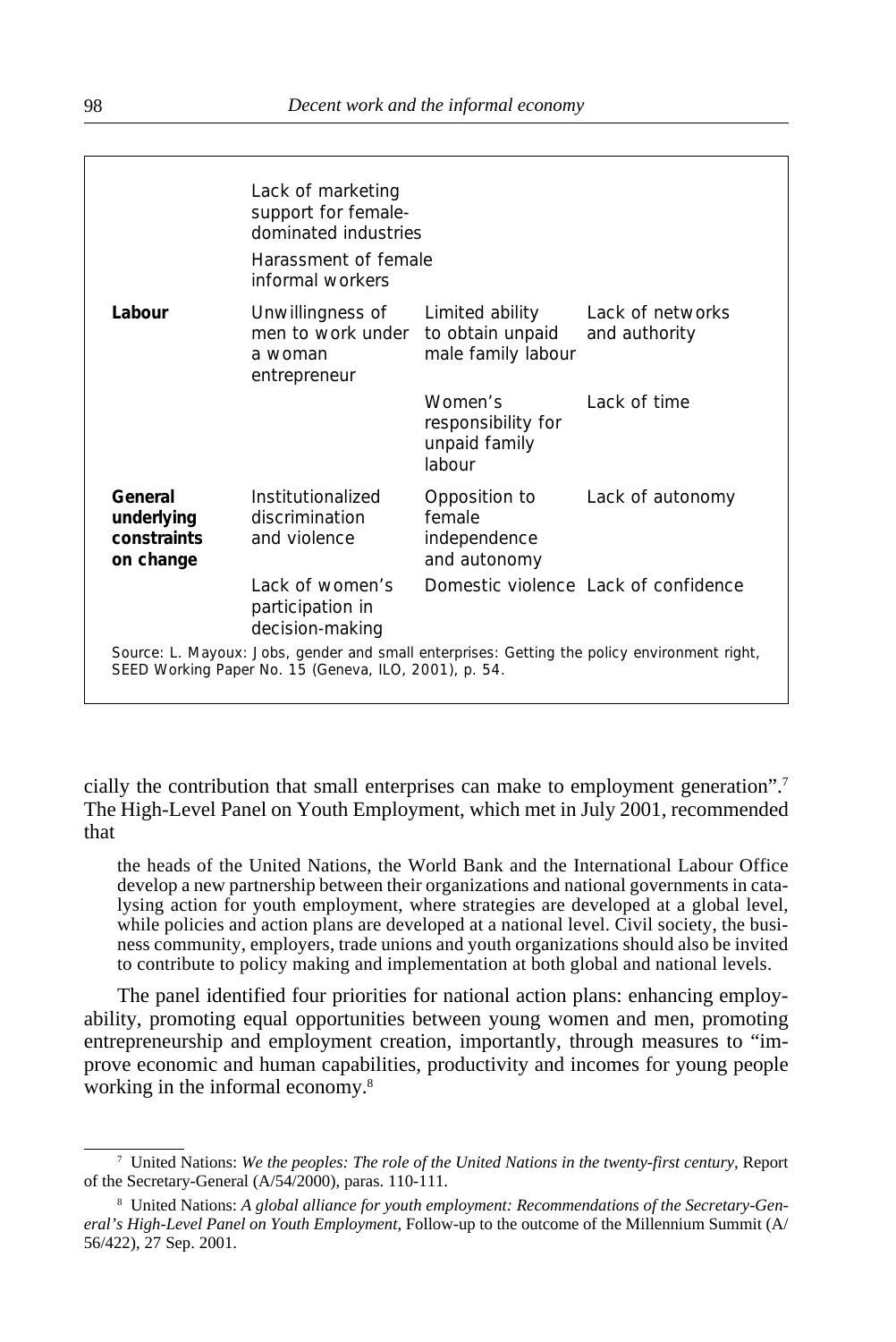#### CREATING QUALITY JOBS AND ENHANCING EMPLOYABILITY

*Job creation is undeniably at the heart of solving the employment deficit, but this does not mean creation of unrecognized, unprotected jobs in the informal economy.* As pointed out in Chapter I, in 1991 the International Labour Conference had already strongly emphasized that the informal economy should not be developed or promoted as a convenient low-cost way of creating employment. *The goal of decent work can be met only through ensuring that the jobs created are productive and observe fundamental principles and rights at work, and that both workers and businesses have the capacity and flexibility to be able to move up the continuum to increasingly better jobs in the formal economy*. This chapter therefore focuses on measures, on the one hand, to invest in the workforce (with special attention to the most disadvantaged) so as to promote their employability, productivity and adaptability and, on the other, to make it easier for micro- and small enterprises to start up, grow and, very importantly, adopt high-road strategies that enhance productivity and also provide decent jobs for workers. "A successful approach to employment policy is founded on investing in people and encouraging their entrepreneurial initiative."9 A conducive policy and legal framework, appropriate and supportive institutional structures and good governance are all essential if these measures are to be effective and if the jobs created are to be decent and formal, rather than being in the informal economy.

#### PROMOTING EMPLOYABILITY AND PRODUCTIVITY THROUGH INVESTING IN KNOWLEDGE AND SKILLS

It is useful to start by clarifying what we mean by "employability" and why employability is critical if workers are to be able to move up the continuum from the informal to the formal end and to decent work.

Employability ... is a key outcome of education and training of high quality, as well as a range of other policies. It encompasses the skills, knowledge and competencies that enhance a worker's ability to secure and retain a job, progress at work and cope with change, secure another job if she/he so wishes or has been laid off, and enter more easily into the labour market at different periods of the life cycle. Individuals are most employable when they have broad-based education and training, basic and portable high-level skills, including teamwork, problem-solving, information and communications technology (ICT) and communication and language skills, learning to learn skills, and competencies to protect themselves and their colleagues against occupational hazards and diseases ... Workers' employability can only be sustained in an economic environment that promotes job growth and rewards individual and collective investments in human resources training and development.10

### *Literacy and basic education*

An essential ingredient for employability and access to decent work is basic literacy. Especially in today's knowledge-based economy, the illiterate have little other choice but to work in the informal economy. "Basic education is important as a means

<sup>9</sup> ILO: *A Global Agenda for Employment: Summary*, op. cit., p. 10.

<sup>&</sup>lt;sup>10</sup> ILO: *Conclusions concerning human resources training and development*, International Labour Conference, 88th Session, Geneva, 2000, para. 9.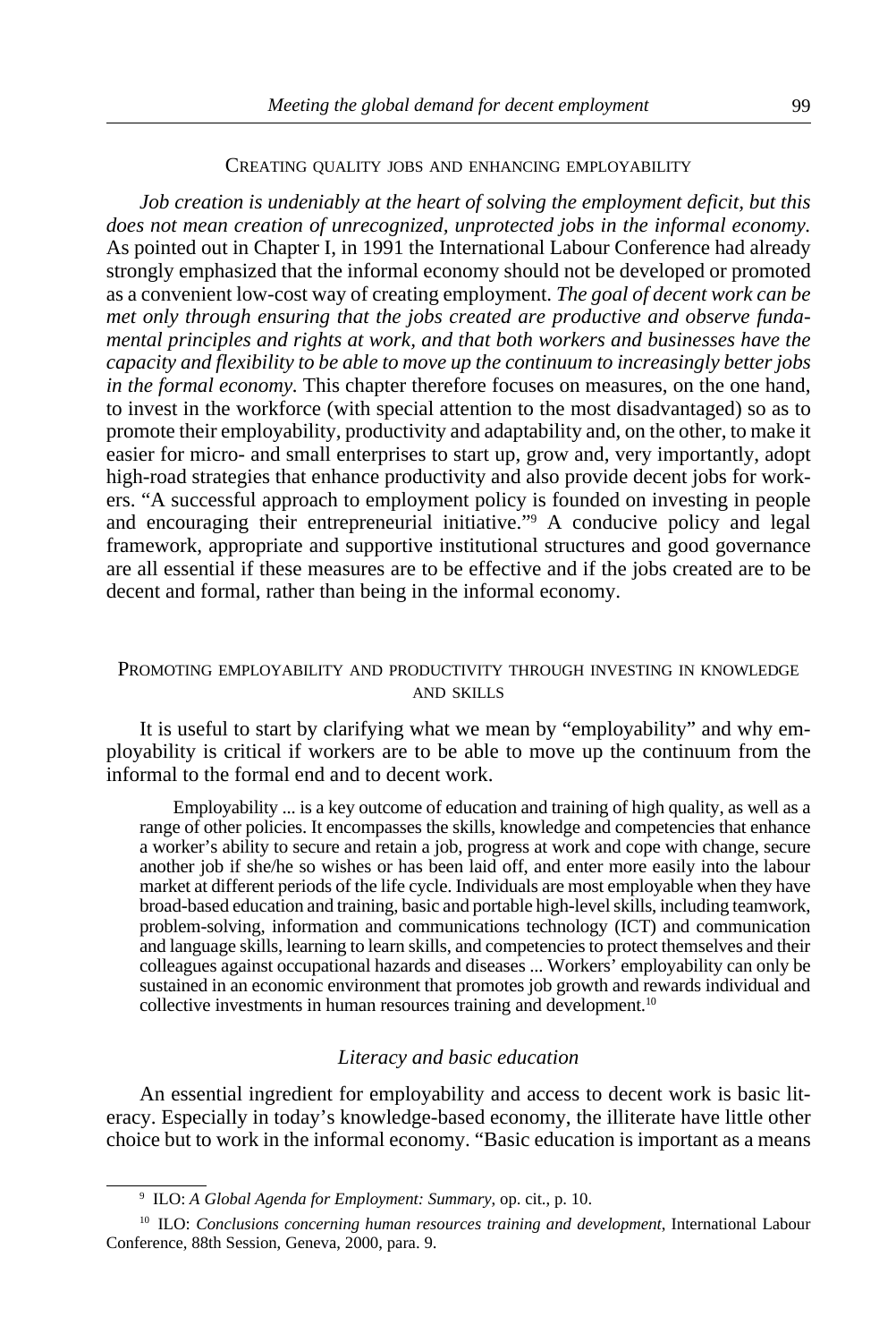of ensuring mobility and higher incomes within the informal sector, as well as a potential means of moving from the informal to the formal sector."11 However, basic literacy eludes some 40 per cent of adults in sub-Saharan Africa and almost half the adult population in South Asia; and the absolute number of illiterates increased in the 1990s. Women are nearly always worse affected than men. Although primary and secondary school enrolments have been rising the world over, the stark reality is that some 113 million children are still not in primary education – two-thirds of whom are girls – and these are the children most vulnerable to being child workers in the informal economy.

No country's employment promotion strategy can succeed by leapfrogging over the provision of literacy and basic education. To address the all-important issue of education as both a basic right and the foundation of an individual's employability in a decent job, it is worth noting the targets set at UNESCO's Education for All Forum in Dakar in 2000: a 50 per cent improvement in adult literacy by 2015, especially for women, and equitable access to basic and continuing education for all adults; universal access to primary education for all children by 2015; and the elimination of gender disparities in primary and secondary education by 2005. The ILO is supporting these efforts, for example by emphasizing the key role of basic education for employability in the context of discussion of a new ILO Human Resources Development Recommendation;12 and by strengthening its collaboration with UNESCO and its International Centre for Technical and Vocational Education and Training in promoting access of adults and youth to employment through the creation of opportunities for skills and knowledge development.<sup>13</sup>

#### *Training and skills development for formal, decent employment*

Training can be one of the instruments that, together with other measures, address the challenge of the informal sector ... The role of training is not to prepare people for the informal sector and keep them in the informal sector; or to expand the informal sector; but rather it should go in conjunction with other instruments, such as fiscal policies, provision of credit, and extension of social protection and labour laws, to improve the performance of enterprises and the employability of workers in order to transform what are often marginal, survival activities into decent work fully integrated into mainstream economic life. Prior learning and skills gained in the sector should be validated, as they will help the said workers gain access to the formal labour market. The social partners should be fully involved in developing these programmes.<sup>14</sup>

Because of the heterogeneity of the informal economy, there is a wide range of training needs. The kinds of skills needed are not limited to technical and entrepreneurial skills (entrepreneurship training is discussed below in this chapter). As described above, life skills and core work skills are critical for employability. For workers to keep their skills up to date with changing situations, the ability to learn on

<sup>&</sup>lt;sup>11</sup> ILO: *World Employment Report 1998-99: Employability in the global economy – How training matters* (Geneva, 1998), p. 173.

<sup>12</sup> See ILO: *Learning and training for work in the knowledge society*, Report IV (1), International Labour Conference, 91st Session, Geneva, 2003 (Geneva, 2002).

<sup>13</sup> See ILO: *A Global Agenda for Employment: Discussion paper*, op. cit., pp. 35-36.

<sup>14</sup> ILO: *Conclusions concerning human resources training and development*, op. cit., para. 7.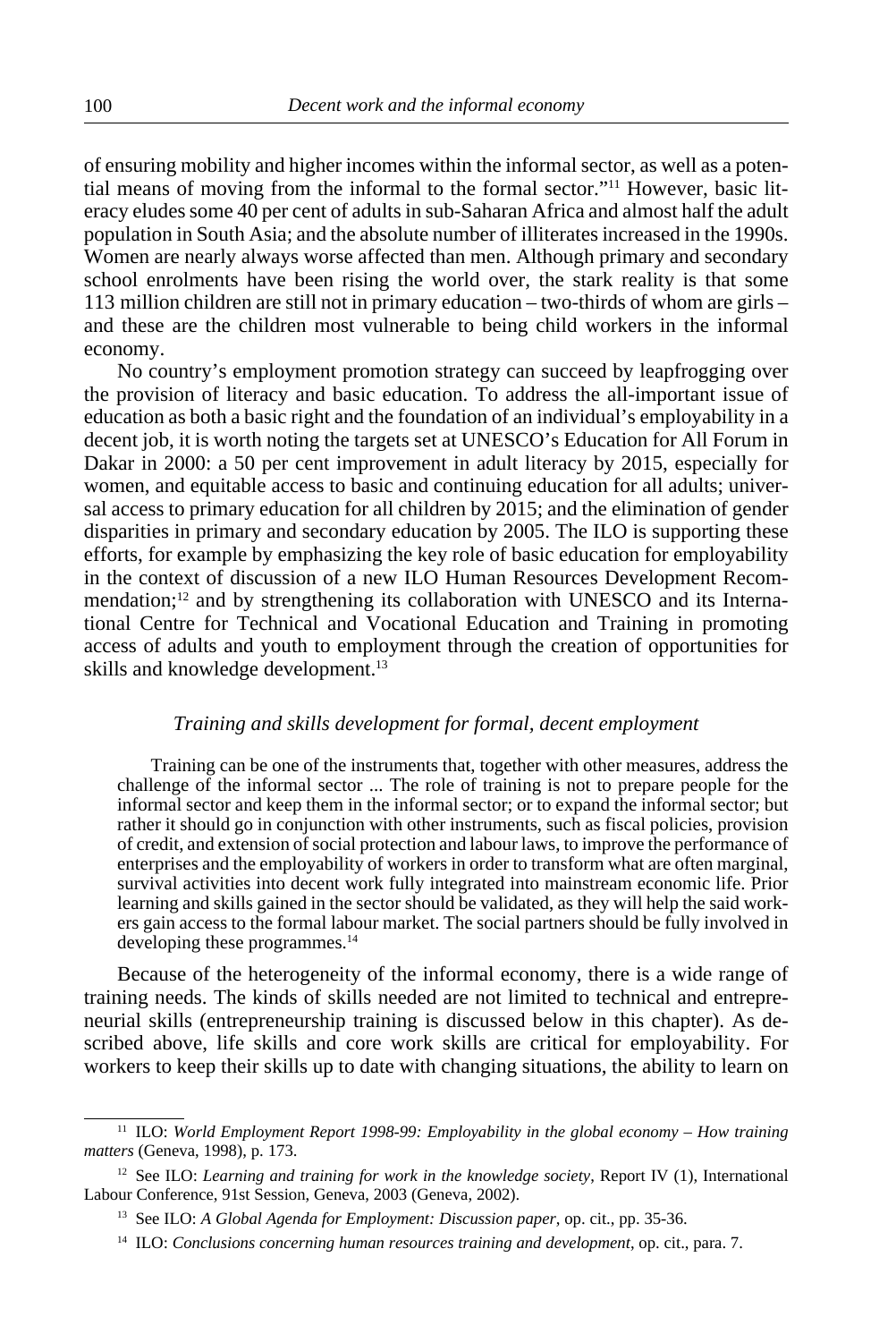a continuous basis, to find and analyse new information pertinent to the evolving situation and surroundings is essential. Adaptability, which is crucial for workers in formal employment, is even more so for those in informal employment, considering the precariousness of the economic units and employment relationships. This is why the concept of lifelong learning is so important for informal workers, and also why training for informal workers should focus on enhancing "learning-to-learn" skills and not just training for specific occupational skills. This also explains why emphasis should be given to portable skills that can be applied to several closely related jobs, and to using the links between the formal and informal economies as a conduit for transmitting technical knowledge and skills between the different segments of the economy and society.

Unfortunately, training and human resource development policies and programmes tend to pay only scant attention to the informal economy, in spite of its share in total employment.15 Consequently, there are persistent inequalities in access to training and skills development. Furthermore, rapid technological changes and a widening digital divide result in informal labour being increasingly marginalized. At the same time, informal workers themselves may not see the need for training; often microcredit is much more in demand.16 The causes for this mismatch between the demand for training and the need for training in the informal economy should be addressed – the causes could be related to cost, heavy workloads, especially for women, lack of basic education (which may explain the lack of awareness), lack of relevance of existing training facilities, transportation difficulties due to the distance of training facilities, and so on. Where training is available to informal workers, it may not lead to gainful employment because, in many cases, it perpetuates low skills, obsolete technologies, traditional and usually unremunerative trades and job stereotypes. This is particularly true of poor women, who rarely have access to those skills that provide decent work.<sup>17</sup>

To provide training that is meaningful in the informal economy, it is important to determine carefully what sort of skills are currently being used in the micro-enterprises concerned, how people working there have acquired these skills and what, if anything, might be wrong in the circumstances with either the skills or the way in which they were acquired. While an improvement or upgrading of the technologies used in the informal economy must clearly be a key objective of any approach to training – so as to enable the working poor to break out of their disadvantaged position – it is important to be aware of the often quite remarkable ingenuity and capacity to innovate and improvise that exists in the informal economy. Such ingenuity is the result of years of learning how to survive in a hostile environment. Therefore, whatever approach is followed, it is important that training for the informal economy build

<sup>&</sup>lt;sup>15</sup> This was the conclusion reached, for example, for three countries of East Africa by H.C. Haan: *Training for work in the informal sector: Evidence from Kenya, Tanzania and Uganda* (Geneva, ILO, 2001).

<sup>16</sup> This was confirmed in a recent ILO study in Mongolia; see E. Morris: *The informal sector in Mongolia: Profiles, needs and strategies* (Bangkok, ILO, 2001).

<sup>17</sup> For a detailed discussion of gender issues in training see, for example, ILO: *Modular package on gender, poverty and employment* (Geneva, ILO, 2000). See also: V. Guzmán; M. Irigoin: *Módulos de formación para la empleabilidad y ciudadanía* (Montevideo, CINTERFOR/ILO, 2000).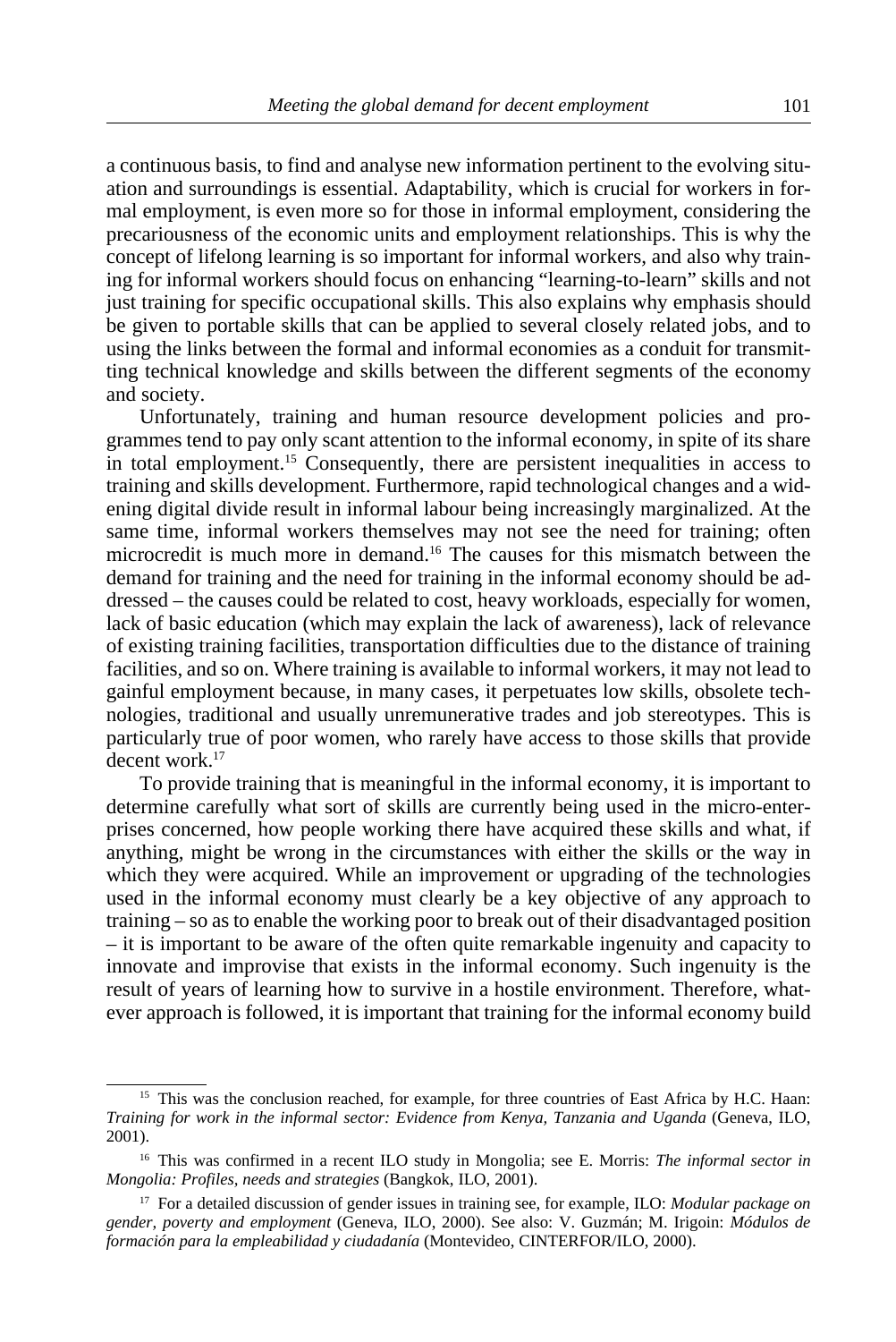on, not stifle, these qualities of informal workers. Also, the merits of relatively unexplored pathways of learning should be recognized and protected from being supplanted with training systems that may in fact be less effective.18 Training needs assessment should take into consideration not only opportunities but also the needs of informal workers and enterprises, and their potential to be trained – their willingness, their availability and the skills base they already have.

# *Providing training for those in the informal economy*

Recommending training where it will make a difference is one thing, providing the training is another. Various stakeholders provide training to different subsets of the informal economy. Formal training systems (comprising public and private vocational training centres, technical colleges, apprenticeship in formal enterprises, etc.) primarily address the skill requirements of formal wage job markets, and are mainly linked to formal, often medium-sized to large enterprises concentrated in urban areas, and dispense training in formal training centres. To cater to those in the informal economy, formal training establishments may need to lower their entry requirements and adopt more flexible training methods, for example by bringing the training into closer contact with the realities of the workplace.

The main informal training system in micro- and small enterprises is traditional apprenticeship, which is often valued by informal entrepreneurs as the "most useful learning experience".19 There is a direct return to this training as apprentices either stay on as skilled labour in the workshops or go on to start their own enterprises. Although Kenya has a relatively well-developed formal training system, there have been more apprentices enrolled in the informal sector than in the formal sector.<sup>20</sup> But although the informal apprenticeship system has proved to be a successful institution of skill transfer, it does have serious problems and there is ample scope for improvement. Some countries have taken steps to build on the strengths of the apprenticeship system while addressing its weaknesses, including making it more relevant to the challenges of the globalized economy.<sup>21</sup> These steps include support to the "master trainers" (normally informal micro-entrepreneurs) in procuring improved training materials and tools; training for the master trainers or master craftsmen to upgrade their skills and to learn new technologies; and complementary training for apprentices in the theoretical aspects of trade, management skills and occupational safety and health.

<sup>&</sup>lt;sup>18</sup> F. Fluitman: "Training and work in the informal sector: Issues and good practices", in A.S. Oberai and G.K. Chadha (eds.): *Job creation in urban informal sector in India: Issues and policy options* (New Delhi, ILO/SAAT, 2001), p. 431.

<sup>19</sup> S. Birks; F. Fluitman; X. Oudin; C. Sinclair: *Skills acquisition in micro-enterprises: Evidence from West Africa* (Paris, OECD, 1994), p. 56.

<sup>&</sup>lt;sup>20</sup> S. McGrath et al.: *Education and training for the informal sector: Main report* (London, Overseas Development Administration, 1995), p. 68.

 $21$  Examples of this approach are to be found in West Africa, where the apprenticeship system is widespread. See, for instance, G. Barthélémy: *Réflexions sur une expérience de l'apprentissage dual au Mali et Burkina Faso menée par Swisscontact*, http://www.workandskills.ch/downloads/Barthelemy.pdf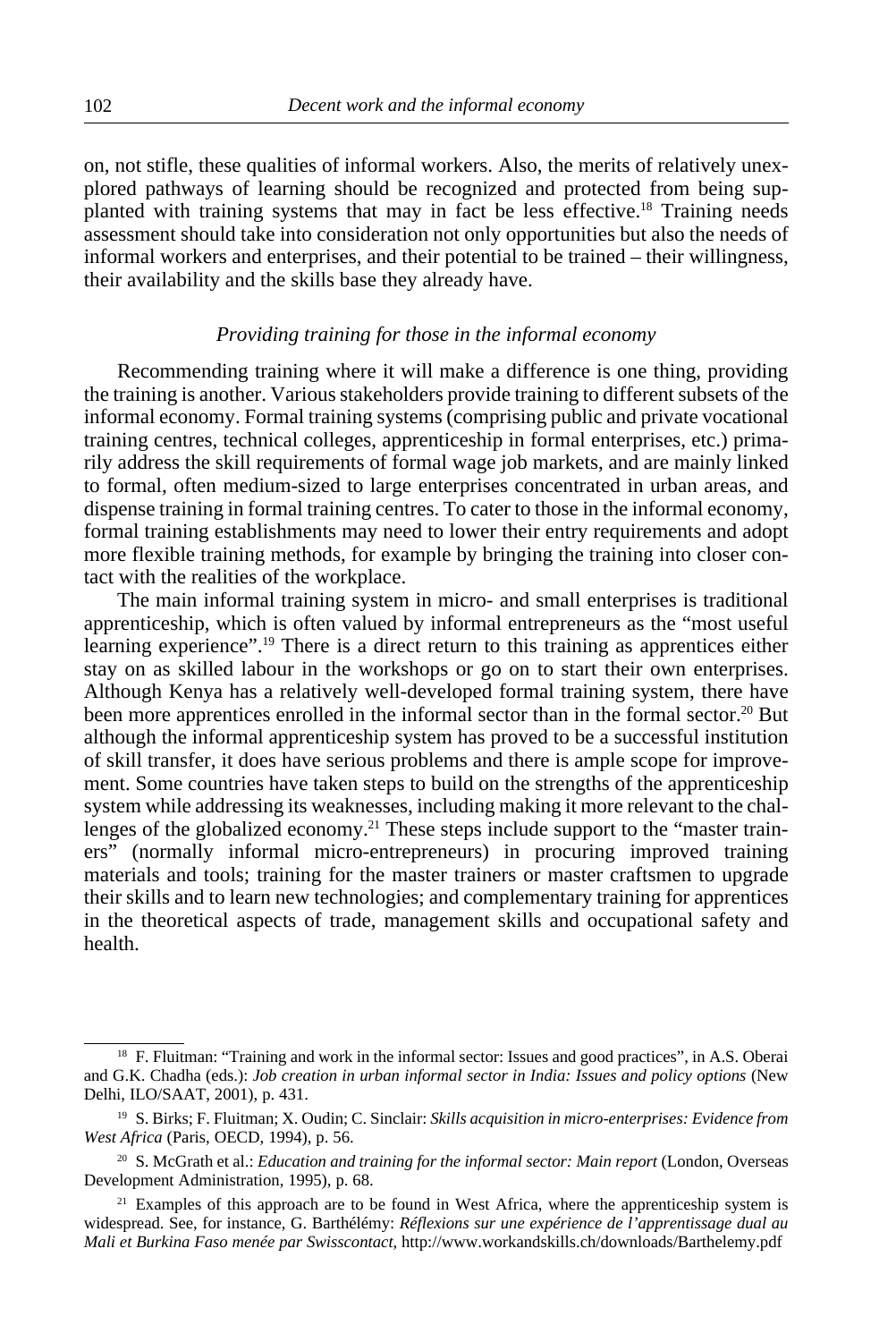Besides informal apprenticeship, there are also government, private sector and NGO-based training interventions. Such interventions normally take the form of extension services, government-sponsored vocational training for informal operators, entrepreneurship development programmes and linking training with production.<sup>22</sup> The establishment of micro-enterprise extension facilities or small business advisory services which address training needs in an integrated manner can be important. Linking training to other support services – not only business advisory services and microcredit but also social services and information on new technologies – is often effective. In fact, where training has failed to have an impact on earnings or on the ability of informal operators to move into the formal economy, this has been mainly because of "bureaucratic attitudes adopted (treating participants as inferior) and, most importantly, because training is considered as a single-intervention approach, in the absence of the necessary complementary inputs. Skill constraints are only one of the problems of the informal sector".23

Since 75 per cent of poor people in developing countries live in rural areas and engage in activities which for the most part lie outside the bounds of the formal economy, it is obviously critical to focus on ways of enhancing their productivity. Training tailored to the realities and needs of rural workers is therefore extremely important. With mechanization and rapid technological advances, fewer and fewer people are able to find remunerative employment in agriculture. They need training and a range of other supports for productive rural non-farm activities, otherwise they will migrate to urban areas and compound the problems of the urban informal economy. Box 6.2 provides a useful example of training focused on rural areas and young women. Providing access to skills development is a critical means of promoting gender equality. Unless skills development initiatives have an explicit gender equality agenda, there is a real risk that they may contribute to increasing gender gaps rather than promoting gender equality.

Another example of a training system that could be suited to the needs of rural informal workers is the community-based training for self-employment and income generation programme, which advocates an area-cum-target group approach aimed at utilizing available local opportunities and resources. In Jamaica, for instance, community-based training financed by the HEART Trust/National Training Agency (NTA) combines training in vocational skills with entrepreneurship development, business management and community development. The methodology is based on the premise that income generation results not just from training, but from stimulating all the factors of production inside and outside a community.24

Financing training on a sustainable basis for workers in informal employment is a major stumbling block. Government must always assume the primary responsibility for investing in basic education and initial training, and it should also invest in other forms of training. It must also share the greatest responsibility for investments directed

<sup>&</sup>lt;sup>22</sup> See Chapter 7, "Training and the labour market: The impact on the employability of informal sector and vulnerable workers", in ILO: *World Employment Report 1998-99,* op. cit., pp. 163-178.

<sup>23</sup> ibid., p. 177.

<sup>24</sup> A.M. Miller-Stennett: *Informal sector training in Jamaica: An assessment*, unpublished report for the ILO (May 2001).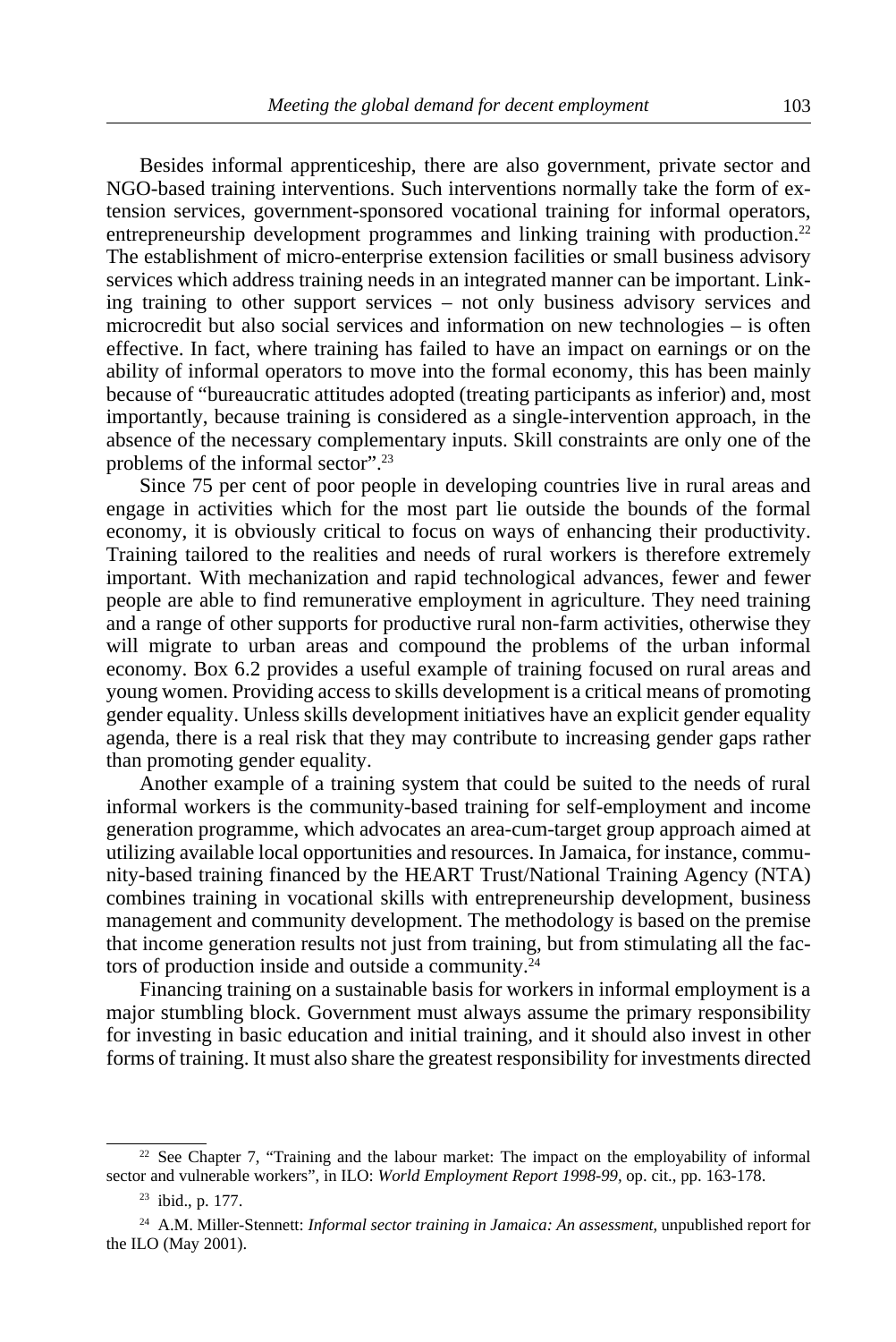#### **Box 6.2. Training for self-employment: The CMES in Bangladesh**

The Centre for Mass Education in Science (CMES), an NGO founded in 1978 in Bangladesh, uses a flexible training programme that makes training a supportive force to skills development, leading to immediate income generation. The programme is directed at adolescents and youth who can afford education only if they are learning while earning. It now serves some 20,000 students at a time in 17 rural areas of Bangladesh. A specific gender-empowerment programme, the Adolescent Girls' Programme, has been developed to help girls shake off discrimination and stereotypes and to take an active part in the economy in more challenging skilled work.

A crucial aspect of the programme is careful research into the present economic and technology situation, especially in the informal economy and its interface with the formal economy. CMES identifies and pilots smallscale income-generating activities which have not been tried before in the villages, but for which demand has been dormant while they were spreading in cities and towns. These begin in the form of students learning and practising subjects. The initial investment comes from CMES, which acts as the risk-taker. But in many cases the activities ultimately become profitable. Some of the graduating students even start businesses of their own in these trades. The skill training ranges from simple soap-making, candlemaking and carpentry to small-scale scientific poultry farms to bio-fertilizers, solar electrification and computer use.

Self-employment, as well as employment in existing neighbouring enterprises, was emphasized throughout the training. Regarding self-employment, microcredit institutions in Bangladesh villages were fully utilized. However, CMES itself has its own microcredit scheme, which is unconventional in the sense that it introduced microcredit for young persons and unmarried girls in particular, who are not regarded as credit-worthy by other microcredit providers. CMES's success in this field has proved them wrong. CMES tries to link microcredit with new and non-stereotyped livelihood activities.

Source: M. Ibrahim: *Institutional implications in the knowledge-skills linkages within the people's economy: The Bangladesh perspective*, paper for the International Conference on Linking Work, Skills and Knowledge: Learning for Survival and Growth, 10-12 Sep. 2001, Interlaken, Switzerland, http://www.workandskills.ch/downloads/ibrahim.pdf

at groups with the aim of combating social exclusion or discrimination. Responsibility for skills acquisition cannot rest only with individual workers. Of course, as far as possible, end users should share the cost of the training. However, if informal workers are to share in the costs of training, there should be clear financial benefits for them. And even when they share in the costs, their contributions are not likely to be adequate. Therefore, other sources of funding need to be found. In the Emilia Romagna region of Italy, for example, local stakeholders (local government, enterprises, the social partners and training institutions) participate together in financing and implementing training programmes.

To enhance the employability and adaptability of workers, it is important that their individual skills be recognized. Many men and women have acquired skills from a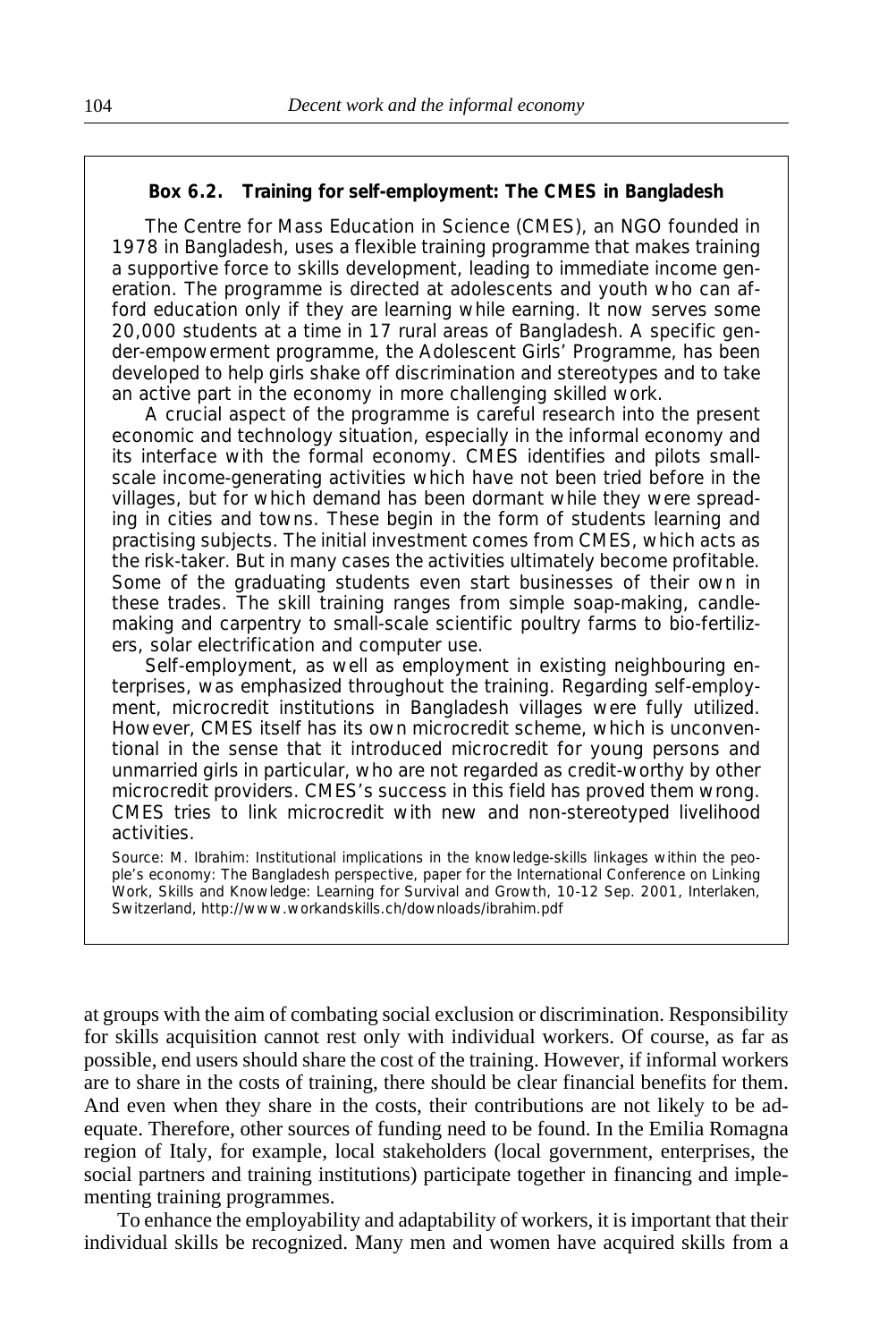wide range of non-traditional sources, particularly in the informal economy, but these go largely unrecognized. To facilitate the move from the informal to the formal economy, it is critical that these skills and experiences gained through work, everyday activities or formal or non-formal training be assessed, recognized and certified. The development of a national qualifications framework is therefore something to aim for. The ILO is establishing a database on good practices in developing a national qualifications framework. France was one of the first countries to enact a law which entitles women and men to have their skills and experience assessed, irrespective of how these skills were acquired. Countries such as Australia, South Africa and the United Kingdom have also developed assessment mechanisms to recognize prior learning.

The role of the social partners cannot be over-emphasized. They "should strengthen social dialogue on training, share responsibility in formulating education and training policies, and engage in partnerships with each other or with governments for investing in, planning and implementing training".25

#### QUALITY JOB CREATION THROUGH ENTERPRISE DEVELOPMENT

The Global Agenda for Employment identifies entrepreneurship development, enterprise creation, innovation and expansion as being at the heart of successful employment policies. The Agenda highlights the importance of assessing the incentives and disincentives that policies may create, perhaps unintentionally, for micro- and small enterprises. It identifies the constraints on the development and growth of efficient and competitive enterprises as involving "a wide swathe of policy areas particularly those arising from difficult access to credit and other financial markets, low levels of technical and managerial skills, insufficient access to markets, inappropriate or overly burdensome registration, licensing and other administrative requirements, and discriminatory practices regarding access to public and private procurement opportunities".26 At the same time, the Agenda drives home the message that *it is through job quality, improved health and safety at work and access to basic social services – through adopting "high-road strategies" – that businesses can enhance productivity and gain access to new markets, and thereby move into the formal economy. This means, of course, that the workers in these enterprises also directly benefit in terms of protected, formal and decent work.*

The ILO Job Creation in Small and Medium-Sized Enterprises Recommendation, 1998 (No. 189), provides an important basis for the types of measures that could be adopted. The Recommendation applies to micro-enterprises and to both the formal and informal economies. It focuses on both productivity enhancement and job quality, and also provides a framework for national legislation and changes in national regulatory systems designed to move from a regime of enforcement and policing to one that promotes and facilitates the formation and growth of micro- small and medium-sized enterprises. To promote entrepreneurship, innovation and creativity so that enterprises, irrespective of their small size or location, are able to create productive, sus-

<sup>25</sup> ILO: *Conclusions concerning human resources training and development*, op. cit., para. 19.

<sup>26</sup> ILO: *A Global Agenda for Employment: Discussion paper*, op. cit., p. 27.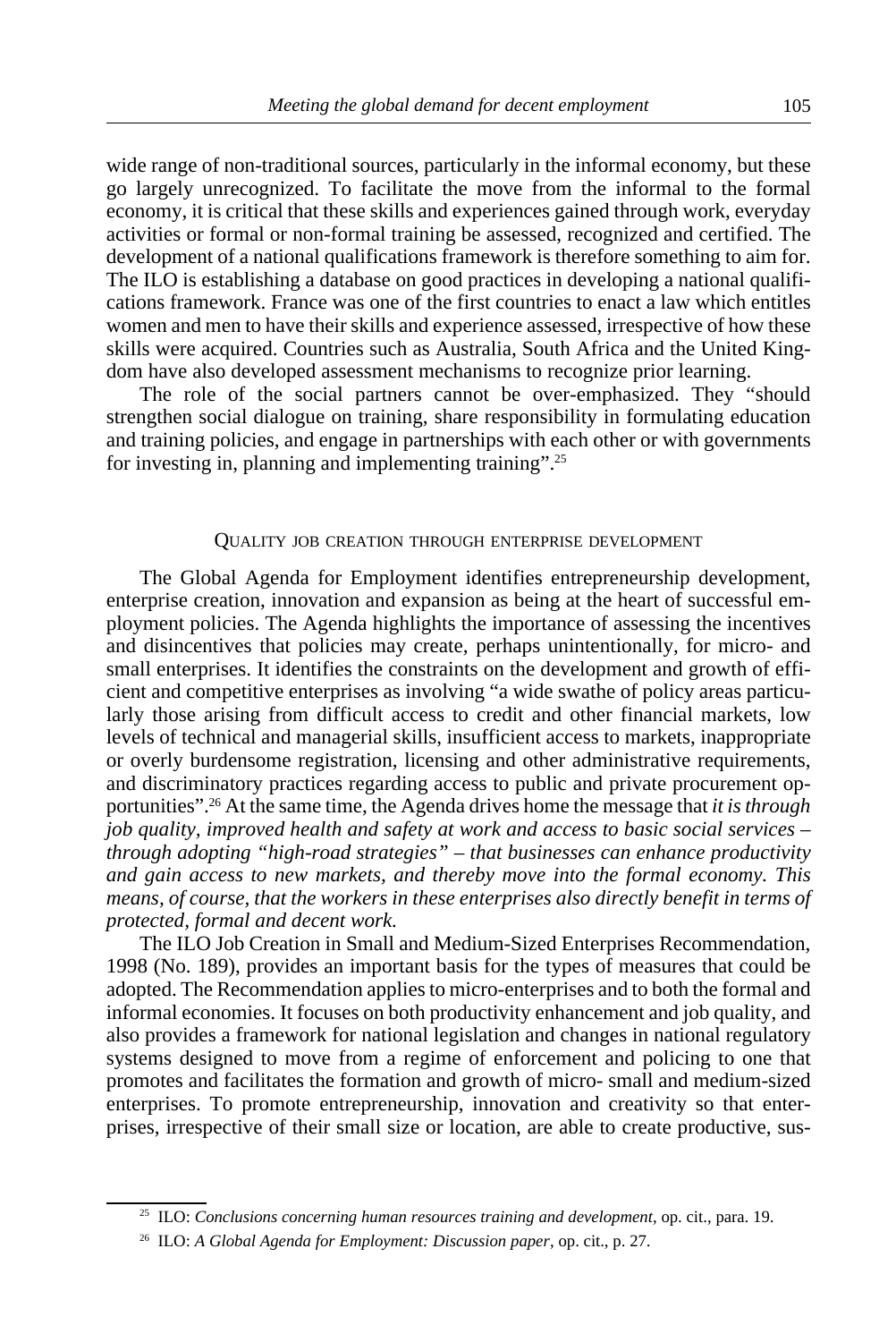tainable and quality jobs, Recommendation No. 189 emphasizes the creation of an enabling policy and legal framework; the development of an enterprise culture; the development of an effective service infrastructure; and the representation and organization of micro- and small entrepreneurs.

# *An enabling policy, legal and regulatory framework*

The importance of an enabling policy, legal and regulatory framework is also highlighted in Chapters II and III. In many countries attempts have been made to create an enabling environment for the development of the private sector, but they often result in favouring large, capital-intensive enterprises, sometimes to the detriment of micro-enterprises that are more labour-intensive. In some countries, policies and programmes have been established specifically to develop small and medium-sized enterprises. Indeed, governments are increasingly creating ministries or departments to facilitate the development of small businesses, although here again such businesses are usually defined as being significantly larger than those found in the informal economy.

The business regulation framework must seek to lower the costs of establishing and operating a small business (easier registration procedures, reasonable and fair taxation) and increase the potential benefits of legal registration (access to commercial buyers in the formal economy, more favourable credit markets, legal protection, obtaining foreign exchange). This encourages business start-ups and helps lever micro- and small enterprises into the formal economy. The costs relate to taxes and administrative procedures, and available research suggests that the latter are often more burdensome and costly.27

Legal and administrative requirements such as registration and licensing can become an obstacle to micro- and small enterprises, where the transaction costs or costs of compliance per worker are higher than in larger firms. Where the costs of full administrative compliance are prohibitive, compliance tends to be low. To set up an enterprise in Latin American countries takes from 15 to 525 working days and costs between 0.3 and 160 per cent of annual profits.28 In the United Republic of Tanzania, an ILO study concluded that an enterprise could not remain viable if it had to absorb all the costs related to total observance of the labour legislation.<sup>29</sup> A more recent study carried out in two rural and four urban areas of the United Republic of Tanzania traced the steps and costs incurred by eight owners of different types of micro-enterprises over a period of four months in their attempts to comply with the regulations to for-

<sup>27</sup> See, for example, H. De Soto: *The other path: The invisible revolution in the third world* (New York, Harper and Row, 1989); S. Djankov; R. La Porta; F. Lopez-de-Silanes; A. Schleifer: *The regulation of entry,* Harvard Institute of Economic Research Discussion Paper No. 1904 (Cambridge, Massachusetts, Harvard University, 2000); A. Stone; B. Levy; R. Paredes: "Public institutions and private transactions: A comparative analysis of the legal and regulatory environment for business transactions in Brazil and Chile", in L. Alston; T. Eggerston; D. North (eds.): *Empirical studies in institutional change* (Cambridge, New York, Melbourne, Cambridge University Press, 1996).

<sup>28</sup> V. Tokman (ed.): *Beyond regulation: The informal economy in Latin America* (Boulder, Colorado, Lynne Rienner Publishers, 1992), p. 9.

<sup>29</sup> C. Vargha: *Study on international labour standards and micro-enterprises* (Geneva, ILO, 1992). See also the section on labour legislation and labour administration in Chapter III of this report.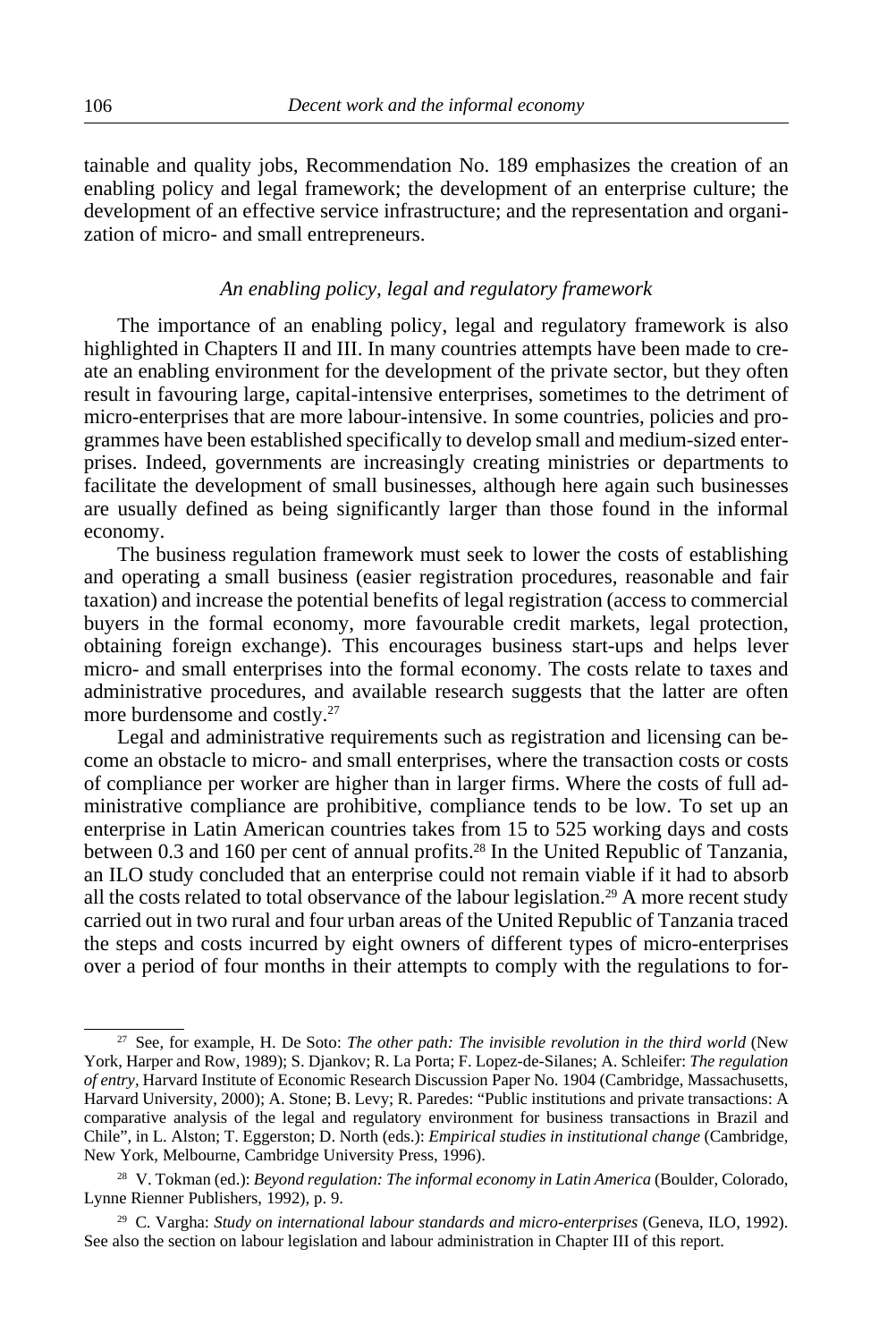malize their businesses. Even after paying excessive amounts of "extra charges" over what was officially required for registration and licensing, half were unable to achieve formalization.<sup>30</sup> By reducing regulatory requirements to a minimum and then vigorously enforcing them, the transaction costs to businesses and the administrative costs to the authorities would decrease, while at the same time compliance would increase.

Cutting back on the legal, non-legal and administrative costs would also help to offset possible adverse economic and social effects of legalization:

The different studies agree that legalization would have an immediate detrimental effect on informal activities, especially in terms of employment, profitability and the savings of entrepreneurs, since their net income would drop. It is partly thanks to their semi-legal status and flexibility in hiring workers that informal enterprises are able to create so many jobs at low cost. Legalization could wipe out a large number of small enterprises, or at best substantially reduce the number of employees, as they would be unable to bear the additional costs. In addition, in order to keep earnings constant, entrepreneurs would have to increase prices to offset the cost of legalization, which in turn would result in the loss of customers and a reduction in their level of activity.<sup>31</sup>

### *Good governance and the role of national and local governments*

It is not only national governments that should establish and apply appropriate legal and regulatory provisions to improve the attractiveness and viability of entrepreneurship. Local governments, city or municipal councils have a critical role to play. Streamlining and reducing the cost of business regulation will not suffice – it is not enough to simplify the administrative steps. It is equally important to enhance the efficiency and effectiveness of the bureaucracy<sup>32</sup> (for example through providing onestop windows where enterprises can obtain accurate advice, apply for registration and licences, etc.; reducing paperwork; offering convenient office hours); offering improved services and letting informal operators know what these services are could greatly improve the environment for both profits and growth. Often, informal operators have to pay not only direct but also indirect costs in the form of fines or bribes to local officials. Harassment, endemic bribery and extortion practised by public officials are often cited as problems faced by informal operators. It is therefore also important to improve the transparency and consistent application of rules and regulations – good governance is part of a conducive environment. Such steps can also increase municipal revenue, thus enhancing their ability to provide the infrastructure and services needed by those in the informal economy.

A conducive environment for entrepreneurship and business growth also has to cover a range of economic and social policies and the provision of support services. Informal enterprises need

the creation of a level playing field in regard to access to credit and working capital as well as other services that a properly functioning market economy should provide, and the creation or reform of the institutions needed to support an entrepreneurial economy ... Mere

<sup>30</sup> ILO/UNIDO/UNDP: *Roadmap study of the informal sector in mainland Tanzania*, draft report (Dec. 2001).

<sup>31</sup> C. Maldonado: "The informal sector: Legalization or laissez faire?", in *International Labour Review* (Geneva), Vol. 134, No. 6, 1995, p. 723.

<sup>32</sup> ibid., p. 714.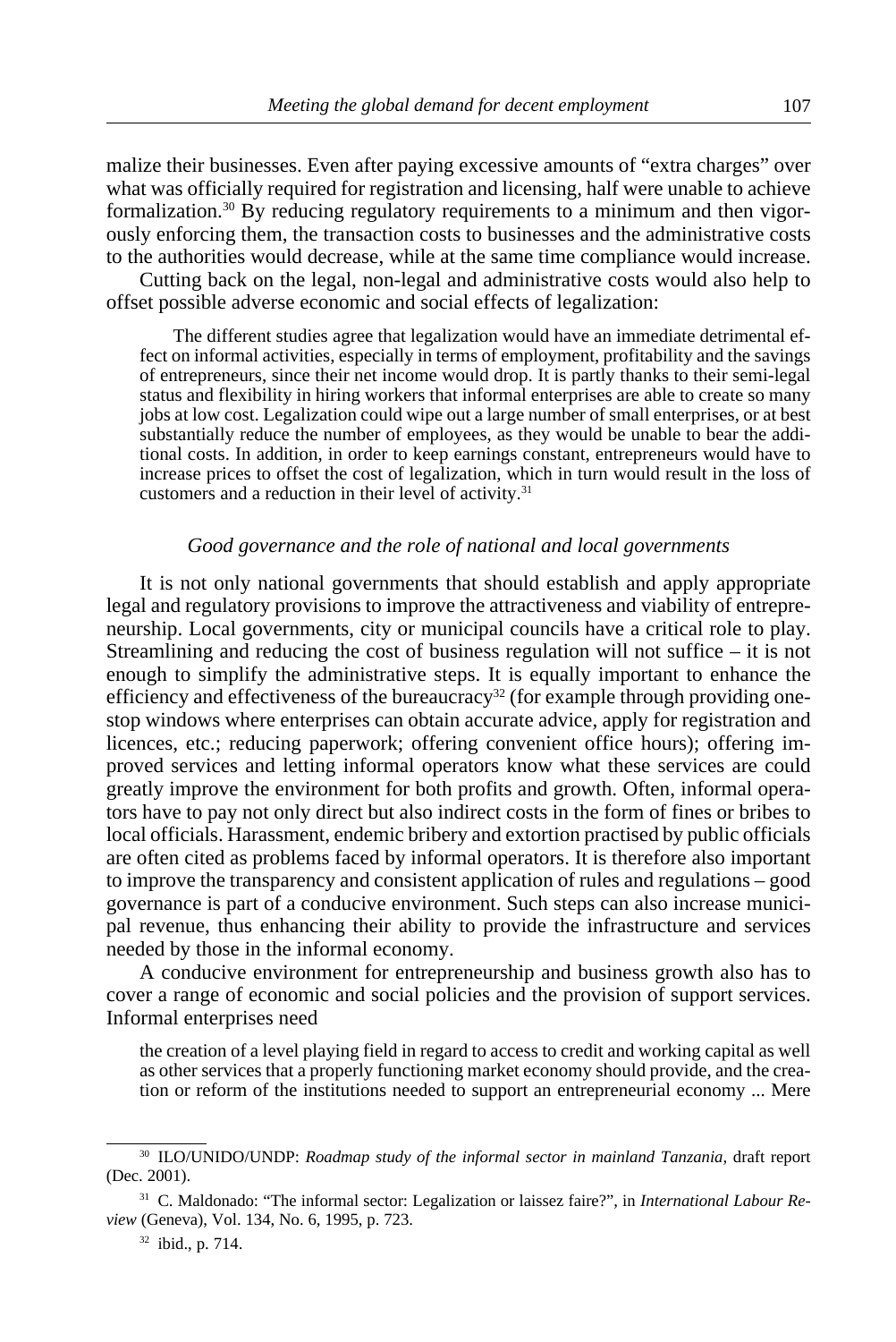legislation will not guarantee the elimination of the problems that concern the owners of informal activities, such as access to credit, technology and markets, access to training and government services, and access to market information, etc. This dilemma also vitally affects some of the ILO's objectives of better remuneration, working conditions, social protection and social security – all of which entail a cost. Needless to say, this is also an issue for developing country formal enterprises which are often sensitive to cost increases. Policy-makers and governments need to appreciate that unjustified costs involved in doing business take away from benefits that could be enjoyed by workers and which will help improve their standards of living ... Unless they act to create the conditions from which informals can benefit, mere legalization or formalization is no solution to the problems of either entrepreneurs or workers in the informal economy.<sup>33</sup>

The most populous countries in the world, China and India, as well as South Africa, provide interesting examples of attempts to address the dilemma of achieving higher levels of employment, incomes and welfare in the informal economy on the one hand, and the extension of appropriate forms of regulation and protection on the other. As explained in Chapter II, the Chinese Government has taken an increasing interest in the informal economy to address the problem of massive retrenchments from state-owned enterprises and high unemployment; and Shanghai has become the pioneering case. Box 6.3 describes the efforts of the Shanghai Municipal Government; it is interesting to note the attempt to ensure that informal jobs are protected and can become formal.

# *An enterprise culture for formal, decent jobs*

Education and training can be important tools in entrepreneurship development, especially in combining vocational training with business awareness and management training for micro- and small entrepreneurs. To inculcate an enterprise culture among micro- and small operators, particular attention should be given to awareness campaigns to promote good industrial relations, contract enforcement, workers' rights, better working conditions, higher productivity, environmental consciousness and higher quality of goods and services. The enterprise culture should make micro- and small entrepreneurs recognize that job quality means better business. Developing an enterprise culture is especially important in those countries where the cultural context is not conducive either to entrepreneurship – and sometimes specifically hostile to women entrepreneurs – or to conforming to regulations that are necessary for the effective functioning of enterprises in the surrounding social and physical – especially urban – environment. A facilitative legal system will be more effective when the value system or culture in a country reinforces basic acceptance of, respect for and adherence to the law and the rule of law.

While encouraging micro-entrepreneurs to have a more positive attitude towards appropriate risk-taking and to recognize business failure as a learning experience, it is obviously necessary to take into account the impact on both entrepreneurs and workers. Particularly in Africa and South Asia and some transition countries, experience shows that only a small percentage of workers in the informal economy are in a position to take

<sup>33</sup> S. de Silva: *The informal economy: Issues and challenges*, unpublished paper, 2001. The section on commercial and business regulation in Chapter III of this report also emphasizes that the provision of an enabling environment for micro-enterprises directly benefits informal workers and that reform of labour legislation has to go hand in hand with a review of business regulation.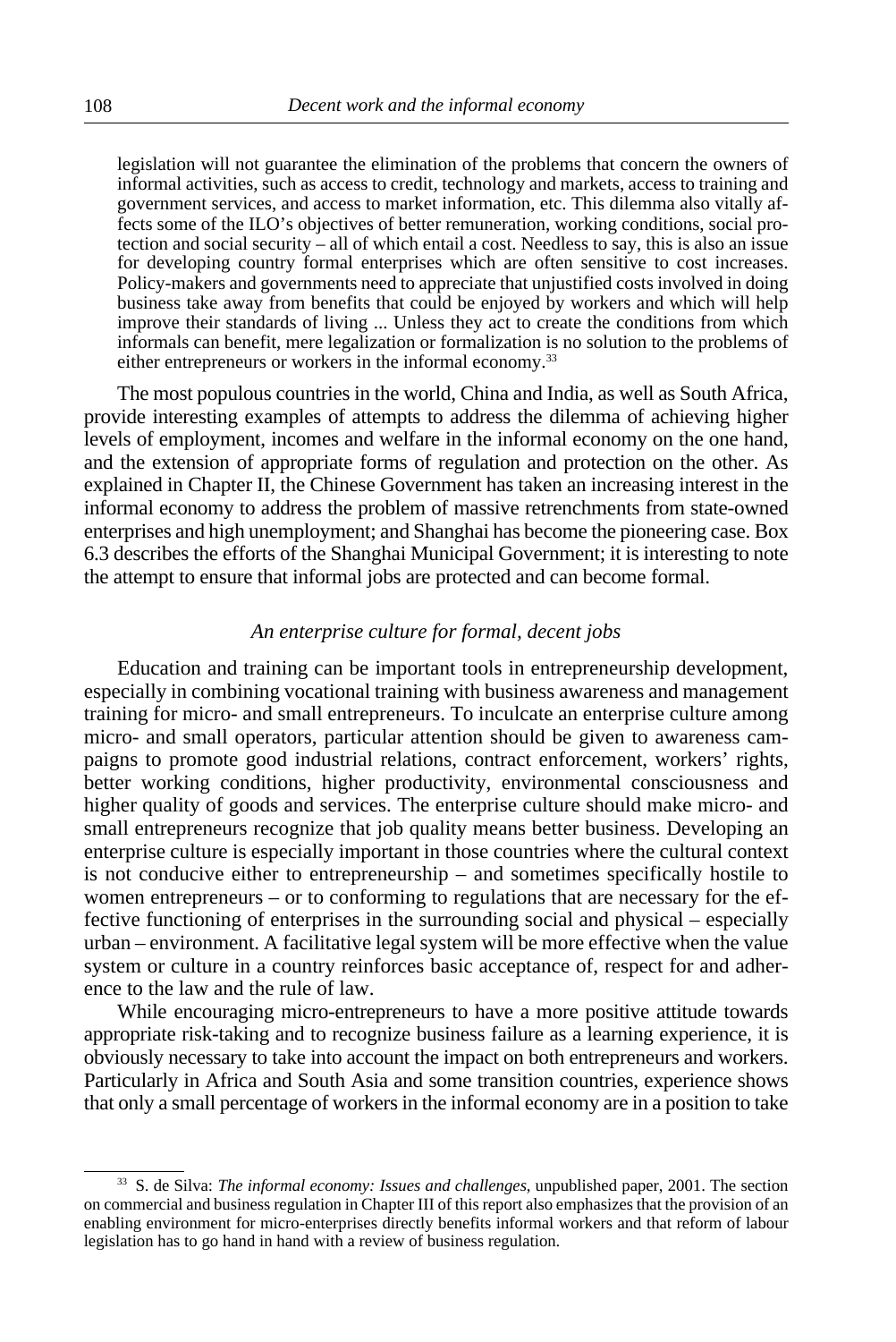## **Box 6.3. Promoting "informal employment" with social protection: The Shanghai Municipal Government**

With the intensification of state enterprise reform from the mid-1990s onwards, and subsequent mass redundancies, the Government of China has been looking to the informal economy as a solution to large-scale unemployment. Since September 1996, the Shanghai Municipal Government has initiated a scheme to encourage the development of the informal sector, officially sanctioned through regulations entitled "Several opinions on encouraging laid-off unemployed workers to seek employment in individual labour organizations". As these informal labour organizations do not register with the Industrial and Commercial Bureau, they do not have a legal status as an economic unit in the formal economy.

The Municipal Government has identified 15 types of informal activities: repair and maintenance of household equipment; repair and maintenance of household goods; repair and refurbishment of houses; sewing, washing clothes and hairdressing; domestic help and care assistance; express delivery; fast food and ready-made food; cleaning and maintenance; providing work units with labour; loading and unloading of goods; equipment and tools rental; recycling of waste and old goods; handicrafts workshops; community culture and entertainment; and public works labour. There are two types of informal labour organizations: self-employment labour organizations which are voluntarily set up by laid-off and unemployed workers who raise the capital themselves, manage the enterprises and take responsibility for profits and losses; and the public works labour organizations which receive local government subsidies for street cleaning, security, greening of the environment and cleaning and maintenance of public facilities. The Municipal Government has set up special employment service organs at the levels of city, district, county, street committee and town, to provide assistance to the informal labour organizations to deal with various administrative procedures, such as with the industrial and commercial bureau and tax bureau; assist the self-employed with technical advice such as developing a business plan; act as guarantor for obtaining a bank loan; and organize training. They also offer special subsidies for workers in serious difficulties, including providing them with living expenses, medical care and benefits to supplement wages. The Municipal Government has also issued special protective measures and policies to promote the development of informal labour organizations including:

- inclusion in the city's basic social insurance scheme. Persons in the informal economy make individual contributions to the scheme, which are set at 14.5 per cent lower than those of the formal economy and which use a contribution base below that of the annual average minimum wage in Shanghai;
- training opportunities for employers and employees in the informal economy covering business start-up, basic business skills and technical skills. Informal workers can attend one training course a year free of charge;
- exemption from local taxes for a period of three years, including business tax, income tax and other local taxes. They are also exempt for three years from any non-statutory social insurance contributions related to pensions, medical care and unemployment;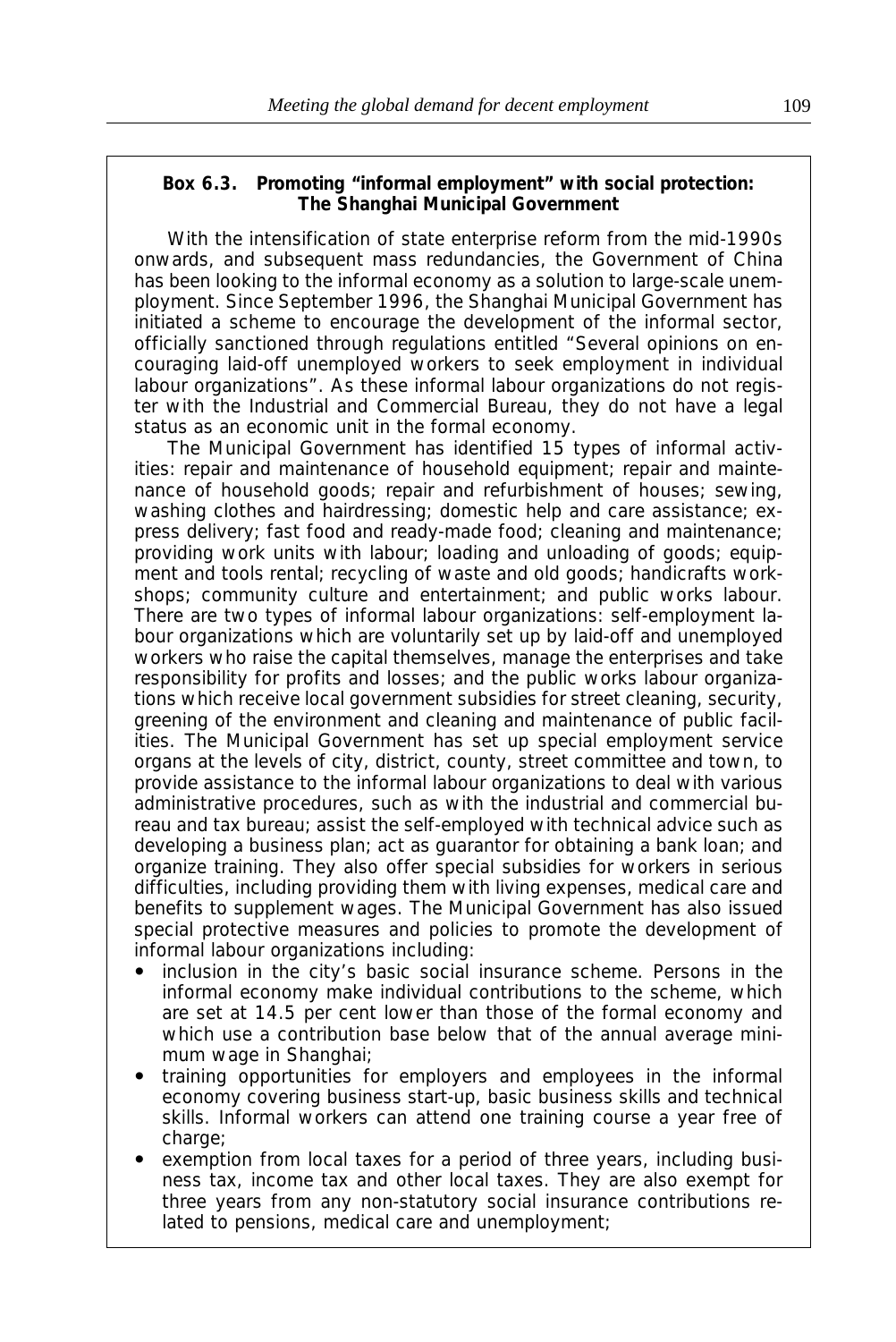- a city employment promotion fund contributes 50 per cent of risk insurance, and also acts as a guarantor for obtaining bank loans;
- a community public works service agency to provide basic employment for persons with employment difficulties, such as persons with disabilities;
- the "4050 Project" targets women over 40 and men over 50 who face age discrimination in re-employment and encourages five people to set up a business together.

Source: J. Howell: *Good practice study in Shanghai on employment services for the informal sector*, report prepared for the ILO.

the necessary steps to create a formally recognized business. Many of these new microbusinesses do not survive beyond the first year, and still more fail within the second year. Entrepreneurs involved in these initiatives then find themselves worse off than before, having failed in their enterprise endeavours and probably fallen into debt in attempting to finance their business. There should be scope for appropriate support services to guide new micro- and small entrepreneurs and to prevent such failures, as well as to reorient these informal operators to other more profitable endeavours.

# *Support structures and services for micro-enterprises*

To be able to survive in increasingly competitive markets and make the transition to the formal economy, micro-enterprises need to be innovative, adapt to clients' changing needs and increase their productivity, and they often require support to be able to do these things effectively and efficiently. Business support services that can make a significant difference in establishing and operating a micro-enterprise are credit, training, market information and marketing support, technology, business incubators, promotion of inter-firm and intersectoral linkages, including subcontracting, consultancy services, etc.34 Since credit and training are generally the most important services, they are dealt with in specific sections of this chapter.

One way to improve the sustainability of informal enterprises may be to link them in cooperative structures where jointly owned input supply, credit and marketing services can be organized without compromising the autonomy of the individual entrepreneur. Such cooperatives can be registered as legal entities, thereby taking a significant step towards formalization (see also the section on the role of cooperatives in Chapter V).

The approach in the 1970s and 1980s to providing support services to micro-enterprises was to organize income-generating activities (in particular when the target group was poor women). However, many such programmes tended to involve the beneficiaries in activities that were not sustainable. More recently, increasing interest has been shown in providing a range of business development services to micro-enterprises, by building as much as possible on the capabilities of the private sector to provide services for profit and to promote competition among service providers to ensure quality services. The rationale for this approach is based on the realization that the private sector often already provides such services in many countries.

<sup>&</sup>lt;sup>34</sup> However, as shown by many surveys, the great majority of micro-entrepreneurs are not offered any support services.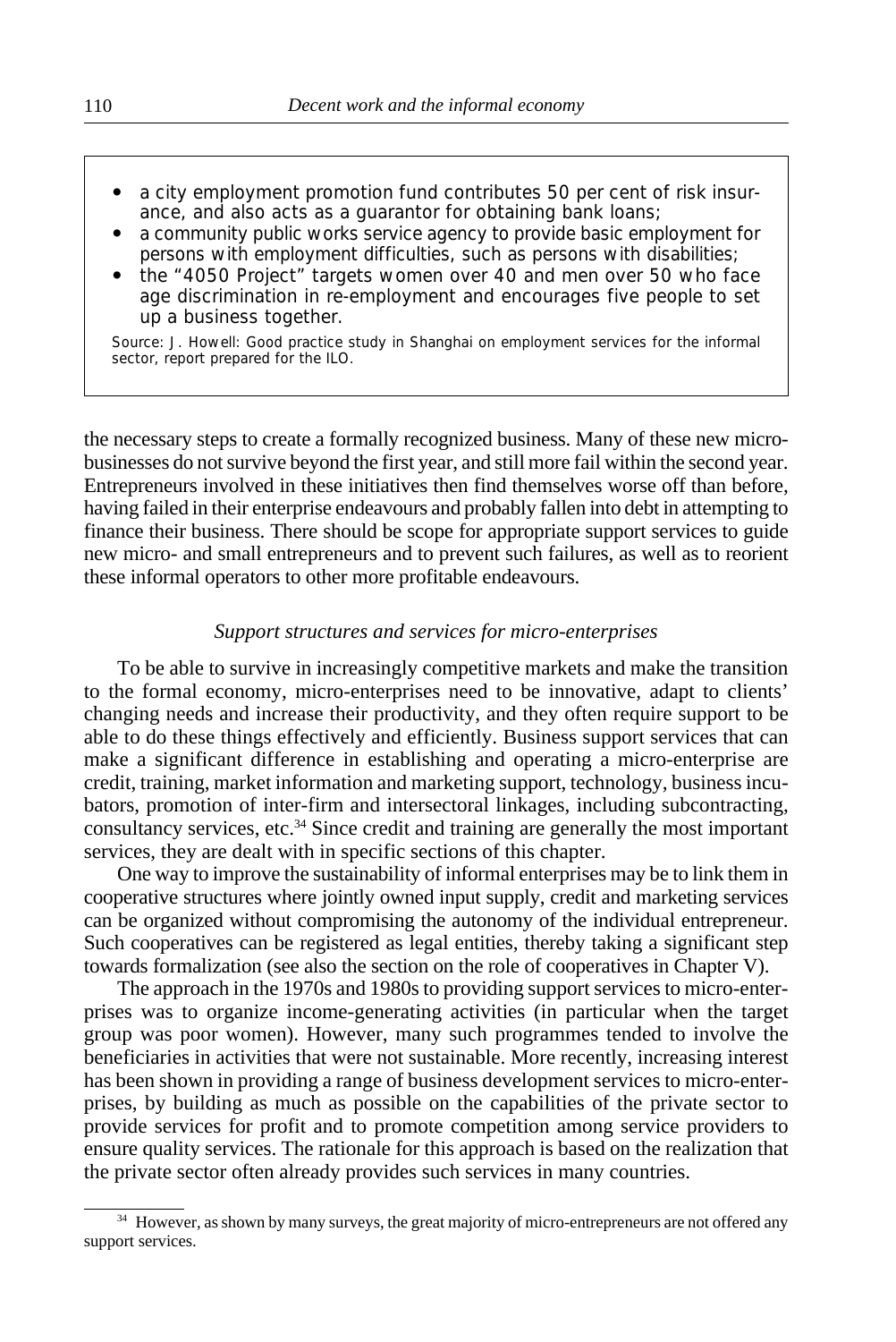The ILO has played a leading role, in cooperation with the World Bank and several other donor agencies, in developing guiding principles for business development services aimed at building the necessary institutional framework within countries to promote entrepreneurship and support the development of small businesses.35 The aim is to strengthen the capacity of private intermediary organizations,  $36$  including enterprises, to provide quality services on a professional and sustainable basis. The SIPROMICRO programme described in box 6.4 is an interesting example.

# **Box 6.4. Using the Web to support micro-enterprises and to link to the formal economy: SIPROMICRO**

Support for informal micro-enterprises in six countries of Central America (Costa Rica, El Salvador, Guatemala, Honduras, Nicaragua and Panama) is provided through the PROMICRO project. The objectives of this project include: (i) strengthening associations of micro-enterprises; (ii) improving their access to information and disseminating innovative approaches for the promotion of micro-enterprises; and (iii) improving the performance of national micro-enterprise projects and programmes through their regional forums.The PROMICRO project has helped to strengthen the Committee of Central American Micro-Entrepreneurs (COCEMI). Founded in 1992, COCEMI is a non-profit-making organization which represents and promotes the interests of its national affiliates with national, regional and international agencies through networking and lobbying. COCEMI is now a recognized interlocutor in national and regional decision-making concerning the development of micro-enterprises. COCEMI provides a range of business development services to its affiliates.

As PROMICRO has expanded in scope and associations of micro-entrepreneurs in the region have become better organized, the project has pursued the priority objective of improving the dissemination and sharing of information among its partners: micro-enterprises, support institutions, local associations, chambers of commerce, municipalities, NGOs and research institutions. A regional system of information has been established on the Internet (http://www.sipromicro.com). The SIPROMICRO site offers a wide range of information, including major events, ongoing projects, economic data, counselling services, bibliographical references and interactive pages on thematic issues. SIPROMICRO demonstrates that informal microentrepreneurs, through their associations, can, like their larger counterparts in the formal economy, take advantage of the most advanced technology and market opportunities.

Source: ILO: *Job creation programmes in the ILO*, Governing Body doc. GB.273/ESP/4/2, 273rd Session, Geneva, Nov. 1998.

<sup>35</sup> Committee of Donor Agencies for Small Enterprise Development: *Business development services for small enterprises: Guiding principles for donor intervention*, 2001 edition (Washington, DC, World Bank, 2001).

<sup>36</sup> Depending on local conditions and comparative advantages, service providers may be employers' and workers' organizations, training institutions, NGOs, chambers of commerce, private enterprises, and sometimes semi-private or public sector organizations. Networks and cooperation between actors are encouraged.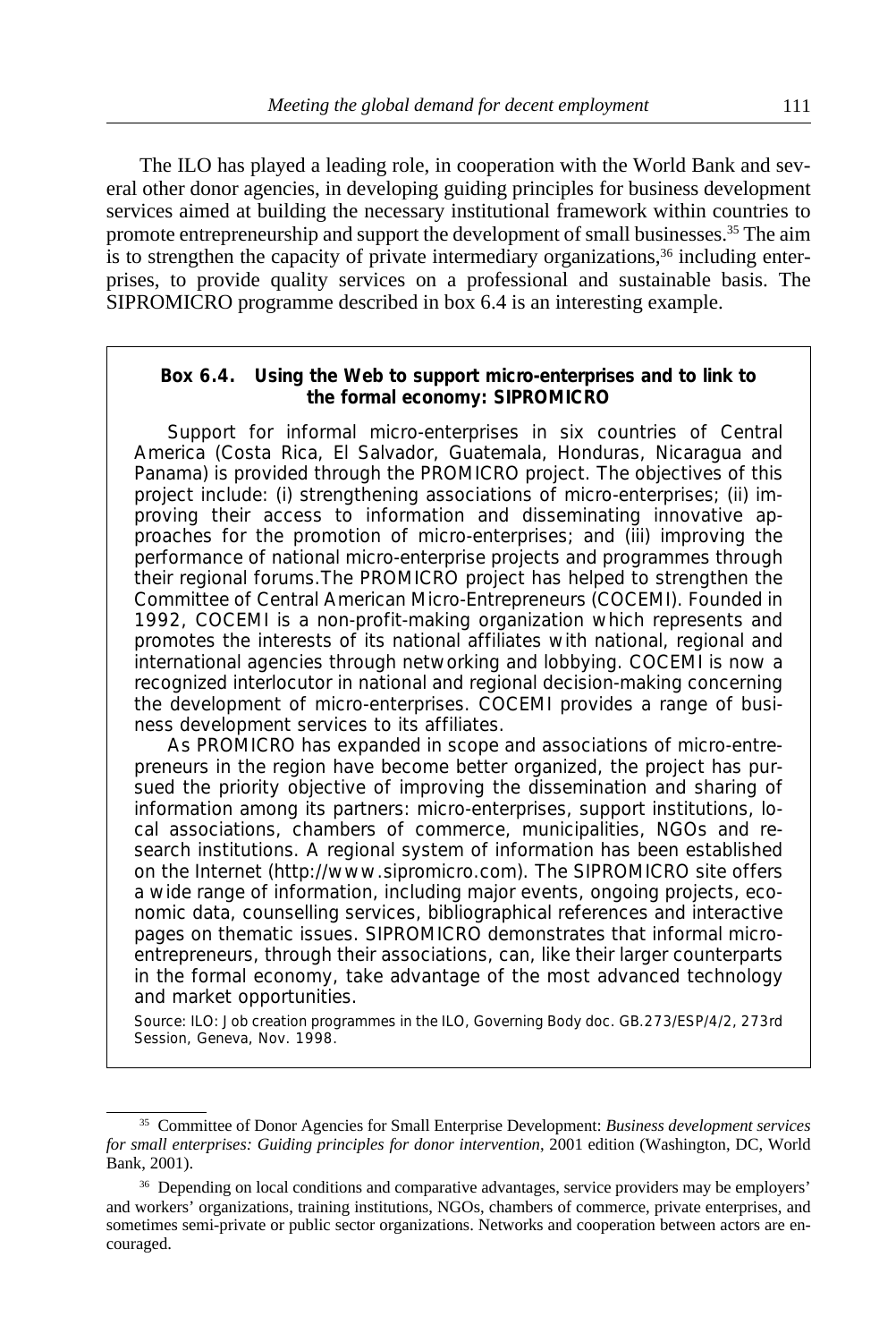However, most programmes providing support services to small enterprises target small and medium-sized enterprises rather than micro-enterprises and, as a result, they may end up marginalizing rather than helping the great majority of informal entrepreneurs. These support programmes tend to pick the winners and neglect the others. In particular, home-based micro-entrepreneurs – often women – lack visibility and are overlooked by such programmes. Following the onset of the Asian financial crisis in 1997, this was the approach initially adopted by the Government of Thailand in trying to reinvigorate the economy by promoting small and medium-sized enterprises. Many of the support mechanisms were provided through existing support channels – those that served the more formal, larger enterprises. The ILO in Thailand advocated the need to recognize the role that micro-enterprises play in creating employment and wealth, and these enterprises were eventually given prominence in the Government's Master Plan.

Given the growing role of women in the informal economy, specific measures should be designed to support women who are or wish to become entrepreneurs. Such measures include access to training in basic business skills and market opportunities in non-traditional sectors and helping them to overcome specific constraints in such areas as access to credit and to information and communications technology (ICT). Taking into account the other constraints shown in box 6.1 above, there should also be efforts to promote networking and associations of women entrepreneurs and to increase their visibility within their own communities as role models and mentors.

Recommendation No. l89 also calls for special measures and incentives targeting especially disadvantaged groups, including not only women but also the long-term unemployed, persons affected by structural adjustment or restrictive and discriminatory practices, disabled persons, demobilized military personnel, young persons including graduates, older workers, ethnic minorities and indigenous and tribal peoples – i.e. the ones most likely to be in the informal economy.

## *Improving job quality in micro- and small enterprises*

To ensure that micro-enterprises create not only more jobs but, more importantly, better jobs, the challenge is to demonstrate how they can improve productivity and access to new markets through job quality. Even for micro- and small businesses currently in the informal economy, modest improvements in working conditions, material management and waste reduction, basic safety measures and better human relations management can quickly produce tangible results in terms of productivity and profits – and help them to move to the formal economy. But employers and workers in the informal economy need to be convinced of this. Improving job quality must be done in ways that are not seen to threaten their very livelihood. For example, ILO surveys reveal that workers in micro-enterprises in India consider the survival of their enterprise far more important than improving their own working conditions. The ILO has therefore been gathering the evidence and facts to show that better jobs do add up to better business for micro- and small enterprises (box 6.5; see also the section on occupational safety and health in Chapter IV).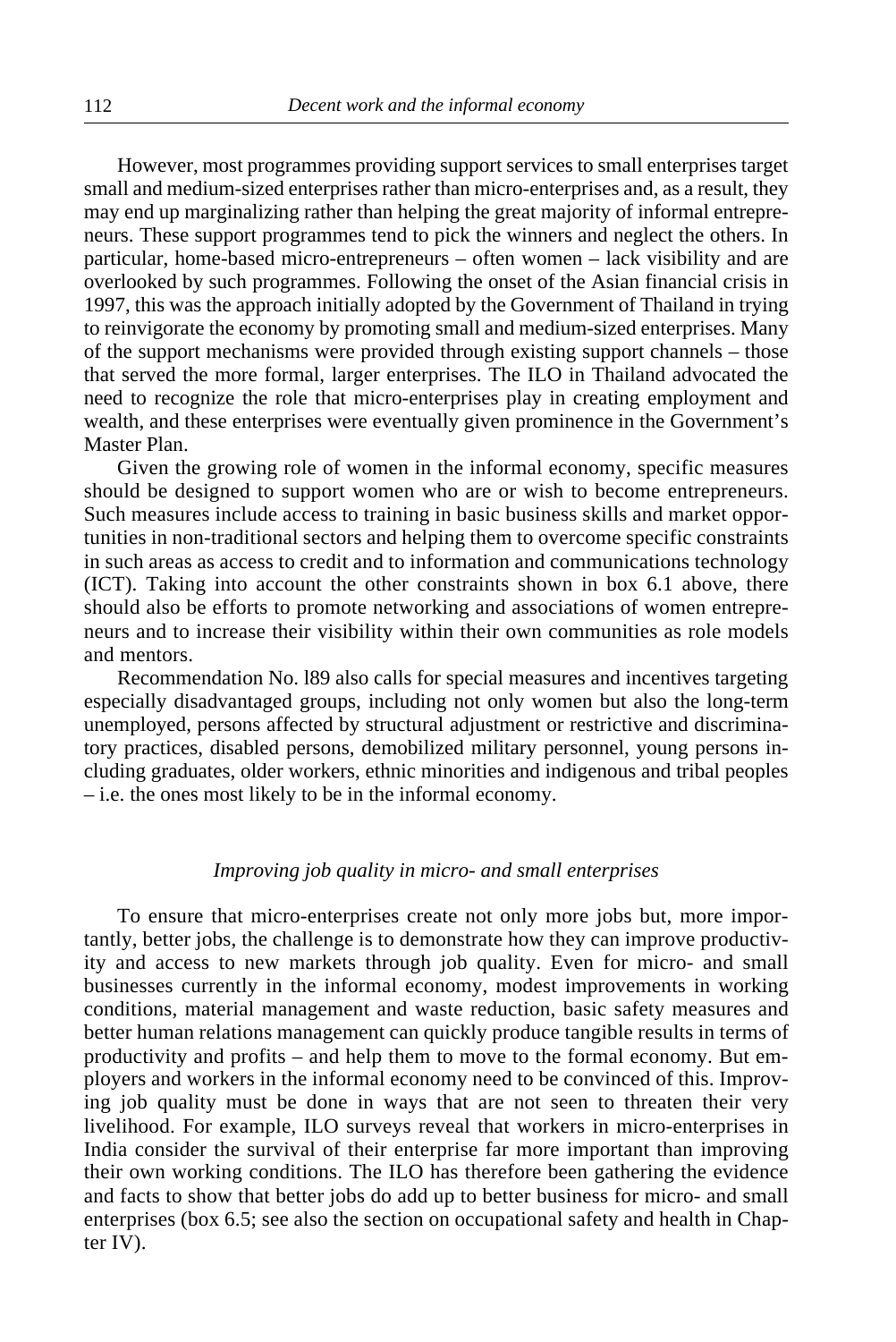## **Box 6.5. Job quality is good business for micro- and small enterprises**

- In a small factory making kettles in the United Republic of Tanzania, the investment of US\$100 to install fans and enlarge windows improved working conditions to such an extent that production increased from 450 to 660 kettles a day. Daily profits increased by over \$200.
- In the Philippines, Emmalyn Arevalo's home-based shoemaking shop struggled along for years as a typical family-run business. Despite the family's collective efforts, their small earnings were barely enough to meet basic needs. In 1996, Emmalyn participated in the ILO pilot training programme, Improve your Work Environment and Business (IWEB) for micro-manufacturers. She gave priority to the improvement of working conditions through: (i) cooperation and better human and technical understanding of the business; (ii) more vigilance in controlling quality; (iii) improvements in the working environment; (iv) improved shop-floor layout and production flow, resulting in greater safety for the workers as well as cleaner and more effective production; and (v) effective recordkeeping to monitor the shop's expenses and sales. Material productivity increased by 20 per cent. The business gained a competitive edge and began to grow.
- ! Hari Krishna Sigdel lives in Nepal and is 22 years old. He quit secondary school and started working in factories. He has been at his present workplace for more than five years. The enterprise took part in the ILO IWEB pilot programme and Sigdel provided the following practical suggestions for improving working conditions at his workplace: (i) increase the floor height of the workplace to avoid disturbance from rain; (ii) provide a toilet so that the workers do not need to walk a long distance; (iii) install fans and ventilation to enable workers to work better in summer; (iv) provide enough drinking water; and (v) increase the working space for better flow of work. His employer agreed to implement almost all the recommendations contributed by this employee.

Source: ILO: *Job quality: It's just good business* (Turin, International Training Centre of the ILO, undated [2001]).

#### SECURING PROPERTY RIGHTS

Recommendation No. 189 draws attention to legal provisions concerning property rights; legal provisions determine whether assets can be turned into productive capital through sale, lease or use as collateral. The absence of legal property rights, including intellectual property, means that potential entrepreneurs are not able to use, build, recombine or exchange their assets in the most productive way in order to generate additional value. For example, if informal operators held title to their land, they would be able not only to build on the land but also to use it as collateral. Without being able to convert assets into productive capital – which amounts to holding "dead capital" – they do not have the means for entrepreneurship, innovation, business growth or development. This also means that a country is not able to effectively harness capital from domestically available assets.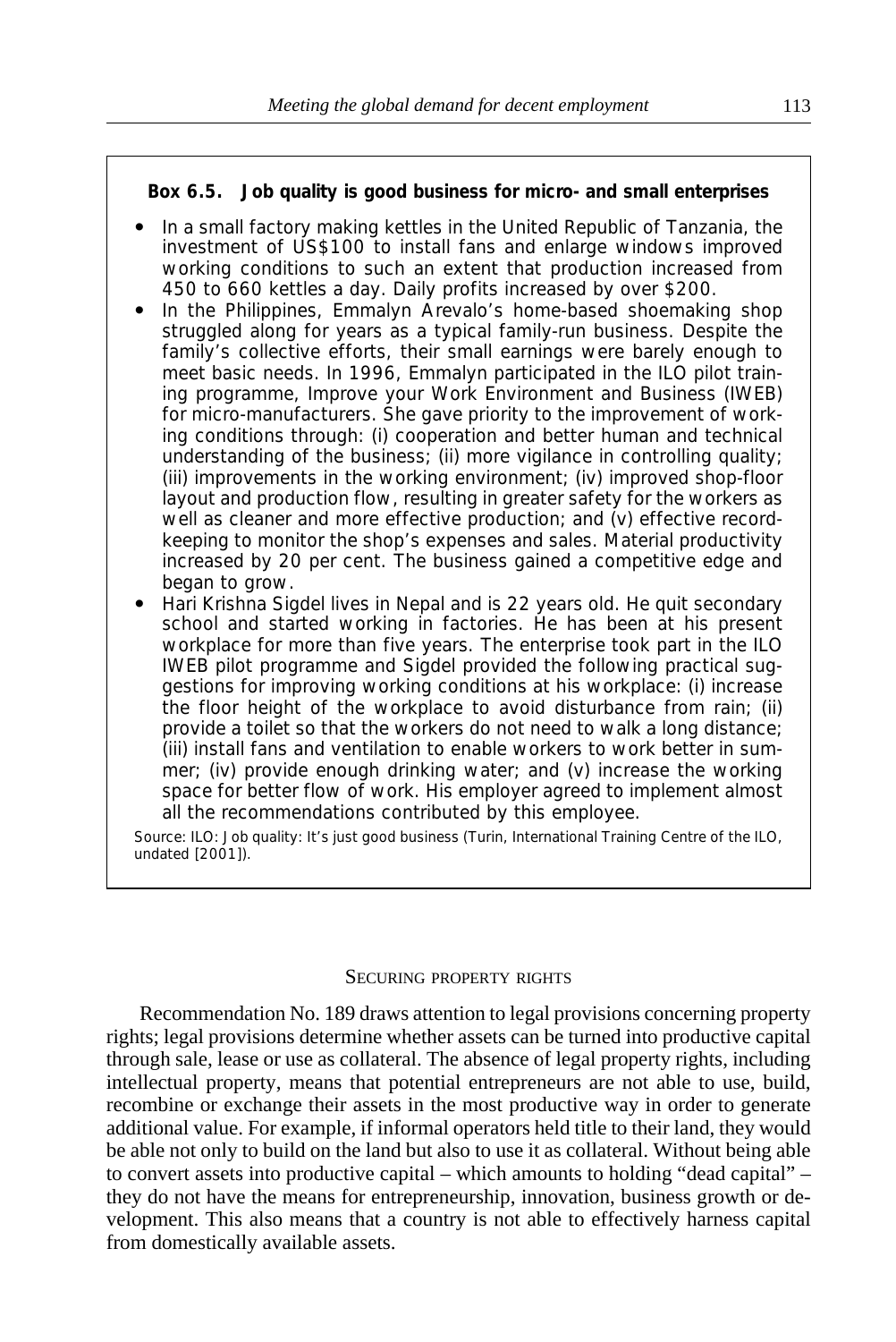De  $Soto<sup>37</sup>$  puts forward a highly persuasive argument that where the commercial and financial resources and assets of informal operators are integrated into an orderly and coherent legal and financial framework – so as to provide for recording property and relevant information in a standardized, simple and cost-effective way – they can be used by the informal operators to gain access to capital and thereby generate surplus value and more jobs (see box 6.6). The laws must also be enforced impartially, consistently and speedily to ensure security or protection of property rights. De Soto and his research organization, the Institute for Liberty and Democracy (ILD), have helped numerous countries over the past decade to "paperize" or give legal status to the assets of the poor. De Soto's approach is to start with mapping the "non-reported sector" or those assets which fall outside the existing legal and regulatory structure. He then examines how the poor view the law and what aspects are most likely to affect them negatively. Giving the poor a voice is important. They are often informally organized or have various types of network structures and these structures can be given visibility and brought into the political debate about changing formal laws. The next stage is to change the legal system: to re-regulate, simplify existing legislation and regulations for the formal economy (cumbersome or irrelevant legislation being a contributing factor in the process of informalization), provide incentives (tax holidays, for instance) to draw the informal activities into the formal system, and work toward the eventual establishment of a unified system that applies to and benefits all of the economic actors. The expected result is a reduction in the cost of formality thanks to simplicity and greater efficiency, increased access by the poor to services and protection, and significant growth in state revenue. It would be useful to have more information about the extent to which labour costs factor into the calculations (for example, by how much would the cost of formality rise if employers were to observe labour legislation and provide social protection to informal workers) and whether and how wages and other conditions of employment could be improved through the lowering of business legalization costs. Transaction costs may very well be more important than labour costs in the informal economy, but this requires further study.

Reform of legislation regarding property should give special attention to gender inequalities in rights to own and control property. In many developing countries where secure title to land does exist, it is men who own and control the land. In several countries, women cannot even hold title to land. In Mozambique, for instance, the National Farmers Union (NFU), an association of some 430 local cooperatives and farmers' groups led by a woman grass-roots leader, lobbies the Government to issue land-ownership deeds to rural women. Despite resistance from the male-dominated bureaucracy, the NFU has helped some 95 per cent of its members to secure deeds of ownership.38

Women's ability to become entrepreneurs is often seriously limited by their lack of property rights. There may be overt discrimination in state legislation whereby

<sup>37</sup> H. De Soto: *The mystery of capital: Why capitalism triumphs in the West and fails everywhere else* (New York, Basic Books, 2000).

<sup>38</sup> United Nations Conference on Trade and Development: *Expert Meeting on Mainstreaming Gender in order to Promote Opportunities: Note by the UNCTAD Secretariat*, Trade and Development Board, Commission on Enterprise, Business Facilitation and Development, Geneva, 14-16 Nov. 2001 (TD/B/ Com.3/EM.14/2).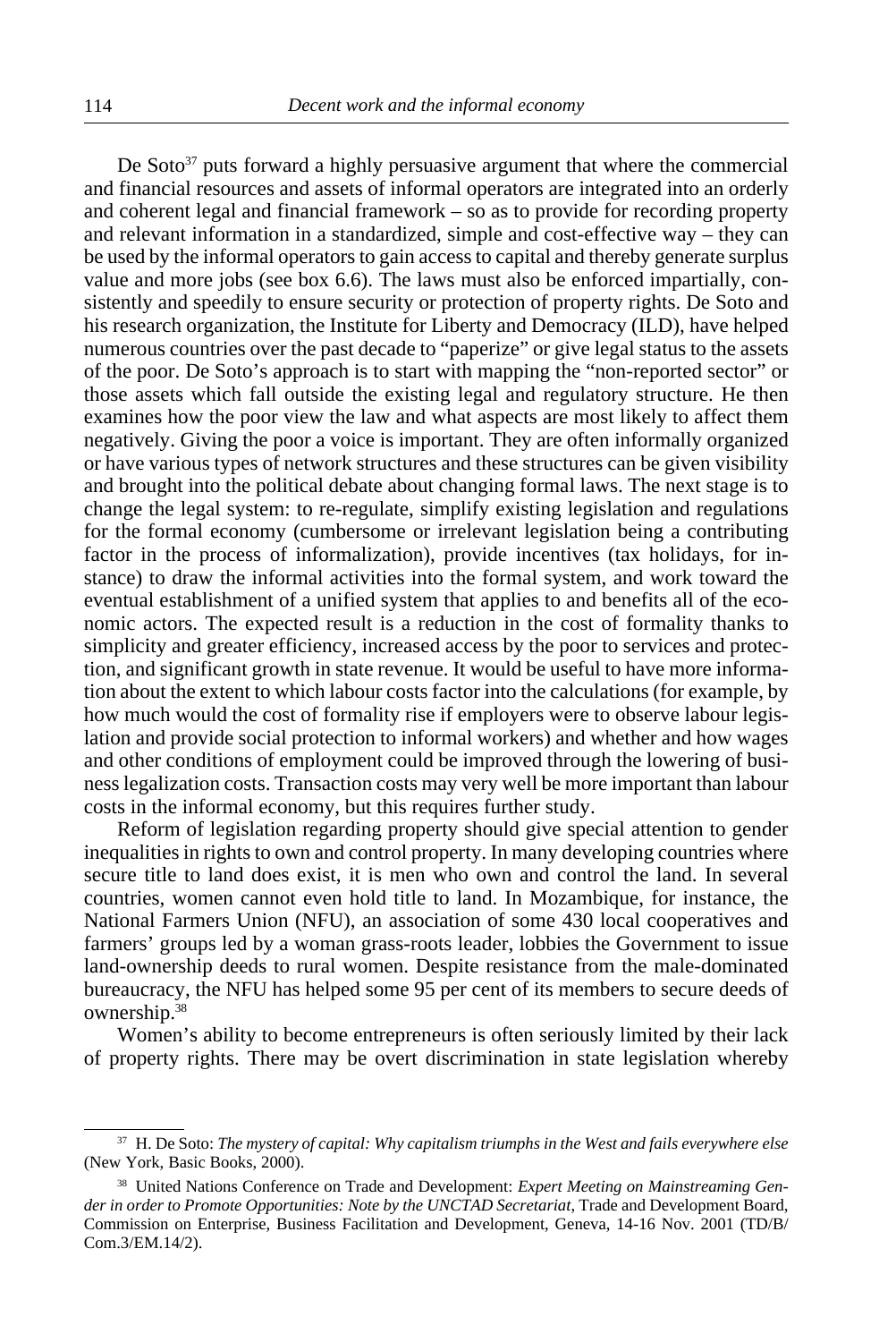### **Box 6.6. Creating jobs through securing property rights**

In Peru, Hernando de Soto's Institute for Liberty and Democracy (ILD) helped to alleviate the problem of property rights in the country's system. The impact of an upsurge in the number of properties registered was described as follows:

We have brought over 276,000 enterprises from the informal sector to the formal one. This was done by re-engineering the whole process and cutting the delays and red tape for entrepreneurs to legally register a business from about 300 days to less than a day. The weight of the process is now on the bureaucracy rather than on the business owners. Now that these enterprises are in the formal sector, the Government is collecting hundreds of millions of dollars more in taxes than before. These enterprises are also employing more people. Over 500,000 new jobs have been created just with this process because now that people own legal businesses, they can advertise and don't have to pay bribes for protection.

Source: *Economic Reform Today*: "Securing property rights: The foundation of markets": An interview with Hernando de Soto by the Center for International Private Enterprise, http://www.cipe.org/ert/e19/desoto.php3, 20 Dec. 2001.

women are treated as jural minors under the authority of fathers, husbands, brothers or sons for the whole of their lives or, more commonly, the inequality is enshrined in customary law. De Soto also encourages common-law couples to have registered marriages to ensure that women have a legal stake in "paperized" assets.

## FINANCING IN THE INFORMAL ECONOMY

Developing an enterprise, however small, almost invariably requires more money than potential entrepreneurs have readily at hand. Often, access to finance is the most important single factor in creating an enterprise, keeping it going and maintaining jobs. Micro-entrepreneurs in the informal economy rate the need for finance as one of their top priorities. The issue is not about whether credit is available, but on what terms and whether these terms are within the reach of micro-entrepreneurs and potential entrepreneurs. Few informal enterprises are able to obtain credit from banks since they have no collateral to offer as a guarantee. As a result, they are obliged to borrow from informal sources of finance. This is reflected in the rapid growth of microfinance initiatives in recent years directed at the needs of those working in the burgeoning informal economies.

In the formal financial market, loans are based on contracts between lenders and borrowers. Contracts have a written form and they can be used in judicial proceedings in the event of the borrower's insolvency. These norms are enforceable by law. In addition to being risk-averse, banks are motivated by profit and hence stay away from transactions – such as small-scale deals – that entail substantial administrative costs.

Finance in the informal financial market works differently. In practice, informal financing mechanisms have always existed. Most operators in the informal economy use informal finance. Two forms can be found in almost all parts of the developing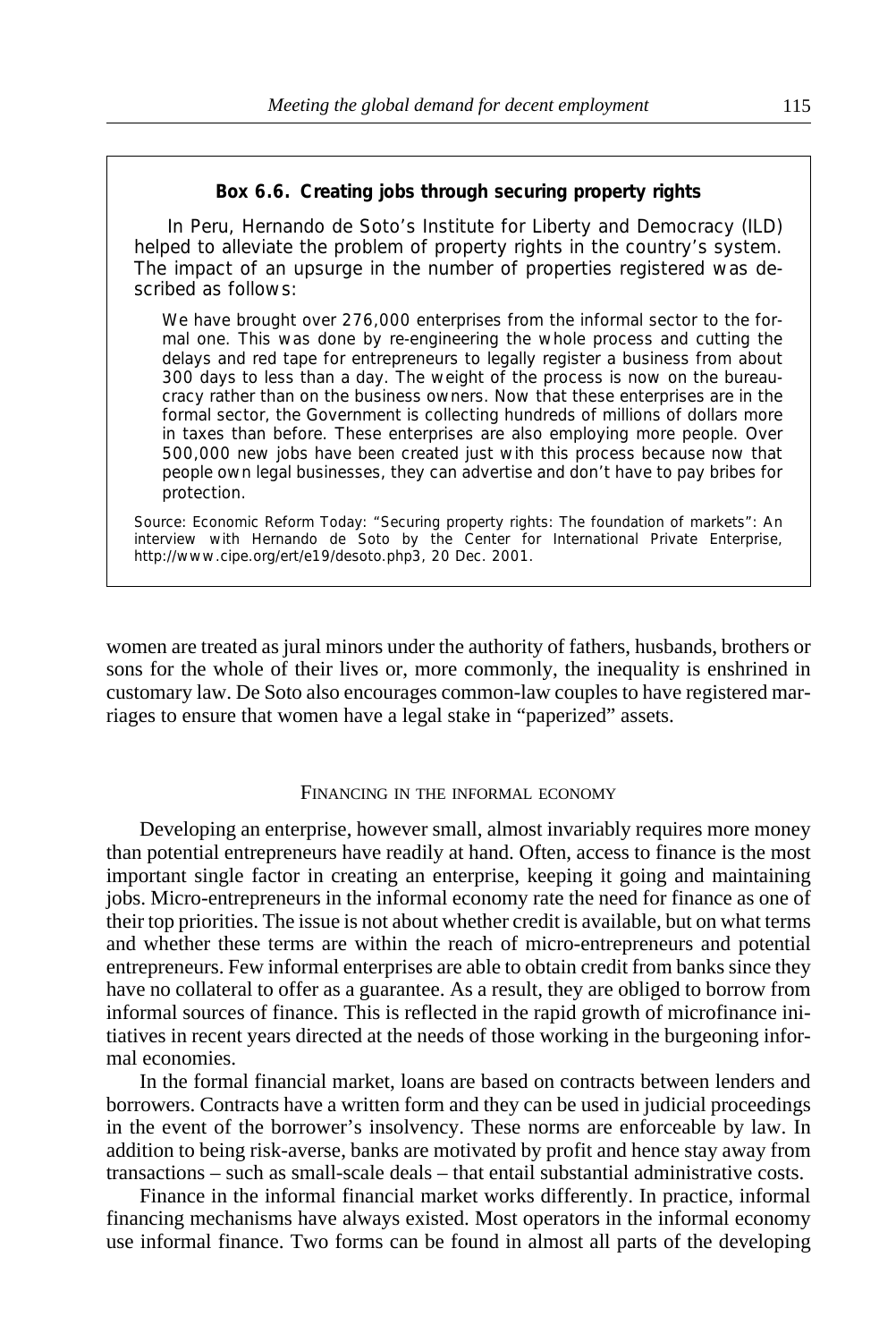world: informal financial arrangements with priced transactions and rotating savings and credit associations (ROSCAs). In the first type, the transaction leads to a net return to one party; in the second, the return is evenly distributed among all contracting parties involved. Both presuppose an intimate knowledge of the contracting parties. In both cases proximity replaces a formal written contract. Informal financial arrangements with priced transactions are offered for example by moneylenders, who usually provide a single financial service, such as emergency loans, often on usurious terms. Some people make a living out of moneylending, while others lend money just as a side business in addition to other economic activities, such as agriculture, transport or commerce. In extreme cases, this practice can lead to interlinked contracts and even to debt bondage.39

ROSCAs, or *tontines* as they are known in some countries, group together up to 200 people who have some common bond, such as being in the same parish, neighbourhood, ethnic group, age or economic activity. They meet periodically to deposit a fixed and equal amount of money in a common fund. Each member has an assigned turn in the group which entitles him or her to everybody's contribution. The money is generally used to finance consumer items, rites of passage or personal emergencies. People join ROSCAs for the access to financial services, but also for the sense of belonging to a group. They appreciate the feeling of being able to go back to their ROSCA in case of need: a ROSCA expresses the existence of social capital. ROSCAs are not always appropriate for financing the development of informal enterprises as access to the funds is usually conditioned by a strict order or an auctioning system.

Informal finance continues to exist and thrive, alongside microfinance institutions, such as the Grameen Bank in Bangladesh, Bank Rakyat in Indonesia and the Small Enterprise Foundation in South Africa. Microfinance schemes mimic informal finance operating techniques: collateral-free lending, quick and simple transactions, client graduation and, above all, the use of joint liability as a substitute for collateral. What informal finance and microfinance have in common is that they consider the household and the enterprise as a unit and are usually not concerned with how the loan is used – whether for consumption, productive investment or savings. Microfinance schemes often operate in the same market as informal finance. The competition has both positive and negative effects. For example, Grameen Bank's operations have reduced the interest rate charged by traditional moneylenders in areas where there had been no competition at all before. On the other hand, aggressive microfinance institutions also push some poor household enterprises beyond their absorption capacity for debt, leading to debt recycling. The net effect on the poor households may be a heavier debt burden.

Initially, microfinance institutions considered the demand for small loans as the predominant need of poor people in the informal sector. These were to provide for unexpected expenditure needs or to allow the self-employed to realize small investment opportunities. Grameen Bank and other microfinance institution networks operate on the assumption that the absorption capacity for small loans is greater than what

<sup>&</sup>lt;sup>39</sup> The disastrous social consequences of monopolistic and backward local financial markets that lead to debt bondage are examined in ILO: *Stopping forced labour: Global Report under the follow-up to the ILO Declaration on Fundamental Principles and Rights at Work*, Report I (B), International Labour Conference, 89th Session, Geneva, 2001.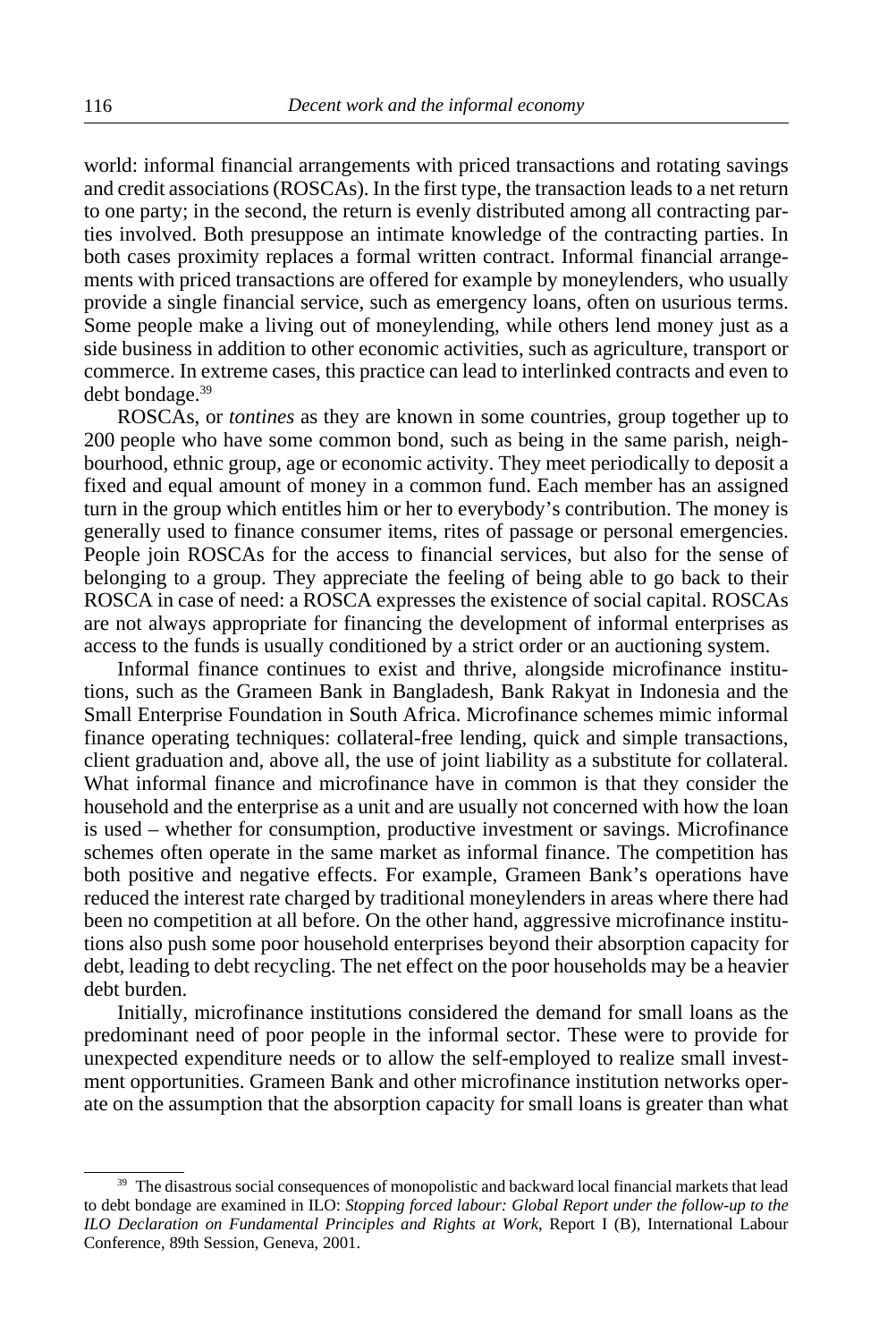is being catered to by moneylenders. The positive side effect of microfinance in this strategy is to induce more competition and thus lower the credit interest rate that poor people have to pay.

It is now widely acknowledged that the poor save more, indeed a lot more, than was hitherto recognized. Indeed, one of the most striking features of the informal economy throughout the world is the fact that it has been able to mobilize quite significant savings from within its own ranks. Poor people in the informal economy save for a variety of motives, but basically because they need to protect themselves against risks. In this respect, savings in the informal economy are the main vehicle for risk mitigation and income flow smoothing. It is a form of non-contractual insurance. The strong propensity to save in the informal sector is shown by the fact that in West Africa, for example, in most savings-based microfinance institutions, such as credit unions, village banks or savings and credit cooperatives, at least six times as many people make deposits as take out loans at any point in time.40

Finance can also be a powerful tool to initiate and reinforce self-organization among those in the informal economy. It is often money transactions that trigger off the formation of joint liability and solidarity groups, some of which eventually grow into multi-purpose self-help organizations. It is money transactions that are also at the origin of savings clubs, burial societies and *tontines*. Microfinance and risk-pooling build on social capital. Not surprisingly, those who are often legally, socially or culturally discriminated against in the informal economy, namely women, resort more than others to setting up self-help organizations that basically have a hybrid financial-social function.

There are also important links between microfinance and micro-insurance.<sup>41</sup> Microfinance schemes can provide a regular contribution source for micro-insurance schemes. On the other hand, micro-health insurance schemes can provide a better guarantee for economic loans to be paid off because, in the event of serious health problems, the borrower would receive adequate treatment.

In contrast to developing countries, where informal finance has a long tradition predating the opening up of those economies to the global market, transition economies are characterized by the collapse or at least serious dysfunctioning of the banking sector, without an informal safety net to absorb the economic and social disruption. Anyone attempting to set up a small business or upscale an existing one is largely constrained to resorting to either self-financing or black market transactions. Although there would appear to be an enormous market niche for microfinance institutions in these countries, their market share is at present still very small.<sup>42</sup>

There are different promotion strategies to ensure better outreach and performance of financial mechanisms in the informal economy. They differ in the way in

<sup>40</sup> ILO; Central Bank of the West African States: *Data bank on microfinance institutions in WAMU* [West African Monetary Union] (ILO, 1999).

<sup>&</sup>lt;sup>41</sup> See also the section on micro-insurance in Chapter IV.

<sup>&</sup>lt;sup>42</sup> The micro-bank programme implemented by the European Bank for Reconstruction and Development (EBRD) is probably the only initiative that reaches more than 5 per cent of self-employed and microenterprises in the Russian Federation and several other Eastern European countries. The ILO is implementing a programme in the transition countries entitled "Enterprise creation by the unemployed – Microfinance for self-employment", which addresses the start-up needs of laid-off workers.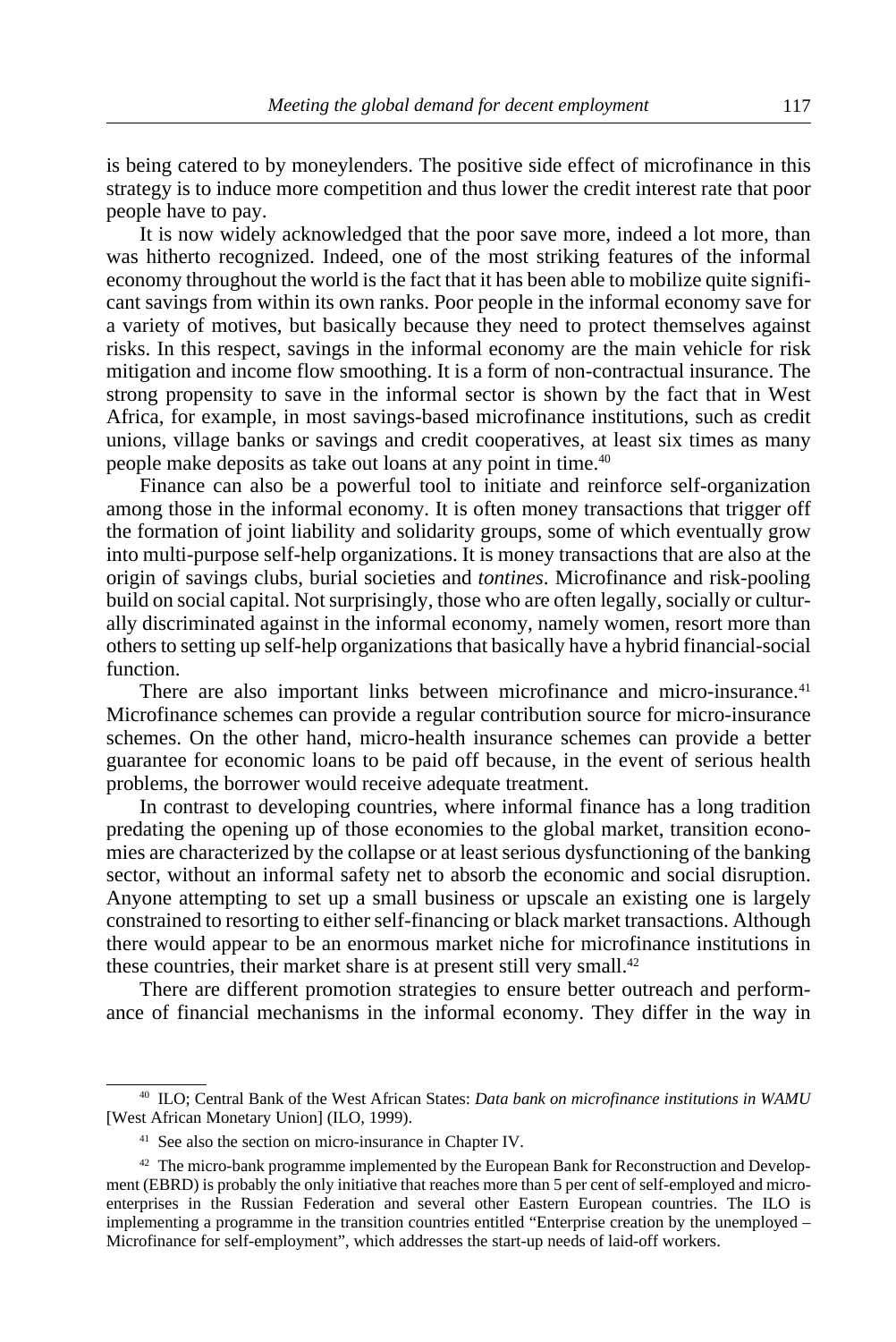which they interpret the net resource deficit within the informal economy. For instance, the Grameen Bank considers that a net injection of capital is required which leads to surpluses for the poor. But promoters of financial cooperatives such as credit unions believe that what is needed is a more efficient allocation of resources, greater access for the working poor to member-based, decentralized financial systems, and better management.

Microfinance often goes hand in hand with the upgrading of technical and managerial skills of the borrower, so that he or she can make the most productive use of the resources. Above all, the policy and regulatory framework plays a key role in facilitating and encouraging the emergence of microfinance institutions, financial cooperatives and other service providers and in ensuring the stability of the financial system.

#### LOCAL ECONOMIC DEVELOPMENT AND QUALITY JOB CREATION

In order to create sustainable quality jobs, it is necessary but not sufficient to provide training, develop entrepreneurial capacities and expand the reach of social finance institutions. As highlighted in Chapter II, economic development policies are essential, including local and subregional economic development policies that explicitly address the issues and constraints of the informal economy. Local economic development (LED) policies can play an important role in this respect. They are especially relevant for the informal economy since they are based on a bottom-up participatory process of dialogue and public-private partnerships. Through this process all stakeholders in the local economy jointly design and implement a development strategy which builds on the local endogenous potential and the competitive advantage of the area concerned.<sup>43</sup> LED policies usually focus on employment creation through micro- and small enterprise development and can thus help workers in the informal economy to organize themselves, facilitate their access to skills training, business services and finance and improve their living and working environment. LED policies can also be linked to area-based schemes of micro-insurance for those in the informal economy.44

Often LED policies result in the establishment of local economic development agencies. Over the last ten years, the ILO has been actively involved in the promotion and establishment of such agencies in countries in Central America, southern Africa and south-eastern Europe, among others. These interventions have paid special attention to the needs of workers in the informal economy. For example, an ILO-led intervention in Mozambique trained and organized informal women entrepreneurs in bee-keeping and sunflower-oil production.

Workers in the informal economy can also benefit from employment-intensive infrastructure works which use the well-tested ILO approach to infrastructure development. The ILO's Employment-Intensive Investment Programme (EIIP) aims at mainstreaming employment objectives in public investment policy in infrastructure

<sup>43</sup> See, for example, S. White; M. Gasser: *Local economic development: A tool for supporting locally owned and managed development processes that foster the global promotion of decent work*, discussion paper (Geneva, ILO, 2001).

<sup>44</sup> See the section on "Encouraging micro-insurance and area-based schemes" in Chapter IV.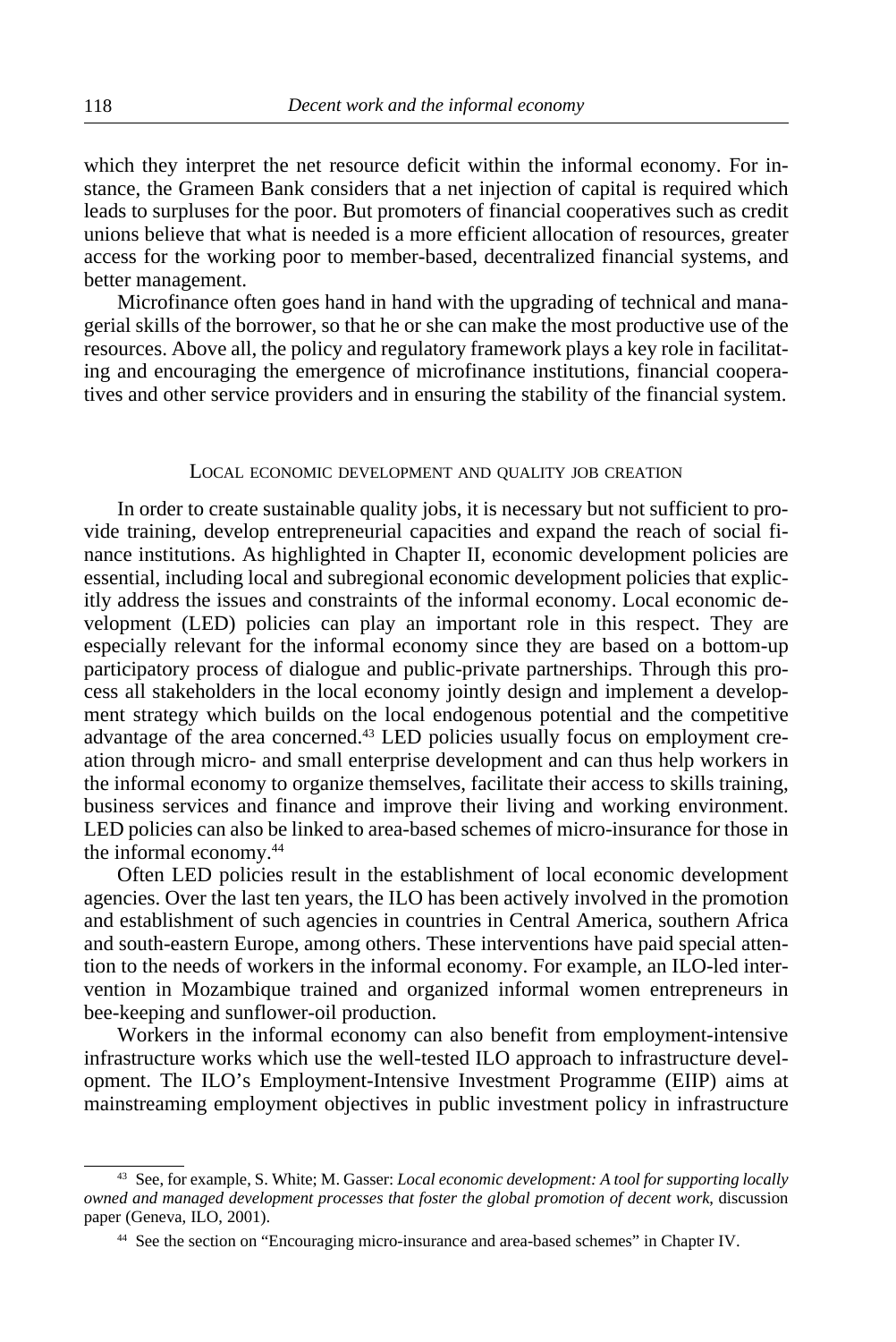and construction, and has shown that it is possible to simultaneously create jobs and introduce decent working conditions, importantly through substituting labour-intensive, locally produced techniques and technologies for imported capital-intensive machinery. Initially concerned mainly with the construction and maintenance of rural roads, the approach has since been applied to urban informal settlement upgrading. In particular, it has focused on those small and medium-sized enterprises, whether registered or not, that work with a considerable amount of casual labour – up to 100 or more workers – but do not respect existing labour legislation. Their high labour intensity and the increasingly competitive market environment entail serious risks of workers' exploitation and abuse. It is possible, however, to upgrade such "grey zone" enterprises to levels of productivity which can compete with equipment-intensive largescale enterprises, as several ILO projects have demonstrated. Conditions of success include (a) a training process covering management and technical qualifications, choice of technology, labour issues and working conditions; (b) adaptation of the contract system so as to allow access of labour-based contractors to public tender, and also to ensure social protection of the workers; and (c) action at the policy level to shift an increasing share of public investment resources towards employment-generating and poverty-reducing programmes. Such an approach has been successfully implemented in Cambodia, Madagascar, Namibia and the United Republic of Tanzania, to cite just a few, in cooperation with employers' and workers' organizations.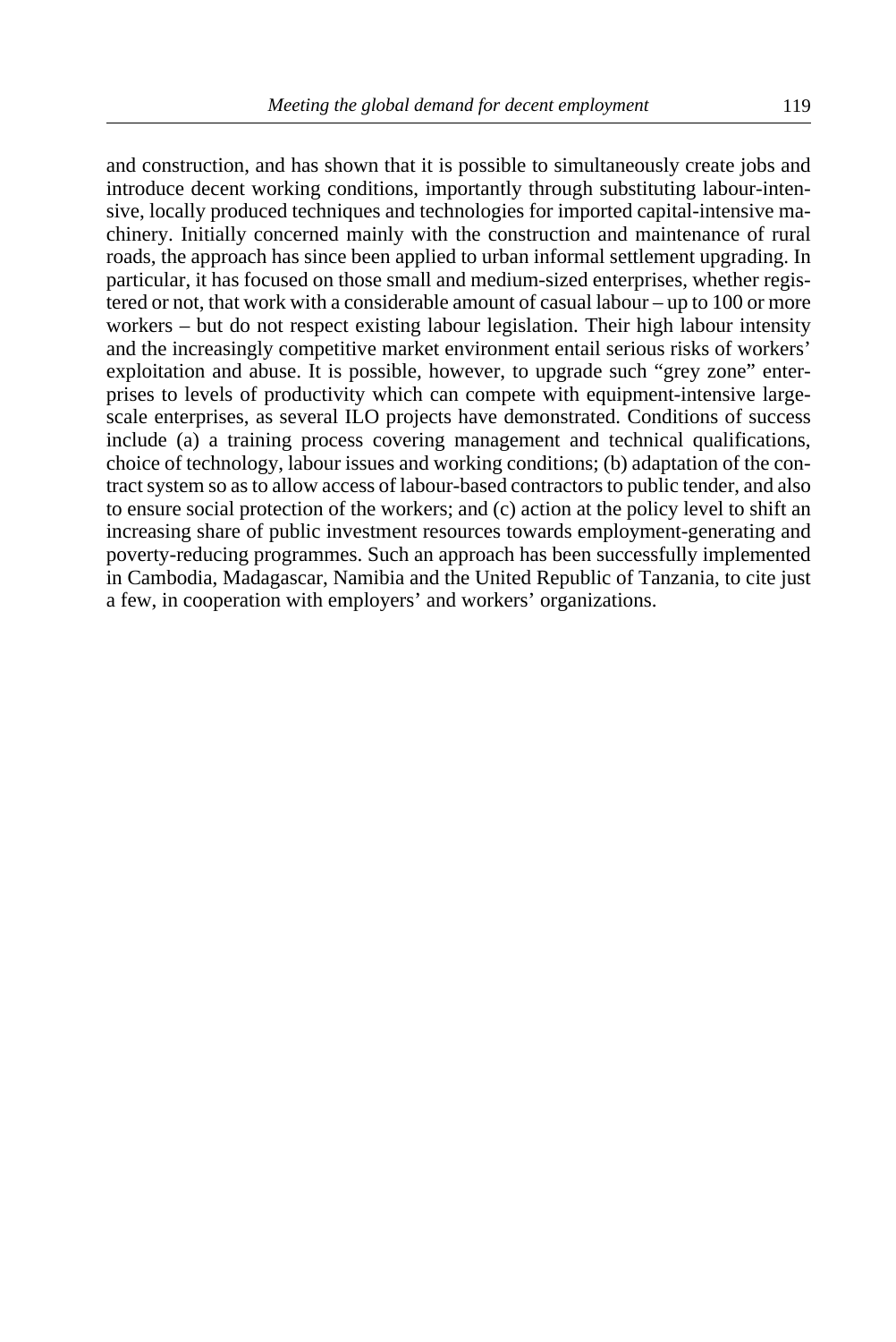# **SUGGESTED POINTS FOR DISCUSSION**

- 1. Is the current concept of "informal sector" or "informal economy" adequate as a basis for protecting workers, addressing the needs of employers and others conducting business or creating employment?
- 2. What are the main distinguishing characteristics and features positive or negative – of the situations of the economic units and workers concerned?
- 3. What are the causes of and reasons for engaging in these activities or working in these situations? What are the barriers to entry into the mainstream or "formal" economic and social protection system?
- 4. What means (e.g. policies, institutions, processes, etc.) best address these situations? How can these barriers to entry be removed, while continuing to generate employment?
- 5. What are the respective roles of national and local governments, as well as of employers' and workers' organizations, in addressing these situations? What are the challenges and what contributions can be made with regard to meeting the representational needs of workers, employers and others conducting business?
- 6. What should be the priorities for the ILO's policy, research and technical assistance work with regard to these workers and employers, with the aim of contributing to the overall goal of decent work?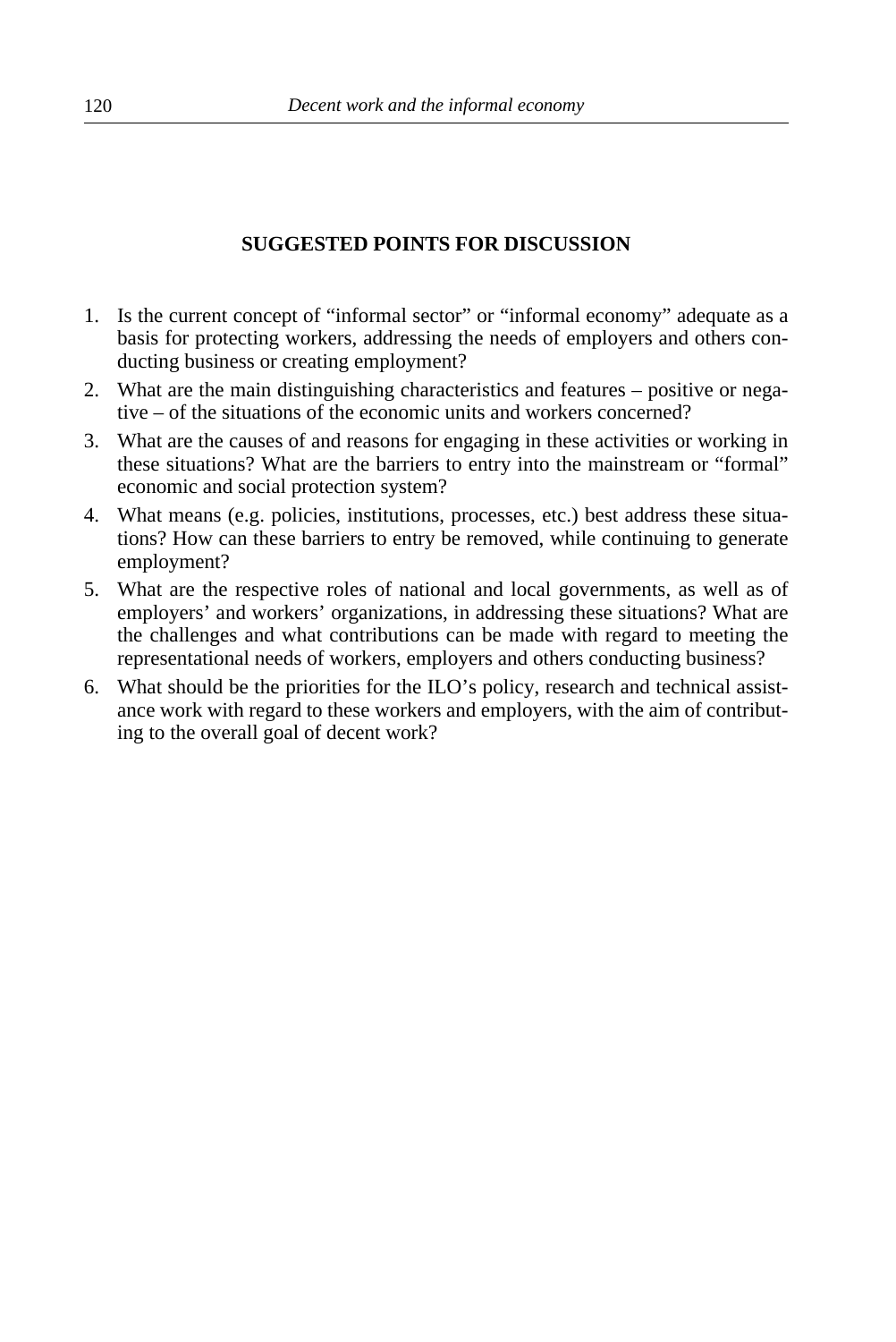## ANNEX

# **MATRIX AND GLOSSARY OF TERMS**

The term and indeed the concept of the "informal sector" was first popularized by the ILO in the 1970s. It was used to refer mainly to survival activities of those working in the marginal or peripheral segments of the economy. The 1991 Report of the Director-General to the International Labour Conference defined the informal sector as

very small-scale units producing and distributing goods and services, and consisting largely of independent, self-employed producers in urban areas of developing countries, some of whom also employ family labour and/or a few hired workers or apprentices; which operate with very little capital, or none at all; which utilize a low level of technology and skills; which therefore operate at a low level of productivity; and which generally provide very low and irregular incomes and highly unstable employment to those who work in it.<sup>1</sup>

While this description still holds true in most developing countries today, it fails to capture the various forms of informality and informalization that have since grown in significance.

In 1993, the Fifteenth International Conference of Labour Statisticians (15th ICLS) adopted an international statistical definition of the informal sector, which was subsequently included in the revised United Nations System of National Accounts (1993 SNA). In order to be able to identify the informal sector separately in the accounts for purposes of quantifying its contribution to the gross domestic product, it was agreed that it should be defined in terms of characteristics of the production units (enterprises) in which the activities take place (enterprise approach) rather than in terms of the characteristics of the persons involved or of their jobs (labour approach).

Since an enterprise-based definition of the informal sector would not be able to capture all dimensions of informal employment, it was suggested to classify workers in the formal and informal sectors by their status in employment. This should be done on the basis of the groups identified in the International Classification of Status in Employment (ICSE-93) adopted by the 15th ICLS, but at a level of disaggregation sufficient to identify relevant forms of informal employment. However, for the time being there is no internationally agreed set of subcategories of status in employment referring to informal employment, as this crucial aspect of the phenomenon has not yet been defined and adequately addressed in statistics at the national level.<sup>2</sup>

For three decades, the term "informal sector" has been found useful by academics and development specialists alike. It is used in a number of international labour standards and observations by the ILO Committee of Experts on the Application of Conventions and Recommendations, in official statistics and in national policies and practices. Therefore, this report does not propose eliminating the use of the term "informal sector". Where it has been used in an instrument or official observation, this report follows suit. However, as explained in Chapter I, the term "informal sector" could have misleading connotations when used in some contexts. For this reason, what this annex attempts to do is to push for greater conceptual and definitional

<sup>1</sup> ILO: *The dilemma of the informal sector*, Report of the Director-General, International Labour Conference, 78th Session, Geneva, 1991, p. 4.

<sup>2</sup> This section draws on R. Hussmanns: *Informal sector and informal employment: Elements of a conceptual framework*, paper presented at the Fifth Meeting of the Expert Group on Informal Sector Statistics (Delhi Group), New Delhi, 19-21 Sep. 2001.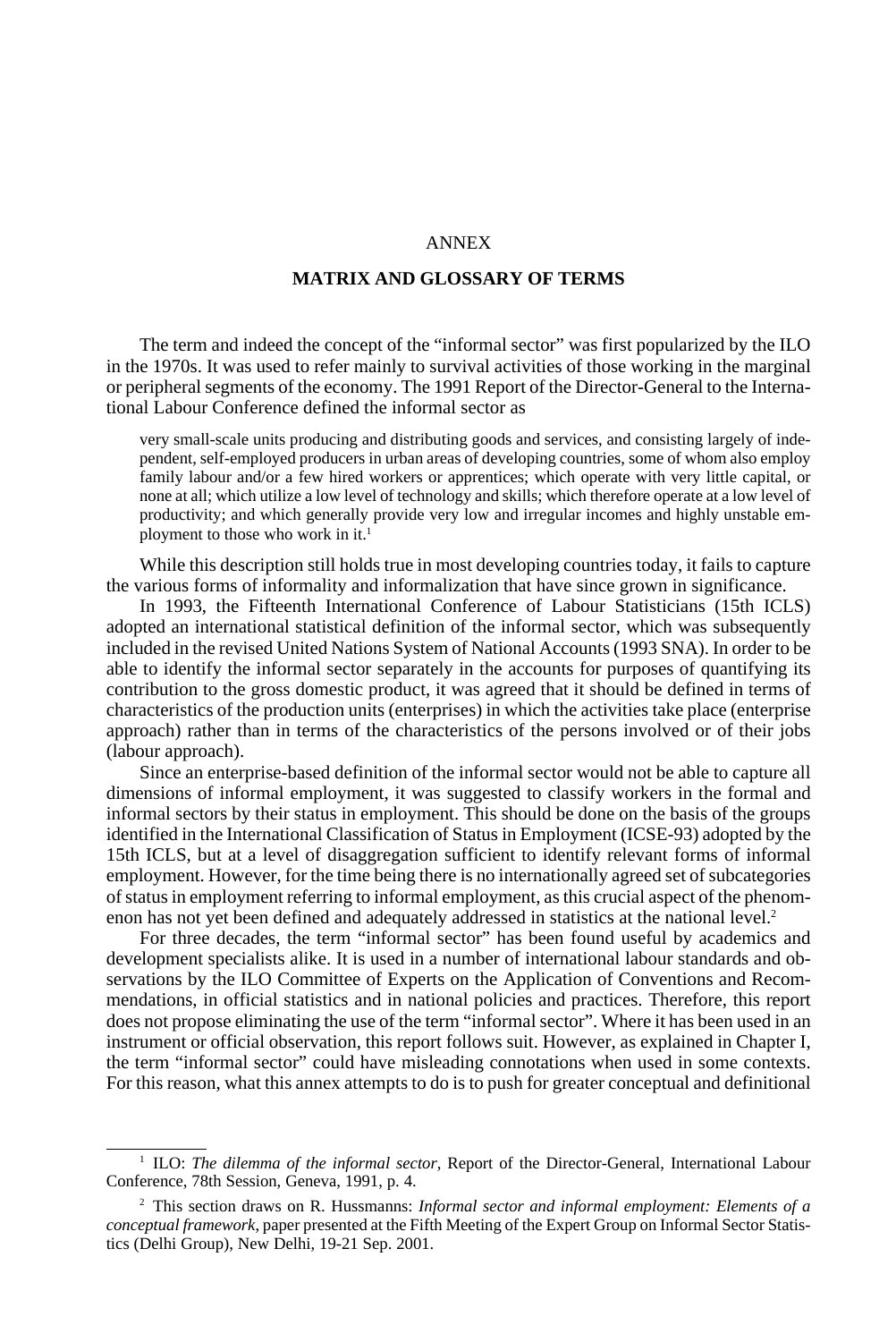clarity in order to develop a sounder basis for designing policies and actions than has been possible in the past.

The report refers to "informal economy", "informal employment", "informal sector" and "unprotected work". The term "informal economy" is used to indicate the conceptual whole of informality covering both production relationships and employment relationships. While the term "informal economy" embodies the sum of all the parts, a number of terms have been carefully defined to refer to the various components of it which reflect relevant dimensions of informality. In order to provide a visual reference, a two-dimensional matrix (table A.1) has been developed, illustrating how the two major dimensions (enterprise and employment) of the informal economy interact. The matrix also provides a possible framework for mapping the informal economy, in that it relates the statistical concept of "employment in the informal sector" to the broader concept of informal employment.

Given the existence of multiple job holding, jobs rather than employed persons (workers) were chosen as the observation units for employment.<sup>3</sup> Employed persons hold jobs that can be described by various job-related characteristics, and these jobs are undertaken in production units (enterprises) that can be described by various enterprise-related characteristics. Thus the matrix provides a framework which makes it possible to disaggregate total employment according to two different dimensions: type of production unit (matrix rows) and type of job (matrix columns). Type of production unit is defined in terms of legal organization and other enterpriserelated characteristics, while type of job is defined in terms of status in employment and other job-related characteristics. Matrix cells shaded in dark grey refer to jobs that by definition do not exist in the type of production unit in question.4 Cells shaded in light grey refer to jobs which are found in the type of production unit in question, but which are not relevant to our current concerns.<sup>5</sup>

The remaining unshaded cells are the focus of our concern – they refer to types of jobs that represent different segments of the informal economy and hence require different research orientations and policy actions. Indeed, each of these cells can and should be further disaggregated to identify specific types of jobs or production units for analysis and policymaking. This obviously has to be done at the country level, at the rural/urban level, for geographical areas within a country and, where relevant, for specific localities within urban areas.

In the rows of the matrix, production units are grouped by type, and a distinction is drawn between formal sector enterprises, informal sector enterprises and households. According to the criteria adopted by the 15th ICLS, informal enterprises are defined as private unincorporated enterprises<sup>6</sup> below a certain size in terms of employment and/or not registered under commercial or business law. Formal and informal enterprises are not self-contained segments, but rather part of a continuum, with "sectors" being delineated as categories for the purpose of measurement and describing domains which make it possible to focus research and policy. Households as production units include households producing goods for their own final use (e.g. subsistence farming, do-it-yourself construction of own dwellings), and those employing paid domestic workers (maids, laundresses, gardeners, watchmen, drivers, etc.).

In the columns of the matrix, jobs are distinguished according to status in employment categories and according to their formal or informal nature. For the time being, there are no internationally agreed guidelines for the definition of informal jobs.

<sup>&</sup>lt;sup>3</sup> Note that a person can have a formal job while at the same time holding one or more informal jobs. It is also possible to hold a number of informal jobs simultaneously.

<sup>4</sup> For example, since households are non-market production units rather than enterprises, there cannot be contributing family workers working in them.

<sup>5</sup> Examples are own-account workers and employers owning formal enterprises, employees with formal jobs in formal enterprises and members of formally established producers' cooperatives.

<sup>6</sup> See "Informal sector enterprises" in the glossary below.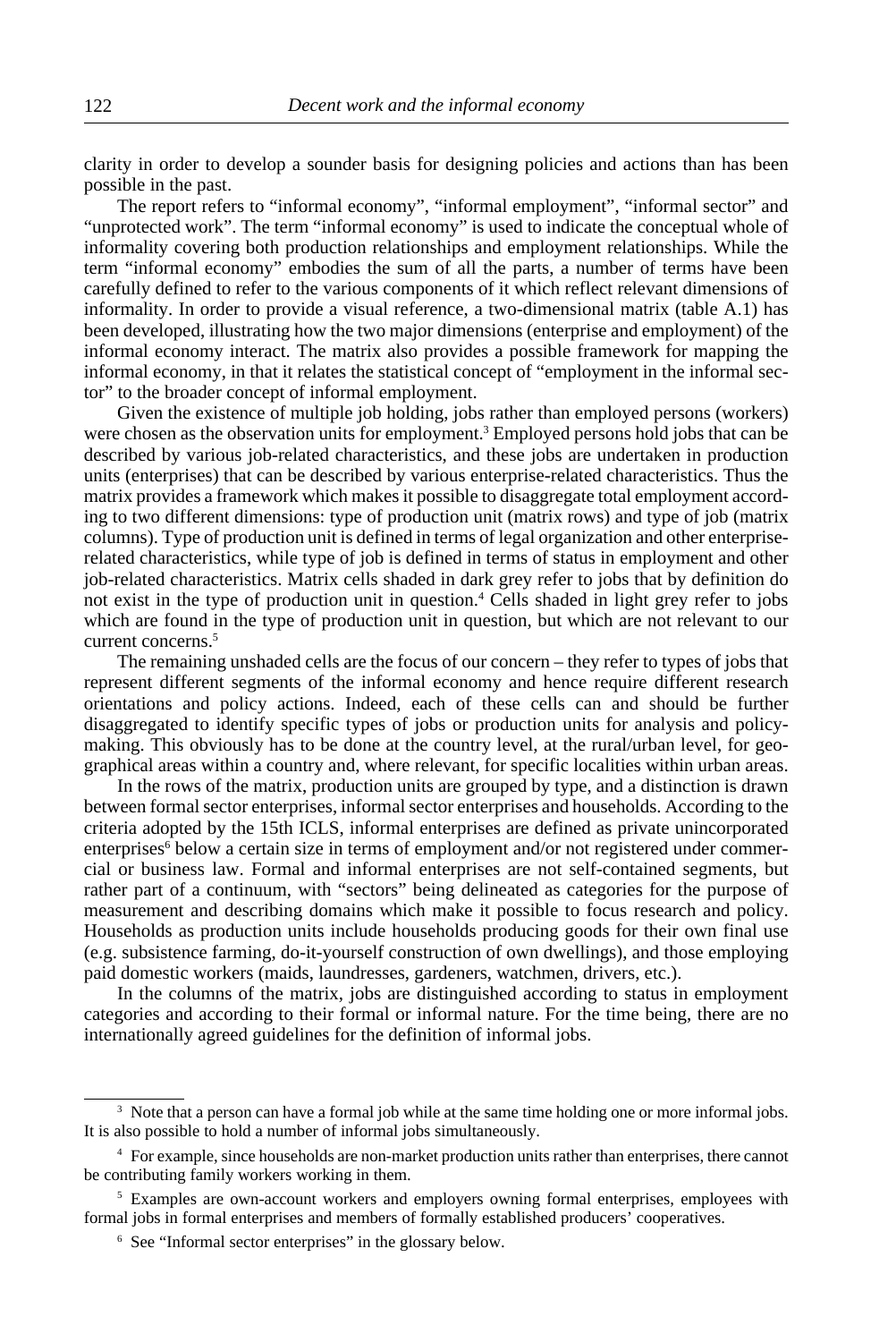| Production units<br>by type                 |                     |           |        |                                   | Jobs by status in employment |              |          |                                       |  |  |
|---------------------------------------------|---------------------|-----------|--------|-----------------------------------|------------------------------|--------------|----------|---------------------------------------|--|--|
|                                             | Own-account workers | Employers |        | Contributing<br>family<br>workers | Employees                    |              |          | Members of producers'<br>cooperatives |  |  |
|                                             | Informal Formal     | Informal  | Formal | Informal                          | Informal                     | Formal       | Informal | Formal                                |  |  |
| Formal sector<br>enterprises                |                     |           |        |                                   | $\overline{c}$               |              |          |                                       |  |  |
| Informal sector<br>enterprises <sup>a</sup> | 3                   | 4         |        |                                   | 6                            | $\mathbf{r}$ | 8        |                                       |  |  |
| Households $b$                              | 9                   |           |        |                                   | 10                           |              |          |                                       |  |  |

### **Table A.1. Matrix: A conceptual framework for the informal economy**

Notes: <sup>a</sup> As defined by the Fifteenth International Conference of Labour Statisticians in 1993. <sup>b</sup> Households producing goods for their own final use and households employing domestic workers.

Dark grey cells refer to jobs that by definition do not exist in the type of production unit in question.

Light grey cells refer to jobs which exist in the type of production unit in question but which are not relevant to our concerns.

The unshaded cells are the focus of our concern – they refer to types of jobs that represent the different segments of the informal economy.

Cells 1 and 5: Contributing family workers: no contract of employment and no legal or social protection arising from the job, in formal entrprises (cell 1) or informal enterprises (cell 5). (Contributing family workers with a contract of employment, wage, social protection, etc. would be considered employees in formal employment.)

Cells 2, 6 and 10: Employees who have informal jobs, whether employed by formal enterprises (cell 2) or informal enterprises (cell 6) or as paid domestic workers by households (cell 10).

Cells 3 and 4: Own-account workers (cell 3) and employers (cell 4) who have their own informal enterprises. The informal nature of their jobs follows directly from the characteristics of the enterprise they own.

Cell 7: Employees working in informal enterprises but having formal jobs. (This may occur, for example, when enterprises are defined as informal using size as the only criterion.)

Cell 8: Members of informal producers' cooperatives.

Cell 9: Producers of goods for own final use by their household (e.g. subsistence farming).

Source: Hussmanns, op. cit.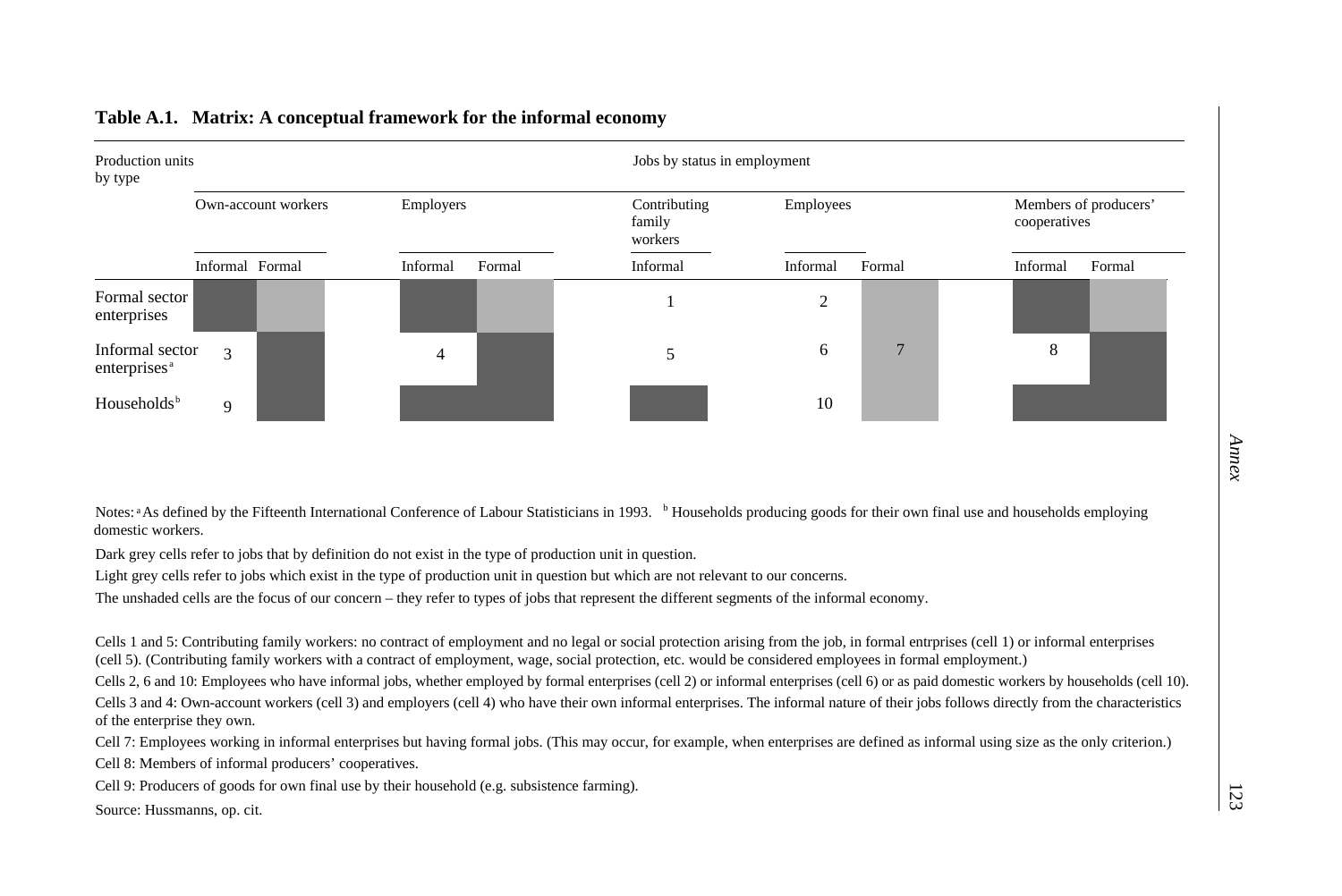The specific cells that could be used for mapping the informal economy can be described as follows:

Cells 1 and 5: Contributing family workers, irrespective of whether they work in formal enterprises (cell 1) or informal enterprises (cell 5). The informal nature of their jobs is due to the non-existence of a contract of employment and the lack of legal or social protection arising from the job. (Contributing family workers with a contract of employment, wage, social protection, etc., would be considered employees in formal employment and their family status would then be irrelevant.)

Cells 2, 6 and 10: Employees who have informal jobs, whether employed by formal enterprises (cell 2), informal enterprises (cell 6) or as paid domestic workers by households (cell 10). Employees are considered to have informal jobs if their employment relationship is not subject to standard labour legislation, taxation, social protection or entitlement to certain employment benefits (e.g. advance notice of dismissal, severance pay, paid annual or sick leave, etc.). Reasons may include the following: the employee or the job is undeclared; the job is casual or of a short duration; the hours of work or wages are below a certain threshold; the employer is an unregistered enterprise or a person in a household; or the employee's place of work is outside the premises of the employer's or customer's enterprise.

Cells 3 and 4: Own-account workers (cell 3) and employers (cell 4) who have their own informal enterprises. The informal nature of their jobs follows directly from the characteristics of the enterprises which they own.

Cell 7 (light grey): Employees working in informal enterprises but holding formal jobs. (Such cases may occur when enterprises are defined as informal using size as the only criterion, or where there is no administrative link between the registration of employees and the registration of their employers. However, their number is likely to be small.)

Cell 8: Members of informal producers' cooperatives. The informal nature of their jobs follows directly from the characteristics of the cooperative of which they are members.

Cell 9: Own-account workers producing goods for own final use by their household, for example, subsistence farmers and households engaged in do-it-yourself construction of their own dwellings. (Although excluded from the 15th ICLS definition of the informal sector, they are of particular relevance to the rural employment situation and therefore included in informal employment.)

Within the informal economy (cells 1 to 10), employment in the informal sector (as defined according to the 1993 ICLS) would encompass the sum of cells 3 to 8, and informal employment the sum of cells 1 to 6 and 8 to 10.

The basis used for distinguishing informal jobs is that they are outside the framework of regulations, either because (a) the enterprises in which the jobs are located are too small and/or not registered under commercial law; or (b) labour legislation does not specifically cover or has not been tested in application to "atypical" jobs (such as casual, part-time, temporary or homebased jobs) or to subcontracting arrangements in production chains (such as industrial outwork) so that the jobs (and therefore the workers) are unprotected by labour legislation.

But what is very important to understand is why these informal jobs are not protected under labour legislation, whether they can and should be formalized and protected, and who should be held accountable. This clarification is especially important with reference to matrix cells 2 and 6. The idea of labour law, as distinct from commercial law, is that it is meant to address situations where there are contracts among unequals, that is between the worker and the employer. What labour law does is to create certain protections for the worker and to impose certain obligations on the employer in order to make up for the difference in power between the two parties, or in other words for the dependence of one party on the other. In order for most labour laws to be implemented, however, it is necessary to recognize the existence of an employment relationship: in most countries, there has to be a clear employer-employee relationship.

Although the definition and criteria for recognizing an employment relationship vary in national law and practice, the general principles involved centre on whether work is being performed under conditions of subordination and dependency and the extent to which the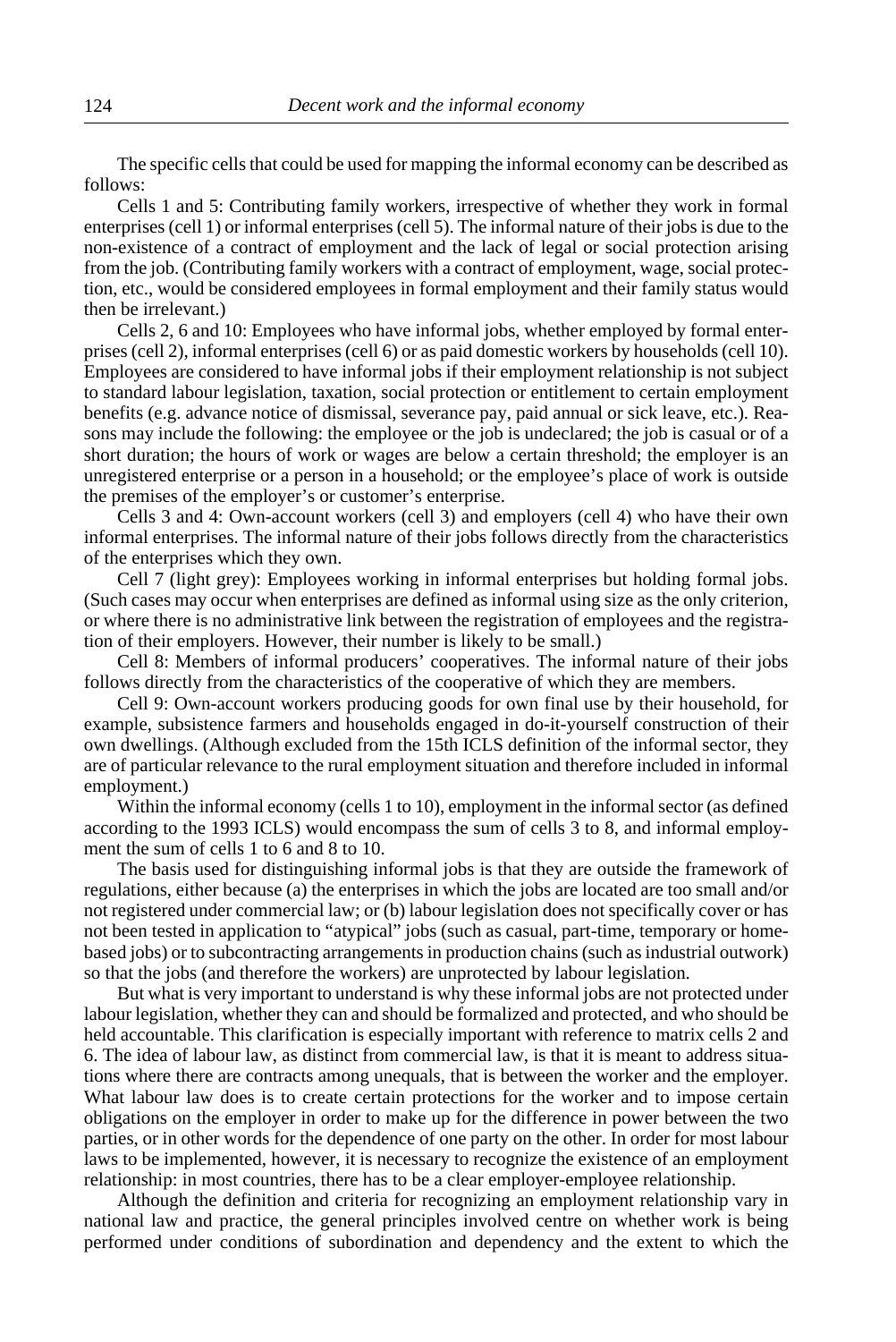worker shares the risks and rewards of the activity. Based on this idea of dependence in the employment relationship, it could very well be argued – and has been argued and recognized in many countries – that temporary, part-time and casual workers are dependent workers, do have an employer and therefore should be protected by labour legislation. In the same vein, homeworkers are often not truly self-employed but "disguised wage workers" engaged in a range of outsourcing and subcontracting arrangements. They are often treated as self-employed who are not entitled to social protection and other benefits, but in reality these workers may be totally dependent on one single enterprise for their equipment, raw materials and orders. Their service contract, whether formal or informal, should in reality be an employment contract. In some cases, their ultimate employers can be traced to multinational corporations or lead firms in other countries.

The matrix also graphically illustrates how enterprises and jobs actually consist of degrees of formality and informality, along a continuum rather than mutually distinct sectors. The reason is that formality consists of multiple legal requirements and regulations, often depending on the size of the establishment, below a certain threshold of which (usually five or ten employees) an enterprise may be exempt. Similarly, jobs may or may not conform to certain requirements such as contracts, leave with pay, social security deductions, etc. Self-employed persons are often exempt from some of these requirements, but if they are self-employed in the formal economy, they are treated as legitimate businesses and often receive protection from the law, including some parts of labour law, such as social security. Informality refers, then, to noncompliance by either enterprises or workers with all or some of the rules and regulations in the body of national or local legislation – commercial and/or labour legislation.7

If we accept the idea of a continuum of formality and informality in enterprises and employment, further distinctions need to be made – even though these are not illustrated in the matrix in table A.1. Despite non-compliance with many regulations, clearly the vast majority of jobs and enterprises in the informal economy are not involved in the production of goods and services whose sale, distribution or mere possession are forbidden by law. Neither are informal activities generally deliberately concealed. In many cases, people may not actually be aware of bureaucratic or regulatory requirements, while in others, these requirements may be so cumbersome and costly that compliance is virtually impossible.

#### GLOSSARY OF TERMS USED IN THE REPORT

*Enterprise:* A unit engaged in the production of goods or services for sale or barter. In terms of legal organization, enterprises may be corporations (including quasi-corporate enterprises), non-profit institutions, unincorporated enterprises owned by government units, or private unincorporated enterprises. The term "enterprise" is used in a broad sense. It covers not only production units which employ hired labour, but also those that are owned and operated by individuals working on their own account as self-employed persons, either alone or with the help of unpaid family members. The activities may be undertaken inside or outside the enterprise owner's home, and they may be carried out in identifiable premises or without fixed location. Accordingly, self-employed street vendors, taxi drivers, home-based workers, etc., are all considered enterprises.

*Households (as production units):* Households producing goods for their own final use (e.g. subsistence farmers and households engaged in do-it-yourself construction of their own

<sup>7</sup> Non-compliance with regulations is not the only characteristic of informal enterprises or workers. As emphasized in Chapter I, another important characteristic is their vulnerability, because they receive little or no legal or social protection and have limited access to economic resources or social benefits.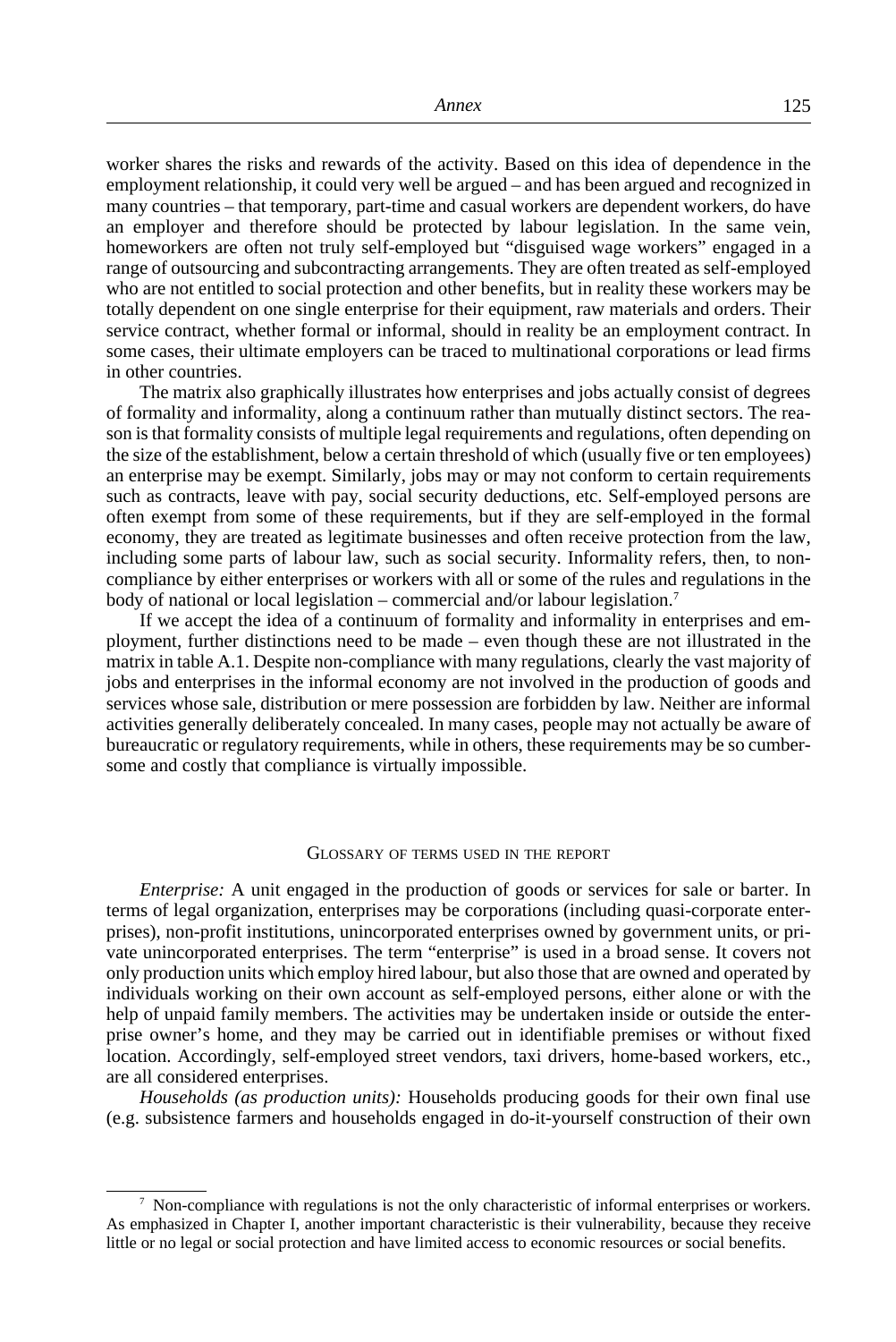dwellings), and those employing paid domestic workers (maids, laundresses, watchmen, gardeners, drivers, etc.).

*Informal sector enterprises (informal enterprises):* As defined by the 15th ICLS (1993), informal sector enterprises are private unincorporated enterprises<sup>8</sup> whose size in terms of employment is below a certain threshold to be determined according to national conditions (usually five or ten workers), and/or which are not registered under specific forms of national legislation, such as factories or commercial acts, tax or social security laws, professional groups regulatory acts, or similar acts, laws or regulations established by national legislative bodies (as distinct from local regulations governing trade licences or business permits). However, for the purposes of this report, local regulations are included for reasons elaborated on in Chapter III. This report uses the term "informal enterprises" as synonymous with "informal sector enterprises".

*Sector:* For statistical purposes, a sector groups together similar kinds of enterprises which, in terms of their economic objectives, functions and behaviour, have certain characteristics in common. The result is not necessarily a homogeneous set of enterprises. For the purposes of analysis and policy-making, it can thus be useful to further divide a sector into more homogeneous subsectors.

*Informal sector:* It encompasses the total of all informal enterprises as defined above, and is distinct from the employment relationship dimension.

*Employment:* Can be defined from either the supply or the demand side of the labour market. From the supply side, it refers to the total number of employed persons during a given reference period, as defined by the 13th ICLS (1982). From the demand side, employment refers to the total number of filled jobs which, owing to the existence of multiple job holding, tends to be higher than the total number of employed persons. Employment includes paid employment as well as self-employment, including unpaid work in an enterprise owned and operated by another member of the household or family, and the production of goods for own final use by households. The production of services (e.g. housework, caring for family members) for own final consumption by households is excluded.

*Employment in the informal sector:* All persons who, during a given reference period, were employed in at least one informal enterprise, irrespective of their status in employment and whether it was their main or a secondary job (sum of cells 3 to 8).

*Job:* A set of tasks and duties meant to be executed by one person. A person can have more than one job at a time (e.g. a teacher driving a taxi during evening hours and weekends).

*Status in employment:* Refers to the type of explicit or implicit contract of employment that the incumbent of a job has with other persons or organizations. The basic criteria for classification are the type of economic risk, including the strength of attachment between the incumbent and the job, and the type of authority that the job incumbents have over enterprises and other workers. The 1993 ICSE distinguishes six groups: employees; employers; own-account workers; members of producers' cooperatives; contributing family workers; and workers not classifiable by status.

*Informal job:* Own-account workers, employers and members of producers' cooperatives are considered to have an informal job if their enterprise is an informal enterprise. All contributing (unpaid) family workers are considered to have informal jobs, irrespective of the characteristics of the enterprise for which they work. Activities of persons engaged in the production of goods for own final use by their household (e.g. subsistence farmers) are also considered informal jobs. Employees (including paid domestic workers employed by households) are considered to have informal jobs if their employment relationship is not subject to standard labour

<sup>8</sup> Enterprises owned by individuals or households that are not constituted as separate legal entities independently of their owners, and for which no complete accounts are available that would permit a financial separation of the production activities of the enterprise from the other activities of its owner(s).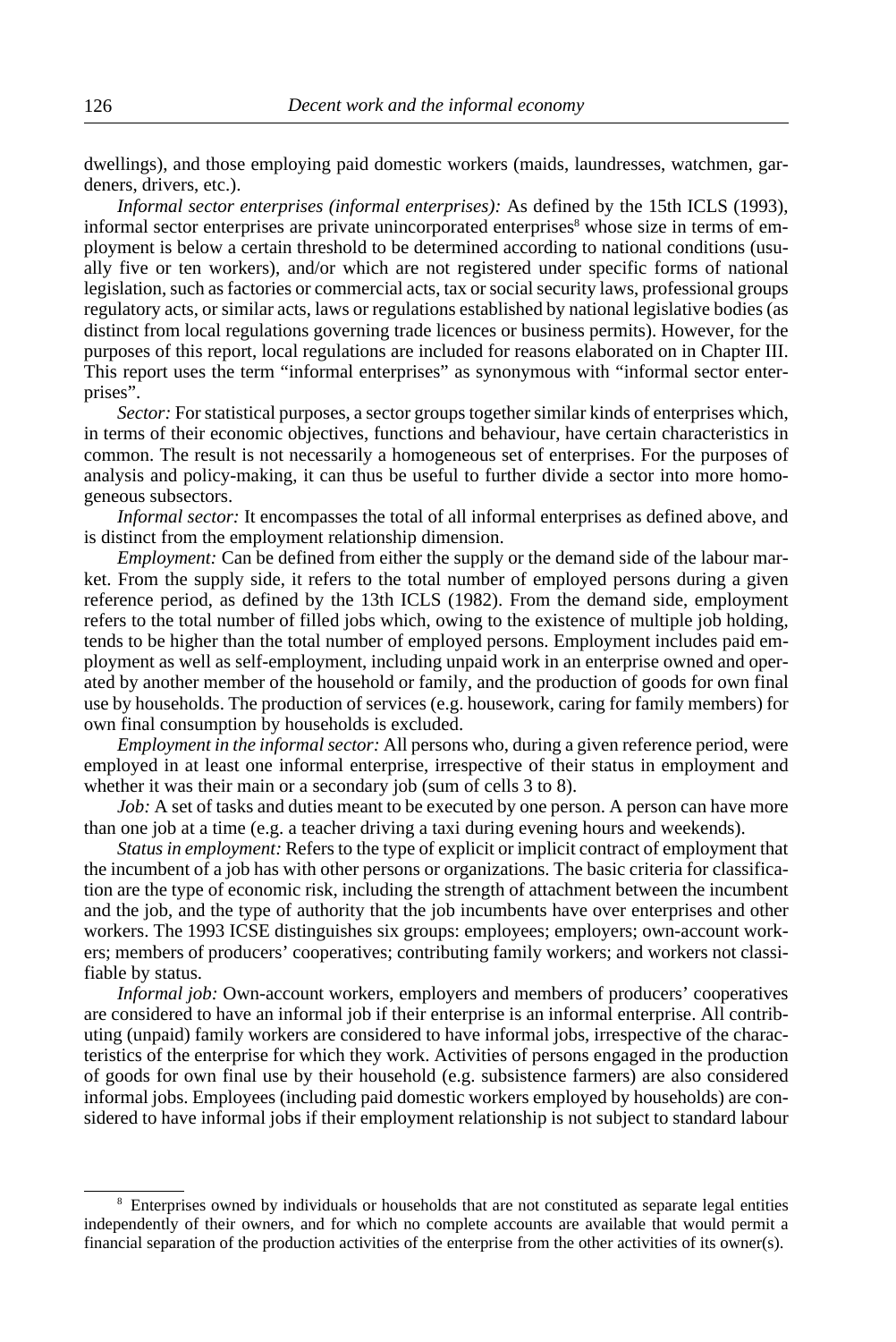legislation, taxation, social protection or entitlement to certain employment benefits (e.g. advance notice of dismissal, severance pay, paid annual or sick leave) for reasons including the following: the job or employee is undeclared (the latter refers, for example, to the employment of illegal immigrants); the job is casual or of a short duration; hours of work or wages are below a certain threshold; the employer is an unregistered enterprise or a person in a household; or the employee's place of work is outside the premises of the employer's or customer's enterprise.

*Informal employment:* The total number of informal jobs, whether carried out in formal or informal enterprises, or the total number of persons engaged in informal jobs during a given reference period. It comprises the activities of own-account workers and employers in informal enterprises; the activities of all contributing family workers (whether working in formal or informal enterprises); the employment of all employees in informal jobs in formal enterprises, informal enterprises or households; members of informal producers' cooperatives; and the activities of persons engaged in the own-account production of goods for own final use by their households (sum of cells 1 to 6 and 8 to 10).

#### A COUNTRY-SPECIFIC EXAMPLE BASED ON THE MATRIX: MEXICO

To illustrate the conceptual framework for the informal economy presented above, table A.2 shows employment data for Mexico for the year 2000. Some differences in lay-out can be noted in this table as compared to the original matrix, owing to the manner in which data were collected. For example, the second and third rows have been merged as the data provided do not allow differentiation between households and informal enterprises. For the same reason, producers' cooperatives are included in the broader "employee" category.

In total, there are about 39 million employed persons in Mexico. Approximately two-thirds (25.7 million) of the total employed persons are male, and one-third (13.3 million) female. Men are much more likely than women to be employers, but also to be own-account workers. By contrast, women are more likely than men to be contributing family workers.

According to ILO data, there are 25.5 million persons employed in the informal economy: 17 million (67 per cent) men and 8.5 million (33 per cent) women. Employment in the informal economy represents about two-thirds of total employment for both men and women. The two largest segments are own-account workers in informal enterprises (36 per cent) and employees with informal jobs in informal enterprises (25 per cent). For women employed in the informal economy, the share of own-account workers and employers in informal enterprises, as well as the share of employees with informal jobs, whether in formal or informal enterprises or private households, is lower than for men employed in the informal economy. By contrast, the share of contributing family workers (whether in formal or informal enterprises) in the informal economy is higher for women than for men, as is the share of employees with formal jobs in informal enterprises or private households.

Of the total employed persons 56 per cent work in informal sector enterprises,<sup>9</sup> and 44 per cent in formal sector enterprises. Three-fifths of the employed have informal jobs, and the other two-fifths have formal jobs. Over 80 per cent of those with informal jobs work in informal enterprises, while almost 90 per cent of those with formal jobs work in formal enterprises. More than one-fifth of those employed in formal enterprises, and more than nine-tenths of those working in informal enterprises or private households, have informal jobs. This picture is very similar for men and women.

<sup>9</sup> The figure is higher than the one provided in table A.2 because of the inclusion of persons engaged in agricultural activities and paid domestic workers. The available data made it necessary to combine informal sector enterprises and households producing goods for their own final use or employing domestic workers.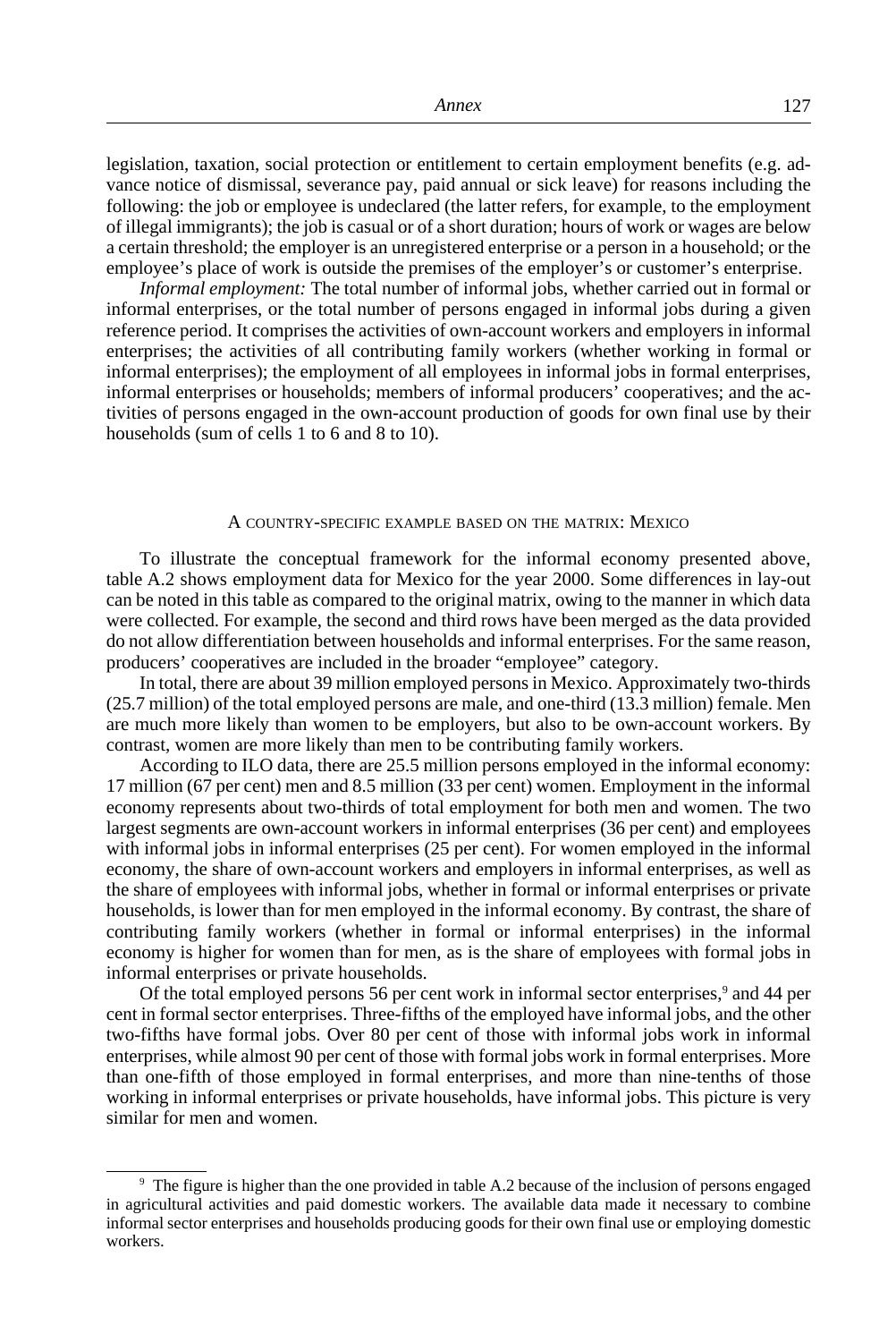| Production                                                                 | Number of employed persons (thousands) <sup>a</sup> |         |                 |                     |                 |           |            |                                            |                                             |  |  |  |  |
|----------------------------------------------------------------------------|-----------------------------------------------------|---------|-----------------|---------------------|-----------------|-----------|------------|--------------------------------------------|---------------------------------------------|--|--|--|--|
| units by type                                                              | Total (aged 12 years<br>and above)                  |         |                 | Own-account workers |                 | Employers |            | Contribut. Employees <sup>b</sup>          |                                             |  |  |  |  |
|                                                                            | Informal                                            | Formal  | Informal Formal |                     | Informal Formal |           | Informal   | Informal <sup>c</sup> Formal               |                                             |  |  |  |  |
| <b>Both sexes</b>                                                          |                                                     |         |                 |                     |                 |           |            |                                            |                                             |  |  |  |  |
| Formal sector<br>enterprises                                               | 3785.0                                              | 13496.8 |                 | 59.6                |                 | 266.1     | 262.5      | 3522.5                                     | 13 171.2                                    |  |  |  |  |
| Informal sector<br>enterprises <sup>d</sup><br>and households <sup>e</sup> | 20 071.7                                            | 1628.8  | 9 1 1 1 . 3     |                     | 1 3 8 5 . 6     |           | 3 2 9 4 .0 | 5 370.9 <sup>f</sup><br>909.9 <sup>g</sup> | $1181.7$ <sup>f</sup><br>447.1 <sup>s</sup> |  |  |  |  |
|                                                                            |                                                     |         |                 | Male                |                 |           |            |                                            |                                             |  |  |  |  |
| Formal sector<br>enterprises                                               | 2537.8                                              | 8666.5  |                 | 55.1                |                 | 236.3     | 132.1      | 2405.7                                     | 8 3 7 5 .1                                  |  |  |  |  |
| Informal sector<br>enterprises <sup>d</sup><br>and households <sup>e</sup> | 13 627.2                                            | 839.7   | 6328.6          |                     | 1 1 5 9 .1      |           | 1664.3     | 4 390.1 <sup>f</sup><br>85.1 <sup>g</sup>  | $776.6$ <sup>f</sup><br>$63.2$ <sup>g</sup> |  |  |  |  |
|                                                                            |                                                     |         |                 | Female              |                 |           |            |                                            |                                             |  |  |  |  |
| Formal sector<br>enterprises                                               | 1 247.2                                             | 4 830.3 |                 | 4.5                 |                 | 29.8      | 130.4      | 1 1 1 6.8                                  | 4796.0                                      |  |  |  |  |
| Informal sector<br>enterprises <sup>d</sup><br>and households <sup>e</sup> | 6444.5                                              | 789.1   | 2782.7          |                     | 226.6           |           | 1 629.7    | 980.8f<br>824.8 <sup>g</sup>               | $405.2$ <sup>f</sup><br>383.9 <sup>g</sup>  |  |  |  |  |

### **Table A.2. Employed persons in Mexico, 2000**

Notes: <sup>a</sup> Agriculture included. <sup>b</sup> Including members of producers' cooperatives. <sup>c</sup> Employees without any social protection. <sup>d</sup> Private unincorporated enterprises (excluding quasi-corporations) with fewer than 16 persons engaged (manufacturing) or fewer than six persons engaged (other branches of economic activity). <sup>e</sup> Households producing goods for their own final use and households employing domestic workers. <sup>f</sup> Employees of informal sector enterprises. <sup>*s*</sup> Domestic employees.

Source: ILO Bureau of Statistics on the basis of data provided by the Instituto Nacional de Estadística, Geografía y Informática (INEGI), Mexico.

The vast majority (over 95 per cent) of persons employed in formal enterprises are employees. Thus, the formal sector is a wage employment sector. By contrast, the informal sector is a self-employment sector: 42 per cent (men: 44 per cent, women: 38 per cent) of the persons working in informal enterprises are own-account workers, 6 per cent (men: 8 per cent, women: 3 per cent) are employers, and 15 per cent (men: 12 per cent, women: 22 per cent) are contributing family workers. Moving from the enterprise dimension to the job dimension, it can be seen that for both men and women informal employment is a mixture of self-employment and wage employment jobs.

Less than a third of own-account workers are women. Virtually all own-account workers, whether male or female, have informal enterprises. Female employers represent 16 per cent of all employers. Only 16 per cent of employers have formal enterprises; for female employers,